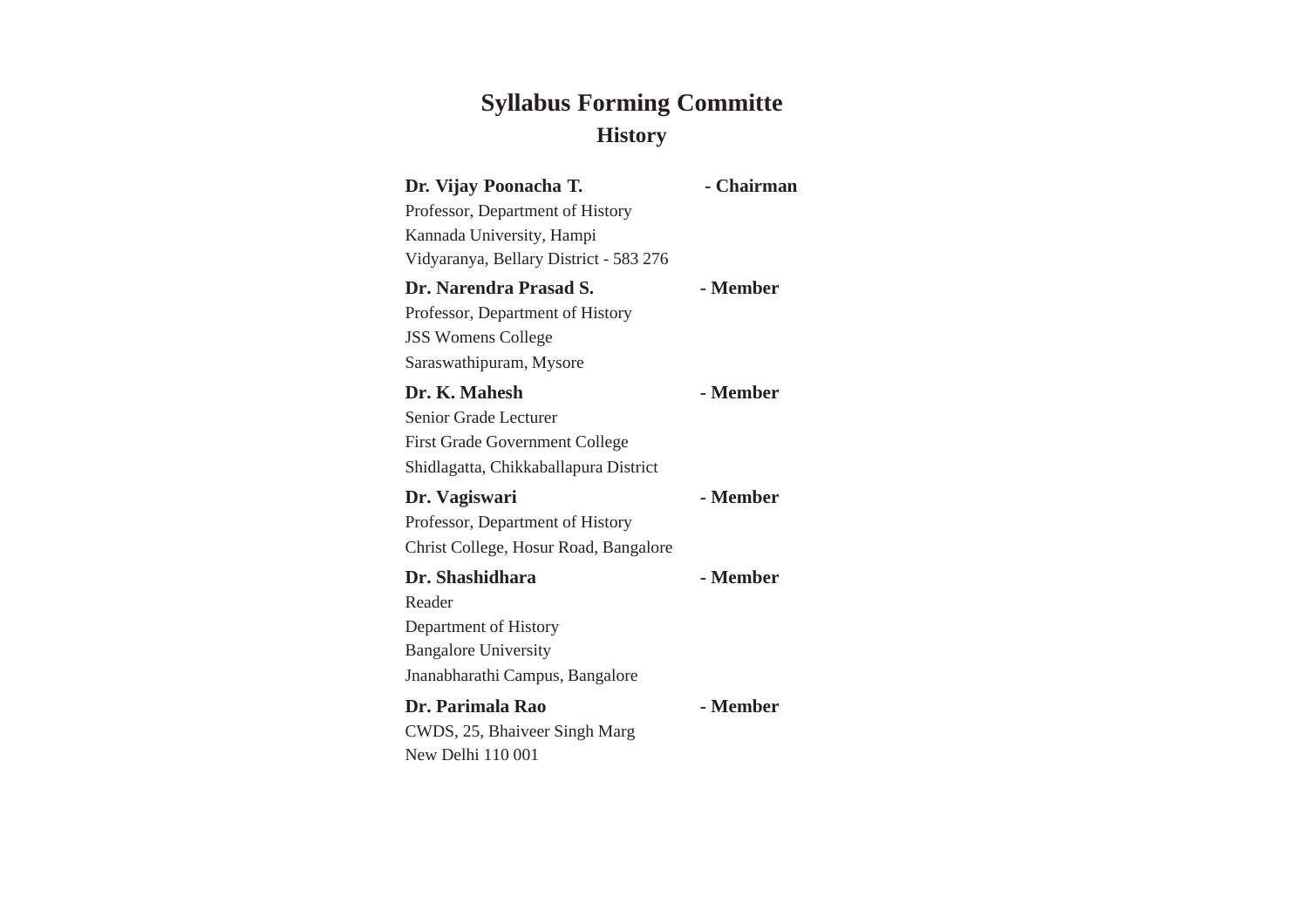**History**

| <b>Unit / Concept</b>       | <b>Sub Unit / Concepts</b>    | <b>Objectives</b>                                                                                                                                                                                                       | <b>Method and Evaluation</b>                                                                                                                                                                                                                              | <b>Activities</b>                                                                                                                                                        |
|-----------------------------|-------------------------------|-------------------------------------------------------------------------------------------------------------------------------------------------------------------------------------------------------------------------|-----------------------------------------------------------------------------------------------------------------------------------------------------------------------------------------------------------------------------------------------------------|--------------------------------------------------------------------------------------------------------------------------------------------------------------------------|
| <b>Chapter 1</b>            |                               |                                                                                                                                                                                                                         |                                                                                                                                                                                                                                                           |                                                                                                                                                                          |
| <b>India and Its People</b> | 1. Extent                     | - To understand Indian's position<br>in international community<br>the Atlas                                                                                                                                            | - Use of Atlas locate India<br>- Testing the students skill on using<br>territory etc and locate the surro-<br>ndings, regions.                                                                                                                           | - Trace the extent of one's own<br>region, such as the zone,                                                                                                             |
|                             | 2. Boundries                  | - To understand problems like<br>border disputes between states<br>and wars caused by crossing the<br>border etc.                                                                                                       | - Locate the borders of India through<br>on Atlas<br>Locate countries sarrounding India<br>$\overline{\phantom{a}}$<br>Quiz on names of borders countries<br>surroundings and directions.<br>bomboo grooves, waste lands.                                 | - Trace the borders of one's own<br>district, taluk, village, hobli etc<br>along with water bodies like<br>lakes, ponds, rivers, hills,<br>forest patch, grazing fields, |
|                             | 3. Rivers                     | - To understaned issues like use<br>and conservation of water,<br>Water disputes between states<br>Interlinking of rivers between<br>north and south India.                                                             | - Locate the origin path and area of<br>importance rivers in the Atlas.<br>Quiz on promient rivers and their<br>location.<br>- Identify the agricultural crops<br>and their patterns along<br>these water bodies                                          | - Locate and trace the flew of<br>rivers in one's region.<br>- Locate important streams /<br>ponds in one's region.                                                      |
|                             | 4. Coastal Region - Sea Shore | - To realise problems of Indian<br>defence<br>- Understand occurence of<br>natural disasters like sunami<br>- Understand and be able to<br>explain problems of vanishing<br>sea coast, lifting of and from<br>seashore. | - Locate important parts and harbours<br>of aminent India.<br>Draw the map and the coastal border.<br>- Findout the kind crops, fruits<br>nuts, vegetables, flowers or<br>plants, shrubs grown in these<br>varieties of mild or soil and<br>water bodies. | - Collection and study of<br>varieties of mind / sand,<br>sweet/salty water.                                                                                             |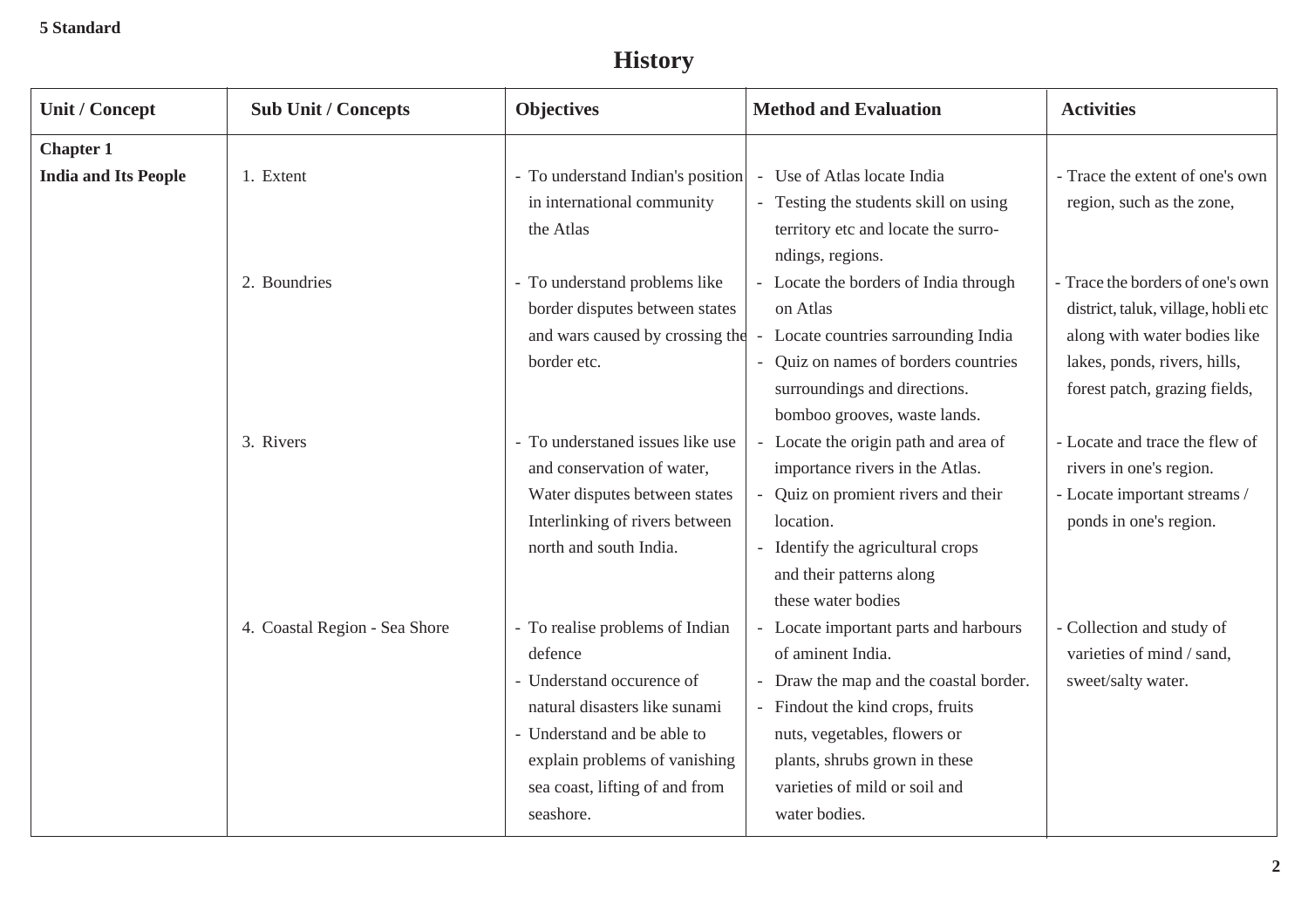| <b>Unit / Concept</b> | <b>Sub Unit / Concepts</b>                     | <b>Objectives</b>                                                                                                                                                                                                                                                                              | <b>Method and Evaluation</b>                                                                                                                                                                                                                   | <b>Activities</b>                                                                                                                                                                                                                                                                                                                                                                                                                                                                                                                                                                                                                                                                                              |
|-----------------------|------------------------------------------------|------------------------------------------------------------------------------------------------------------------------------------------------------------------------------------------------------------------------------------------------------------------------------------------------|------------------------------------------------------------------------------------------------------------------------------------------------------------------------------------------------------------------------------------------------|----------------------------------------------------------------------------------------------------------------------------------------------------------------------------------------------------------------------------------------------------------------------------------------------------------------------------------------------------------------------------------------------------------------------------------------------------------------------------------------------------------------------------------------------------------------------------------------------------------------------------------------------------------------------------------------------------------------|
|                       | 5. Diversities<br>a. People<br>b. Biodiversity | - To understand Indian's trade<br>link with other countries.<br>- Link Bio-diversity, destruction<br>with real life events like<br>elephants said into agricultural<br>lands, pollution, smog etc.<br>- To understand diversity and<br>multicultural presence in<br>cinema literature, sports. | Explanation regarding bio-diversity<br>of flora and Fauna.<br>Test on Bio-diversity.<br>$\overline{\phantom{0}}$<br>- Introducing culture, langauge costume,<br>food of different parts of the country.<br>- Project for 5 marks on diversity. | - Collect varieties of leaves<br>and flowers to be pressed<br>and preserved between sheets<br>of paper and later present<br>them in an exhibition appro<br>priately named/with titles<br>and spelies mentioned.<br>- Activities such as asking chil<br>dren/students to address the<br>class in their native languages<br>- Holding an ethnic day so that<br>the regional diversity in<br>Customes are seen.<br>- Food festival, where simple<br>regional snaks can be tasted.<br>- Exhibition of projects, on<br>annual life<br>- Models of bio-diversity<br>- Listing of flora and fauna<br>existing in one's region.<br>- Collecting and recognising<br>various seeds of fruits and<br>flowers of the area. |
|                       |                                                |                                                                                                                                                                                                                                                                                                |                                                                                                                                                                                                                                                |                                                                                                                                                                                                                                                                                                                                                                                                                                                                                                                                                                                                                                                                                                                |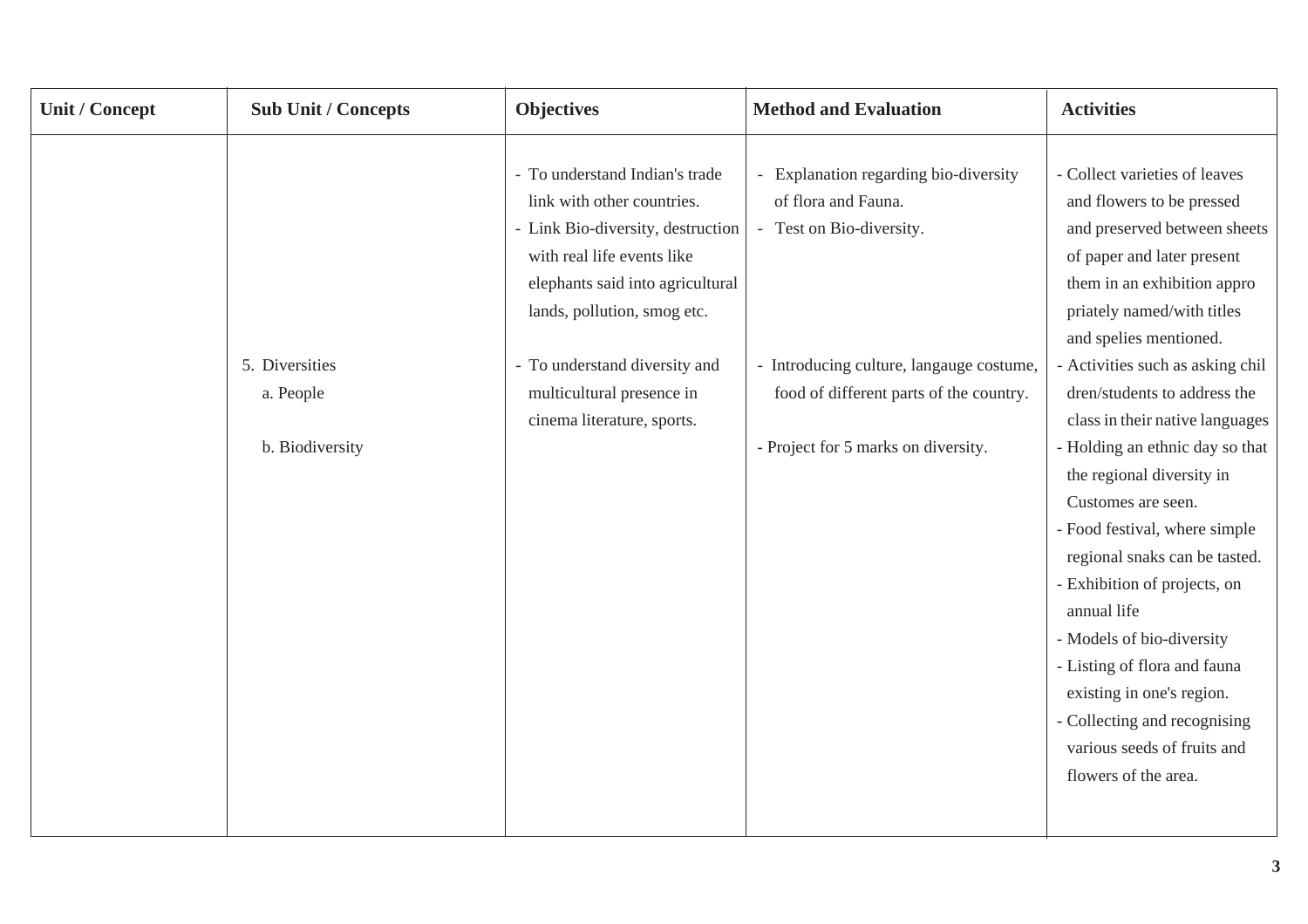| <b>Unit / Concept</b>                           | <b>Sub Unit / Concepts</b>                                                                                                                                           | <b>Objectives</b>                                                                                                                                                                                                                                                         | <b>Method and Evaluation</b>                                                                                                                                                                                                                                                               | <b>Activities</b>                                                                                                                                                                                                                          |
|-------------------------------------------------|----------------------------------------------------------------------------------------------------------------------------------------------------------------------|---------------------------------------------------------------------------------------------------------------------------------------------------------------------------------------------------------------------------------------------------------------------------|--------------------------------------------------------------------------------------------------------------------------------------------------------------------------------------------------------------------------------------------------------------------------------------------|--------------------------------------------------------------------------------------------------------------------------------------------------------------------------------------------------------------------------------------------|
| <b>Chapter 2</b><br><b>Pre-History of India</b> | 1. The Evolution of Life                                                                                                                                             | - To explain the concept that man<br>is a social animal.<br>- Link the present industrial sed<br>human life and compare with<br>the early stages.                                                                                                                         | Explain about various stages of<br>evolution through.<br>- Pictures<br>- Pencil sketch and drawing.<br>- Test through oral question and<br>answer session.                                                                                                                                 | - Collection of pictures.                                                                                                                                                                                                                  |
|                                                 | 2. Stone Age                                                                                                                                                         | - To know why wheels are with<br>spokes, from where the pulleys<br>of a well came from.<br>- Link this above mentioned<br>transformation with the early<br>period, to justify learning of<br>this topic.                                                                  | Locate the pre-historic settlements on<br>a map.<br>- Observe the drawings and pictures of<br>early man.<br>Trace the phased manner of evolution<br>through project work, which is evalu<br>ated for 5 or 10 marks of a unit test.<br>An oral presentation should ecompany<br>the project. | - Examining the handicraft<br>industry of one's own area.<br>Collecting various tools of<br>writing.<br>- Preparing replices of pre<br>historic tools in clay /<br>thermacole / mud / wood<br>which can than be used as a<br>teaching aid. |
| <b>Chapter 3</b><br><b>Indus Civilization</b>   | 1. Introduction<br>2. Major Centres Cities<br>3. Town Planning / Builidings<br>4. Economic Life<br>5. Art<br>6. Social Life<br>7. Script<br>8. Decline of the Cities | - To understand the present<br>arrangement of urban planning.<br>- To understand the orgin of<br>division of cities/towns into<br>residential, industrials<br>commercial units.<br>- To realise the origin of urban<br>infrastructure like paved roods,<br>drainages etc. | Explanation through pictures of Indus<br>scripts sculpture, jewellery etc.<br>- Use of map of India to locate the<br>Indus belt.<br>- Test in the form of Drawing or college<br>of Indus topics like sculptures toys,<br>jewellary, tools map with Indus sites<br>marked                   | - List the names of various sites<br>of Indus civilisation.<br>- Locate them on the map of<br>India.                                                                                                                                       |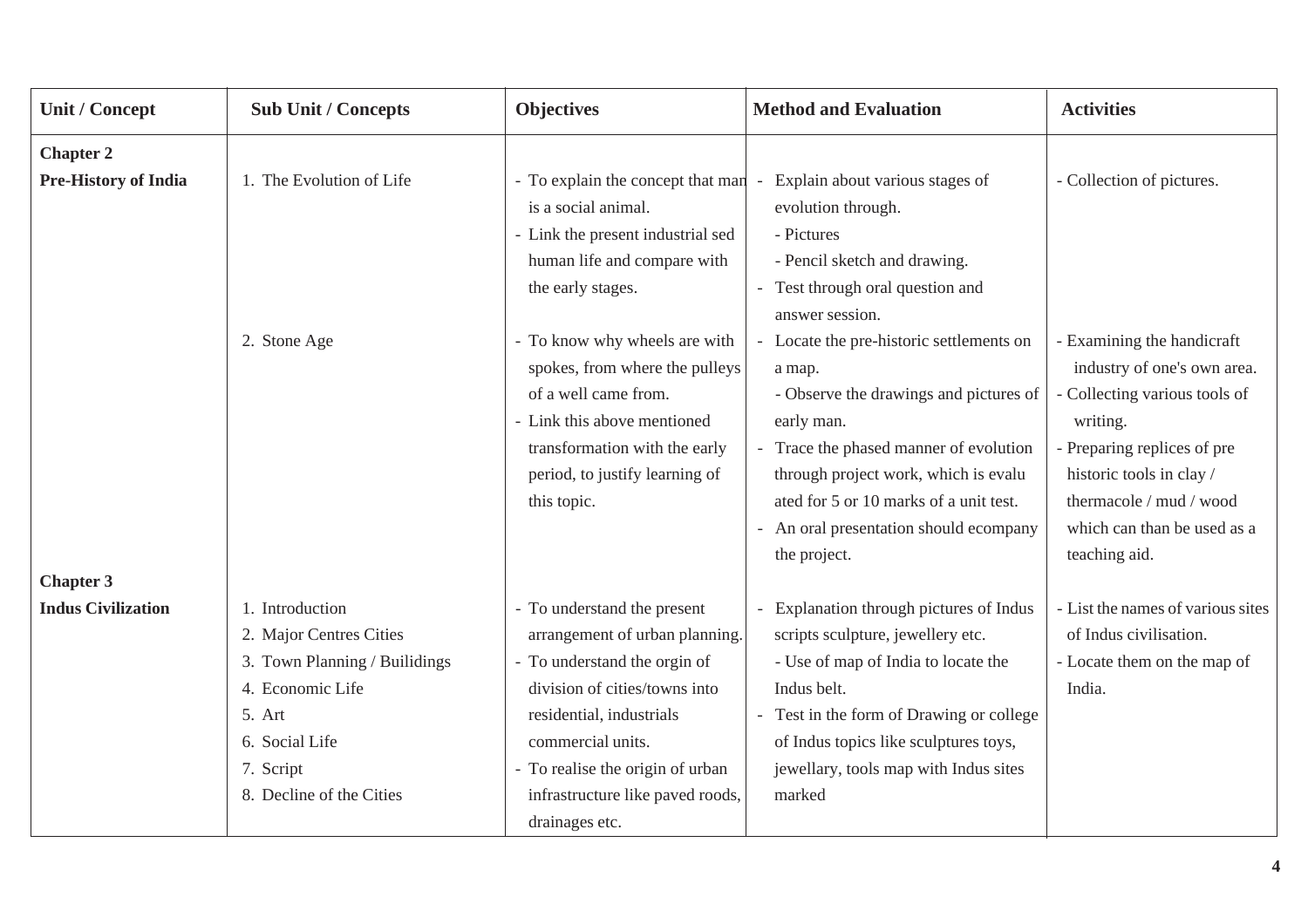| <b>Unit / Concept</b>       | <b>Sub Unit / Concepts</b>                                                                                                                                                | <b>Objectives</b>                                                                                                                                                                                                                                                                   | <b>Method and Evaluation</b>                                                                                                                                                                                                           | <b>Activities</b>                                                                                                                                        |
|-----------------------------|---------------------------------------------------------------------------------------------------------------------------------------------------------------------------|-------------------------------------------------------------------------------------------------------------------------------------------------------------------------------------------------------------------------------------------------------------------------------------|----------------------------------------------------------------------------------------------------------------------------------------------------------------------------------------------------------------------------------------|----------------------------------------------------------------------------------------------------------------------------------------------------------|
| <b>Chapter 4</b>            |                                                                                                                                                                           |                                                                                                                                                                                                                                                                                     |                                                                                                                                                                                                                                        |                                                                                                                                                          |
| The Vedic Age               | 1. Beginning of the Vedic Period<br>2. Rigvedic / Culture<br>3. Political System<br>4. Economic System<br>5. Society<br>6. Later Vedic Period - Changes                   | - To know how present day<br>political, social identities such<br>as democratic institutions like<br>panchayats, marriage, caste<br>hierarchies originated.                                                                                                                         | - Explanation through comparitive<br>analysis of position of women, system<br>of education policy etc.<br>Objective type based questions in a<br>written test.                                                                         | - List various occupation groups<br>in one's area.                                                                                                       |
| <b>Chapter 5</b>            |                                                                                                                                                                           |                                                                                                                                                                                                                                                                                     |                                                                                                                                                                                                                                        |                                                                                                                                                          |
| <b>Jainism and Buddhism</b> | 1. Factors which led to the<br>Rise of New Religion<br>2. Jainism - Life and Teachings<br>of Vardhamana Mahavira<br>3. Buddhism - Life and Teachings<br>of Gautama Buddha | - To understand why new sects<br>continously emerge in all<br>religions.<br>- To understand why varieties of<br>branches / divisions exist in all<br>religious to this day.<br>- To understand the process of<br>protests in religions with<br>Jainism and Buddhism as<br>examples. | Explanation through stories and<br>legends such as the Jataka tales.<br>Explanation through historical events<br>such as Ashoka's patronage, Harsha's<br>support etc.<br>- Evaluation through quiz either<br>individual or group base. | - Visiting Jaina or Buddhist<br>temples/monastry/seminary                                                                                                |
| <b>Chapter 6</b>            |                                                                                                                                                                           |                                                                                                                                                                                                                                                                                     |                                                                                                                                                                                                                                        |                                                                                                                                                          |
| <b>Ancient North India</b>  | 1. Republics, Janapadas<br>and Ganarajyas<br>2. Impact of Foreign Invasions                                                                                               | - To understand why and how<br>democracy asa tradition is<br>stable in India.<br>- To understand how the present<br>Democratic institutions are based<br>on the tradition of assent and                                                                                             | - Using maps to locate republics and<br>Janapadas.<br>Trace the route of Alexander's<br>compaign on the map.<br>Narrate the stories of the<br>confrontations between Pururava and                                                      | - On a printed map of India<br>republics can be located<br>or marked.<br>- On a printed map of India<br>compaign route of Alex<br>under can be traced or |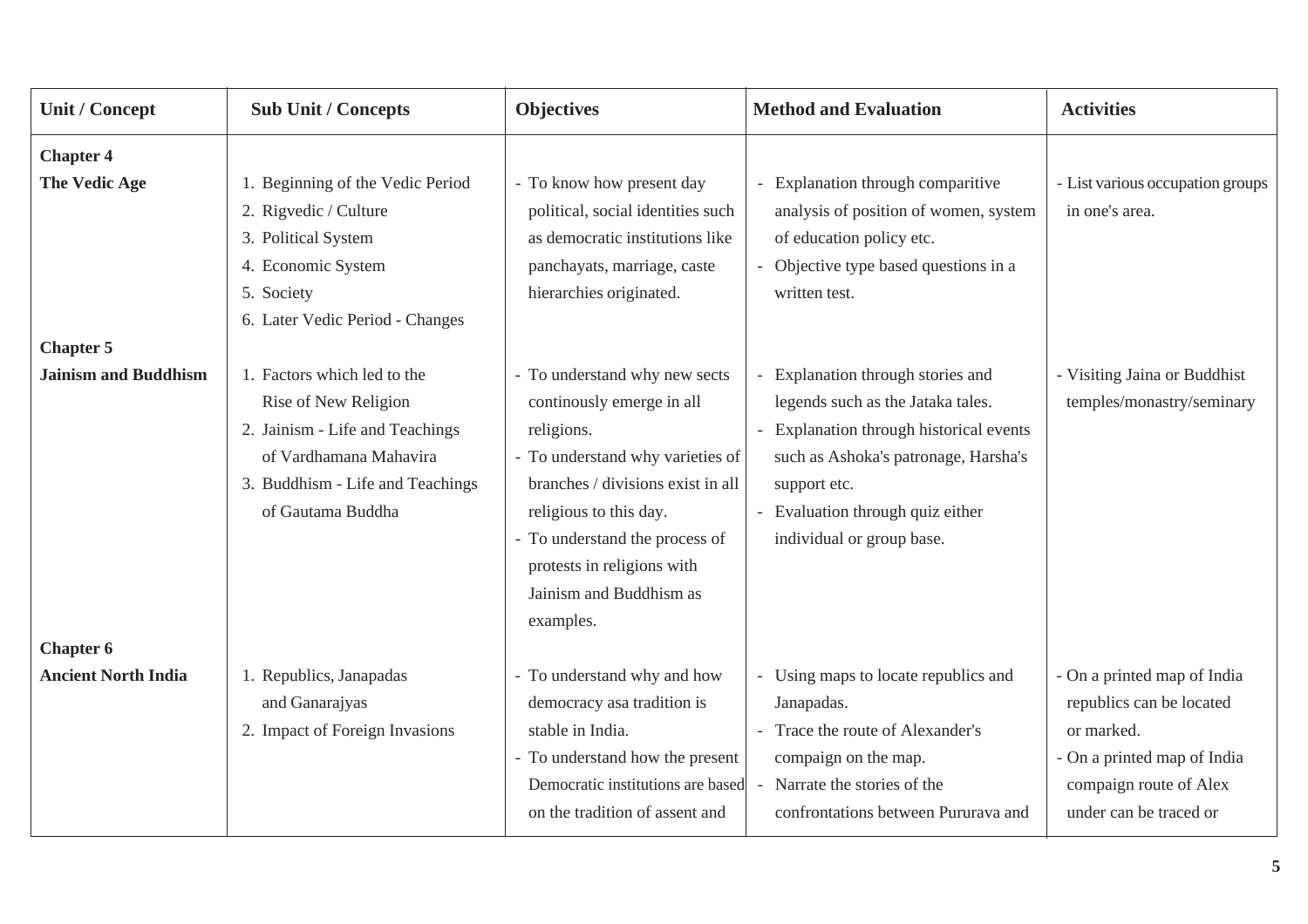| <b>Unit / Concept</b>      | <b>Sub Unit / Concepts</b>                                                                                                     | <b>Objectives</b>                                                                                                                                                                                                             | <b>Method and Evaluation</b>                                                                                                                                                                                                                                                                                                         | <b>Activities</b>                                                                                                                                           |
|----------------------------|--------------------------------------------------------------------------------------------------------------------------------|-------------------------------------------------------------------------------------------------------------------------------------------------------------------------------------------------------------------------------|--------------------------------------------------------------------------------------------------------------------------------------------------------------------------------------------------------------------------------------------------------------------------------------------------------------------------------------|-------------------------------------------------------------------------------------------------------------------------------------------------------------|
|                            |                                                                                                                                | dissent of India from anient<br>period<br>- To realise how closely inter<br>linked are the systems of local<br>self government of the present<br>with the part.                                                               | Alexander Ambi and others.<br>Group Discussion for 05 marks.<br>The group can be of 5 members,<br>taking 5 specific tasks like writing,<br>collecting the data, presentation,<br>drawing etc and marks awarded<br>the students themselves.                                                                                           | marked.<br>- A brief 10 minute skit on<br>Alexander and pururava<br>can be enacted by the<br>students in the class room,<br>with the script prepared by     |
| <b>Chapter 7</b>           |                                                                                                                                |                                                                                                                                                                                                                               |                                                                                                                                                                                                                                                                                                                                      |                                                                                                                                                             |
| The Age of Mauryas         | 1. Chandragupta Maurya<br>2. Asoka<br>3. Spread of Dhamma<br>4. Administrative System<br>5. Art and Architecture<br>6. Decline | - To know where the symbols of<br>modern India such as Ashoka<br>- Chakra on the flag, currency etc<br>came from.<br>- To understand the origin of<br>present administrative divisions<br>such as district taluks, hobli etc. | Use of map of India to, trace the extent<br>of Mouryan Empire-locate kaling to<br>explain Ashoka's compaign - locate<br>centres of mouryan art.<br>- Use of pictures of Mouryan<br>Monuments as teaching tools.<br>Evaluation can be marks based<br>assignment on the drawing and<br>labeting of saranath pillar or sanchi<br>stupa. | Collecting pictures,<br>photographs of Mouryan<br>monuments.<br>- Drawing the monuments and<br>exhibiting them which later<br>can be used as teaching tool. |
| <b>Chapter 8</b>           |                                                                                                                                |                                                                                                                                                                                                                               |                                                                                                                                                                                                                                                                                                                                      |                                                                                                                                                             |
| <b>Ancient South India</b> | 1. Sangam Age<br>2. Satavahanas -<br>Gautamiputra Satakarni<br>3. Trade and Urban Life<br>4. Religion, Language and Literature | - To understand how the present<br>Kannada, Tamil, Telugu and<br>other regional cultures of south<br>India emerged.<br>- To know how the present                                                                              | Explanation through map of south<br>India to locate<br>- Regional kingdoms and capitals,<br>- Centres of art of these kingdoms.<br>- Trading centres.                                                                                                                                                                                | * List the names of urban<br>centres trade centres, part<br>cities and harbours of ancient<br>and modern south India on<br>a printed map.                   |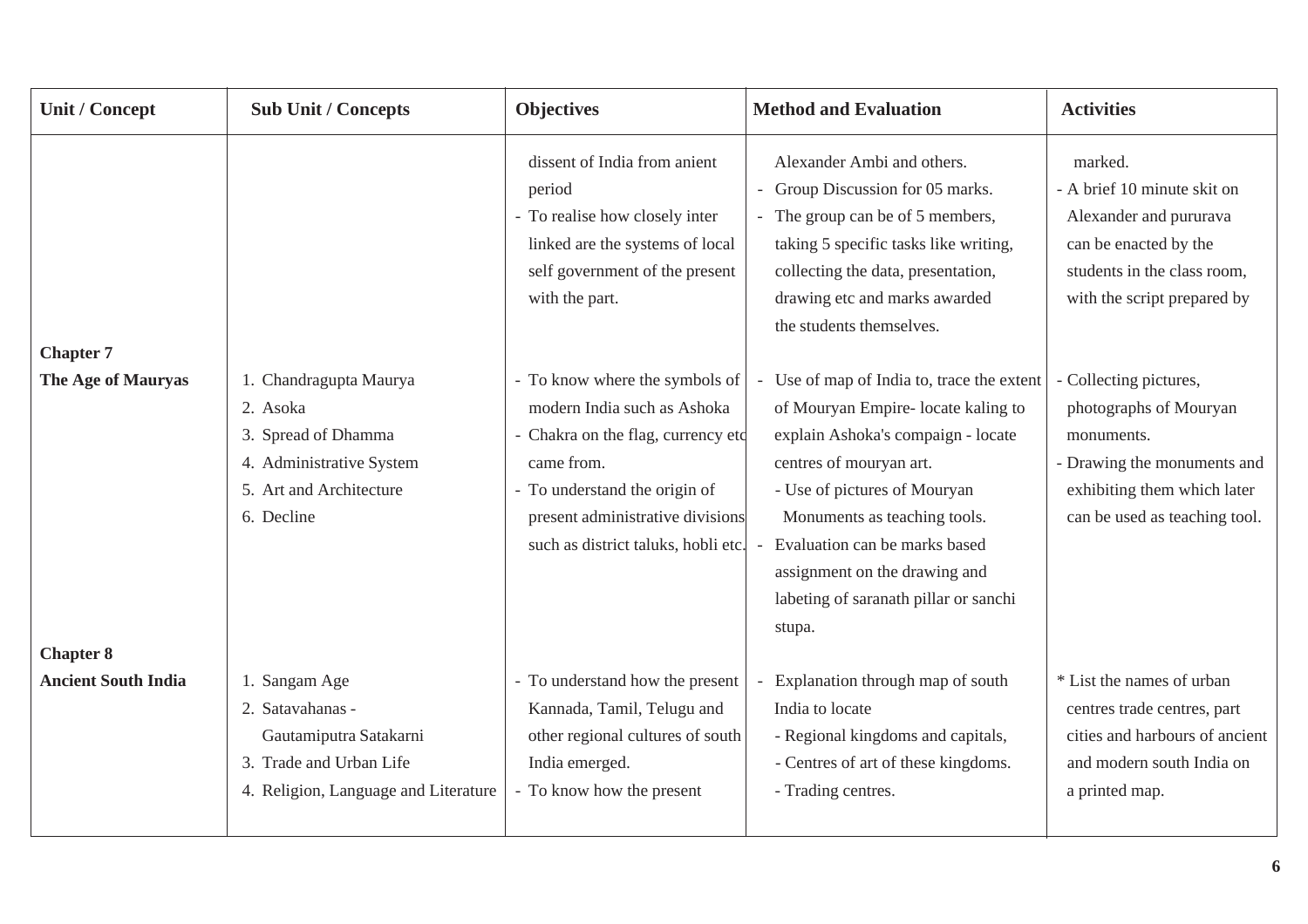| <b>Unit / Concept</b> | <b>Sub Unit / Concepts</b>                                                                                                                                                | <b>Objectives</b>                                                                                                                                                                       | <b>Method and Evaluation</b>                                                                                                                                                                                                                                                                                      | <b>Activities</b>                                                                                                                                                           |
|-----------------------|---------------------------------------------------------------------------------------------------------------------------------------------------------------------------|-----------------------------------------------------------------------------------------------------------------------------------------------------------------------------------------|-------------------------------------------------------------------------------------------------------------------------------------------------------------------------------------------------------------------------------------------------------------------------------------------------------------------|-----------------------------------------------------------------------------------------------------------------------------------------------------------------------------|
|                       | 5. Kadambas - Mayura Sharma -<br>Contribution to Literature.<br>6. Gangas - Durvinita - Contributions<br>to literature.<br>7. Art and Architecture.<br>8. Status of Women | urbanisation of Southern India<br>is a continuation of the economy<br>of urban centres/temple towns of<br>ancient and medieval South India.                                             | Narrating stories of classics such as<br>Manimekhalai Shilappadikaram,<br>Bharata Bahubali<br>Class room reading of reigional<br>literature to familiasie students with<br>regional writing as part of method of<br>teaching.                                                                                     | * Field trip to study a regional<br>structure such as a temple,<br>Basadi / Chaitya.                                                                                        |
| <b>Chapter 9</b>      |                                                                                                                                                                           |                                                                                                                                                                                         |                                                                                                                                                                                                                                                                                                                   |                                                                                                                                                                             |
| <b>Kushanas</b>       | 1. Sungas and Kavas<br>2. Kushanas<br>a. Kanishka<br>b. Religion<br>c. Art and Architecture<br>d. Literature                                                              | - To understand how the present<br>image of Buddha was formulated.<br>- To understand how non-indian<br>cultural trends assimilated with<br>regional cultures to forge new<br>identity. | Use of map to locate the Kushana<br>area, centres of Gandhara art and<br>culture.<br>Explanation through pictures of<br>Gandhara icons.<br>- Drawing and sketching of Gandhara<br>and Mathura images, monuments as<br>minor projects, which then can be<br>evaluated for 5 to 10 marks or as<br>home assignments. | - Locating Gandhara art centres<br>on the political map of India<br>and Asia<br>- Collecting and exhibiting<br>pictures of Gandhara and<br>Mathura monuments and<br>images. |
| <b>Chapter 10</b>     |                                                                                                                                                                           |                                                                                                                                                                                         |                                                                                                                                                                                                                                                                                                                   |                                                                                                                                                                             |
| <b>The Guptas</b>     | 1. Chandragupta I<br>2. Samudragupta II<br>3. Chandragupta II<br>4. Fahian<br>5. Contributions to Literature                                                              | - To understand the origin of<br>Ayurvedic medicine.<br>- To know from where and how<br>our knowledge of mettalurgy,<br>physical sciences such as mathe                                 | - Explanation through using of maps to<br>trace the extent Guptas empire.<br>Using pictures, plates, photographs to<br>explain Gupta art tradition.<br>Narrate stories, tales of important                                                                                                                        | - Enacting skit on the themes<br>of prominent plays of the<br>Gupta period.<br>- Visit museums to study<br>Gupta coinage and art.                                           |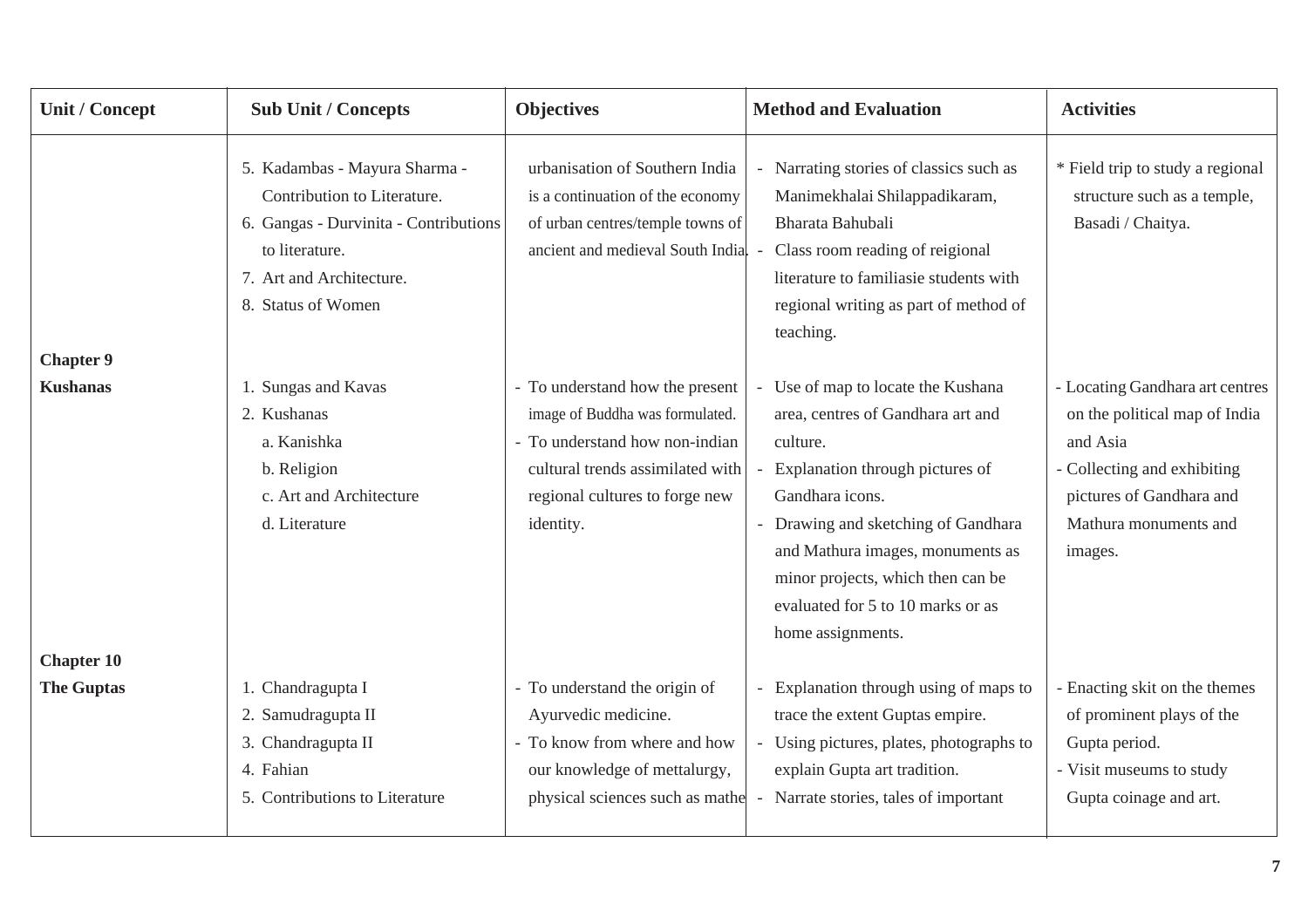| <b>Unit / Concept</b>               | <b>Sub Unit / Concepts</b>                                                                                                                                          | <b>Objectives</b>                                                                                                                                                                                                                                                                                              | <b>Method and Evaluation</b>                                                                                                                                                                                                                                                                                                                                                                                                                                                          | <b>Activities</b>                                                                                                                                                                                                                                                                                                                                                         |
|-------------------------------------|---------------------------------------------------------------------------------------------------------------------------------------------------------------------|----------------------------------------------------------------------------------------------------------------------------------------------------------------------------------------------------------------------------------------------------------------------------------------------------------------|---------------------------------------------------------------------------------------------------------------------------------------------------------------------------------------------------------------------------------------------------------------------------------------------------------------------------------------------------------------------------------------------------------------------------------------------------------------------------------------|---------------------------------------------------------------------------------------------------------------------------------------------------------------------------------------------------------------------------------------------------------------------------------------------------------------------------------------------------------------------------|
| <b>Chapter 11</b>                   | 6. Art and Architecture<br>7. Science<br>8. Decline                                                                                                                 | matics, astronomy etc evolved.<br>- To know the evolution of state-<br>craft literary traditions in various<br>languages<br>- All the above three provides a<br>link in understanding the<br>existing systems of kowledge<br>and institutions such as polity,<br>trade, economy, industrial<br>networking etc. | literary works of Kalidasa, Basava<br>a written test.<br>$\mathcal{L}$                                                                                                                                                                                                                                                                                                                                                                                                                | - Prepare a list of important<br>scientific discoveries and<br>and inventions of the Gupta<br>period and trace their<br>relevance to the present.                                                                                                                                                                                                                         |
| Vardhans, Chalukyan<br>and Pallavas | 1. Vardhanas<br>2. Harsha Varadhanas - Literature -<br>Nalanda University -<br>Religious Assemblies.<br>3. Pllavas of Kanchi - Literature<br>- Temples - Heun-Tsang | - To know how the present<br>mercantile group formation<br>tradition is derived.<br>- To understand how the present<br>form of temple archiecture<br>evolved.                                                                                                                                                  | Using maps to locate their respective<br>centres of power, extent of empires.<br>- Use of OHP's, LCD's to explain the<br>architectural contributions of the<br>dynasty.<br>Photographs, Line drawings, sketches<br>to explain their architecture.<br>- Evaluation based on project work that<br>involves collection of photographs/<br>drawing/sketching/painting of the<br>monuments etc, which can be either<br>graded or marked or given as home<br>assignment.<br>- An oral test. | - Field visit to chalukya, pallava<br>architectural centre.<br>- Field visit to observe and<br>study temples of ancient or<br>medieval period.<br>- Collect photos of chalukya,<br>Pallava monuments and<br>arrange for an exhibition<br>of those.<br>- List the names of foreign<br>travellers who visited India<br>during the vardhana,<br>chalukya and pallava period. |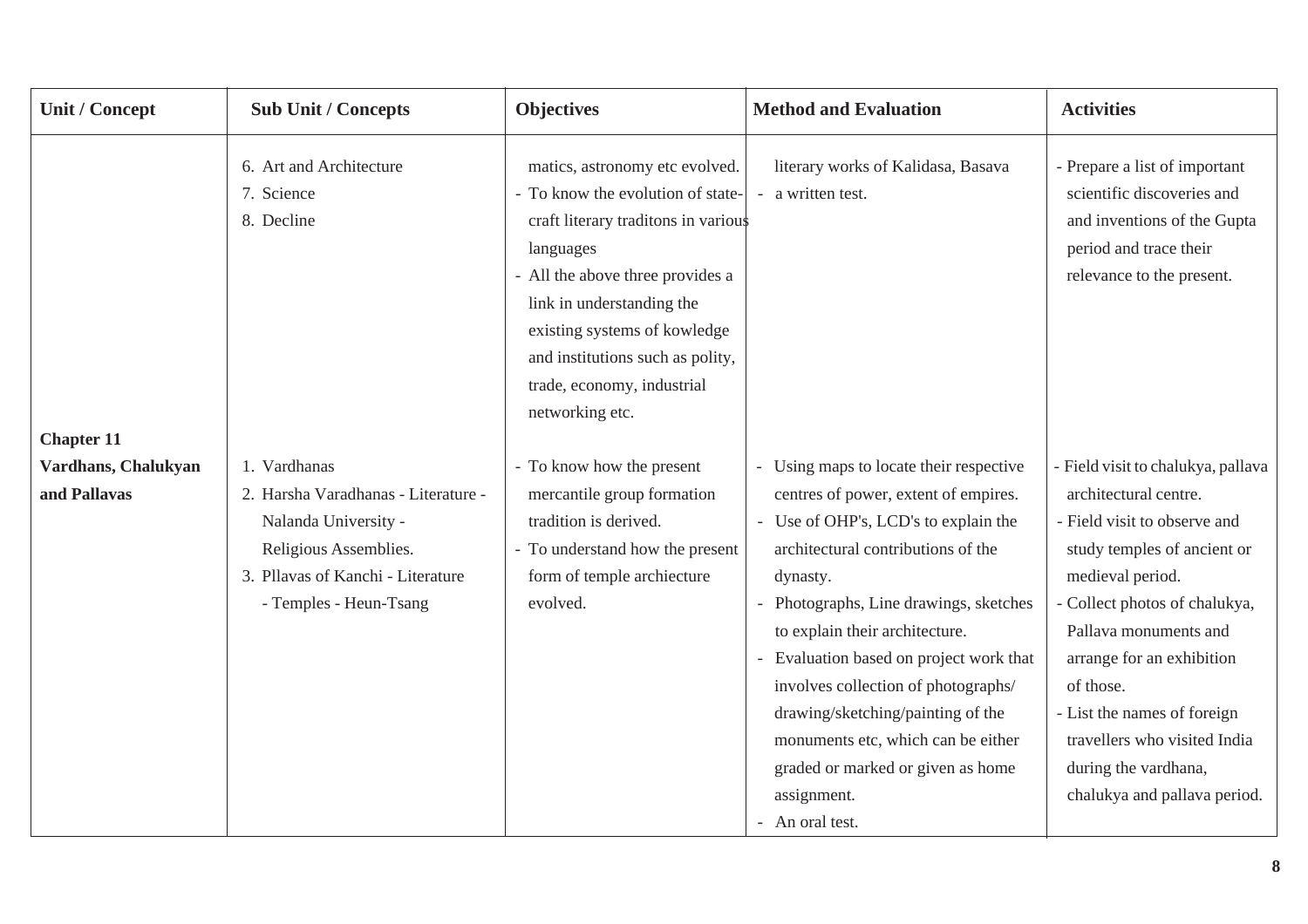**History**

| <b>Unit / Concept</b>                                                | <b>Sub Unit / Concepts</b>                                                                                                                                                                        | <b>Objectives</b>                                                                                                                                                                                                                                                                                                                         | <b>Method and Evaluation</b>                                                                                                                                                                  | <b>Activities</b>                                                                                                                                              |
|----------------------------------------------------------------------|---------------------------------------------------------------------------------------------------------------------------------------------------------------------------------------------------|-------------------------------------------------------------------------------------------------------------------------------------------------------------------------------------------------------------------------------------------------------------------------------------------------------------------------------------------|-----------------------------------------------------------------------------------------------------------------------------------------------------------------------------------------------|----------------------------------------------------------------------------------------------------------------------------------------------------------------|
| <b>Chapter 1</b>                                                     |                                                                                                                                                                                                   |                                                                                                                                                                                                                                                                                                                                           |                                                                                                                                                                                               |                                                                                                                                                                |
| <b>India and Outside World</b>                                       | 1. Introduction<br>2. Rise of Christianity and Islam<br>3. Crusades, Arabs, Mongols,<br>4. Turks, Political<br>5. Cultural and Trade Contacts                                                     | To understand that India had<br>contact with outside world.<br>To understand the circumstan-<br>ces which led to the advent<br>of Christianity and Islam to<br>India and the impact which<br>resulted from it.<br>To realise that India had<br>cultural and commercial<br>contacts with countries such as<br>Arabia, Mangolia and Turkey. | - Make a list of important tenante of<br>Christianity and Islam.<br>- Mark on an outline map the birth place<br>of Christianity and Islam.<br>- Ask questions and supplementary<br>questions. | Collect picture of the founders<br>of Christianity and Islam.<br>Collect information on<br>festivals and rituals<br>associated with Christianity<br>and Islam. |
| <b>Chapter 2</b><br><b>Rajputs and Their</b><br><b>Contemporries</b> | 1. Palas                                                                                                                                                                                          | Know the contributions of                                                                                                                                                                                                                                                                                                                 | - Make a list of important Rajput                                                                                                                                                             | - Mark the Rajput States on                                                                                                                                    |
|                                                                      | 2. Gurjara - Prathiharas<br>a. Rajputs<br>b. Society and Culture<br>c. Literature<br>d. Economy<br>e. Religion and Sects<br>f. Arts and Architecture<br>g. Economic Condition<br>h. Contributions | Rajupt Kings.<br>Know the contributions of<br>Palas and Gurjaras.<br>Understand the administrative<br>and socio-ecoinomic life of<br>medieval period.                                                                                                                                                                                     | kings.<br>- Which are the important Literary<br>works of Rajput period.<br>- Mark on outline map areas ruled<br>by Rajput Kings.<br>Questions and group discussions.                          | outline map.<br>- Collect pictures and informa-<br>tion about Rajput rulers.<br>- Collect pictures of Rajput<br>Architectural Monuments.                       |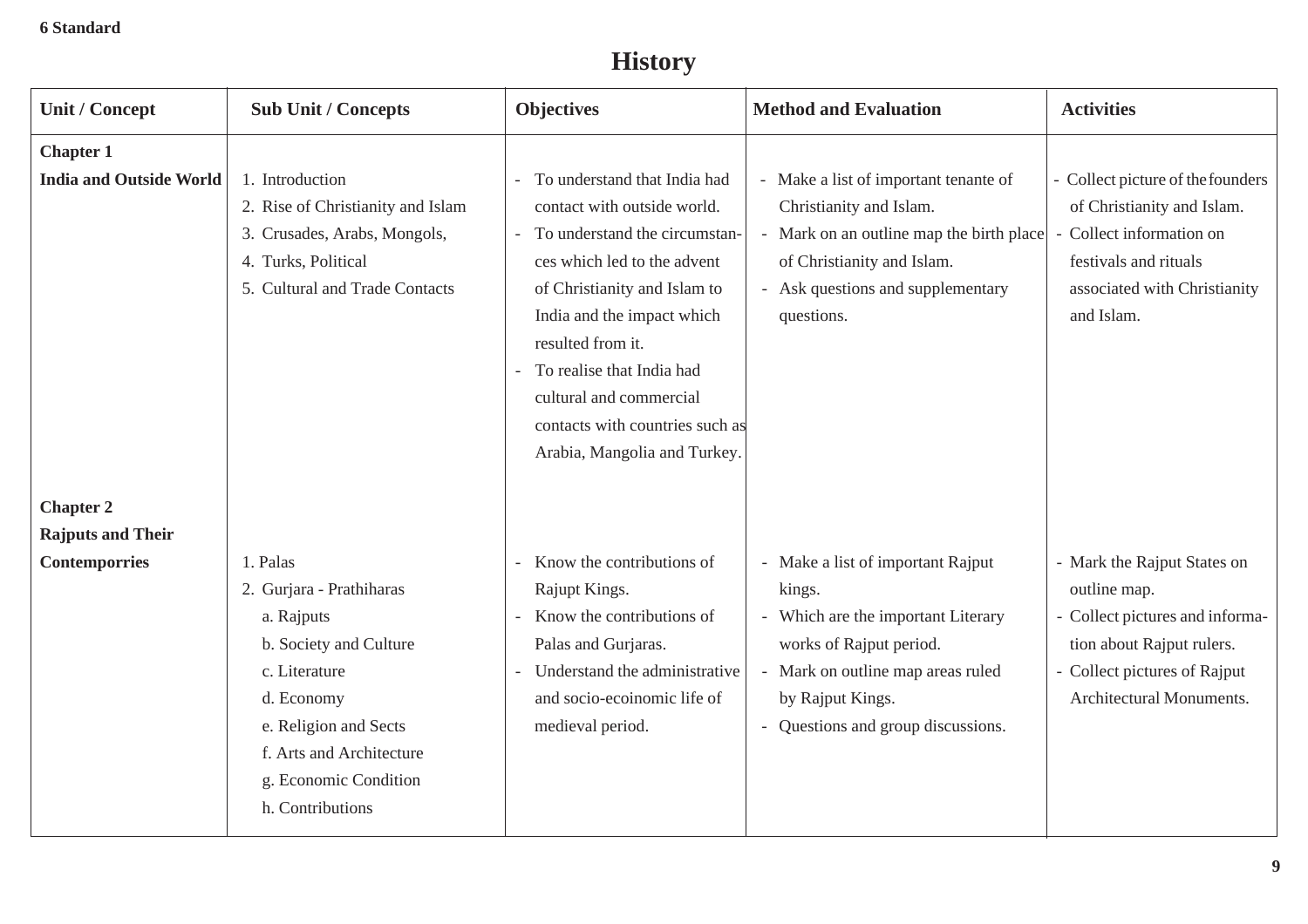| <b>Unit / Concept</b>                                                | <b>Sub Unit / Concepts</b>                                                                                                                                                                          | <b>Objectives</b>                                                                                                                                                                                                                                                                                                                                                                                      | <b>Method and Evaluation</b>                                                                                                                                                                                                            | <b>Activities</b>                                                                                                                                                             |
|----------------------------------------------------------------------|-----------------------------------------------------------------------------------------------------------------------------------------------------------------------------------------------------|--------------------------------------------------------------------------------------------------------------------------------------------------------------------------------------------------------------------------------------------------------------------------------------------------------------------------------------------------------------------------------------------------------|-----------------------------------------------------------------------------------------------------------------------------------------------------------------------------------------------------------------------------------------|-------------------------------------------------------------------------------------------------------------------------------------------------------------------------------|
| <b>Chapter 3</b><br><b>Prominent Kingdoms of</b>                     |                                                                                                                                                                                                     |                                                                                                                                                                                                                                                                                                                                                                                                        |                                                                                                                                                                                                                                         |                                                                                                                                                                               |
| <b>South India</b><br><b>Chapter 4</b><br><b>Religious Ideas and</b> | 1. Rastrakutas<br>2. Kalyani Chalukyas<br>3. Hoysalas<br>4. Cholas<br>a. Society and Culture<br>b. Literature<br>c. Society<br>d. Economic Life<br>e. Religion and Sects<br>f. Art and Architecture | Understand the rise and<br>$\overline{a}$<br>growth of culture in Southern<br>India.<br>Historical importance of<br>Deccan region and major<br>dynastics who ruled from<br>Deccan.<br>Territorial expansion and<br>battles among the South<br>Indian Kingdom.<br>Contributions made by South<br>$\overline{\phantom{a}}$<br>Indian Dynasties to Promote<br>Regional language, Art and<br>Architecture. | - Make a list of contribution made by<br>South Indian kings for the growth of<br>regional languages and literature.<br>- Make a list of contributions made by<br>Rastakutas, Chalukyas, Hoysalas and<br>Cholas to Art and Architecture. | - Mark on outline map on the<br>areas ruled by Rastrakutas,<br>Chalukyas, Hoysala and<br>Cholas.<br>- Cultivate interest among<br>important literary works<br>of South India. |
| <b>Social Reformers</b>                                              | 1. Shankaracharya (Advaita)<br>2. Ramanujacharya (Vishistadvitha)<br>3. Madhwacharya (Dwaita)                                                                                                       | Understand the circumstances<br>which led to Religious<br>reforms.                                                                                                                                                                                                                                                                                                                                     | - Ask questions relating to the teachings<br>of Sankara, Ramanuja, Madhwa and<br>Basaveswara.                                                                                                                                           | Collect pitctures of important<br>religious sect founders.<br>- Collect simple Vachanas and                                                                                   |
|                                                                      | 4. Basaveshavara<br>(Shakti Vishistadvaita)<br>5. Vachana Movement                                                                                                                                  | - To realise that religious<br>reformers emphasized simple<br>way to achive salvotion.                                                                                                                                                                                                                                                                                                                 | - Explain with suitable examples on to<br>how new Religious safe contributed<br>to the growth of language and<br>literature.                                                                                                            | practice them.                                                                                                                                                                |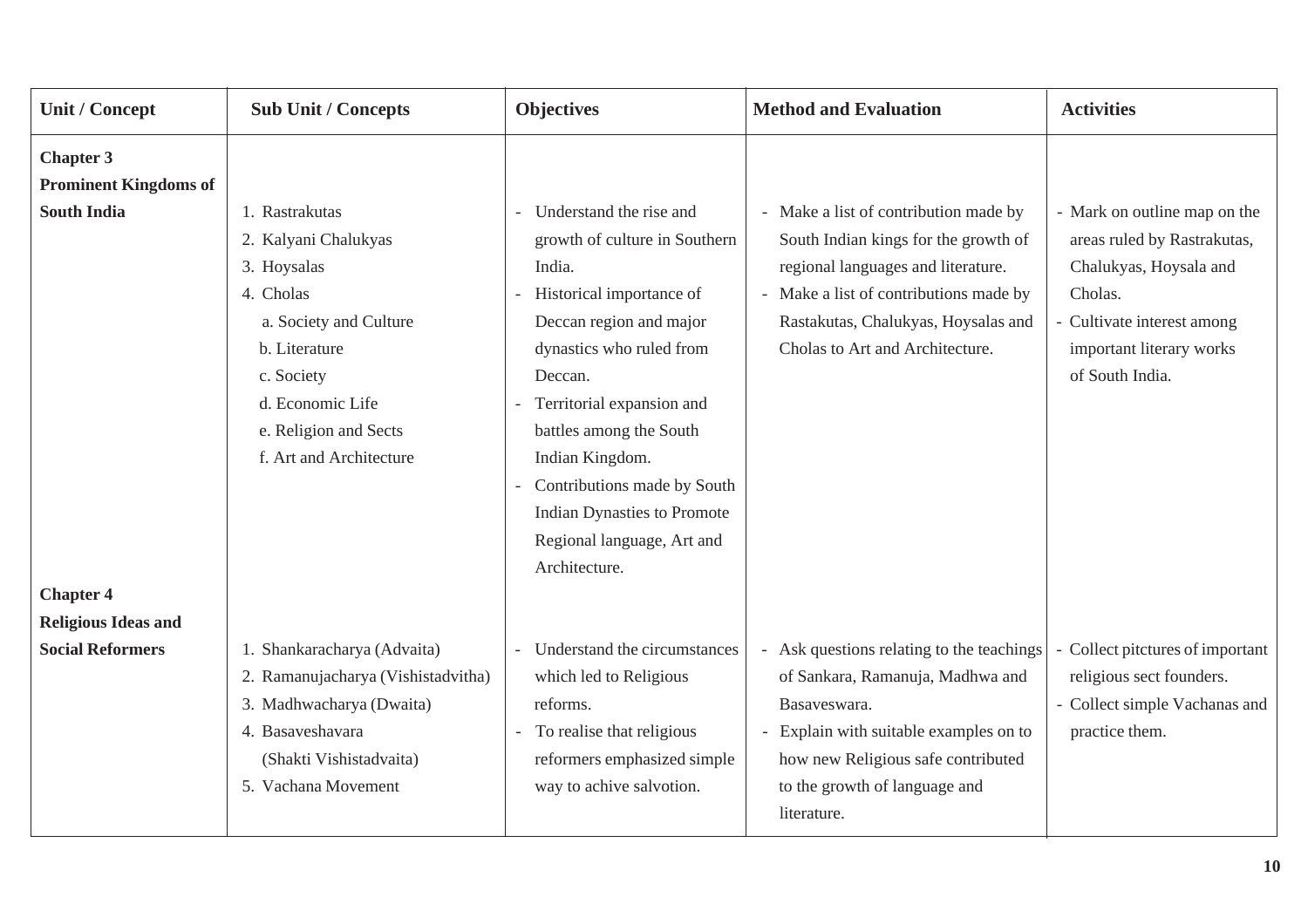| <b>Unit / Concept</b>                  | <b>Sub Unit / Concepts</b>                                                                                     | <b>Objectives</b>                                                                                                                                                                                                                | <b>Method and Evaluation</b>                                                                                                                                                                                                                                                      | <b>Activities</b>                                                                                                                                                                                                        |
|----------------------------------------|----------------------------------------------------------------------------------------------------------------|----------------------------------------------------------------------------------------------------------------------------------------------------------------------------------------------------------------------------------|-----------------------------------------------------------------------------------------------------------------------------------------------------------------------------------------------------------------------------------------------------------------------------------|--------------------------------------------------------------------------------------------------------------------------------------------------------------------------------------------------------------------------|
|                                        |                                                                                                                | Attempts made by reformers<br>to remove blind believes<br>among the people.                                                                                                                                                      |                                                                                                                                                                                                                                                                                   |                                                                                                                                                                                                                          |
| <b>Chapter 5</b>                       |                                                                                                                |                                                                                                                                                                                                                                  |                                                                                                                                                                                                                                                                                   |                                                                                                                                                                                                                          |
| <b>Delhi Sultenate</b>                 | 1. Polity<br>2. Economy<br>3. Society                                                                          | Know about important Delhi<br>Sultans and their achivements<br>and contributions.<br>Administrative reforms<br>introduced by Delhi Sultane.<br>Contributions made by Delhi<br>$\sim$<br>Sultane to Art and<br>Architecture.      | - Discusses the achivements and<br>contributions of important Delhi<br>Sultane.<br>- Make the students understand the<br>extent of Delhi Sultans kingdom with<br>the help of a map.<br>- Using suitable picture explain the<br>contributions of Delhi Sultans to<br>Architecture. | - On an outline map locate the<br>extent of Delhi Sultane King-<br>dom, capital cities, places of<br>Architectural importance and<br>commercial centres.<br>- Collect pictures of monu-<br>ments built by Delhi Sultane. |
| <b>Chapter 6</b>                       |                                                                                                                |                                                                                                                                                                                                                                  |                                                                                                                                                                                                                                                                                   |                                                                                                                                                                                                                          |
| <b>Bhakti Cult</b><br><b>Chapter 7</b> | 1. Bhakti Cult - Introduction<br>2. Chaitanya<br>3. Gurunanak<br>4. Meera Bai<br>5. Sufi Saints<br>6. Chishtis | Realise the goal and objectives<br>of Bhakti movement.<br>Realise that Bhakti movement<br>promoted. Social harmony<br>among different sections of<br>people.<br>Bhakti movement promoted<br>regional language and<br>literature. | Make a list of Teachings Preached<br>by the Bhakti Saints.<br>- Contribution of Bhakti Saints to<br>promote Hindu muslim unity.<br>- Make a list of places.                                                                                                                       | - Collect pictures of important<br>religious reformers.<br>- Know about songs and other<br>literary forms used by<br>religious leaders.                                                                                  |
| Vijayanagara                           | 1. Introduction                                                                                                | The circumstance which led                                                                                                                                                                                                       | - Make a list of the Vijayananagara                                                                                                                                                                                                                                               | - Collect pictures of Vijaya-                                                                                                                                                                                            |
|                                        | 2. Dynasties                                                                                                   | to the foundation of Vijaya-                                                                                                                                                                                                     | rulers of four dynasties.                                                                                                                                                                                                                                                         | nagara Monuments.                                                                                                                                                                                                        |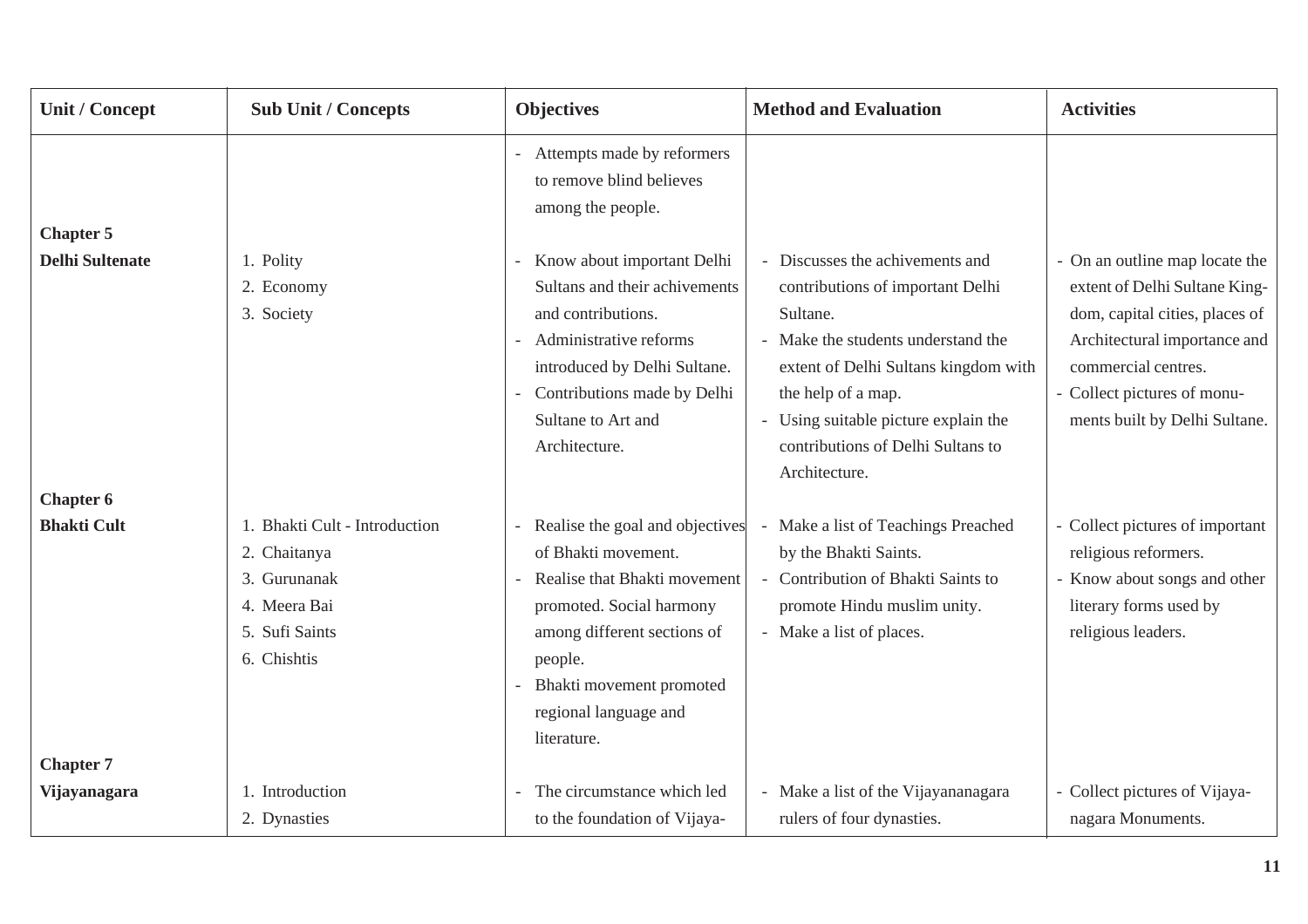| <b>Unit / Concept</b>   | <b>Sub Unit / Concepts</b>                                                                                                                                                                                                                                                                                       | <b>Objectives</b>                                                                                                                                                                                                                                                                                                                    | <b>Method and Evaluation</b>                                                                                                                                                                                                | <b>Activities</b>                                                                                                                                                                                                     |
|-------------------------|------------------------------------------------------------------------------------------------------------------------------------------------------------------------------------------------------------------------------------------------------------------------------------------------------------------|--------------------------------------------------------------------------------------------------------------------------------------------------------------------------------------------------------------------------------------------------------------------------------------------------------------------------------------|-----------------------------------------------------------------------------------------------------------------------------------------------------------------------------------------------------------------------------|-----------------------------------------------------------------------------------------------------------------------------------------------------------------------------------------------------------------------|
| <b>Chapter 8</b>        | a. Sangama<br>b. Saluva<br>c. Tuluva<br>d. Aravidu<br>3. Devaraya - II<br>4. Krishnadevaraya<br>5. Batttle of Talikota<br>6. Foreign Travellers<br>7. Contributions<br>A. Literature<br><b>B.</b> Art and Architecture<br>C. Society<br>D. Economy                                                               | nagar empire.<br>Know the important Vijaya-<br>nagar rulers and their<br>achivements and contributions.<br>Understand the glory and<br>Vijayanagar empire as<br>revealed from the accounts of<br>foreign travellers.<br>Importance of battle of<br>Talikote.<br>Contribution of Vijayanagara<br>to Art, Architecture and<br>Culture. | - List out significant literary works<br>and monuments.<br>- Locate the places which were being<br>rules by Vijayanagara kings in a<br>map.                                                                                 | - Collect more information on<br>the glory of Hampi, the<br>capital.of Vijayanagara<br>- Know more about literary<br>songs of Purandaradasa and<br>Kanakadasa.                                                        |
| <b>Bahamani Sultans</b> | 1. Introduction - Factors that lead<br>to the Rise of the Kingdom<br>2. Major Rulers<br>3. Mahammed Gawan<br>4. Decline of Bahamani<br>5. Rise of New Kingdown<br>a. Immad Shahi of Birar<br>b. Nizam Shahi of Ahamad Nagar<br>c. Adil Shahi of Bijapur<br>d. Barid Shahi of Bidar<br>e. Qutub Shahi of Golkonda | Understand the political<br>system established by<br>Bahamani rulers.<br>Contribution made by<br>Bahamani Rulers to literature,<br>Art and Architecture.<br>Political disintegration of<br>Bahamani kindgom and the<br>rise of new independent states.                                                                               | - Note the list of Sultans of Bahamani.<br>- Note a special reference on<br>Mohamad Gawan.<br>- List out the monuments of Bahamani<br>Sultans.<br>- Locate the places which were being<br>rules by Bahamani kings in a map. | - Mark on an outline map the<br>areas ruled by Delhi Sultane.<br>Collect pictures of Monu-<br>ments built by Delhi Sultane.<br>- Collect more information on<br>patronage extended by moha-<br>mmad Gown to education |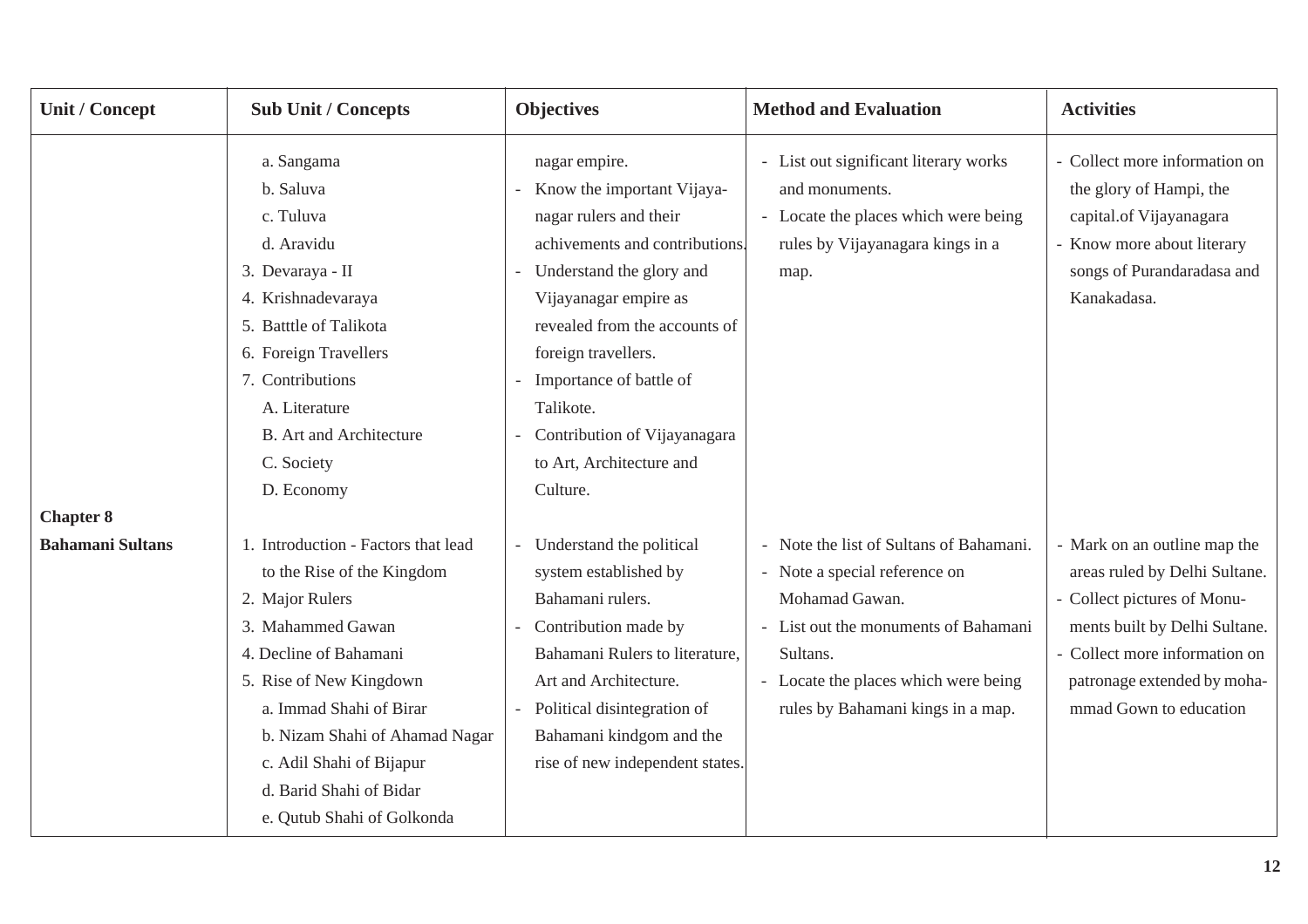| <b>Unit / Concept</b>                  | <b>Sub Unit / Concepts</b>                                                                                                                                                                                                                           | <b>Objectives</b>                                                                                                                                                                                                                   | <b>Method and Evaluation</b>                                                                                                                                                                                 | <b>Activities</b>                                                                                                                                                |
|----------------------------------------|------------------------------------------------------------------------------------------------------------------------------------------------------------------------------------------------------------------------------------------------------|-------------------------------------------------------------------------------------------------------------------------------------------------------------------------------------------------------------------------------------|--------------------------------------------------------------------------------------------------------------------------------------------------------------------------------------------------------------|------------------------------------------------------------------------------------------------------------------------------------------------------------------|
| <b>Chapter 9</b><br><b>The Mughals</b> | 6. Contributions<br>a. Literature<br>b. Art and Architecture<br>c. Society<br>d. Economy<br>1. Important Rulers<br>a. Babur<br>b. Akbar<br>c. Jahangir<br>d. Shershah<br>e. Shahajan<br>f. Aurangzeb<br>g. Decline of Mughals<br>2. Political System | - Understand the Mughal poli-<br>tical system and important<br>rulers, their life and<br>achivements.<br>Factors which led to decline<br>of Mughals.<br>Reforms introduced by<br>Mughals in the field of<br>administration, economy | - Make a list of the Mughal kings<br>and their contributions.<br>- Locate the places which were being<br>rules by Mughals kings in a map.                                                                    | - Mark on an outline map area<br>under Mughal rule, capital<br>cities and commercial cities.<br>- Collect more information on<br>Taj Mahal and Mayura<br>Throne. |
| Chapter - 10<br>Shivaji                | 3. Economic Condition<br>4. Society and Religion<br>5. Art and Architecture<br>1. Life<br>2. Achievements<br>3. Administrative System<br>4. Military System<br>5. Revenue System<br>6. Social Condition                                              | religion<br>Contribution of Mughals to<br>Art and Literature.<br>Understand how early life and<br>political environment<br>influenced political rise of<br>shivaji.<br>Relation between shivaji and<br>Adil shahi's and Mughale.    | - Locate the places which were being<br>rules by Shivaji in a map.<br>- List out the administration reforms<br>of Shivaji.<br>- Noting the nature of military system<br>of Shivaji with special reference to | - Collect pictures of Shivaji.<br>- Collect more information on<br>built by Shivaji.<br>- Know more about Naval force<br>established by Shivaji.                 |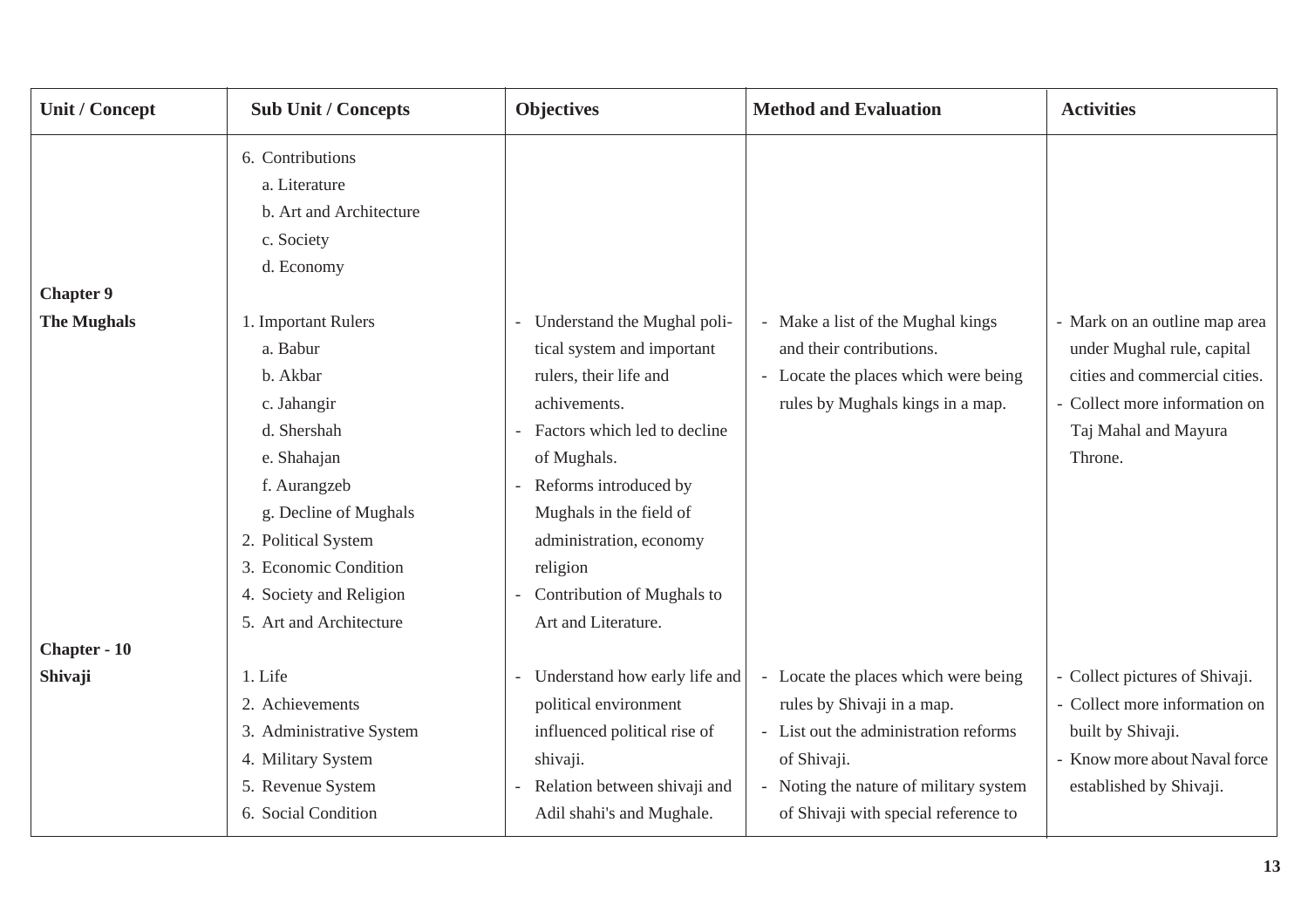| <b>Unit / Concept</b>    | <b>Sub Unit / Concepts</b>                                                                                                                                                                                                                                      | <b>Objectives</b>                                                                                                                                                                                                                                                                                | <b>Method and Evaluation</b>                                                                                                                                                                                                                                                                                  | <b>Activities</b>                                                                                                                                                                                        |
|--------------------------|-----------------------------------------------------------------------------------------------------------------------------------------------------------------------------------------------------------------------------------------------------------------|--------------------------------------------------------------------------------------------------------------------------------------------------------------------------------------------------------------------------------------------------------------------------------------------------|---------------------------------------------------------------------------------------------------------------------------------------------------------------------------------------------------------------------------------------------------------------------------------------------------------------|----------------------------------------------------------------------------------------------------------------------------------------------------------------------------------------------------------|
|                          |                                                                                                                                                                                                                                                                 | - Character of the Maratha<br>State System.                                                                                                                                                                                                                                                      | naval administration.                                                                                                                                                                                                                                                                                         |                                                                                                                                                                                                          |
| <b>Chapter 11</b>        |                                                                                                                                                                                                                                                                 |                                                                                                                                                                                                                                                                                                  |                                                                                                                                                                                                                                                                                                               |                                                                                                                                                                                                          |
| <b>Karnataka History</b> | 1. Introduction<br>2. Wodeyars of Mysore<br>3. Keladi Rules<br>4. Nayakas of Chitradurga<br>5. Yalahanka Nadaprabhaus<br>6. Kings of Coorg<br>7. Kittur Province<br>8. Rulers of Tulunadu<br>9. Nayakas of Hydrabad Karnataka<br>10. Haidar Ali and Tipu Sultan | Understand the political<br>system which emerged in<br>Karnataka after the decline of<br>Vijayanagara.<br>Contributions made by<br>regional Chiefs to economic<br>development and cultural life<br>Political military system and<br>economic reforms introduced<br>by Hyder Ali and Tipu Sultan. | - Locate Mysore, Keladi, Chitradurga,<br>Yalahanka, Coorg (Kodagu), Chittur<br>and Tulunadu in a map.<br>Explain the nature of wars held<br>between British and Hyder-Tipu<br>through the help of map.<br>- Note the contribution of various<br>administrators ruled in different parts<br>of Kannada region. | Collect information and<br>pictures on Mysore Dasara.<br>- Collect information and<br>pictures of Palace, Forte built<br>by Chitradurga Nayakas,<br>Keladi Chiefs, Yalahanka<br>Prabhus and Tipu Sultan. |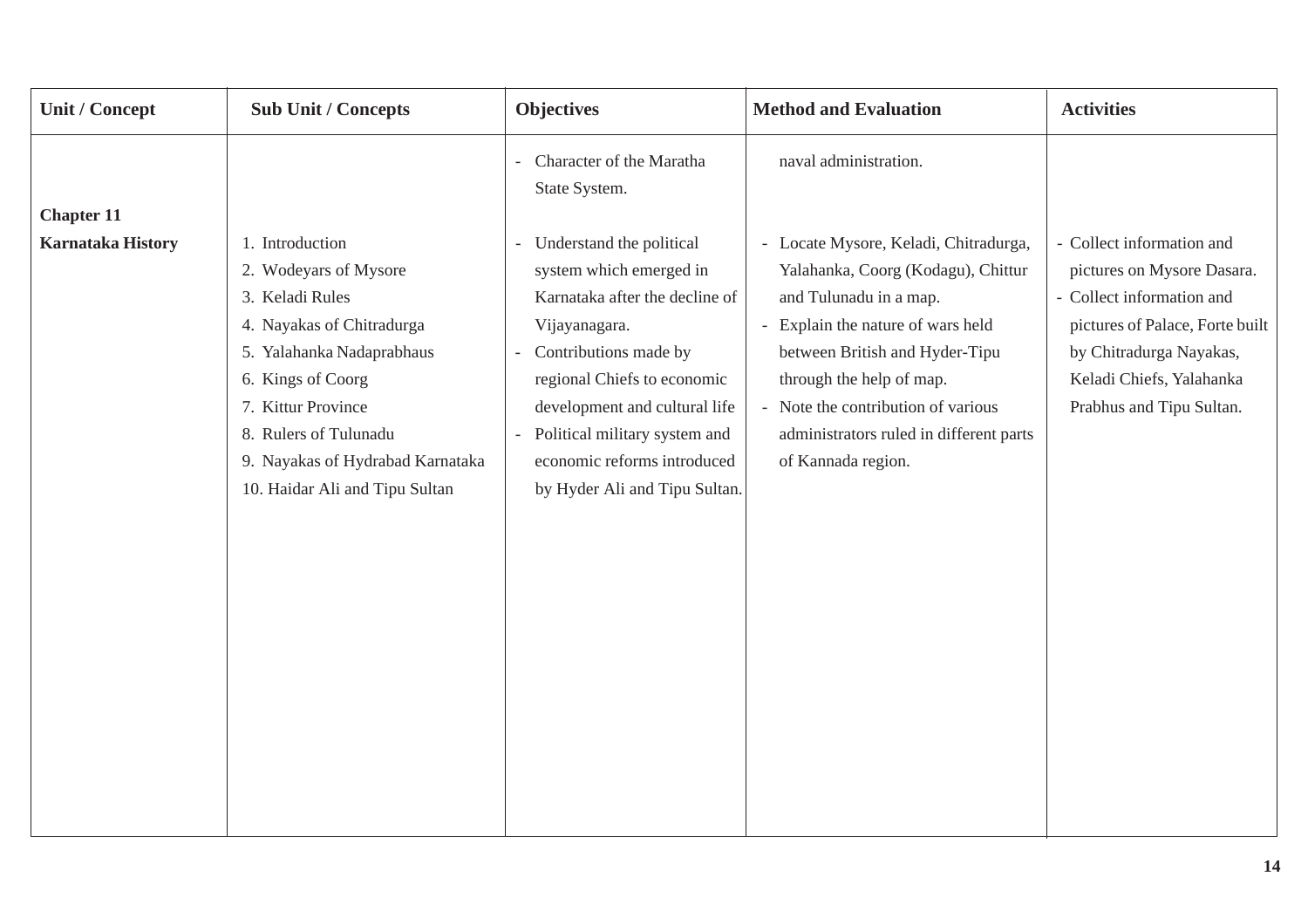## **History**

| <b>Unit / Concept</b>                   | <b>Sub Unit / Concepts</b>                                                                                                                                                                                                                                                                                                                                                                                                     | <b>Objectives</b>                                                                                                                                                                                                                                                                                                                                                                                                          | <b>Method and Evaluation</b>                                                                                                                                                                                                                                                                                                                                                                  | <b>Activities</b>                                                                                                      |
|-----------------------------------------|--------------------------------------------------------------------------------------------------------------------------------------------------------------------------------------------------------------------------------------------------------------------------------------------------------------------------------------------------------------------------------------------------------------------------------|----------------------------------------------------------------------------------------------------------------------------------------------------------------------------------------------------------------------------------------------------------------------------------------------------------------------------------------------------------------------------------------------------------------------------|-----------------------------------------------------------------------------------------------------------------------------------------------------------------------------------------------------------------------------------------------------------------------------------------------------------------------------------------------------------------------------------------------|------------------------------------------------------------------------------------------------------------------------|
| <b>Chapter 1</b><br>India and the       |                                                                                                                                                                                                                                                                                                                                                                                                                                |                                                                                                                                                                                                                                                                                                                                                                                                                            |                                                                                                                                                                                                                                                                                                                                                                                               |                                                                                                                        |
| <b>Modern World</b><br><b>Chapter 2</b> | 1. Renaissance<br>a. Humanism<br>b. Art, Architecture, Science<br>c. Spread of Renaissance<br>2. Reformation<br>a. Sale of Indulgence<br>b. Martin Luther<br>c. Counter Reformation<br>4. Effects of Reformation<br>3. Geagraphical Explorations<br>a. Introduction<br>New Inventions<br>b. Fall of Constantinople<br>c. Marco Polo<br>d. Vasco-Da-Gama<br>e. Discovery of America<br>f. Ferdinand Megallon<br>g. Consequences | To understand the background<br>$\overline{\phantom{a}}$<br>of 20th political and economic<br>systems of Asia, Africa and<br>America.<br>To understand the problems of<br>the, original inhabitantants and<br>their identities of these lands.<br>To get a background to under<br>stand issues such as slavery,<br>American / Red Indian identities,<br>Afrikaneers / people of Africa<br>and issues associated with them. | - Use the maps for such topics like<br>geographical discoveries, tall of<br>constantinople.<br>- Use of photographs, plates etc for<br>teaching Renaissance Art and Archi<br>tecture along with introducing relevant<br>literature ex: Roopadarshi by K.V. Ayyer<br>- Trace the prominent geographical<br>expenditions on the map which can<br>then be evaluated for either 5 or<br>10 marks. | - Prepare a list of new<br>discoveries.<br>- Familiarise the life history<br>of important reformers and<br>scientists. |
| <b>Europeans in India</b>               | 1. Background of the Advent<br>of Europeans<br>2. Portuguese-Albuquarque-<br>Decline of Portuguese                                                                                                                                                                                                                                                                                                                             | To analyse and be aware of the<br>origin of extensive use of Euro-<br>pean / English language and<br>culture at present.                                                                                                                                                                                                                                                                                                   | - Use of map to locate the European<br>trade centres.<br>- Writer Test.<br>- List the most valuable                                                                                                                                                                                                                                                                                           | - Prepare a list of exports from<br>India before and during the<br>time of the arrival of<br>Europeans.                |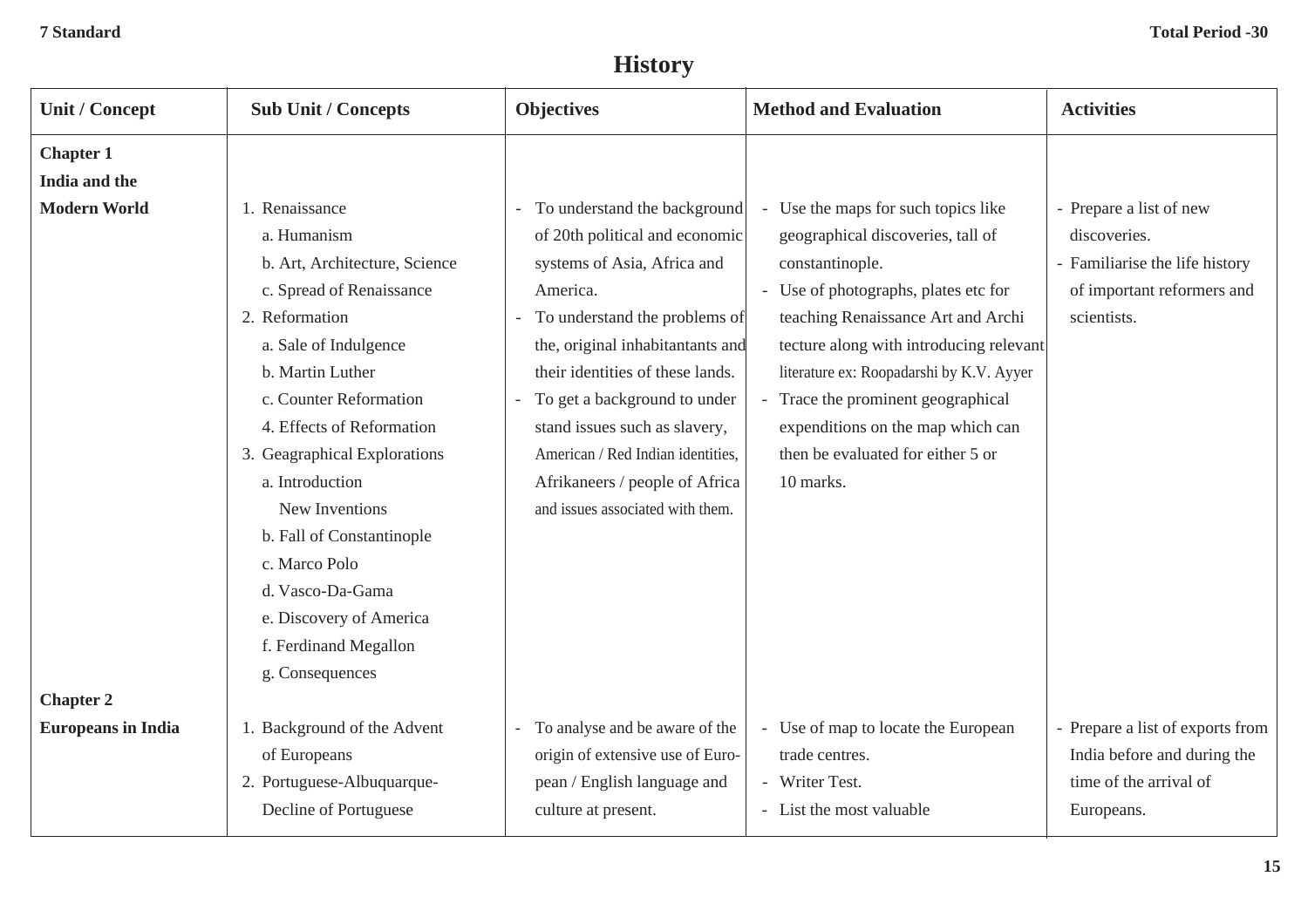| <b>Unit / Concept</b>                                         | <b>Sub Unit / Concepts</b>                                                                                                                                                                                                        | <b>Objectives</b>                                                                                                                                                                                                                                                                         | <b>Method and Evaluation</b>                                                                                           | <b>Activities</b>                                                                                                                                                                     |
|---------------------------------------------------------------|-----------------------------------------------------------------------------------------------------------------------------------------------------------------------------------------------------------------------------------|-------------------------------------------------------------------------------------------------------------------------------------------------------------------------------------------------------------------------------------------------------------------------------------------|------------------------------------------------------------------------------------------------------------------------|---------------------------------------------------------------------------------------------------------------------------------------------------------------------------------------|
|                                                               | 3. Dutch<br>4. English East India Company<br>5. French East India Company                                                                                                                                                         | To know the difference in the<br>economic status of India from<br>the present to that of pre<br>colonial era.                                                                                                                                                                             | commodities imported from<br>India into the Europe markets.                                                            |                                                                                                                                                                                       |
| <b>Chapter 3</b><br><b>India in 18th Century</b><br>1707-1757 | 1. Anarchichal Conditions in India<br>2. Downfall of the Mughal Empire<br>3. Administration of Peshwa Rulers<br>4. Nawabs of Carnatic<br>5. Carnatic Wars<br>6. Nawabs of Bengal -<br><b>Battle of Plassey</b><br>7. Consequences | The study of their unit is<br>important to realise the dangers<br>of inter-state conflict and<br>seperatist movements in India<br>at present.<br>The unit demonstrates how the<br>pressure generated by regional<br>conflicts regarding identities<br>resulted in European<br>domination. | - Explain the details of wars through<br>maps.<br>- Students would narrate and evaluate<br>the wars in the class room. | - Preparing a list of valuable<br>materials of Mughal Empire<br>which was found during<br>the invasion of Nadirshaw<br>- Preparing a list of chronology<br>of wars and names of wars. |
| <b>Chapter 4</b><br><b>Rise of the English</b>                | 1. Introduction<br>2. British Rule in Bengal<br>Robert Clive, Warren Hastings<br>3. Native Rulers<br>4. Battles - Buxar<br>Anglo Maratha War<br>Anglo Sikh War                                                                    | Indiscrimante granting of per<br>mits in globalisation to multi<br>national companies leads into<br>disastrous results. This unit<br>demonstrates such results due<br>to granting of unrestrained per-<br>mits to the British, French,<br>Dutch and other Europeans.                      | - Chronological Table.<br>- Use of map for explanations of war.<br>- Written Test.                                     | - Preparation of compart lists<br>for names of rulers, kingdoms<br>and centres of war.                                                                                                |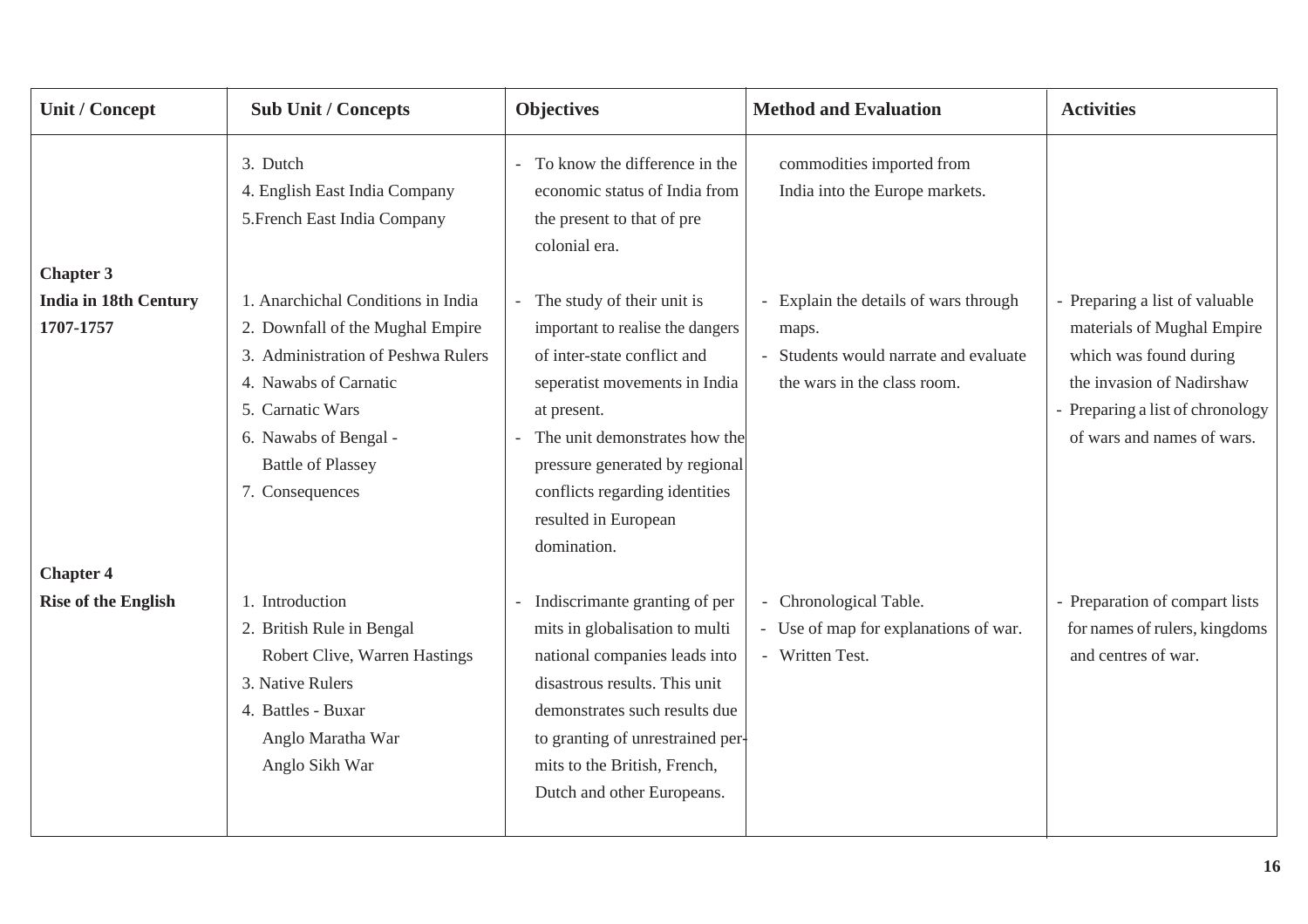| <b>Unit / Concept</b>                                                                                           | <b>Sub Unit / Concepts</b>                                                                                                                                                                                                                                                                                                                                                                     | <b>Objectives</b>                                                                                                                                                                       | <b>Method and Evaluation</b>                                                                                                                                           | <b>Activities</b>                                                                         |
|-----------------------------------------------------------------------------------------------------------------|------------------------------------------------------------------------------------------------------------------------------------------------------------------------------------------------------------------------------------------------------------------------------------------------------------------------------------------------------------------------------------------------|-----------------------------------------------------------------------------------------------------------------------------------------------------------------------------------------|------------------------------------------------------------------------------------------------------------------------------------------------------------------------|-------------------------------------------------------------------------------------------|
| <b>Chapter 5</b><br><b>Hyder Ali and</b><br><b>Tippu Sultan</b><br><b>Chapter 6</b><br><b>Impact of British</b> | 5. Administrative Changes<br>a. Revenue<br>b. Political<br>c. Military<br>1. Introduction<br>2. Hyder Ali<br>Anglo Mysore War<br><b>Emergence of New Mysore State</b><br>3. Tippu Sultan<br>Introduction<br>4. Architect of Modern Mysore State<br>a. Political Strategies<br>Alliances, Wars, Consequences<br>b. Economy, Trade -<br>Industry - Coinage<br>Revenue - Plantation<br>c. Society | To know the origin of Indu<br>strialisation and trade system<br>of Karnataka at present.<br>- To know the reason for the<br>location of the mint of<br>Government of India in<br>Mysore | - Use of coins, currency and maps.<br>- Use of photographs and plates.<br>- Group discussion / Individual prese-<br>ntation by student of 5 or 10 marks<br>evaluation. | - Filed visit to administrative<br>centres such as Mysore,<br>Bangalore, Srirangapattana. |
| <b>Rule on India</b>                                                                                            | 1. Administrative<br>a. Civil Service<br>b. The Military and Police<br>c. The Judiciary                                                                                                                                                                                                                                                                                                        | To understand the reason for<br>the decline of Panchyat Raj<br>system, extensive use of<br>English Language etc.                                                                        | - Comparitive study of Revenue systems<br>as a part of teaching process.<br>- A general introduction to prominent<br>writings of this period. ex: Dadabai              | Compare the past revenue<br>systems with that of the<br>present.                          |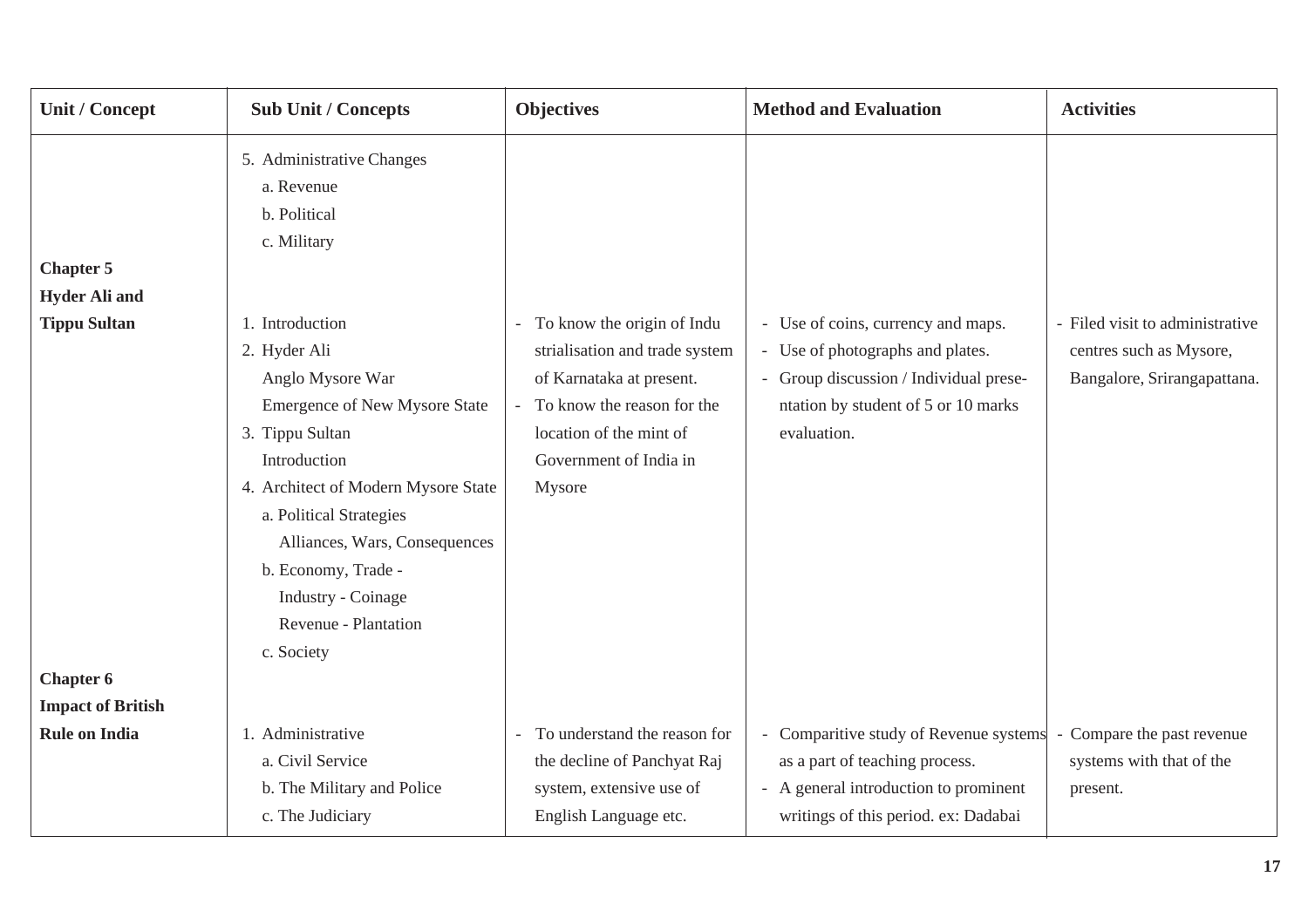| <b>Unit / Concept</b>                       | <b>Sub Unit / Concepts</b>                                                                                                                                                                                                                                     | <b>Objectives</b>                                                                                                                                                                                          | <b>Method and Evaluation</b>                                                                                                                                                              | <b>Activities</b>                                             |
|---------------------------------------------|----------------------------------------------------------------------------------------------------------------------------------------------------------------------------------------------------------------------------------------------------------------|------------------------------------------------------------------------------------------------------------------------------------------------------------------------------------------------------------|-------------------------------------------------------------------------------------------------------------------------------------------------------------------------------------------|---------------------------------------------------------------|
| <b>Chapter 7</b><br><b>Social Reform</b>    | 2. Economy<br>a. Land Revenue Policy<br>b. The Permanent Settlement<br>c. Mahalawari System<br>d. Ryotwari System<br>e. Consequences<br>2. Industry and Trade<br>- Consequences<br>3. Society - Legislations<br>- Reforms<br>4. English Education<br>- Changes |                                                                                                                                                                                                            | Naoroji's 'Poverty and Un British rule<br>in India.<br>- Brief project report and oral test.                                                                                              | - List the important produce<br>of both of these periods.     |
| <b>Movements</b><br><b>Chapter 8</b>        | 1. Brahma Samaj<br>2. Prarthana Samaj<br>3. Satyashodaka Samaj<br>4. Arya Samaj<br>5. Theosophical Society<br>6. Sri Narayan Guru Movement<br>7. Aligarh Movement                                                                                              | - To know the origin and proble-<br>matic nature of caste system,<br>the practise of dowry etc.<br>- To understand the prices of<br>Non-governmental /people's<br>intiatives at bringing about<br>changes. | As a part of teaching method, a<br>general introduction to the Bengali<br>literature of the period for ex: Bankim<br>chandra chatarjee, Sharat Chandra<br>Chattopadhyaya's works.<br>ups. | Class room discussion on<br>the changed position of<br>women. |
| <b>Indian Resistance</b><br>to British Rule | 1. Introduction<br>2. First War of Independence                                                                                                                                                                                                                | To understand the background<br>of Gandhiji's Non-violent                                                                                                                                                  | - As a part of teaching methodology<br>use of popular historical literature and                                                                                                           | - Location of centres of war<br>on map.                       |
|                                             | 3. Causes                                                                                                                                                                                                                                                      | opposition.                                                                                                                                                                                                | cinema. Ex. Works of william Dalnymple,                                                                                                                                                   | - List out important dates.                                   |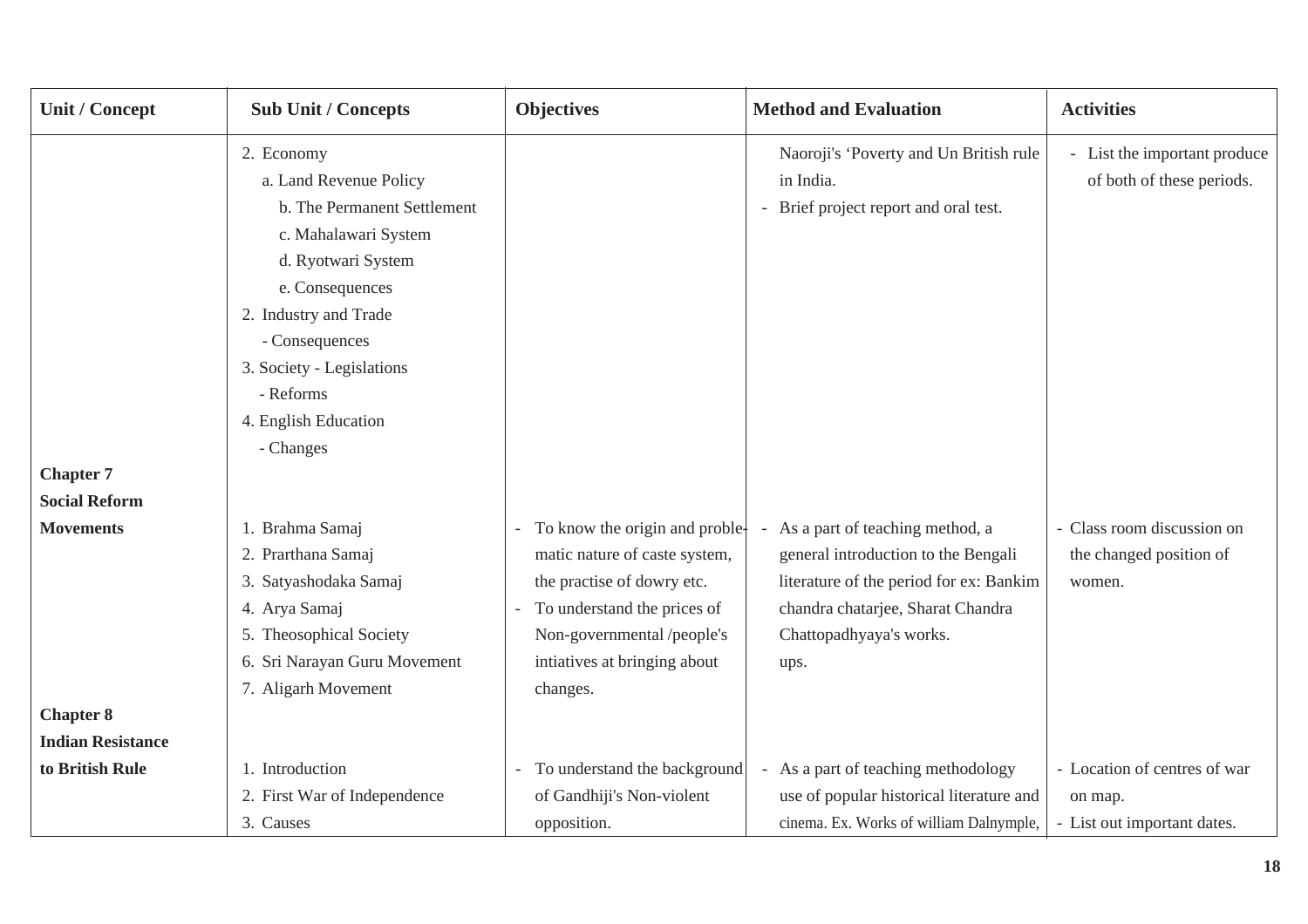| <b>Unit / Concept</b>    | <b>Sub Unit / Concepts</b>                                                                                                                                                                                                                                                                                                                                                                                                                                                                                            | <b>Objectives</b>                                                                                                                                                     | <b>Method and Evaluation</b>                                                                                   | <b>Activities</b>                                                                                                      |
|--------------------------|-----------------------------------------------------------------------------------------------------------------------------------------------------------------------------------------------------------------------------------------------------------------------------------------------------------------------------------------------------------------------------------------------------------------------------------------------------------------------------------------------------------------------|-----------------------------------------------------------------------------------------------------------------------------------------------------------------------|----------------------------------------------------------------------------------------------------------------|------------------------------------------------------------------------------------------------------------------------|
| <b>Chapter 9</b>         | a. Political<br>b. Economic<br>c. Administrative<br><b>Partition Bengal</b><br>Rowlatt Act - Jallianwala Bagh                                                                                                                                                                                                                                                                                                                                                                                                         |                                                                                                                                                                       | Ketan mehta's movie 'Mangal Pande' etc.<br>- Preparation of analytical (brief)<br>write ups.                   | - Listout names of rulers and<br>leaders.<br>- List out important dates.<br>- List out names of rulers and<br>leaders. |
| <b>National Movement</b> | 1. Introductoin<br>2. Growth of Nationalism<br>3. Foundation of Indian<br><b>National Congress</b><br>- Nature and Characteristics<br>4. Early Leaders<br>- A.O. Hyume, Gokhale,<br>Surendranath Byanarji<br>- Objectives and Methods<br>5. Formation of Muslim League<br>6. Extremist Leaders - Lal, Bal, Pal<br>7. Revolutionaries - V.D. Savarkar,<br>Arbindo Gosh<br>8. Home Rule Movement - Tilak,<br>Annie Basent<br>9. British Reaction to National<br>Movement<br>a. Divide and Rule -<br>Partition of Bengal | The dangers of unrestricted<br>liberalisation and globalisation<br>is the emergence of disguised<br>colonialism. To combat this a<br>study of this unit is essential. | Teaching in Disucussion made<br>Use of popular mediums such as<br>literature / cinema on Gandhi etc.<br>- Quiz | - Preparatoin of a list of names<br>of leaders and events.                                                             |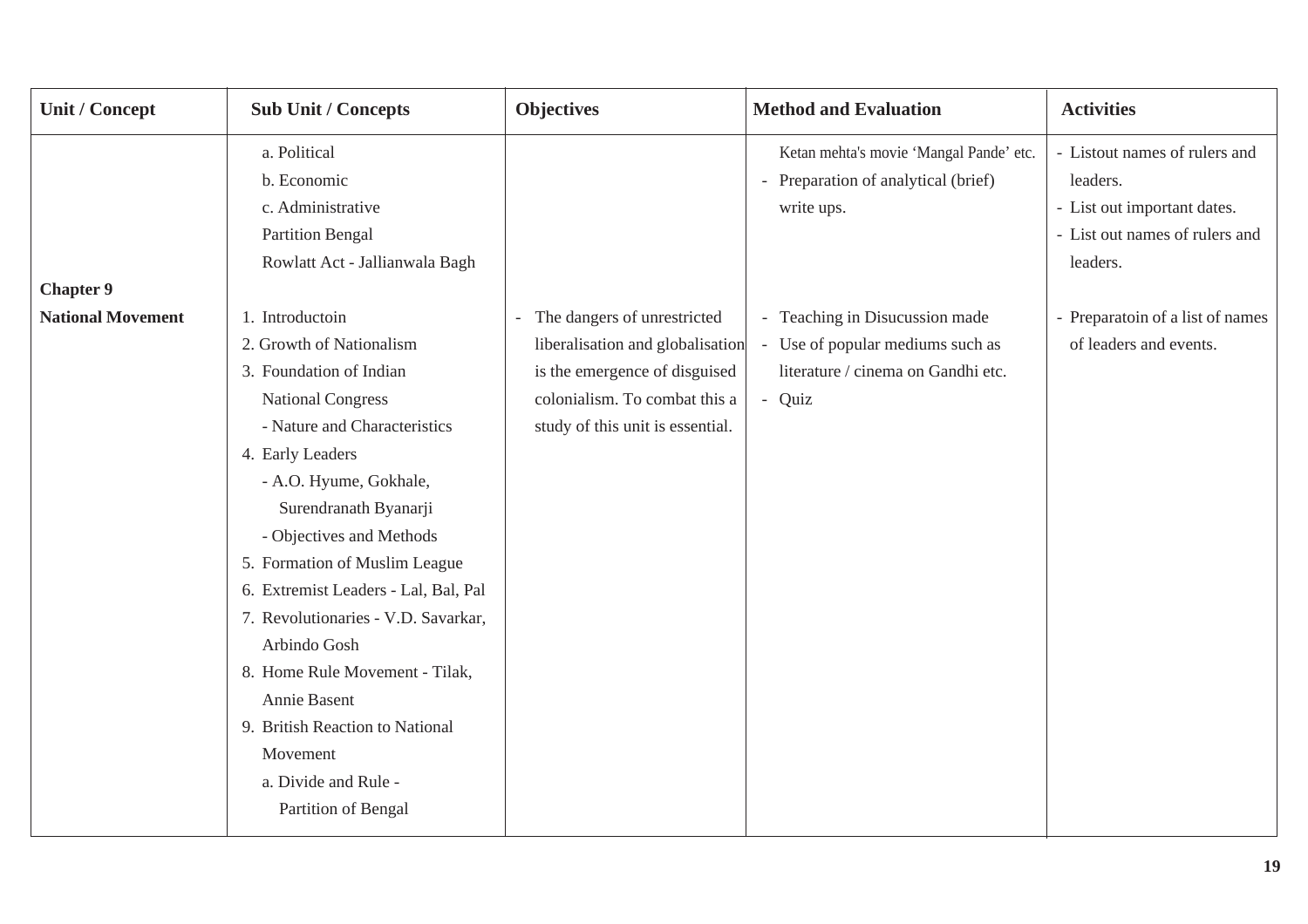| <b>Unit / Concept</b>                         | <b>Sub Unit / Concepts</b>                                                                                                                                                                     | <b>Objectives</b>                                                                                                                                                                                                                                                                                                             | <b>Method and Evaluation</b>                                                                                                                                      | <b>Activities</b>                                                                                                                                                            |
|-----------------------------------------------|------------------------------------------------------------------------------------------------------------------------------------------------------------------------------------------------|-------------------------------------------------------------------------------------------------------------------------------------------------------------------------------------------------------------------------------------------------------------------------------------------------------------------------------|-------------------------------------------------------------------------------------------------------------------------------------------------------------------|------------------------------------------------------------------------------------------------------------------------------------------------------------------------------|
|                                               | b. Rowlath Act<br>c. Tragedy of Jallianwallabagh<br>d. First World War and<br>Respose of Indians                                                                                               |                                                                                                                                                                                                                                                                                                                               |                                                                                                                                                                   |                                                                                                                                                                              |
| <b>Chapter 10</b><br><b>National Movement</b> |                                                                                                                                                                                                |                                                                                                                                                                                                                                                                                                                               |                                                                                                                                                                   |                                                                                                                                                                              |
| (Gandhian Era)                                | 1. Introduction<br>2. Gandhi's Early Life<br>3. Gandhi's Entry into the<br><b>National Movement</b><br>a. Non-co-operation Movement<br>b. Civil Disobdience Movement<br>c. Quit India Movement | Making an attempt to explain<br>the growth of modern<br>democratic India which had<br>inspiration from Gandhi's<br>great ideals of Non-violence,<br>Swarajya and Satyagraha.                                                                                                                                                  | Discussion mode.<br>- use of map.<br>- Written test.<br>- Reading of literature and<br>watching cinema-both of these<br>belonging or representing that<br>period. | - Collection of newspaper<br>reports of the Gandhian<br>period and exhibiting them.                                                                                          |
| <b>Chapter 11</b>                             |                                                                                                                                                                                                |                                                                                                                                                                                                                                                                                                                               |                                                                                                                                                                   |                                                                                                                                                                              |
| <b>National Movement</b>                      |                                                                                                                                                                                                |                                                                                                                                                                                                                                                                                                                               |                                                                                                                                                                   |                                                                                                                                                                              |
| <b>Partition and</b><br>Independence          | 1. Introduction<br>2. Impact of II <sup>nd</sup> World War<br>3. Jinnah-Separate State for Muslims<br>4. I.N.A. Subhaschandra Bose<br>5. Towards Independence                                  | To know how the national<br>movements made impact<br>in building up the modern,<br>stable and democratic India.<br>To understand the dimensions<br>of Partition of India and Jinnah.<br>To study the contributions of<br>Nehru, political agitations of<br>Subhashchandra Bose and<br>Social concerns of<br>Dr. B.R. Ambedkar | - Use of map.<br>- Use of popular music, literature<br>cinema etc.                                                                                                | - Watching movies such as<br>Richard Atonborou's Gandhi,<br>Ketan mehta's Sardar, M.S.<br>Satya's Garam Hawa and<br>so on.<br>- List names of important<br>national leaders. |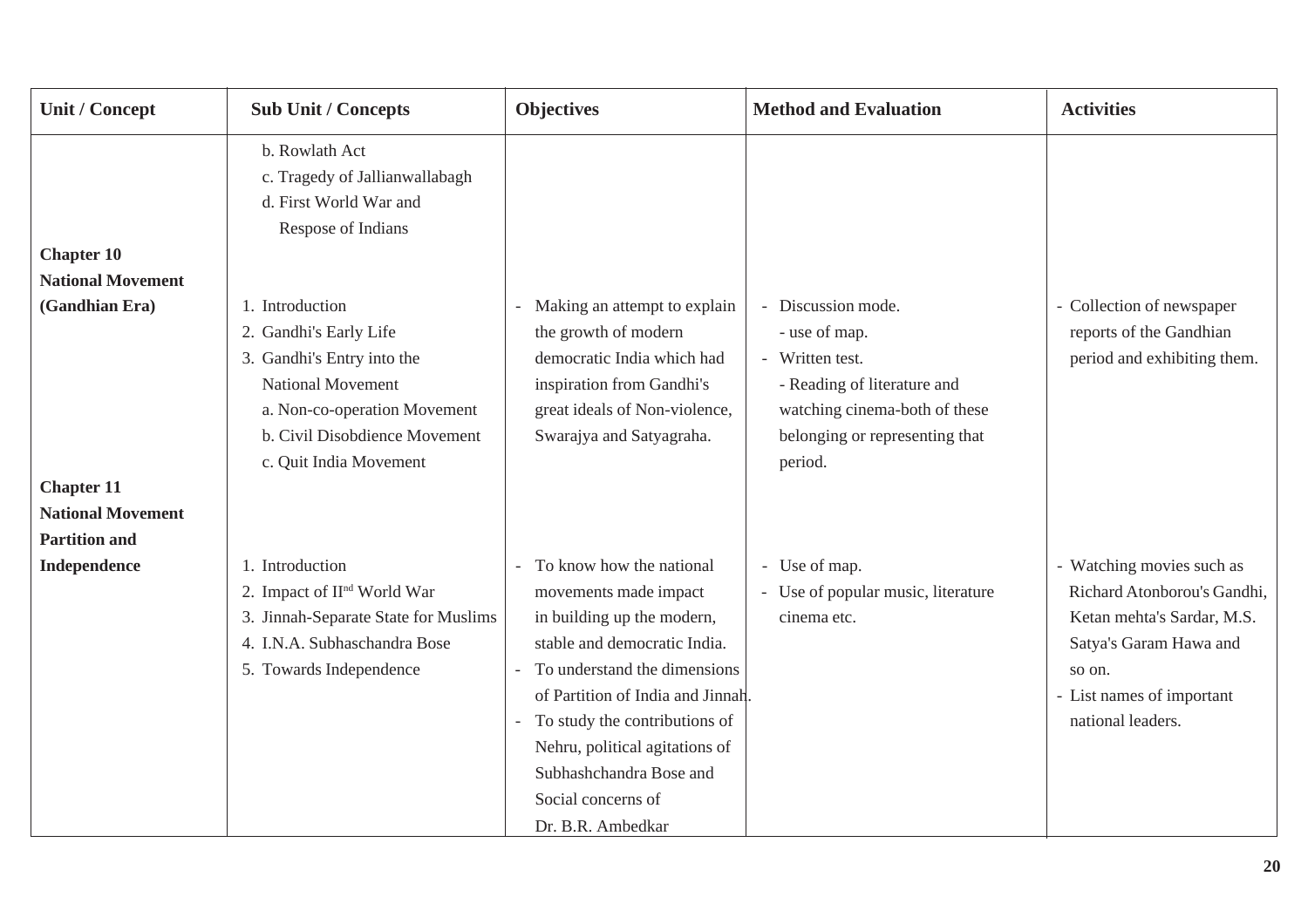**History**

| <b>Unit / Concept</b>        | <b>Sub Unit / Concepts</b>                                                                                                                                   | <b>Objectives</b>                                                                                                                                                                                                                                                                                               | <b>Method and Evaluation</b>                                                                                                                                                                       | <b>Activities</b>                                                                                                                                                                                                                                    |
|------------------------------|--------------------------------------------------------------------------------------------------------------------------------------------------------------|-----------------------------------------------------------------------------------------------------------------------------------------------------------------------------------------------------------------------------------------------------------------------------------------------------------------|----------------------------------------------------------------------------------------------------------------------------------------------------------------------------------------------------|------------------------------------------------------------------------------------------------------------------------------------------------------------------------------------------------------------------------------------------------------|
| <b>Chapter 1</b>             |                                                                                                                                                              |                                                                                                                                                                                                                                                                                                                 |                                                                                                                                                                                                    |                                                                                                                                                                                                                                                      |
| <b>Sources of History</b>    | 1. Introduction<br>2. Literature<br>3. Inscriptions                                                                                                          | Conemporary events such as<br>change governments, develop-<br>ment in information sector,                                                                                                                                                                                                                       | - Use of inscriptions, seals, rewards,<br>coins, copper plate rewards.<br>- Introduce the branch of Oral traditions                                                                                | Collection and exhibition of<br>coins, palm leaf rewards,<br>photographs etc.                                                                                                                                                                        |
|                              | 4. Numismatics<br>5. Architecture<br>6. Monuments<br>7. Legends<br>8. Oral Sources                                                                           | business/trade strategies cannot<br>be understood without the help<br>of sources like newspapers,<br>radio, television, magazine.<br>Similarly to know and underest<br>and the past sources of ancient<br>period are very essential.                                                                            | - Brief writeup an any one of the<br>sources.<br>- Presentation on any of the sources.                                                                                                             |                                                                                                                                                                                                                                                      |
| <b>Chapter 2</b>             |                                                                                                                                                              |                                                                                                                                                                                                                                                                                                                 |                                                                                                                                                                                                    |                                                                                                                                                                                                                                                      |
| <b>Geographical Features</b> |                                                                                                                                                              |                                                                                                                                                                                                                                                                                                                 |                                                                                                                                                                                                    |                                                                                                                                                                                                                                                      |
| and Pre-history of India     | 1. Introduction<br>2. Geographical features of India<br>3. Pre-historic Period<br>a. Old Stone Age<br>b. Microlithic Age<br>c. Neolithic Age<br>d. Metal Age | To know-India's defence<br>preparation-Problems of<br>border encroachment.<br>To understand issues like river<br>water disputes, interlinking of<br>rivers of North and South India.<br>To Understand crisis and<br>dangers of shrinking of coastal<br>lands, excessive lifiting of and<br>from river beds etc. | - Use of charts and maps for<br>geographical features.<br>- Use of models of tools, pictures and<br>photographs.<br>- Written test.<br>Drawing the map of India locating<br>the prehistoric sites. | Survey and maping of one's<br>own area's geography.<br>- Listing of ponds, grazing<br>lands and other physical<br>features of the region.<br>Drawing the map / ground<br>plan with directions of one's<br>school/home/street/major<br>buildings etc. |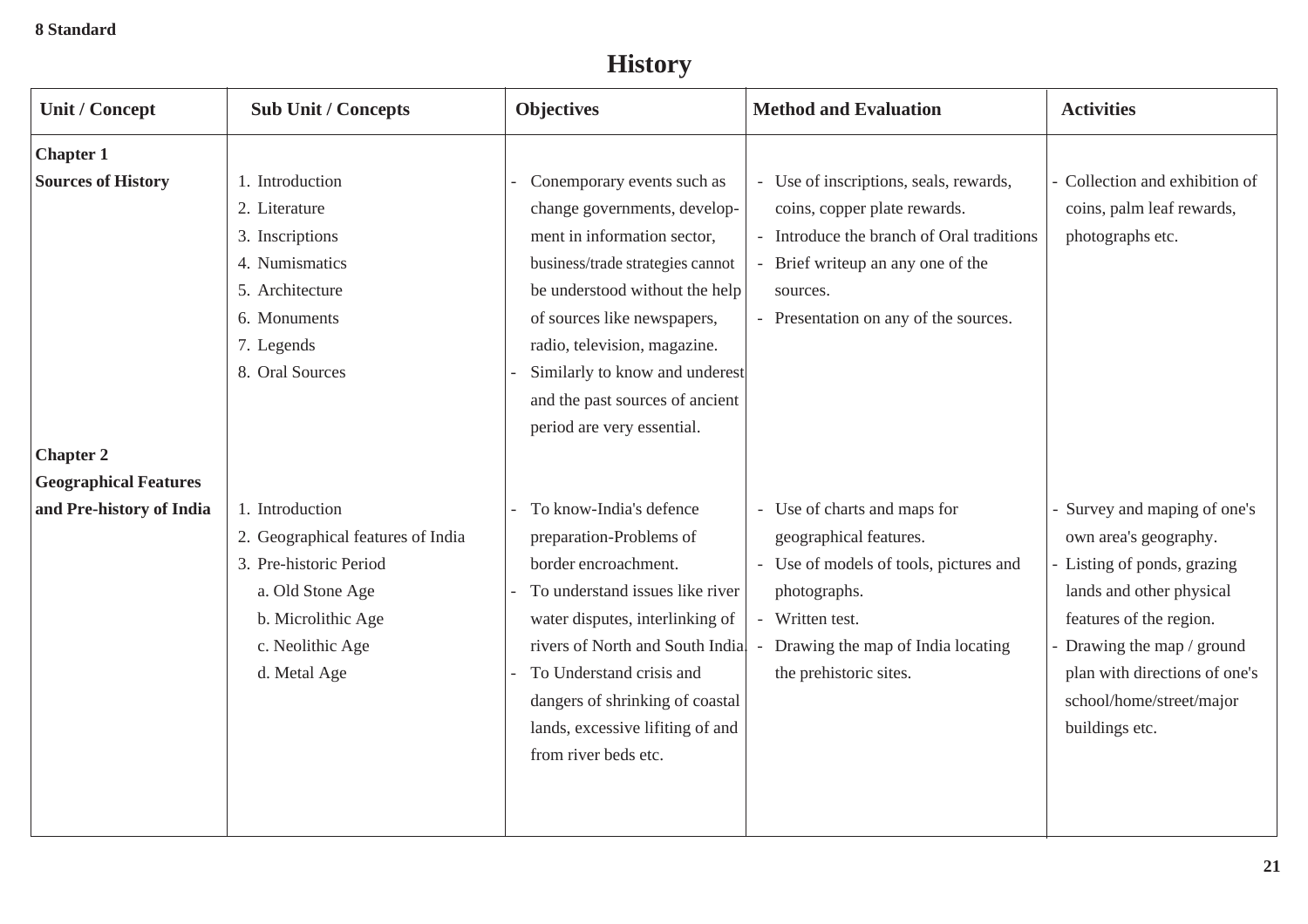| <b>Unit / Concept</b>                     | <b>Sub Unit / Concepts</b>                                                                                                                                                                                           | <b>Objectives</b>                                                                                                                                                                                                                                                                               | <b>Method and Evaluation</b>                                                                                                                                                                                         | <b>Activities</b>                                                                                                                                 |
|-------------------------------------------|----------------------------------------------------------------------------------------------------------------------------------------------------------------------------------------------------------------------|-------------------------------------------------------------------------------------------------------------------------------------------------------------------------------------------------------------------------------------------------------------------------------------------------|----------------------------------------------------------------------------------------------------------------------------------------------------------------------------------------------------------------------|---------------------------------------------------------------------------------------------------------------------------------------------------|
| <b>Chapter 3</b><br><b>Indias Ancient</b> |                                                                                                                                                                                                                      |                                                                                                                                                                                                                                                                                                 |                                                                                                                                                                                                                      |                                                                                                                                                   |
| <b>Civilizations</b>                      | 1. Introduction<br>2. Indus Civilization<br>3. Vedic Age - Early Vedic Period<br>a. Polity<br>b. Society<br>c. Religious Beliefs                                                                                     | To understand the present<br>system of urban planning<br>To understand and analyse<br>$\sim$<br>various cointemporary<br>institutions such as caste system<br>by tracing their original exista<br>nces as social hierarchies.<br>- To understand how the insti-<br>tutions of monarchy evolved. | - Use of pictures, replicas of bronze<br>figures, seals of Indus valley civilisation.<br>- Use of map to locate the topographical<br>extent; sites, of the civilisation.                                             | - Visiting a museum to study<br>Indus artifacts.<br>Group discussion on position<br>of women in comparitive<br>made the present with the<br>past. |
| <b>Chapter 4</b>                          |                                                                                                                                                                                                                      |                                                                                                                                                                                                                                                                                                 |                                                                                                                                                                                                                      |                                                                                                                                                   |
| <b>World's Ancient</b>                    |                                                                                                                                                                                                                      |                                                                                                                                                                                                                                                                                                 |                                                                                                                                                                                                                      |                                                                                                                                                   |
| <b>Civilizations</b>                      | 1. Introduction<br>2. Egyption Civilization<br>3. Measapotamian Civilization<br>4. Chinese Civilization<br>a. Polity<br>b. Society<br>c. Religious Beliefs<br>d. Literature<br>e. Science<br>f. Art and Architecture | To understand the present or<br>contemporary revival of several<br>Asian nations / societies life<br>china, Taiwan, Japan.<br>To understand, analyse the<br>$\blacksquare$<br>European dominations in<br>economy & international<br>relations.                                                  | - Lecture - Demonstration<br>- Use of Globe and map of the world.<br>- Use of Photograph, pictures.<br>- Question and Answer session.<br>the achievements of these areas<br>in the present with that of<br>the past. | - Discussion on comparitive.<br>strengths of civilisations of<br>Asia, Africa and America.<br>- Through comparison link                           |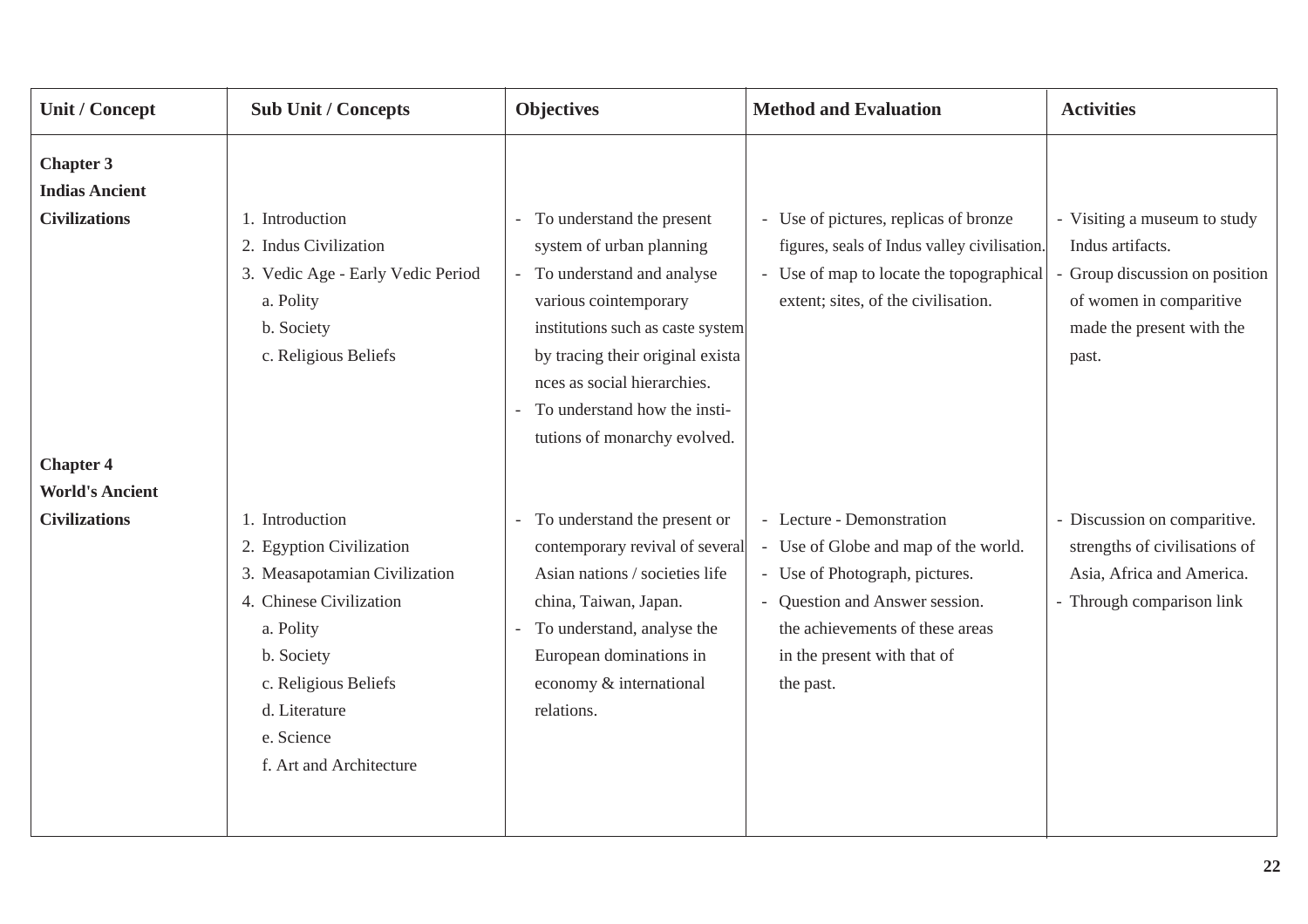| <b>Unit / Concept</b>                            | <b>Sub Unit / Concepts</b>                                                                                                                                                          | <b>Objectives</b>                                                                                                                                                                                                                               | <b>Method and Evaluation</b>                                                                                                                                                                        | <b>Activities</b>                                                                                                                           |
|--------------------------------------------------|-------------------------------------------------------------------------------------------------------------------------------------------------------------------------------------|-------------------------------------------------------------------------------------------------------------------------------------------------------------------------------------------------------------------------------------------------|-----------------------------------------------------------------------------------------------------------------------------------------------------------------------------------------------------|---------------------------------------------------------------------------------------------------------------------------------------------|
| <b>Chapter 5</b><br><b>Greek, Roman and</b>      |                                                                                                                                                                                     |                                                                                                                                                                                                                                                 |                                                                                                                                                                                                     |                                                                                                                                             |
| <b>American Civilization</b><br><b>Chapter 6</b> | 1. Introduction<br>2. Greek, Roman and<br><b>American Civilization</b><br>a. Polity<br>b. Society<br>c. Religious Beliefs<br>d. Science<br>e. Literature<br>f. Art and Architecture | To understand the culture<br>and societies of counterparts<br>of Anciant India.                                                                                                                                                                 | - Projecting the western documentaries<br>and cinemas.<br>- Explain the details to the students<br>through LCD projectors.                                                                          | Comparative studies on the<br>contemparary civilisations.                                                                                   |
| <b>North India from</b>                          |                                                                                                                                                                                     |                                                                                                                                                                                                                                                 |                                                                                                                                                                                                     |                                                                                                                                             |
| 6th C.B.C. to 3rd C.B.C.                         | 1. Introduction<br>2. Birth of New Religions<br>a. Jainism<br>b. Buddhism<br>3. Foreign Invasion - Alexander -<br><b>Impact of Foreign Invation</b>                                 | To understand the origin of the<br>traditions of Assent and Dissent<br>in Indian society which is also<br>the basis on which the<br>democratic system of country<br>functions.<br>To understand and appreciate<br>the heterodoxical traditions. | Narration of Buddhist and Jaina tales<br>such as jatakas as part of teaching.<br>- Using photographs, plates as teaching<br>tools to explain Gandhara and Mathura<br>images.<br>- Group Discussion. | - Trace Alexander's route<br>across the map of India.<br>- Read Jaina, Buddhist Stories.<br>- Visit a nearby chaitya, Stupa<br>or a vihara. |
| <b>Chapter 7</b>                                 |                                                                                                                                                                                     |                                                                                                                                                                                                                                                 |                                                                                                                                                                                                     |                                                                                                                                             |
| <b>Mouryas-Kushanas</b>                          | 1. Mouryas - Policy - Society -<br>Economy - Literature -<br>Art and Architecture                                                                                                   | It helps in understanding the<br>$\overline{\phantom{0}}$<br>origin of modern Indian identities<br>such as the wheel on the flag,                                                                                                               | - Trace the geneology and chronology<br>through flowdiagram.<br>- Photogaphs of Mouryas monuments.                                                                                                  | - Drawing the Sanchi stupa.<br>- Drawing and naming of the<br>various components of the                                                     |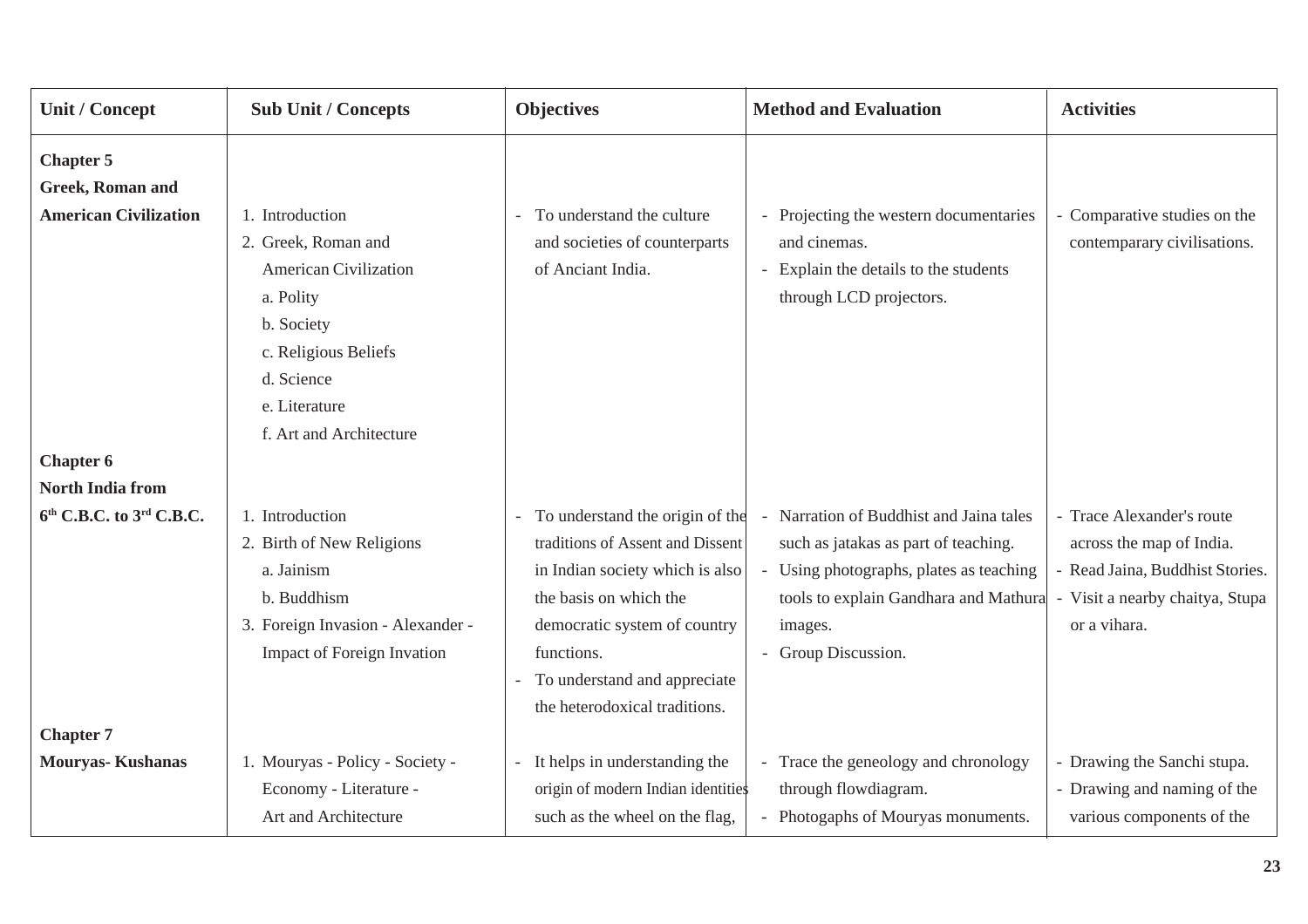| <b>Unit / Concept</b>              | <b>Sub Unit / Concepts</b>                                                                                                                                                                       | <b>Objectives</b>                                                                                                                                                                                                                                                                                                                                                | <b>Method and Evaluation</b>                                                                                                                                                                                                                                                                                                                                                                        | <b>Activities</b>                                                                                                                                                                                                                                                                                    |
|------------------------------------|--------------------------------------------------------------------------------------------------------------------------------------------------------------------------------------------------|------------------------------------------------------------------------------------------------------------------------------------------------------------------------------------------------------------------------------------------------------------------------------------------------------------------------------------------------------------------|-----------------------------------------------------------------------------------------------------------------------------------------------------------------------------------------------------------------------------------------------------------------------------------------------------------------------------------------------------------------------------------------------------|------------------------------------------------------------------------------------------------------------------------------------------------------------------------------------------------------------------------------------------------------------------------------------------------------|
| <b>Chapter 8</b><br>The Guptas and | 2. Kushanar - Policy - Society -<br>Economy - Literature -<br>Art and Architecture                                                                                                               | Ashoka pillar on currency etc.<br>To know the origin of the<br>present administrative hierarchy.<br>To know how the age of the<br>Mouryas provides a link to<br>understand practise of politics<br>in contemporary India.                                                                                                                                        | - Use of map to indicate.<br>i. Capital<br>ii. Provinces and their capitals.<br>iii. economic centres.<br>iv. Ports / harbours.<br>v. Extent of the empire.<br>Quiz on centres of art, literature,<br>Administrative units and Economic<br>System.<br>- Drawing of monuments such as Sanchi<br>stupa as home assignment and later<br>evaluated for 5 or 10 marks.                                   | Saranath Colum.<br>- Collection of photographs<br>such as tourist broachure,<br>photo cards of the<br>monuments.                                                                                                                                                                                     |
| the Vadhanas                       | 1. Introduction<br>2. The Gupta Age:<br>a. Polity<br>b. Society<br>c. Economy<br>d. Religious Beliefs<br>e. Literature<br>f. Science<br>g. Art and Architecture<br>3. The Vardhanas<br>a. Polity | To dissect and understand the<br>link between economic<br>prosperity and urbanisation as<br>is happening at present.<br>To understand the contem-<br>porary feature of interdepen-<br>dency between administration<br>and leading business houses.<br>To get a link to the present fea<br>ture of large reserveir of techni<br>cal pool, trace its origin to the | Discuss the writings of prominent<br>authors of the Gupt period, such as<br>Kalidas Bhasa etc, either through<br>i. a Short skit<br>ii. narrating the stories.<br>- Trace the connections between<br>eonomic prosperity, increased trade,<br>growth or urbanisation greater<br>importance to imperial power etc.<br>Group disucussion / presentation with<br>seperate but equal marks for write up, | - List the contemporary names<br>of several defence and<br>communication satellites<br>connect them with the names<br>of Gupta period.<br>- List of writers and their titles.<br>- Locate the areas of Gupta<br>monuments on the map of<br>India.<br>- List of important writers and<br>their works. |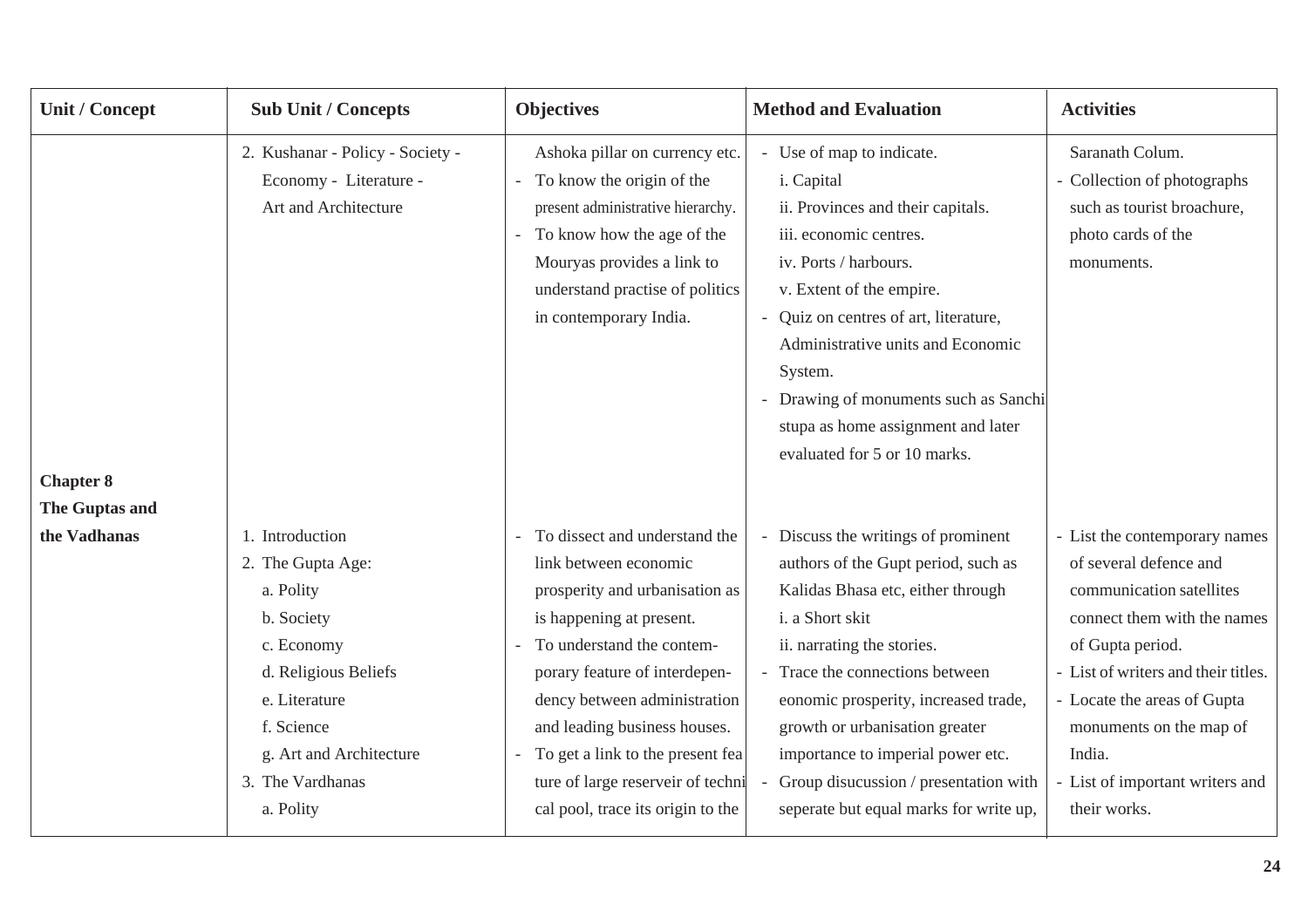| <b>Unit / Concept</b>                                                                      | <b>Sub Unit / Concepts</b>                                                                                                                                                                                   | <b>Objectives</b>                                                                                                                                                                                                                                                                                                   | <b>Method and Evaluation</b>                                                                                                                                                                                                                                                                                                                                                                                                                                             | <b>Activities</b>                                                                                                                                                                                    |
|--------------------------------------------------------------------------------------------|--------------------------------------------------------------------------------------------------------------------------------------------------------------------------------------------------------------|---------------------------------------------------------------------------------------------------------------------------------------------------------------------------------------------------------------------------------------------------------------------------------------------------------------------|--------------------------------------------------------------------------------------------------------------------------------------------------------------------------------------------------------------------------------------------------------------------------------------------------------------------------------------------------------------------------------------------------------------------------------------------------------------------------|------------------------------------------------------------------------------------------------------------------------------------------------------------------------------------------------------|
| <b>Chapter 9</b><br>South India form                                                       | b. Society<br>c. Economy<br>d. Religious Beliefs<br>e. Literature<br>f. Science<br>g. Art and Architecture                                                                                                   | evolution of science and tech-<br>nology from the Gupta age.                                                                                                                                                                                                                                                        | presentation, line drawings / sketches<br>and Photos / pictures.                                                                                                                                                                                                                                                                                                                                                                                                         | - List the names of scientists<br>and their scientific contribution.<br>- Explore how many of these<br>names, discoveries and inven-<br>tions are being used at present.                             |
| 3rd C.B.C. to 6th C.B.C.<br><b>Chapter 10</b><br>The Chalukyas of<br><b>Badami</b> and the | 1. Introduction<br>2. Satavahanas<br>3. Kadambas<br>4. Gangas<br>5. Contributions<br>a. Polity<br>b. Society<br>c. Economy<br>d. Religious Beliefs<br>e. Literature<br>f. Science<br>g. Art and Architecture | To understand how the present<br>$\overline{\phantom{a}}$<br>linguistic regions of South<br>India emerged.<br>To understand the origin and<br>evolution of specific regional<br>cultural identities of South<br>India at present.<br>To be aware as to how inter-<br>dependent linguistic traditions<br>always are. | A tabulation chart for geneology.<br>- Time line for chronology.<br>- Readings from classics of period /<br>narrating the stories / lengends of this<br>period.<br>- Drawing / sketching of Satavahana<br>and Ganga Monuments.<br>- Preparing a list of the architecultural<br>centres of Gangas and Kadambas and<br>Satavahanas and locating them on a map.<br>Both of the above mentioned can be<br>evaluated as home assignment / marks<br>based internal assignment. | - Mind maping for dynasties<br>qulers and administrative units.<br>- Attempt to read and translate<br>a few words / sentences of<br>Halamidi inscription and<br>other inscriptions of the<br>period. |
| <b>Pallavas of Kanchi</b>                                                                  | 1. Introduction<br>2. The Chalukyas of Badami,                                                                                                                                                               | To understand the significant<br>$\overline{\phantom{a}}$<br>role played by traders, business                                                                                                                                                                                                                       | - Use of geneology chart.<br>- Flow Diagrams usage for chronology                                                                                                                                                                                                                                                                                                                                                                                                        | - Field visit to any of the<br>Badami chalukyas and                                                                                                                                                  |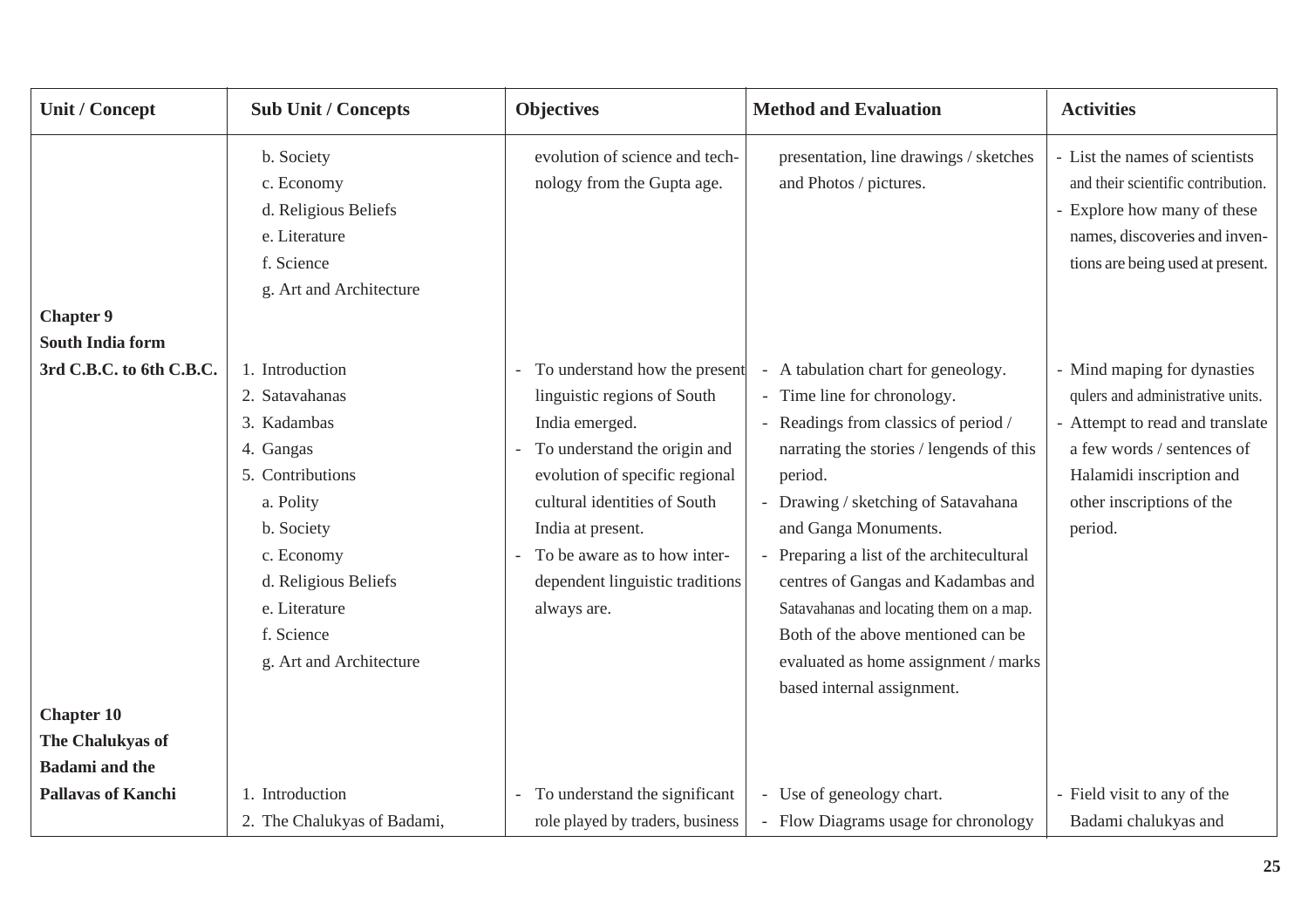| <b>Unit / Concept</b><br><b>Sub Unit / Concepts</b>                                                                                                                    | <b>Objectives</b>                                                                                                                                                                                                                                                                                                                                                                                                            | <b>Method and Evaluation</b>                                                                                                                                                                                                                                                                                                                                                                                                                                                                                                                                                                                                                                                                                                                                                                                                                                                 | <b>Activities</b>                                                                                                                                                                                                |
|------------------------------------------------------------------------------------------------------------------------------------------------------------------------|------------------------------------------------------------------------------------------------------------------------------------------------------------------------------------------------------------------------------------------------------------------------------------------------------------------------------------------------------------------------------------------------------------------------------|------------------------------------------------------------------------------------------------------------------------------------------------------------------------------------------------------------------------------------------------------------------------------------------------------------------------------------------------------------------------------------------------------------------------------------------------------------------------------------------------------------------------------------------------------------------------------------------------------------------------------------------------------------------------------------------------------------------------------------------------------------------------------------------------------------------------------------------------------------------------------|------------------------------------------------------------------------------------------------------------------------------------------------------------------------------------------------------------------|
| The Pallavas of Kanchi<br>3. Chalukya Pallava Conflict<br>4. a. Polity<br>b. Society<br>c. Economy<br>d. Religious Beliefs<br>e. Literature<br>f. Art and Architecture | associations in governance at<br>present by tracing the evolution<br>of mercantile guilds of the past<br>and their role in administration.<br>To know the link of continuity<br>in the tradition of establishment<br>of various guilds such as artisan,<br>craftsmen, etc and their role in<br>the formulation of economic<br>policies.<br>To understand the evolution<br>of the form of temple in its<br>present formation. | and genelogy.<br>Photographs, line drawings usuage to<br>explain architectural topics.<br>Use of map of South India for locating<br>historical places.<br>Individual presentation of 2 to 3<br>minutes of the topics taught such as<br>importance of guilds, trade centres,<br>religious movements etc and marks<br>awarded a wordingly.<br>Group presentation with topics equally<br>divided between them, of 10 to 15<br>minute duration. Each topic individually<br>assigned and equal marks assigned for<br>all the topics and marks awareded<br>accounting to the performance.<br>Ex: Topic-badami caves, Topi division<br>1. Collection of Data, 2. Photographs<br>3. Maps of line drawings, 4. Chart<br>Preparation. 5. Presentation.<br>All these 5 areas to five students with<br>equal marks of 5 for each area. But<br>awarding of marks based on<br>performance. | Pallava centres of art.<br>- Collection and exhibition of<br>photographs of these<br>monuments with titles, expla-<br>natory notes.<br>- Line drawings of ground<br>plans of chalukya and pallava<br>structures. |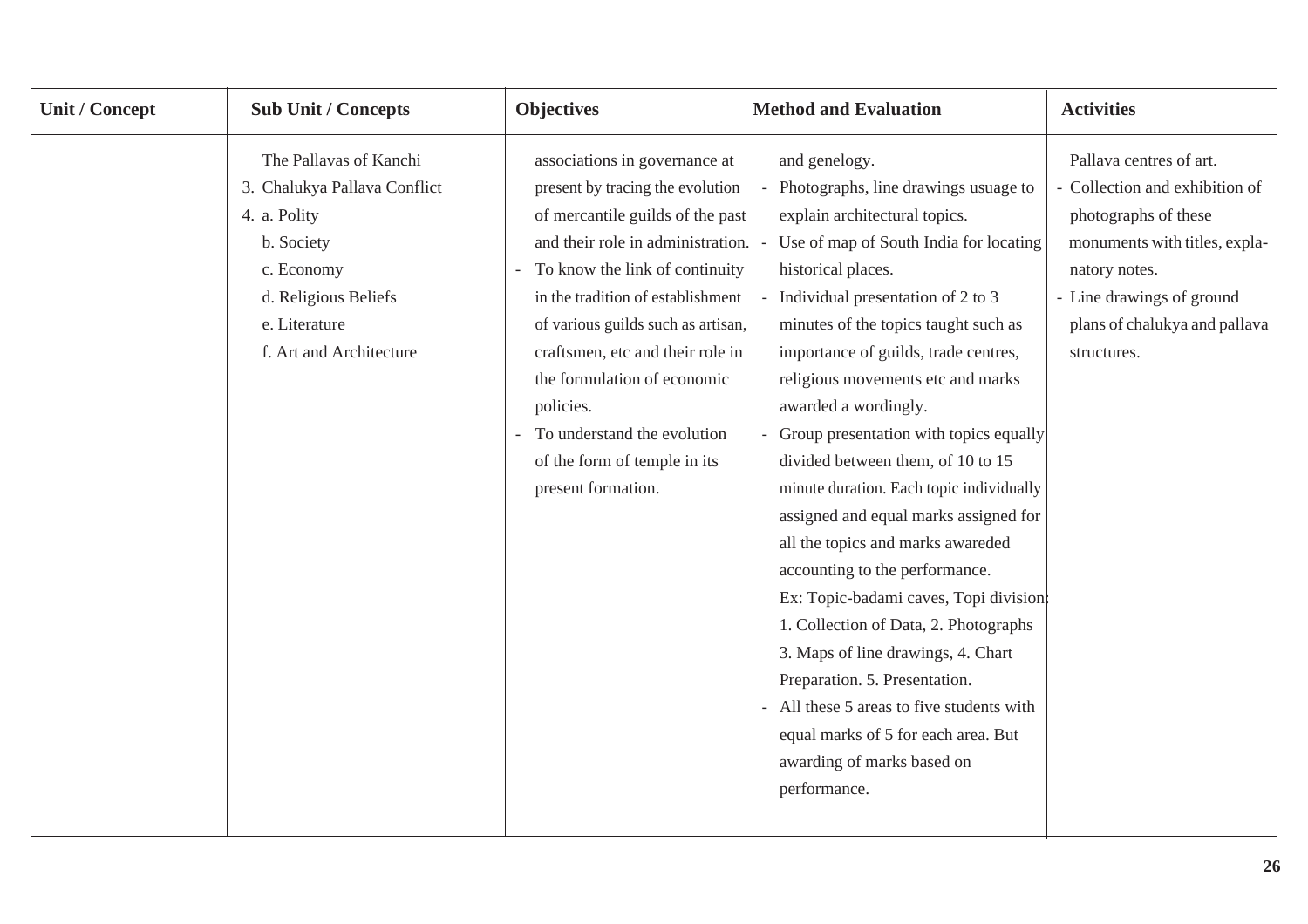| <b>Unit / Concept</b>                                                                          | <b>Sub Unit / Concepts</b>                                                                            | <b>Objectives</b>                                                                                                                                                                                                                                                                                                                                                                                                                                                                                                                                                                                                                                                                                                  | <b>Method and Evaluation</b>                                                                                                                                                                                                                                                                                                                                                                                                                | <b>Activities</b>                                                                                                                                                                                                                                     |
|------------------------------------------------------------------------------------------------|-------------------------------------------------------------------------------------------------------|--------------------------------------------------------------------------------------------------------------------------------------------------------------------------------------------------------------------------------------------------------------------------------------------------------------------------------------------------------------------------------------------------------------------------------------------------------------------------------------------------------------------------------------------------------------------------------------------------------------------------------------------------------------------------------------------------------------------|---------------------------------------------------------------------------------------------------------------------------------------------------------------------------------------------------------------------------------------------------------------------------------------------------------------------------------------------------------------------------------------------------------------------------------------------|-------------------------------------------------------------------------------------------------------------------------------------------------------------------------------------------------------------------------------------------------------|
| <b>Chapter 11</b><br><b>The Rastrakutas</b><br>of Manyakheta<br>and the Chalukyas of<br>Kalyan | 1. Introduction<br>2. The Rastrokutas of Manyakheta<br>3. The Chalukyas of Kalyana<br>4. Contribution | To understand the political<br>situation of North India a from<br>11th Century AD onwards by<br>linking it with the political<br>vaccume cansed by Rashtrakutas<br>North Indian Compaigns till<br>10 <sup>th</sup> Century AD. The result of<br>the vaccume was the success of<br>Turko Afghan entry.<br>To understand the evoluation<br>of engineering technology in<br>India through Rashtrakuta<br>structures such as the Kailas at<br>Ethera and Kalyani Chalukyan<br>centres of art.<br>To explore and understand<br>the close link between.<br>1. Political stability<br>2. Economic prosperity through<br>Industrialisation and Trade.<br>3. Architectural Tradition based<br>on artisan and artist guilds. | - Use of photographs, pictures.<br>- Maps for location of their provinuial<br>administrative units, centres of art.<br>- Flow chart for geneology.<br>- Written test.<br>- Listing of Kalyani Chalukyan rulers,<br>monuments with brief explanatory note<br>as evaluation based assignment.<br>surrounding oine's region.<br>- Explore the link or contrast<br>between the architectural trends<br>of the present with that of<br>the past. | - Study tour to architectural<br>centres of Kalyani Chalukyas.<br>- Visiting the Museums.<br>- Attempt ot read and translate<br>into modern Kannada a few<br>sentences of 'Kavirajamarga'.<br>List prominent structres of<br>Kalyani Chalukyan period |
|                                                                                                |                                                                                                       |                                                                                                                                                                                                                                                                                                                                                                                                                                                                                                                                                                                                                                                                                                                    |                                                                                                                                                                                                                                                                                                                                                                                                                                             |                                                                                                                                                                                                                                                       |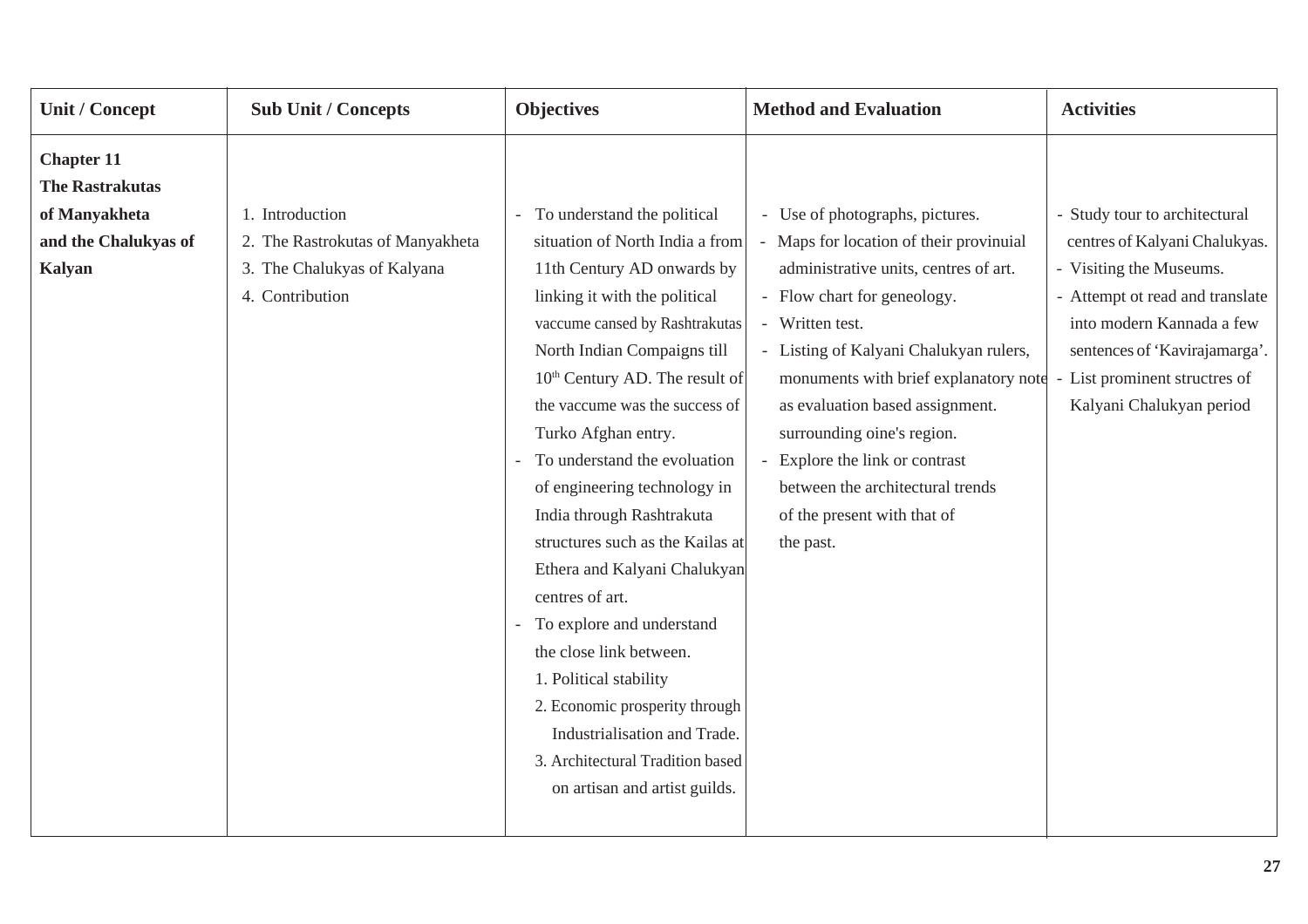| <b>Unit / Concept</b>                                                                          | <b>Sub Unit / Concepts</b>                                                                        | <b>Objectives</b>                                                                                                                                                                                                                                                                                                                 | <b>Method and Evaluation</b>                                                                                                                                                                                                                                  | <b>Activities</b>                                                                                                                                                                                                                                      |
|------------------------------------------------------------------------------------------------|---------------------------------------------------------------------------------------------------|-----------------------------------------------------------------------------------------------------------------------------------------------------------------------------------------------------------------------------------------------------------------------------------------------------------------------------------|---------------------------------------------------------------------------------------------------------------------------------------------------------------------------------------------------------------------------------------------------------------|--------------------------------------------------------------------------------------------------------------------------------------------------------------------------------------------------------------------------------------------------------|
| <b>Chapter 12</b><br><b>The Cholas of Tanjore</b><br>and The Hoysalas of<br><b>Dorasamudra</b> | 1. Introduction<br>2. The Cholas of Tanjove<br>3. The Hoysalas of Dorasamudra<br>4. Contributions | To understand the origin of<br>$\overline{\phantom{a}}$<br>local self govenment tradition<br>through the local self govern-<br>ment system of the cholas.<br>- To understand the origin and<br>extensive use of the present<br>varieties of irrigation systems<br>like. Tank, well, canal etc<br>through the irrigation system of | - Flow chart for<br>a. Geneology<br>b. Irrigaiton network<br>c. Architectural Centres.<br>- Map for location of capitals provinces<br>and routes of compaigns.<br>- Map of Asia for the chola South East<br>Asian expansion.<br>Project work as presentation. | - Visit the nearest Hoysala<br>monument and study the<br>details of the structures.<br>- Identify various pasts of the<br>monument and prepare a<br>field report.<br>- Make a comparitive study<br>between the present<br>panchayat or any other local |
|                                                                                                |                                                                                                   | the cholas and Hoysala period.<br>To study the evolution of<br>$\blacksquare$<br>engineering technology through<br>the chola and Hoysala<br>monuments.                                                                                                                                                                            | Quiz<br>$\sim$<br>- Written Test.                                                                                                                                                                                                                             | self Governent system with<br>that of the chola local self<br>governing institutions.                                                                                                                                                                  |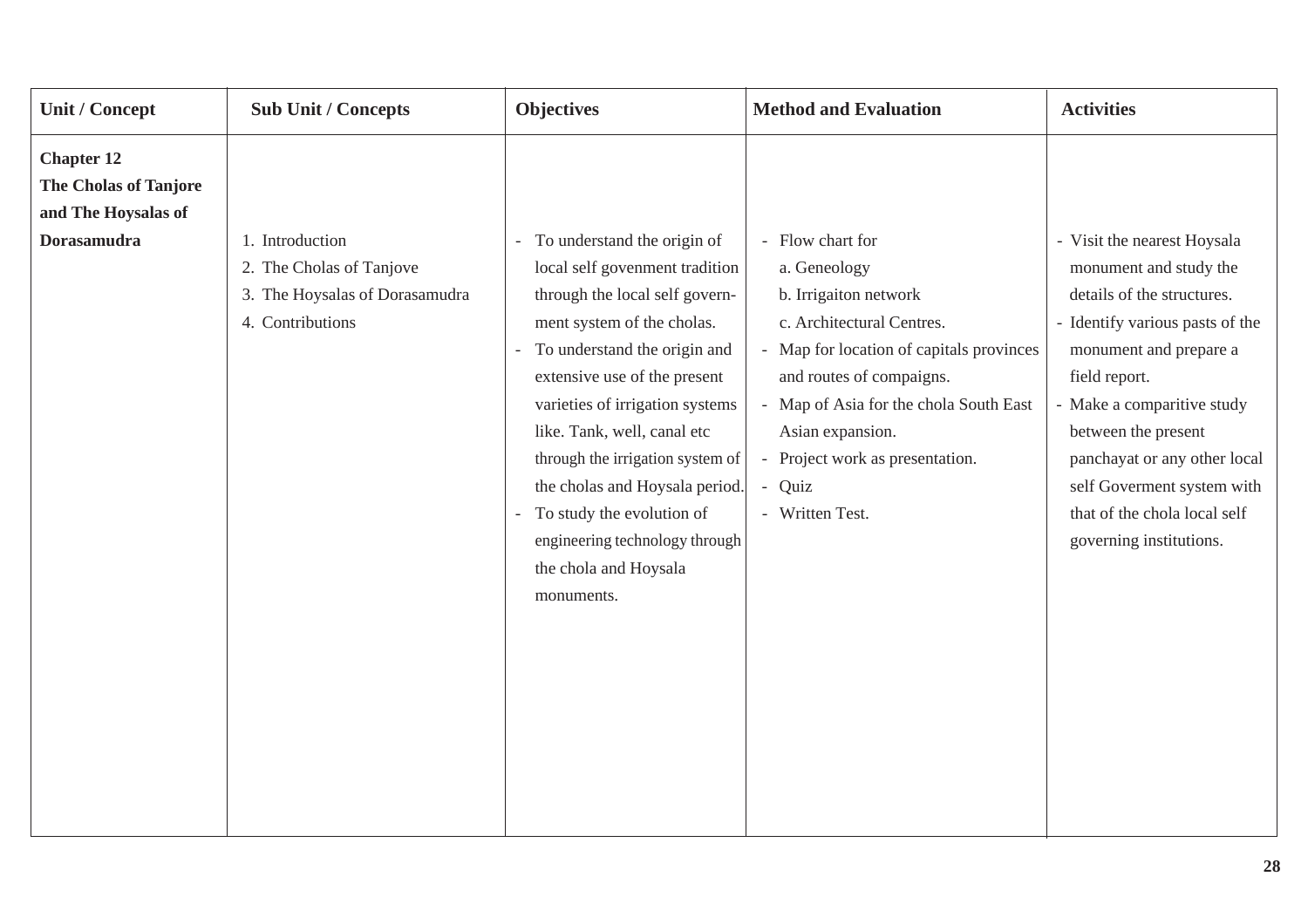**History**

| <b>Unit / Concept</b>          | <b>Sub Unit / Concepts</b>      | <b>Objectives</b>                      | <b>Method and Evaluation</b>               | <b>Activities</b>               |
|--------------------------------|---------------------------------|----------------------------------------|--------------------------------------------|---------------------------------|
| <b>Chapter 1</b>               |                                 |                                        |                                            |                                 |
| <b>Chiristianity and Islam</b> | 1. Introduction                 | Learn about the important              | - Make a chart of basic characterstic of   | - Ask them to identify the      |
|                                | 2. Christianity - Teachings     | teachings of Jesus Christ and          | Islam and Christianity.                    | basic characters of Islam and   |
|                                | and Impact                      | prophet Mohammed                       | - Show with the help of maps birthplace    | Christianity.                   |
|                                | 3. Islam                        |                                        | of prophet Mohammed.                       | - Make them identify by way of  |
|                                | 4. Semitical Character          |                                        | - Group Discussion.                        | maps the birth places of Jesus  |
|                                |                                 |                                        |                                            | <b>Christ and Prophet</b>       |
|                                |                                 |                                        |                                            | Mohammed.                       |
| <b>Chapter 2</b>               |                                 |                                        |                                            |                                 |
| <b>Middle Ages in Europe</b>   | 1. Introduction                 | Learn about important<br>$\sim$        | - Make a chart indicating the feudal       | - Make them identify the social |
|                                | 2. Feudalism                    | characteristics of feudalism in        | structure in medieval Europe.              | hirarchy in medieval            |
|                                | 3. Decline of Feudalism         | medieval europe.                       | - Question and answer sessions can be      | european society.               |
|                                |                                 | conducted.                             |                                            |                                 |
| <b>Chapter 3</b>               |                                 |                                        |                                            |                                 |
| <b>India from 9th Century</b>  |                                 |                                        |                                            |                                 |
| AD to 14th Century AD          | 1. Introduction                 | Learn about the administra-            | - Give a list of Literary works of Rajputs | Ask them to list the literary   |
|                                | 2. Rajaputs                     | tion of the sultanate of Delhi.        | and that of Delhi sultanate period.        | works on the Rajputs.           |
|                                | 3. Mohammad of Ghazni and Ghori | Appreciate the contributions<br>$\sim$ | - With the help of map show the way        | - With the help of a map let    |
|                                | 4. The Delhi Sultans            | of the Rajputs and their culture.      | ruled by Rajputs and that of the sultans   | them identify the major         |
|                                | a. Polity                       |                                        | of Delhi.                                  | Rajput kingdoms and the         |
|                                | b. Society                      |                                        | - Show the invasion route of               | areas ruled by the sultanate of |
|                                | c. Economy                      |                                        | Mohammed of Ghazni and Ghori.              | Delhi.                          |
|                                | d. Literature                   |                                        | - Through Projects in collection of coins, | Identify the invasion routes of |
|                                | e. Art and Architecture         |                                        | literary works and picture collections     | Mohammed of Ghazni and          |
|                                |                                 |                                        | of architectural movements.                | Ghori.                          |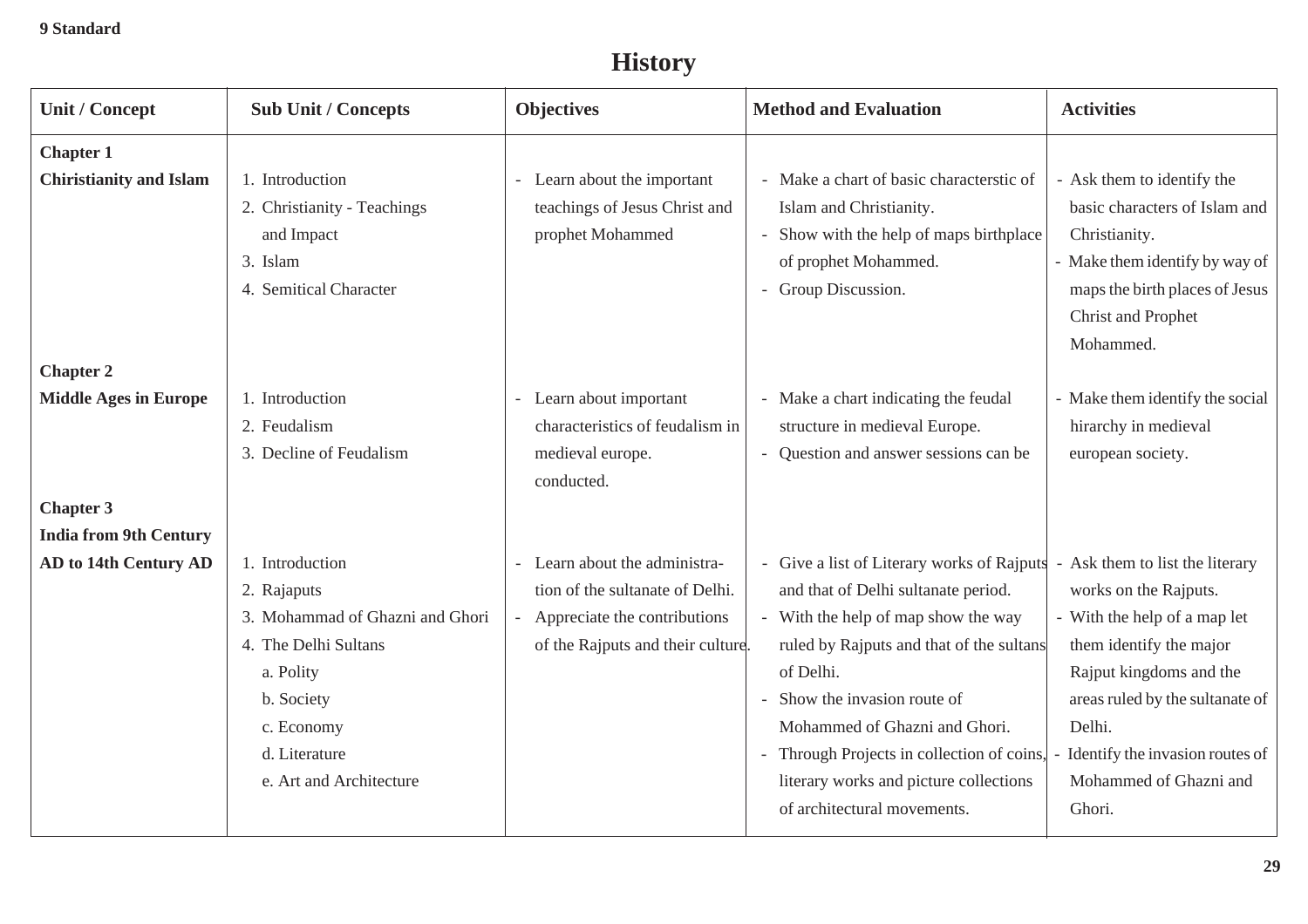| <b>Unit / Concept</b>                                             | <b>Sub Unit / Concepts</b>                                                                                                                            | <b>Objectives</b>                                                                                         | <b>Method and Evaluation</b>                                                                                                                                                                                                                                                                                                                                                                                                                                      | <b>Activities</b>                                                                                                                                                                                                                                                                     |
|-------------------------------------------------------------------|-------------------------------------------------------------------------------------------------------------------------------------------------------|-----------------------------------------------------------------------------------------------------------|-------------------------------------------------------------------------------------------------------------------------------------------------------------------------------------------------------------------------------------------------------------------------------------------------------------------------------------------------------------------------------------------------------------------------------------------------------------------|---------------------------------------------------------------------------------------------------------------------------------------------------------------------------------------------------------------------------------------------------------------------------------------|
| <b>Chapter 4</b><br><b>Religious</b><br><b>Preachers of India</b> | 1. Introduction                                                                                                                                       | Will understand the teachings                                                                             | - Teach the main concepts associated                                                                                                                                                                                                                                                                                                                                                                                                                              | - Make them identify the basic                                                                                                                                                                                                                                                        |
|                                                                   | 2. Shankarachrya<br>3. Ramanujacharya<br>4. Basaveswara<br>5. Madhwacharya<br>Their Teachings and Impact.                                             | of these religious preachers.<br>Will appreciate and adopt the<br>important aspect of their<br>teachings. | with Shankara, Ramanuja, Madhva<br>and Basava.<br>Seek conceptual answers with regard<br>to the saints.                                                                                                                                                                                                                                                                                                                                                           | concepts in the teachings of<br>shankara, Ramanuja, Madhva<br>and Basaveswara.                                                                                                                                                                                                        |
| <b>Chapter 5</b>                                                  |                                                                                                                                                       |                                                                                                           |                                                                                                                                                                                                                                                                                                                                                                                                                                                                   |                                                                                                                                                                                                                                                                                       |
| The Vijayanagara and                                              |                                                                                                                                                       |                                                                                                           |                                                                                                                                                                                                                                                                                                                                                                                                                                                                   |                                                                                                                                                                                                                                                                                       |
| <b>The Bahamani Polity</b>                                        | 1. Introduction<br>2. Vijayanagara<br>3. Bahamani<br>a. Polity<br>b. Society<br>c. Economy<br>d. Religion<br>e. Literature<br>f. Art and Architecture | Will understand the contribution<br>of Vijayanaga Empire to art,<br>architecture and Literature.          | With the help of chart indicate the<br>various dynastics of Vijayangara<br>Empire and that of Bahamani Kingdom.<br>- Give a list of literary works of<br>Vijayanagara period.<br>- With the help of maps show the areas<br>ruled by Vijayangara kings and<br>Bahamani.<br>- Display charts bearing Vijayanagara<br>coins and Architectural monuments<br>of the period.<br>Assess:<br>- Through projects assignments of coins,<br>literary works and architectural | - Make them identify the vari<br>ous dynasties of Vijayanagara<br>Empire and under the<br>Bahamani kingdom.<br>- Make them list the literary<br>works of the period.<br>- Let them collect various<br>pictures related to<br>Vijayanagara and Bahamani<br>architecture of the period. |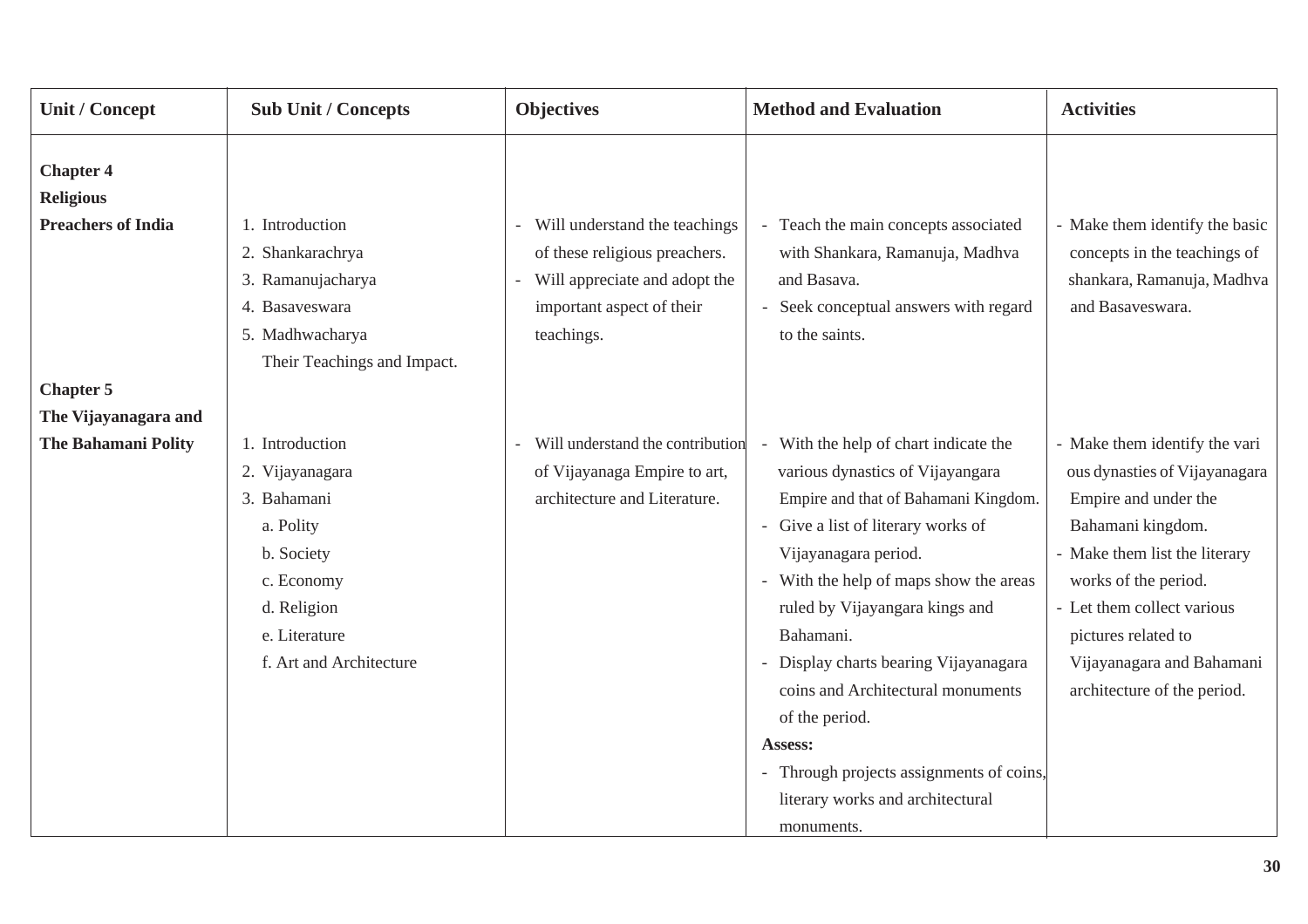| <b>Unit / Concept</b>               | <b>Sub Unit / Concepts</b>                                                                                                                               | <b>Objectives</b>                                                                                                       | <b>Method and Evaluation</b>                                                                                                                                                                                                                                                                                                                                                                                                                | <b>Activities</b>                                                                                                                                                                  |
|-------------------------------------|----------------------------------------------------------------------------------------------------------------------------------------------------------|-------------------------------------------------------------------------------------------------------------------------|---------------------------------------------------------------------------------------------------------------------------------------------------------------------------------------------------------------------------------------------------------------------------------------------------------------------------------------------------------------------------------------------------------------------------------------------|------------------------------------------------------------------------------------------------------------------------------------------------------------------------------------|
| <b>Chapter 6</b><br>The Mughals and |                                                                                                                                                          |                                                                                                                         |                                                                                                                                                                                                                                                                                                                                                                                                                                             |                                                                                                                                                                                    |
| <b>The Marathas</b>                 | 1. Introduction<br>2. The Mughals<br>3. The Marathas<br>a. Polity<br>b. Society<br>c. Economy<br>d. Religion<br>e. Literature<br>f. Art and Architecture | Will learn about the activities<br>of shivaji.<br>Will learn about religious<br>$\sim$<br>tolerance practiced by Akbar. | - List the achievements under various<br>rules among the mughals and the<br>marathas.<br>- With the help of map show the areas<br>ruled by various rulers among the<br>mughals and the marathas.<br>- Give a list of literary works of the<br>period.<br>- Show the pictures of architectural<br>monuments of the period.<br>Assess:<br>- Through project assignment of coins,<br>literary works and architectural<br>monuments.<br>- Quiz. | - Make them list the<br>achievements under various<br>rulers of the mughals.                                                                                                       |
| <b>Chapter 7</b>                    |                                                                                                                                                          |                                                                                                                         |                                                                                                                                                                                                                                                                                                                                                                                                                                             |                                                                                                                                                                                    |
| <b>Bhakti Cult</b>                  | 1. Introduction<br>2. Ramananda<br>3. Kabir<br>4. Chaitanya<br>5. Gurananak<br>6. Meera Bai<br>7. Sufi Saints                                            | Will understand and appreciate<br>$\overline{\phantom{a}}$<br>the values taught by the<br>Bhakti saints.                | - Give the list of work composed by<br>these saints.<br>- Give a list of features taught by these<br>saints.<br>- Show with the help of maps the places<br>with which the saints were associated<br>with.                                                                                                                                                                                                                                   | - Let them identify with the<br>help of a map the places with<br>which the saints are associated<br>with.<br>- Make them list the respective<br>works composed by these<br>saints. |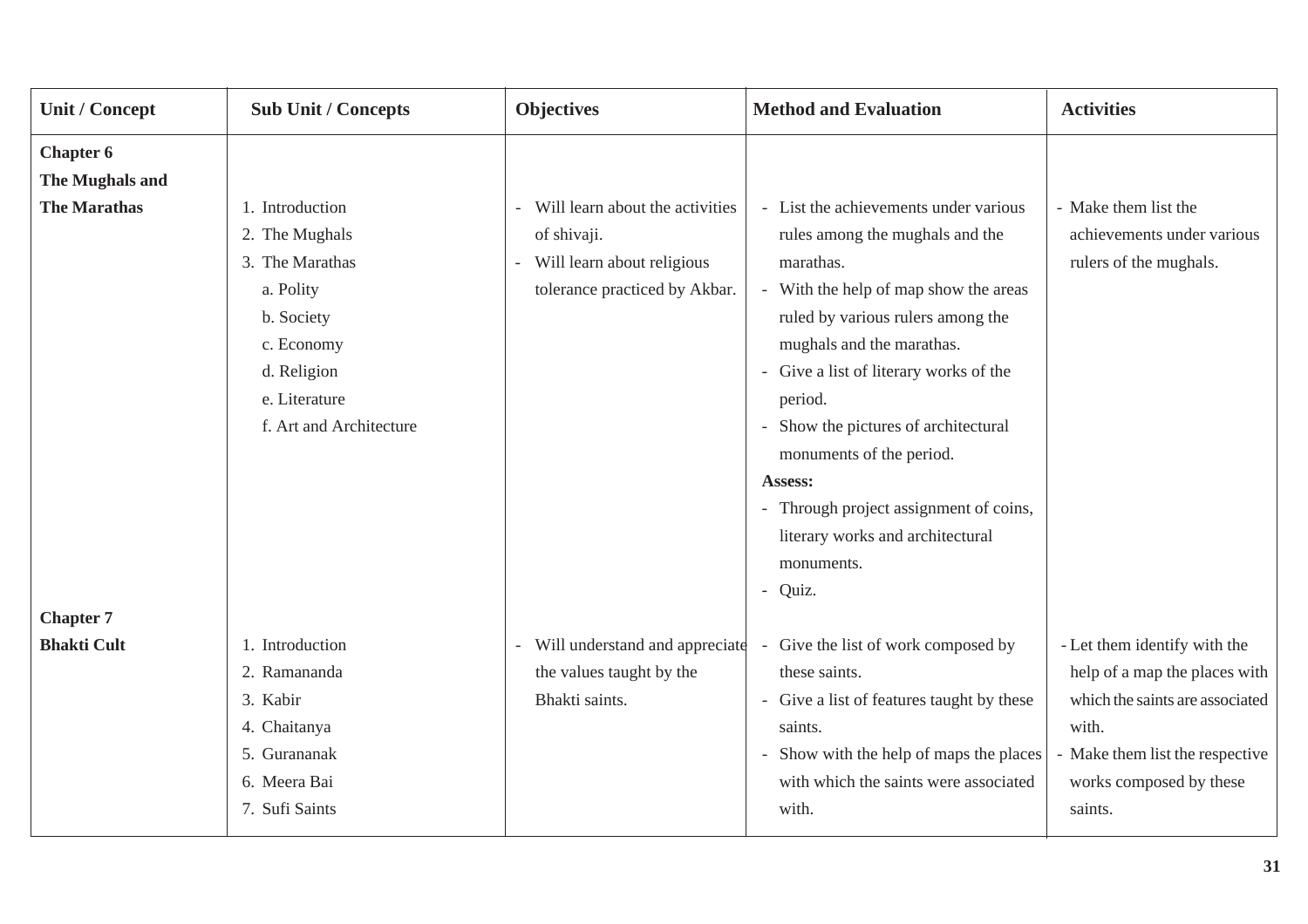| <b>Unit / Concept</b>                                      | <b>Sub Unit / Concepts</b>                                                                                      | <b>Objectives</b>                                                                                                                                                                                                                                                                                                          | <b>Method and Evaluation</b>                                                                                                                                                                                                                                                                                                                               | <b>Activities</b>                                                                                                                                                                                                                                                                                                                                                                                                                                                                            |
|------------------------------------------------------------|-----------------------------------------------------------------------------------------------------------------|----------------------------------------------------------------------------------------------------------------------------------------------------------------------------------------------------------------------------------------------------------------------------------------------------------------------------|------------------------------------------------------------------------------------------------------------------------------------------------------------------------------------------------------------------------------------------------------------------------------------------------------------------------------------------------------------|----------------------------------------------------------------------------------------------------------------------------------------------------------------------------------------------------------------------------------------------------------------------------------------------------------------------------------------------------------------------------------------------------------------------------------------------------------------------------------------------|
| <b>Chapter 8</b>                                           | - Teachings and Impact                                                                                          |                                                                                                                                                                                                                                                                                                                            | - Make them list the common<br>theme of their teachings.                                                                                                                                                                                                                                                                                                   |                                                                                                                                                                                                                                                                                                                                                                                                                                                                                              |
| <b>Modern Europe</b><br><b>Chapter 9</b>                   | 1. Introduction<br>2. Renaissance<br>3. Geographical Explorations<br>4. Reformation<br>5. Industrial Revolution | Will learn and appreciate the<br>values of Renaissance.<br>Will understand the impact of<br>$\equiv$<br>the geographical discoveries.<br>Will learn the impact of<br>$\overline{\phantom{a}}$<br>reformation movement in<br>Europe.<br>Will appreciate the develop-<br>ment in science, technology,<br>art and literature. | - With a map show the places associated<br>with geographical discoveries and<br>renaissance.<br>- Show the works of various artists -<br>painting and architecture of the period.<br>Show the routes of explorations.<br>- List the inventions of the industrial<br>revolution.<br>Quiz<br>- Project assignments on collection of<br>paintings, monuments. | - With the help of a map let<br>them identify the places<br>associated with Renaissance,<br>Reformation, Geographical<br>Discoveries and Industrial<br>Revolution.<br>- Let them list the prominant<br>people of the renaissance with<br>their importance.<br>- Let them list the geographical<br>discoveries with the names<br>and places of discovery.<br>- Make them list prominent<br>events of reformation.<br>- Let them list the important<br>inventions of the industrial<br>period. |
| <b>Revolutions and The</b><br><b>Rise of Nation States</b> | 1. Introduction<br>2. The American War of<br>Independence                                                       | Will learn and appreciate the<br>French Revolution like Liberty.<br>Equality and Fraternity.                                                                                                                                                                                                                               | - Indicate the dates of the revolution.<br>- Ideas of the revolution.<br>- Philosophy behind the revolutions.                                                                                                                                                                                                                                              | - Make them list the prominent<br>people and places associated<br>with the American and French                                                                                                                                                                                                                                                                                                                                                                                               |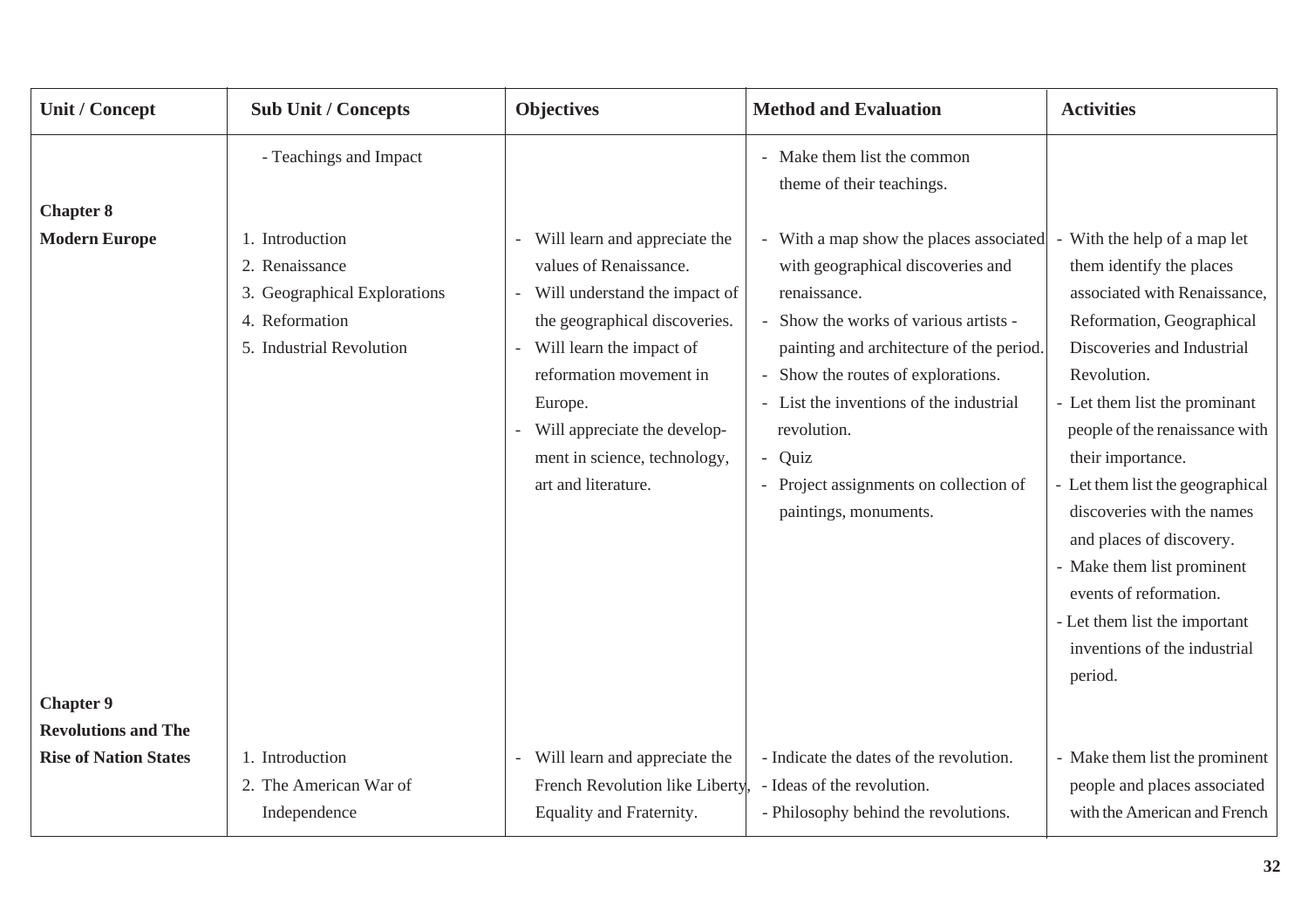| <b>Unit / Concept</b> | <b>Sub Unit / Concepts</b>                                                                                 | Objectives | <b>Method and Evaluation</b>                                                                                                                                                                                       | <b>Activities</b>                                                                                |
|-----------------------|------------------------------------------------------------------------------------------------------------|------------|--------------------------------------------------------------------------------------------------------------------------------------------------------------------------------------------------------------------|--------------------------------------------------------------------------------------------------|
|                       | 3. The French Revolution -<br>Ideas and Philosophers<br>4. Unification Movements<br>a. Italy<br>b. Germany |            | - List the philosophers of the Revolutions.<br>- Discuss the achievements of Bismark.<br>- Conduct group discussion on the<br>importance and changes brought<br>about by revolutions and unification<br>movements. | Revolution.<br>- Let them list the philosophers<br>of the French Revolution with<br>their works. |
|                       |                                                                                                            |            |                                                                                                                                                                                                                    |                                                                                                  |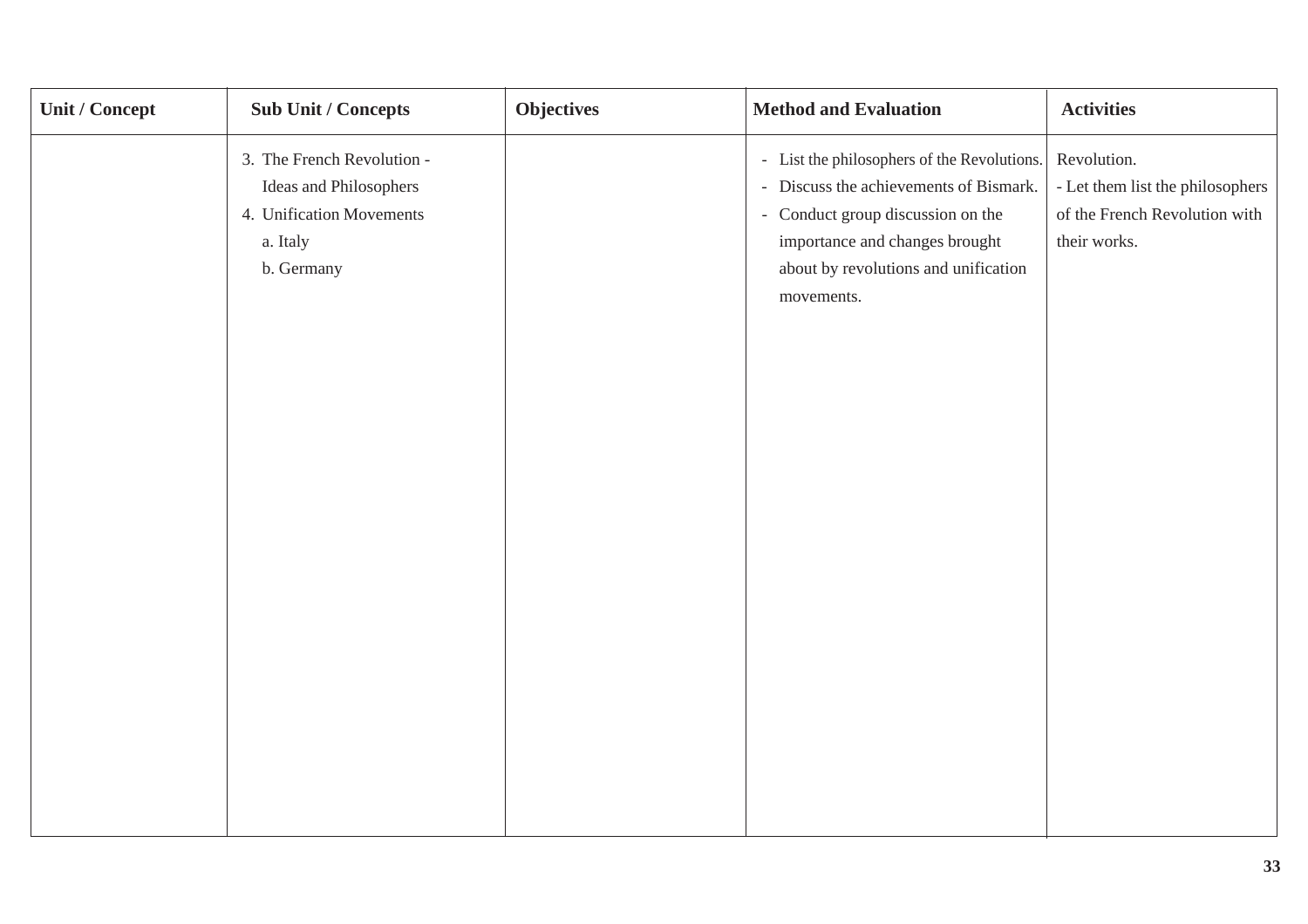**History**

| <b>Unit / Concept</b>      | <b>Sub Unit / Concepts</b> | <b>Objectives</b>                                         | <b>Method and Evaluation</b>              | <b>Activities</b>               |
|----------------------------|----------------------------|-----------------------------------------------------------|-------------------------------------------|---------------------------------|
| <b>Chapter 1</b>           |                            |                                                           |                                           |                                 |
| <b>Advent of Europeans</b> | 1. Introduction            | Socio-economic factors which                              | - Mark the trading centres established    | - Mark trading centres          |
|                            | 2. The Portuguese          | led to the advent of                                      | by the Europeans on the outline map.      | established by the Euorpean     |
|                            | 3. The Dutch               | Europeans.                                                | - Make a list of important articles which | traders on outline map.         |
|                            | 4. The English             | Circumstances which led to<br>$\overline{\phantom{0}}$    | were being imported and exported by       | Collect information on the      |
|                            | 5. The French              | the discovery of sea route to                             | Europeans.                                | monuments and trading           |
|                            | 6. Battles and Expansion   | India and its effects.                                    | - Discuss the impact of missionary        | centres established by the      |
|                            |                            | - Entry of Porchuguese, Dutch,                            | activities which was being carried by     | Europeans.                      |
|                            |                            | English and French to India                               | Europeans.                                |                                 |
|                            |                            | and establishment of economic                             |                                           |                                 |
|                            |                            | centres.                                                  |                                           |                                 |
|                            |                            | Political conditions in India                             |                                           |                                 |
|                            |                            | during the advent of                                      |                                           |                                 |
|                            |                            | Europeans.                                                |                                           |                                 |
|                            |                            | Political conflicts between                               |                                           |                                 |
|                            |                            | European traders and native                               |                                           |                                 |
|                            |                            | chiefs.                                                   |                                           |                                 |
| <b>Chapter 2</b>           |                            |                                                           |                                           |                                 |
| <b>Kannada Speaking</b>    |                            |                                                           |                                           |                                 |
| <b>Regions during</b>      |                            |                                                           |                                           |                                 |
| <b>Colonial Rule</b>       | 1. Introduction            | Political battles among<br>$\overline{\phantom{0}}$       | - Mark the Kannada speaking areas         | - Collect picture of European   |
|                            | 2. Mysore                  | European trading power.                                   | during adonial rule on outline map.       | Sailors and officials who       |
|                            | 3. Kodagu (Coorg)          | British political domination.<br>$\overline{\phantom{0}}$ | - Make a list of early leaders who        | visited India.                  |
|                            | 4. Hyderabad Karnataka     | Administrative changes<br>$\blacksquare$                  | opposed colonial rule.                    | - Mark places where the British |
|                            | 5. Madras Karnataka        | introduced by the British.                                | - Discuss the reforms introduced by       | waged wars against Hyder        |
|                            | 6. Mumbai Karnataka        |                                                           | the British in India.                     | and Tipu in outline map.        |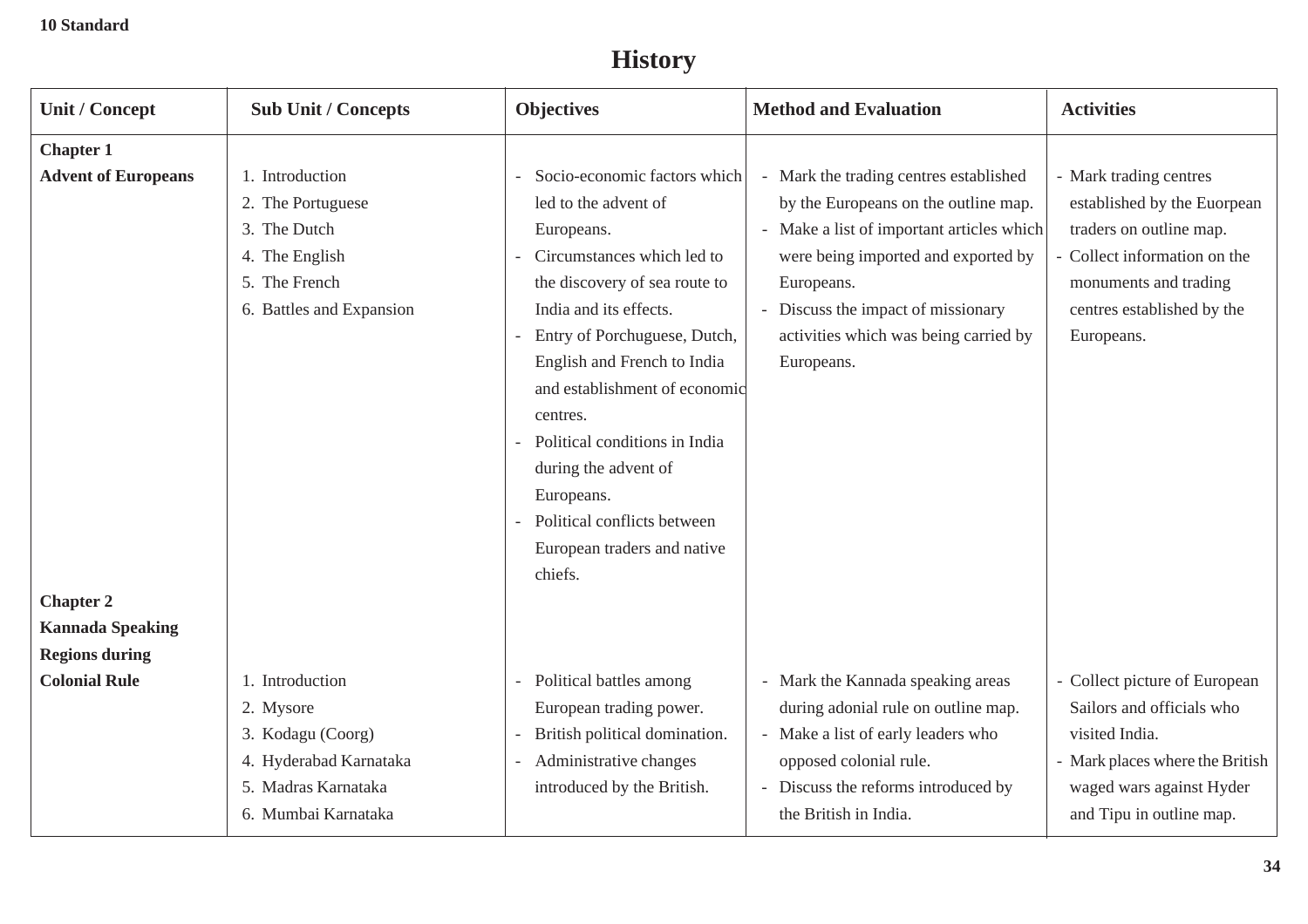| <b>Unit / Concept</b>                                                                          | <b>Sub Unit / Concepts</b>                                                                                                       | <b>Objectives</b>                                                                                                                                                                                           | <b>Method and Evaluation</b>                                                                                                                                                                                                 | <b>Activities</b>                                                                                                                     |
|------------------------------------------------------------------------------------------------|----------------------------------------------------------------------------------------------------------------------------------|-------------------------------------------------------------------------------------------------------------------------------------------------------------------------------------------------------------|------------------------------------------------------------------------------------------------------------------------------------------------------------------------------------------------------------------------------|---------------------------------------------------------------------------------------------------------------------------------------|
|                                                                                                | 7. Colonalism and Resistance<br>8. Administration and Reforms                                                                    | To know the Circumstances<br>which led to political<br>fragmentation of Kannada<br>speaking regions.<br>Early Anti-British struggles in<br>Karnataka.                                                       |                                                                                                                                                                                                                              | - Collect pictures and<br>information about early<br>Indian rulers who fought<br>against British rule.                                |
| <b>Chapter 3</b>                                                                               |                                                                                                                                  |                                                                                                                                                                                                             |                                                                                                                                                                                                                              |                                                                                                                                       |
| <b>Folk History</b><br><b>Chapter 4</b><br><b>The Foundation of</b><br><b>British Rule and</b> | 1. Introduction<br>2. Importanace of Oral History<br>3. Nature and Characterstice of<br>Janapada Kavyas                          | To understand the Meaning,<br>importance and various forms<br>of Folk History.<br>Possibilities and limitation in<br>writing folk history.<br>Folk tales, folk songs and<br>other forms of folk literature. | - Know the folk stories, folk songs<br>available for the reconstruction of<br>History of Karnataka.<br>Taking same examples of folk<br>literature to show how they help in the<br>reconstruction of History.                 | Collect folk songs which<br>became popular during Anti-<br>British uprisings.<br>Collecting folk songs availabe<br>near by villages.  |
| Consequences                                                                                   | 1. Introduction                                                                                                                  | To understand the policies pur-                                                                                                                                                                             | Using a map to discuss the battle                                                                                                                                                                                            | Collect more information on                                                                                                           |
|                                                                                                | 2. Strategies and Battles<br>3. Mercantile Capitalism<br>4. Industrial Capitalism<br>5. Society<br>6. Constitutional Development | sued by the British.<br>Battles between British the<br>Native chiefs and its effects.<br>Economics policies adapted<br>by the British and its impact.<br>Flow of British capital and<br>its effects.        | between local Chiefs and European<br>powers.<br>- Discuss the positive and negative<br>effects of English trade and flow of<br>British capital into India.<br>- Make a list of social legislation<br>enacted by the British. | early leaders who fought<br>against British rule.<br>- Collect more information on<br>British policy towards Indian<br>social system. |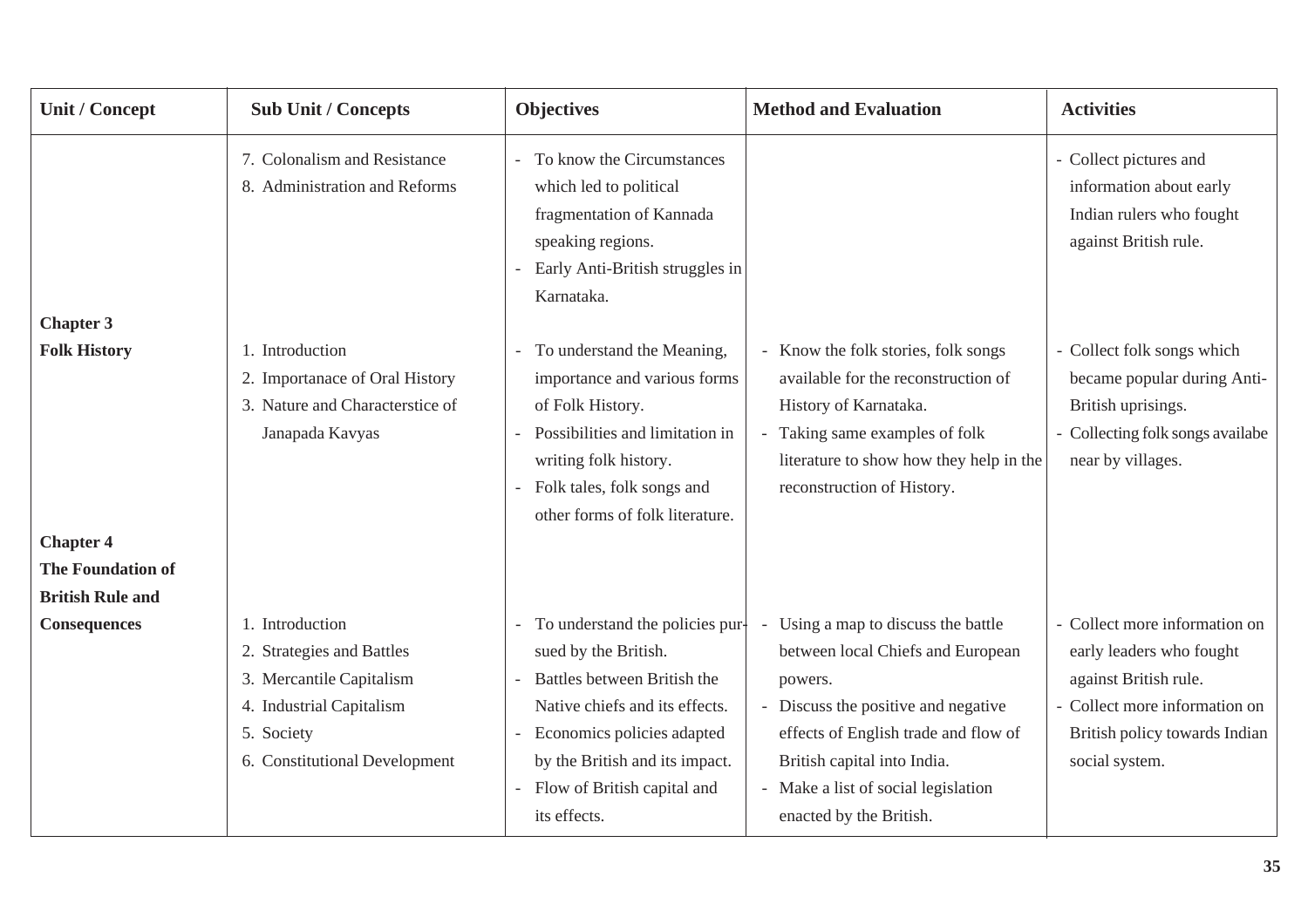| <b>Unit / Concept</b>                   | <b>Sub Unit / Concepts</b>                                                                                                                                                       | <b>Objectives</b>                                                                                                                                                                                                                                                                                                   | <b>Method and Evaluation</b>                                                                                                                                                                                                                                                             | <b>Activities</b>                                                                                                                                                                                                              |
|-----------------------------------------|----------------------------------------------------------------------------------------------------------------------------------------------------------------------------------|---------------------------------------------------------------------------------------------------------------------------------------------------------------------------------------------------------------------------------------------------------------------------------------------------------------------|------------------------------------------------------------------------------------------------------------------------------------------------------------------------------------------------------------------------------------------------------------------------------------------|--------------------------------------------------------------------------------------------------------------------------------------------------------------------------------------------------------------------------------|
| <b>Chapter 5</b>                        |                                                                                                                                                                                  | Social impact of colonial<br>ruleand constitutional changer.                                                                                                                                                                                                                                                        | - Make a list of constitutional changes<br>introduced by the British in India.                                                                                                                                                                                                           |                                                                                                                                                                                                                                |
| <b>Social and Religious</b>             |                                                                                                                                                                                  |                                                                                                                                                                                                                                                                                                                     |                                                                                                                                                                                                                                                                                          |                                                                                                                                                                                                                                |
| <b>Reforms</b>                          | 1. Introduction<br>2. Brahma Samaj<br>3. Arya Samaj<br>4. Prathana Samaj<br>5. Sathya Shodhak Samaj<br>6. Aligarh Movement<br>7. Ramakrishna Movement<br>8. Theosophical Society | To know the impact of western<br>education on Indian society.<br>- Life and works of important<br>socio-Religiouse reformers.<br>Role of institutions in social<br>reforms.<br>- Reforms in Muslim society.<br>How social reforms promoted<br>political unity.                                                      | Ask questions relating to important<br>social reforms and the organisation<br>that they had established.<br>- Mark important centres of socio-<br>religious reform movement on<br>the outline map.<br>- Explain the importance given by<br>the social reformers to promote<br>education. | - Make a list of socio-religious<br>reformers and collect infor-<br>mations on the institutions<br>which they had established.<br>- Make a list of Reform activi-<br>ties carried out by Arya<br>Samaja and Brahma Samaja.     |
| <b>Chapter 6</b><br><b>First War of</b> |                                                                                                                                                                                  |                                                                                                                                                                                                                                                                                                                     |                                                                                                                                                                                                                                                                                          |                                                                                                                                                                                                                                |
| Independence                            | 1. Introduction<br>2. Causes<br>a. Political<br>b. Economic<br>c. Admistrative<br>d. Military<br>e. Spread of War<br>f. Cases for Failure<br>g. Effects                          | To know about the charcter of<br>First War of Independence.<br>Understand the political causes<br>which led to the First War of<br>Independence.<br>- To know about important places<br>connected to the First War of<br>Independence.<br>Understand the causes for the<br>failure of First War of<br>Independence. | - Locate important places connected<br>with 1857 movement on an outline<br>map.<br>- Make a list of important leaders<br>associated with movement.<br>- Make a discussion on character,<br>significant events and impact of the<br>1857 movement.                                        | - Mark places connection with<br>First War of Independence<br>on outline map.<br>- Collect pictures of leaders<br>who had participated in First<br>War of Independence.<br>- Make a list of various<br>stages of the movement. |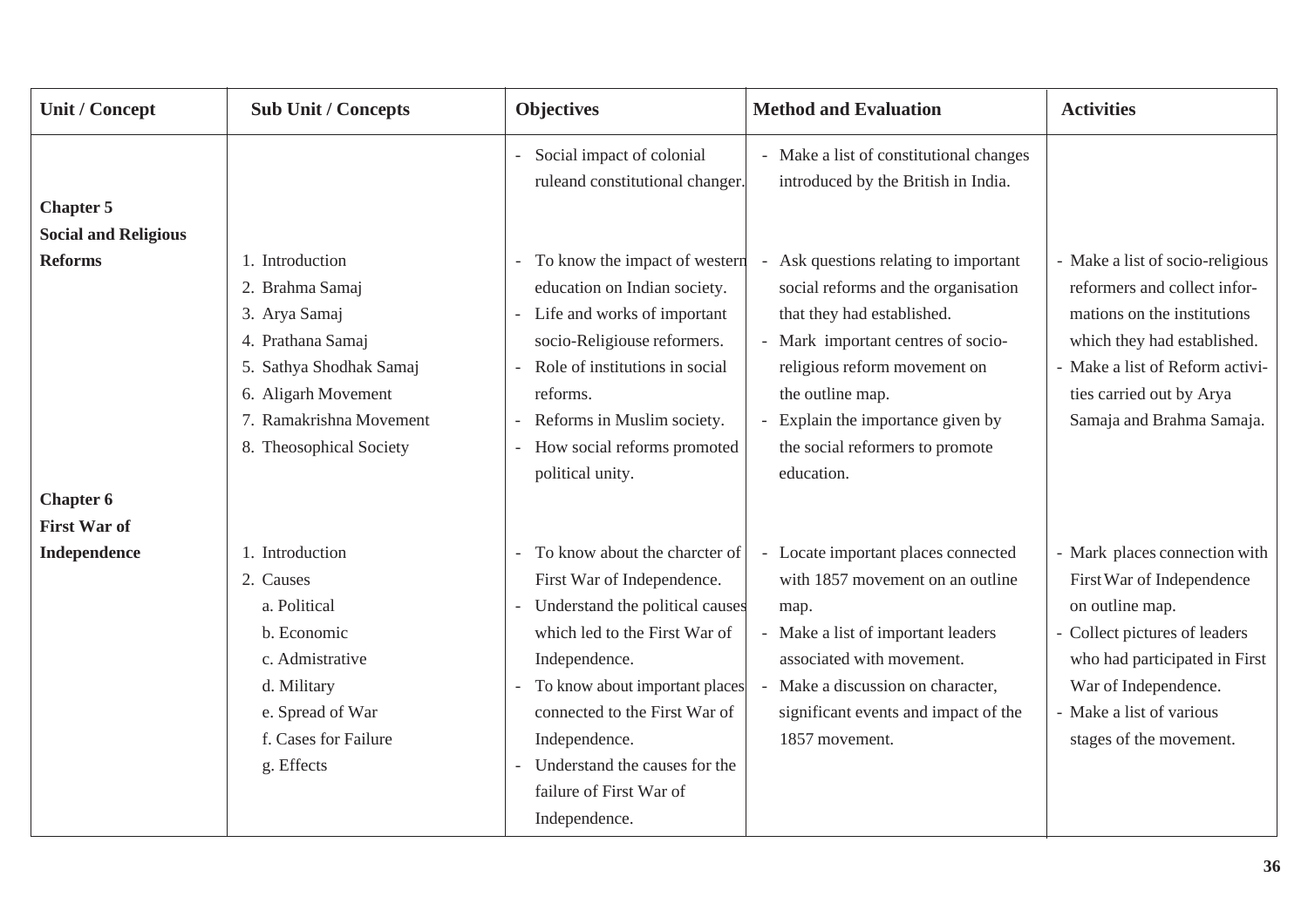| <b>Unit / Concept</b>                        | <b>Sub Unit / Concepts</b>                                                                                                                                                                                                           | <b>Objectives</b>                                                                                                                                                                                                                                                                                        | <b>Method and Evaluation</b>                                                                                                                                                                                                                                                              | <b>Activities</b>                                                                                                                                                                                                                                                                        |
|----------------------------------------------|--------------------------------------------------------------------------------------------------------------------------------------------------------------------------------------------------------------------------------------|----------------------------------------------------------------------------------------------------------------------------------------------------------------------------------------------------------------------------------------------------------------------------------------------------------|-------------------------------------------------------------------------------------------------------------------------------------------------------------------------------------------------------------------------------------------------------------------------------------------|------------------------------------------------------------------------------------------------------------------------------------------------------------------------------------------------------------------------------------------------------------------------------------------|
| <b>Chapter 7</b><br><b>Impact of British</b> |                                                                                                                                                                                                                                      |                                                                                                                                                                                                                                                                                                          |                                                                                                                                                                                                                                                                                           |                                                                                                                                                                                                                                                                                          |
| <b>Rule in India</b><br><b>Chapter 8</b>     | 1. Introduction<br>2. Uniform System of Administration<br>3. Economic Impact<br>4. Land Revenue System<br>5. Industry<br>6. Education<br>7. Transport and Communication<br>8. Journalism<br>9. Social Life                           | - To know about the positive<br>and negative impact of British<br>Rule.<br>- how India became politically<br>united as a result of British rule. -<br>Understand the process of<br>Economic drain during<br>British rule.<br><b>Educational reforms</b><br>introduced by the British and<br>its effects. | - Ask questions relating to eduational<br>institutions, industries, newspaper and<br>Railway lines established by the<br>British.<br>Disucss the impact of British rule<br>like famine, drought,<br>epidemics and economic drain.<br>Make a list of reforms introduced<br>by the British. | - Collect more information on<br>Lord Maculays's role in<br>introducing educational<br>Reforms in India.<br>- Know more about lamb<br>revenue reforms introduced<br>by British.<br>- Make a list of educational<br>institution and industries<br>established by the British<br>in India. |
| <b>Freedom Movement</b>                      | 1. Introduction<br>2. Indian National Congress<br>a. Moderates<br>b. Extremists<br>3. Revolutionaries<br>Hind Swaraj<br>Non Violence<br>Satyagraha<br>Non-cooperation Movement<br>Civil Disobedience Movement<br>Quit India Movement | To know Character and goals<br>of Freedom movements and<br>its different stages.<br>Role of congress in vation<br>Freedom Movement.<br>- Role of Revolutionaries,<br>Students, peasants, labourers<br>and Tribals in Freedom<br>struggle.<br>Role of important national<br>leaders in freedom struggle.  | - Make a list of important stages of<br>congress movement.<br>- Ask questions relating to moderate,<br>extremist, and revolutionary<br>leaders.<br>- Make a list of important movements<br>led by Gandhiji.                                                                               | - Make a list of moderate and<br>extremist congress leaders.<br>- Make a list of movements<br>started by Gandhiji.<br>- Collect pictures of leaders<br>who participated in the<br>national movement.                                                                                     |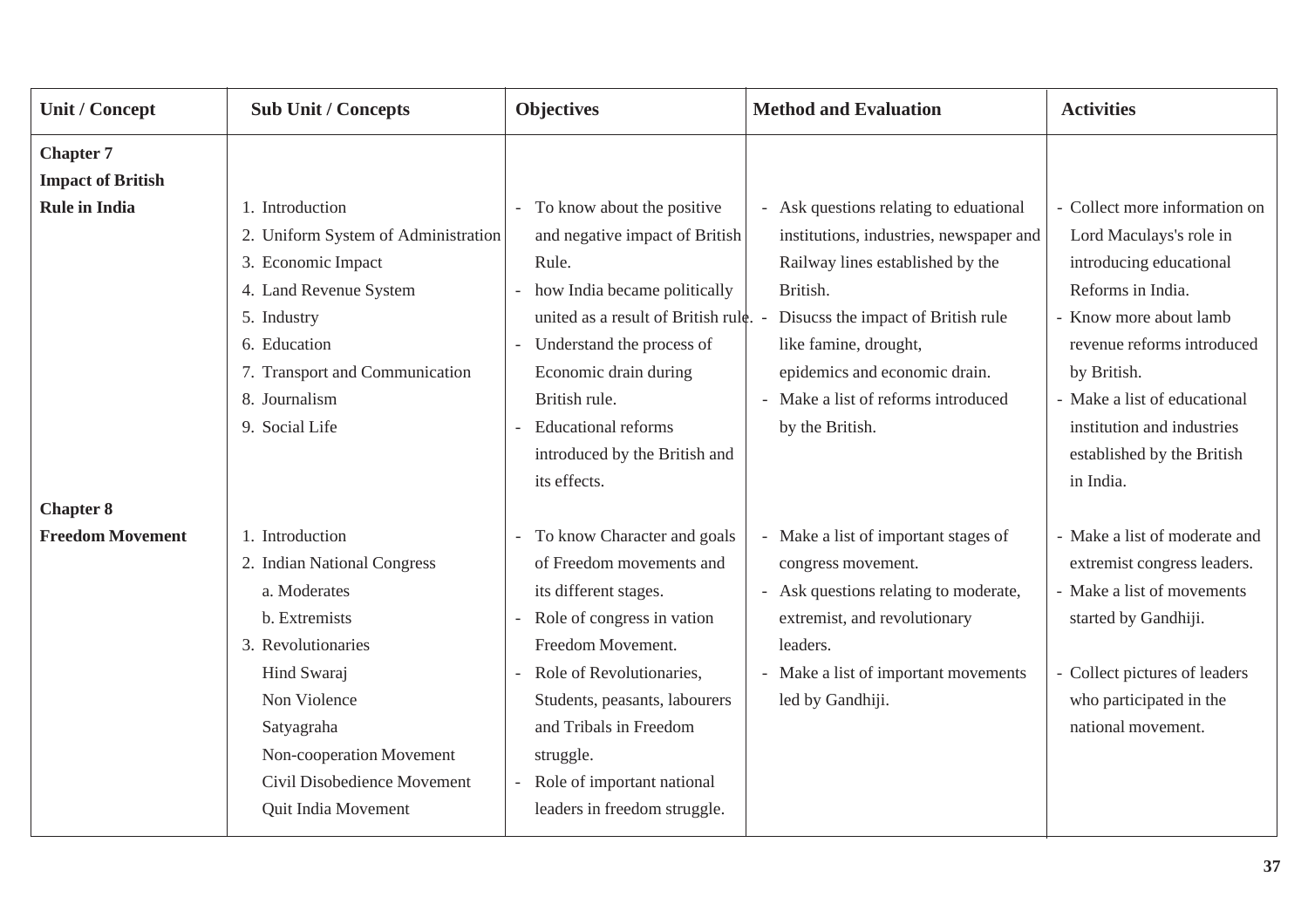| <b>Unit / Concept</b> | <b>Sub Unit / Concepts</b>                                                                                                                                                                                                                                                   | <b>Objectives</b>                                                                                                                                                                                                                                                                                                                                                                                                                                                      | <b>Method and Evaluation</b>                                                                                                                                                                                                                                                                                          | <b>Activities</b>                                                                                                                                                                                                                                                                                                                                                                    |
|-----------------------|------------------------------------------------------------------------------------------------------------------------------------------------------------------------------------------------------------------------------------------------------------------------------|------------------------------------------------------------------------------------------------------------------------------------------------------------------------------------------------------------------------------------------------------------------------------------------------------------------------------------------------------------------------------------------------------------------------------------------------------------------------|-----------------------------------------------------------------------------------------------------------------------------------------------------------------------------------------------------------------------------------------------------------------------------------------------------------------------|--------------------------------------------------------------------------------------------------------------------------------------------------------------------------------------------------------------------------------------------------------------------------------------------------------------------------------------------------------------------------------------|
| <b>Chapter 9</b>      | 5. Peasants and Workers Resistance<br>6. Tribal Reistance<br>7. Jawaharlal Nehru, Ambedkar<br>Subhash Chandra Bose,<br>Mohammed Ali Jinnah<br>8. Partition of India                                                                                                          | Partition of India and its<br>impact.                                                                                                                                                                                                                                                                                                                                                                                                                                  |                                                                                                                                                                                                                                                                                                                       |                                                                                                                                                                                                                                                                                                                                                                                      |
| <b>India After</b>    |                                                                                                                                                                                                                                                                              |                                                                                                                                                                                                                                                                                                                                                                                                                                                                        |                                                                                                                                                                                                                                                                                                                       |                                                                                                                                                                                                                                                                                                                                                                                      |
| Independence          | 1. Introduction<br>2. Effects of Partition<br>a. Refugee Problem<br>b. Government Formation<br>c. Military and Police Action<br>d. Liberation of Pondicherry<br>and Goa<br>e. Reorganisation of Linguistic<br><b>States</b><br>3. Prime Ministers and their<br>Achievements. | To know how the national<br>movements made impact<br>stable and democratic India.<br>To understand the dimensions<br>of Partition of India and Jinnah.<br>- To study the contributions of<br>Nehru, political agitations of<br>Subhashchandra Bose and<br>Social concerns of<br>Dr. B.R. Ambedkar<br>Challanges of Independent<br>India.<br>Partition and its effects.<br>Formation of linguistic states.<br>Electoral politics,<br>Achivements of Prime<br>Ministers. | a. Use of map.<br>- Use of popular music, literature<br>- Make a list of important challanges<br>faced by India after Independence.<br>Discuss impact of partition of India.<br>- Discuss the effects of States<br>re-organisation commission.<br>- Make a chart showing the Prime<br>Ministers of Independent India. | a. Watching movies such as<br>Richard Atonborou's Gandhi,<br>Satya's Garam Hawa and<br>so on.<br>- List names of important<br>national leaders.<br>- To pramote stories,<br>films and other medias<br>depicting the issues relating to<br>partition of India.<br>- Mark the new linguistic states<br>in the outline map.<br>- Preparation of the list of Prime<br>Minister of India. |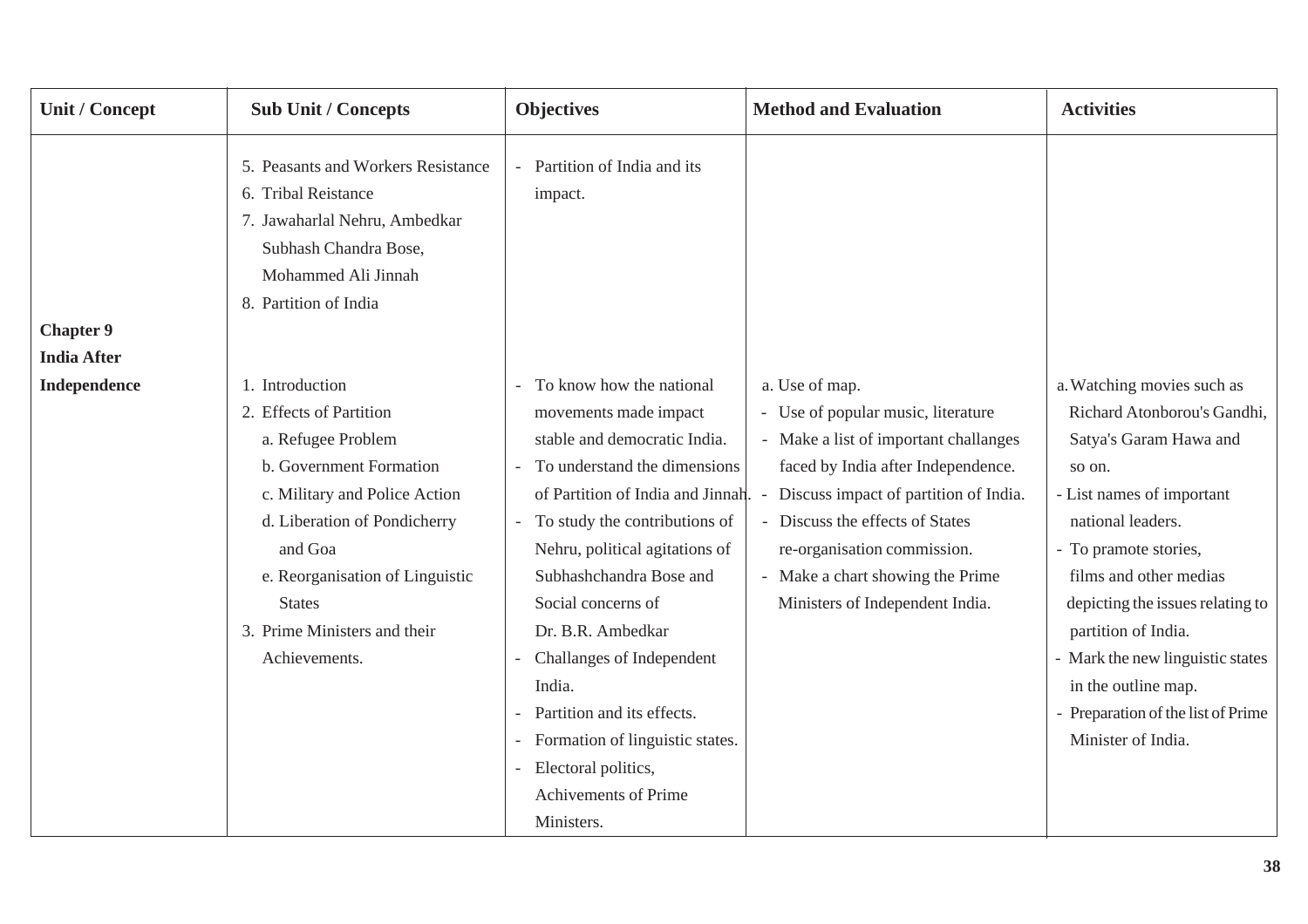| <b>Unit / Concept</b>                                                          | <b>Sub Unit / Concepts</b>                                                                                                                                                         | <b>Objectives</b>                                                                                                                                                                                                                          | <b>Method and Evaluation</b>                                                                                                                                                                                                                                                                                                                                         | <b>Activities</b>                                                                                                                                                                                                                                                                                   |
|--------------------------------------------------------------------------------|------------------------------------------------------------------------------------------------------------------------------------------------------------------------------------|--------------------------------------------------------------------------------------------------------------------------------------------------------------------------------------------------------------------------------------------|----------------------------------------------------------------------------------------------------------------------------------------------------------------------------------------------------------------------------------------------------------------------------------------------------------------------------------------------------------------------|-----------------------------------------------------------------------------------------------------------------------------------------------------------------------------------------------------------------------------------------------------------------------------------------------------|
| <b>Chapter 10</b><br><b>Political Dimension of</b><br>20 <sup>th</sup> Century | 1. Introduction<br>2. Russian Revolution<br>3. Ist World War<br>4. Rise of Dictators<br>5. II <sup>nd</sup> World War<br>6. Cold War<br>7. Chinese Revolution<br>8. Rise of U.S.A. | To know how the wars,<br>revolutions, movements made<br>impact on India.<br>- India's policy towards Neigh-<br>bouring countries.<br>Steps taken by India to achive<br>a honourable and Strategic<br>position among the modern<br>nations. | Discuss the cause and effects of the<br>$\bar{a}$<br>First World War.<br>Ask questions relating to the rise of<br>dictatorship and its impact on Europe.<br>Discuss the causes and effects of the<br>II <sup>nd</sup> World War.<br>- Ask questions relating to meaning,<br>character, and effects of Cold War.<br>Explain the significance of Chinese<br>Revolution | - Know move about the leaders<br>associate with Russian<br>revolution.<br>- Make a list of causes and<br>Rusults of First World War.<br>- Collect information on the<br>policies and programmes of<br>Hitlar and Mussoloni.<br>- Collect more information on<br>the functions of United<br>Nations. |
|                                                                                |                                                                                                                                                                                    |                                                                                                                                                                                                                                            |                                                                                                                                                                                                                                                                                                                                                                      |                                                                                                                                                                                                                                                                                                     |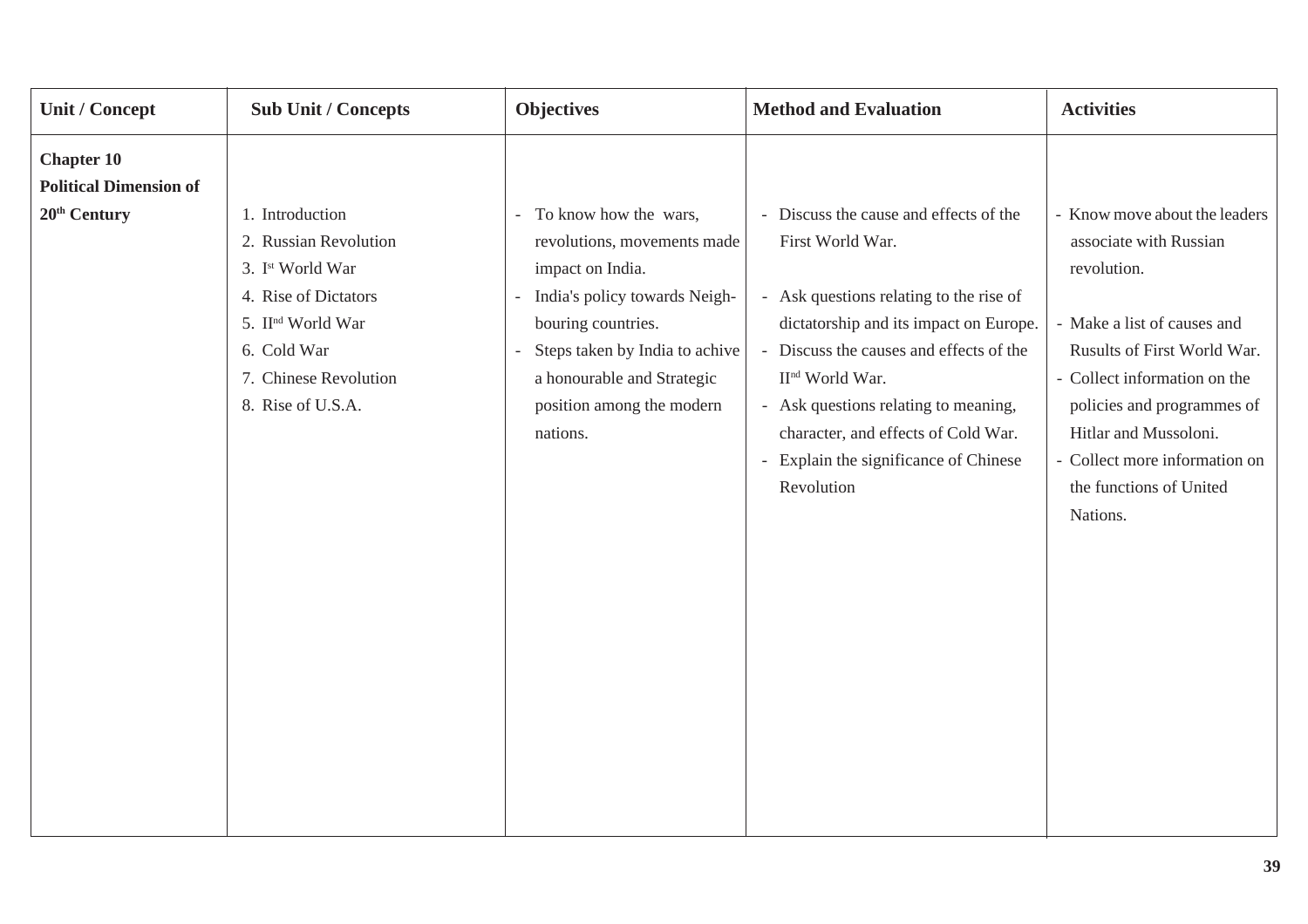#### **Syllabus Forming Committe Civics & Political Science**

P.A. Kumar **- Chairman** 

Professor (Rtd.) Department of Political Science Vijaya College, Bangalore

**Dr. K.M. Kumar** - Member Department of Political Science First Grade Government College

Nyamati, Davanagere District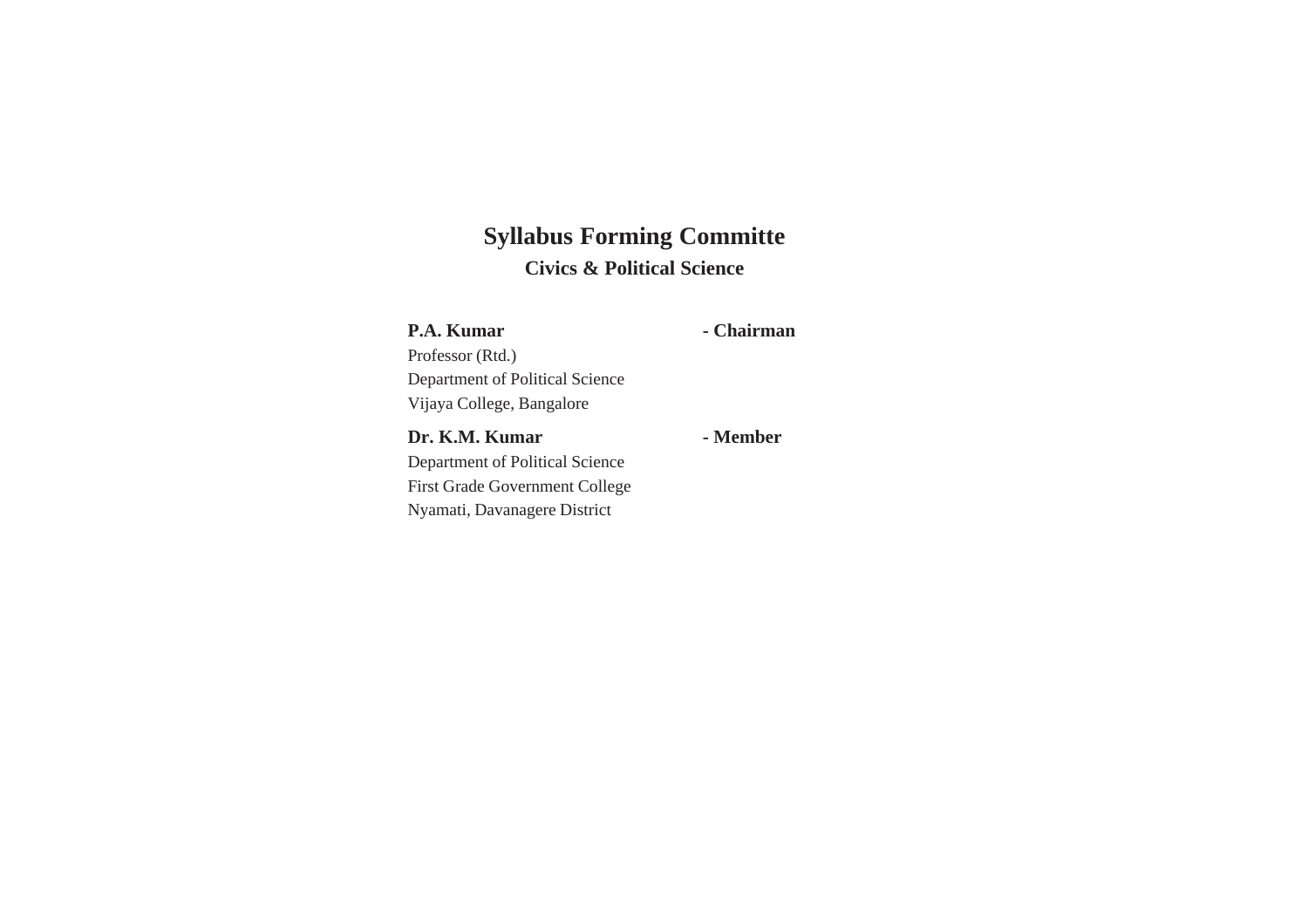**Civics**

| <b>Unit / Concept</b>                              | <b>Sub Unit / Concepts</b>                                                                                               | <b>Objectives</b>                                                                                                                                                       | <b>Method and Evaluation</b>                                                                                                                                                                                                                                                                                      | <b>Activities</b>                                                                |
|----------------------------------------------------|--------------------------------------------------------------------------------------------------------------------------|-------------------------------------------------------------------------------------------------------------------------------------------------------------------------|-------------------------------------------------------------------------------------------------------------------------------------------------------------------------------------------------------------------------------------------------------------------------------------------------------------------|----------------------------------------------------------------------------------|
| <b>Chapter 1</b>                                   |                                                                                                                          |                                                                                                                                                                         |                                                                                                                                                                                                                                                                                                                   |                                                                                  |
| <b>Society</b>                                     | Meaning<br>1.1.<br>Importance<br>1.2.<br>Units of Society<br>1.3.<br>a. Family<br>b. School<br>c. Community              | To understand that the family<br>and the school are the basic<br>units of the society.<br>To understand his role and<br>responsibility in the family<br>and the school. | - Explaining the meaning of society<br>with examples.<br>- Introducing the various units of<br>society with the help of pictures.<br>- Providing an opportunity to express the<br>importance of the various units of<br>society.<br>- Listing out the advantages and dis<br>advantages in the two types of family | - To encourage the collection<br>of pictures relating to<br>family and school.   |
| <b>Chapter 2</b>                                   |                                                                                                                          |                                                                                                                                                                         | system.                                                                                                                                                                                                                                                                                                           |                                                                                  |
| <b>Citizen and Citizenship</b><br><b>Chapter 3</b> | 2.1. Meaning<br>Qualities of Good Citizen<br>2.2.<br>Acquiring Citizenship<br>2.3.<br>Loss of Citizenship<br>2.4.        | To learn about the differences<br>between the citizen and<br>citizenship.<br>To imbibe the qualities of a<br>good citizen.                                              | Showing the differences between a<br>citizen and an alien.<br>- Illustration of good charactors of a<br>citizen with an example with the help<br>of examples and pictures show the<br>methods of becoming citizen.                                                                                                | - List out the characterstic<br>of citizen and display it<br>through wallposter. |
| <b>Democracy</b>                                   | Meaning of Democracy<br>3.1.<br>Differences between Monarchy<br>3.2.<br>and Democracy<br><b>Election Process</b><br>3.3. | To understand the meaning<br>and importance of democracy.<br>- To understand the importance<br>of election in Democracry.                                               | - List the features of citizenship through<br>the election of local leaders introduce<br>the meaning of democracy.<br>- Ask them to tell the advantages of<br>democracy.                                                                                                                                          | - To conduct the mock<br>election in the school.                                 |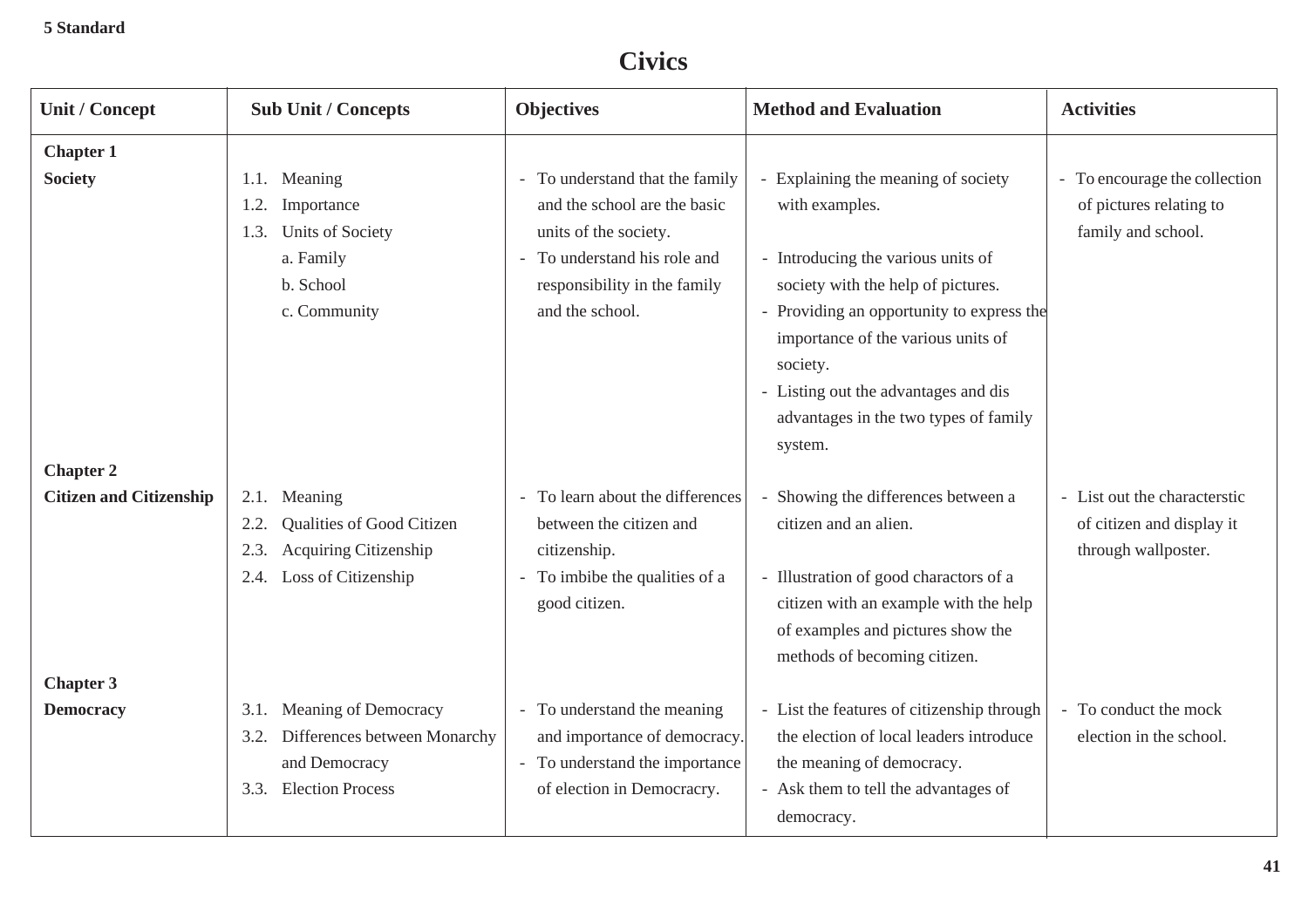| <b>Unit / Concept</b>                          | <b>Sub Unit / Concepts</b>                                                                                                                                                                                                                                                                                                                                                     | <b>Objectives</b>                                                                                                                                                                                                          | <b>Method and Evaluation</b>                                                                                                                                                                                                                                  | <b>Activities</b>                                                                                                |
|------------------------------------------------|--------------------------------------------------------------------------------------------------------------------------------------------------------------------------------------------------------------------------------------------------------------------------------------------------------------------------------------------------------------------------------|----------------------------------------------------------------------------------------------------------------------------------------------------------------------------------------------------------------------------|---------------------------------------------------------------------------------------------------------------------------------------------------------------------------------------------------------------------------------------------------------------|------------------------------------------------------------------------------------------------------------------|
|                                                |                                                                                                                                                                                                                                                                                                                                                                                |                                                                                                                                                                                                                            | - Make the write the difference between<br>students union elections and the local<br>elections.                                                                                                                                                               |                                                                                                                  |
| <b>Chapter 4</b><br><b>Village Communities</b> |                                                                                                                                                                                                                                                                                                                                                                                |                                                                                                                                                                                                                            |                                                                                                                                                                                                                                                               |                                                                                                                  |
| <b>Urban Communities</b>                       | Village Life<br>4.1.<br><b>Rural Occupations</b><br>4.2.<br>Problems of Rural Community<br>4.3.<br>Measures taken by the<br>4.4.<br>Government to improve the<br>conditions of villages.<br>Urban Life<br>4.5.<br><b>Urban Occupations</b><br>4.6.<br><b>Urban Problems</b><br>4.7.<br>Measures taken by the<br>4.8.<br>Government to improve<br>the conditions of Urban life. | To understand the problems<br>of their community and their<br>duties to improve the life.<br>- To develop a sense of dignity<br>of labour.<br>To realise his role in solving<br>the problems of his place of<br>residence. | - Explaining the various development<br>schemes of the government with the<br>help of examples.<br>- Making them to list the advantages of<br>village life.<br>- List out the occupations of<br>the urban areas.<br>- List out the problems of<br>urban life. | - List out the different<br>occupations of the rural<br>areas.<br>- List out the problems of<br>village life.    |
| <b>Chapter 5</b>                               |                                                                                                                                                                                                                                                                                                                                                                                |                                                                                                                                                                                                                            |                                                                                                                                                                                                                                                               |                                                                                                                  |
| <b>Social and Economic</b>                     |                                                                                                                                                                                                                                                                                                                                                                                |                                                                                                                                                                                                                            |                                                                                                                                                                                                                                                               |                                                                                                                  |
| <b>Problems - Remedies</b>                     | <b>Social Problems</b><br>5.1.<br>a. Casterism<br>b. Communalism<br>c. Untouchability                                                                                                                                                                                                                                                                                          | To understand the social and<br>economic problems of ours<br>society.<br>To realise his responsibility                                                                                                                     | - Instruct with example how caste-system,<br>communalism and untouchability has<br>hindered national integration.<br>- Creating awareness about the importance                                                                                                | - Prepare the charts about the<br>social and economic<br>problems of our society.<br>To conduct the debate about |
|                                                | Measures taken by the<br>5.2.<br>government to solve these                                                                                                                                                                                                                                                                                                                     | in solving the social and<br>economic problems                                                                                                                                                                             | of emotional relationship in solving<br>these problems.                                                                                                                                                                                                       | the economic and the social<br>problems of the present day.                                                      |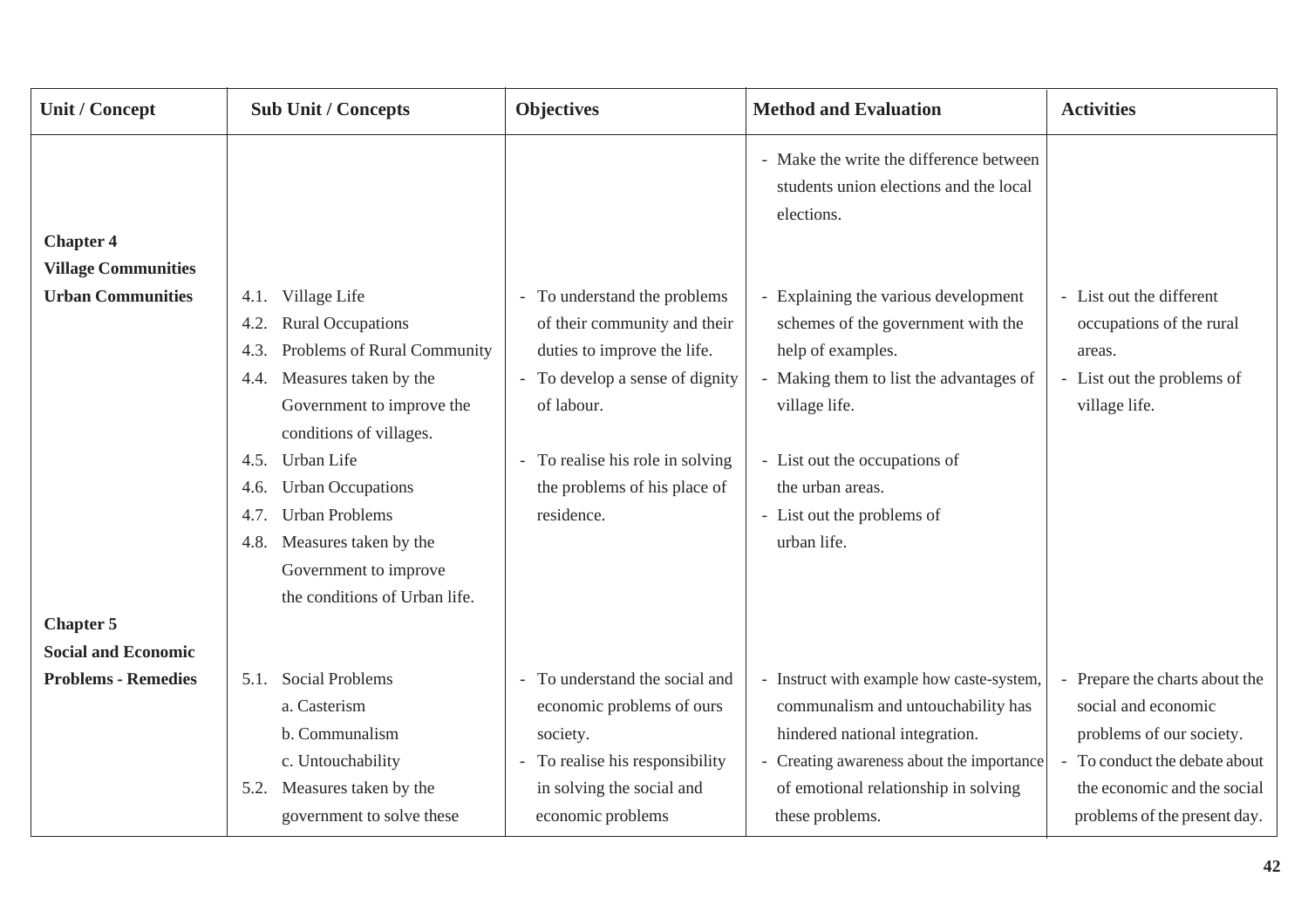| <b>Unit / Concept</b>         | <b>Sub Unit / Concepts</b>                                                                                                                                                                  | <b>Objectives</b>                                                                                                                   | <b>Method and Evaluation</b>                                                                                                                                                                                                                                                        | <b>Activities</b>                                                                                                                                                                                                    |
|-------------------------------|---------------------------------------------------------------------------------------------------------------------------------------------------------------------------------------------|-------------------------------------------------------------------------------------------------------------------------------------|-------------------------------------------------------------------------------------------------------------------------------------------------------------------------------------------------------------------------------------------------------------------------------------|----------------------------------------------------------------------------------------------------------------------------------------------------------------------------------------------------------------------|
| <b>Chapter 6</b>              | social problems<br><b>Economic Problems</b><br>5.3.<br>- Poverty<br>5.4. Measures taken by the<br>Government to solve<br>these problems                                                     |                                                                                                                                     | - To inform with examples how poverty<br>and economic unequality is<br>detrimental to national progress.<br>- Educate, how untouchability is a<br>problem to social and economic<br>progress.                                                                                       |                                                                                                                                                                                                                      |
| <b>Protection of</b>          |                                                                                                                                                                                             |                                                                                                                                     |                                                                                                                                                                                                                                                                                     |                                                                                                                                                                                                                      |
| <b>Public Property</b>        | Public Property and their uses<br>6.1.<br>Maintainance<br>6.2.<br>Protection<br>6.3.<br>Duties of Citizen in<br>6.4.<br>Protecting Public Property                                          | To know about the use of<br>public property and the need<br>to protect them.                                                        | - To create awareness about public<br>properties.<br>- To make them to realise that public<br>property is the prperty of all.<br>- To make them realise with the<br>examples that to protect public<br>property is the responsibility of<br>every citizen.                          | - Prepare a list of public pro-<br>perties being used by him.<br>- Make them to write their<br>role in the protection of<br>public property.<br>- To discuss the dis<br>advantages of destroying<br>public property. |
| <b>Chapter 7</b>              |                                                                                                                                                                                             |                                                                                                                                     |                                                                                                                                                                                                                                                                                     |                                                                                                                                                                                                                      |
| <b>Local Self Governments</b> |                                                                                                                                                                                             |                                                                                                                                     |                                                                                                                                                                                                                                                                                     |                                                                                                                                                                                                                      |
| (Local Administration)        | Village Panchayats<br>7.1.<br><b>Taluk Panchayats</b><br>7.2.<br>Zilla Panchayats<br>7.3.<br><b>Municipal Corporations</b><br>7.4.<br>a. Formation<br>b. Functions<br>c. Sources of Revenue | To know the importance of<br>local self government.<br>To know the sources of<br>income and the expenditure<br>of the local bodies. | - Explain the nature of local government<br>and its powers with the help of local<br>governments.<br>- Discuss the important activities of<br>Grama Panchayat.<br>- Instructions to be given to write the<br>works undertaken by local<br>- Governments in their respective places. | - Visit local administrative<br>bodies and collect<br>information about its<br>formation and functions.                                                                                                              |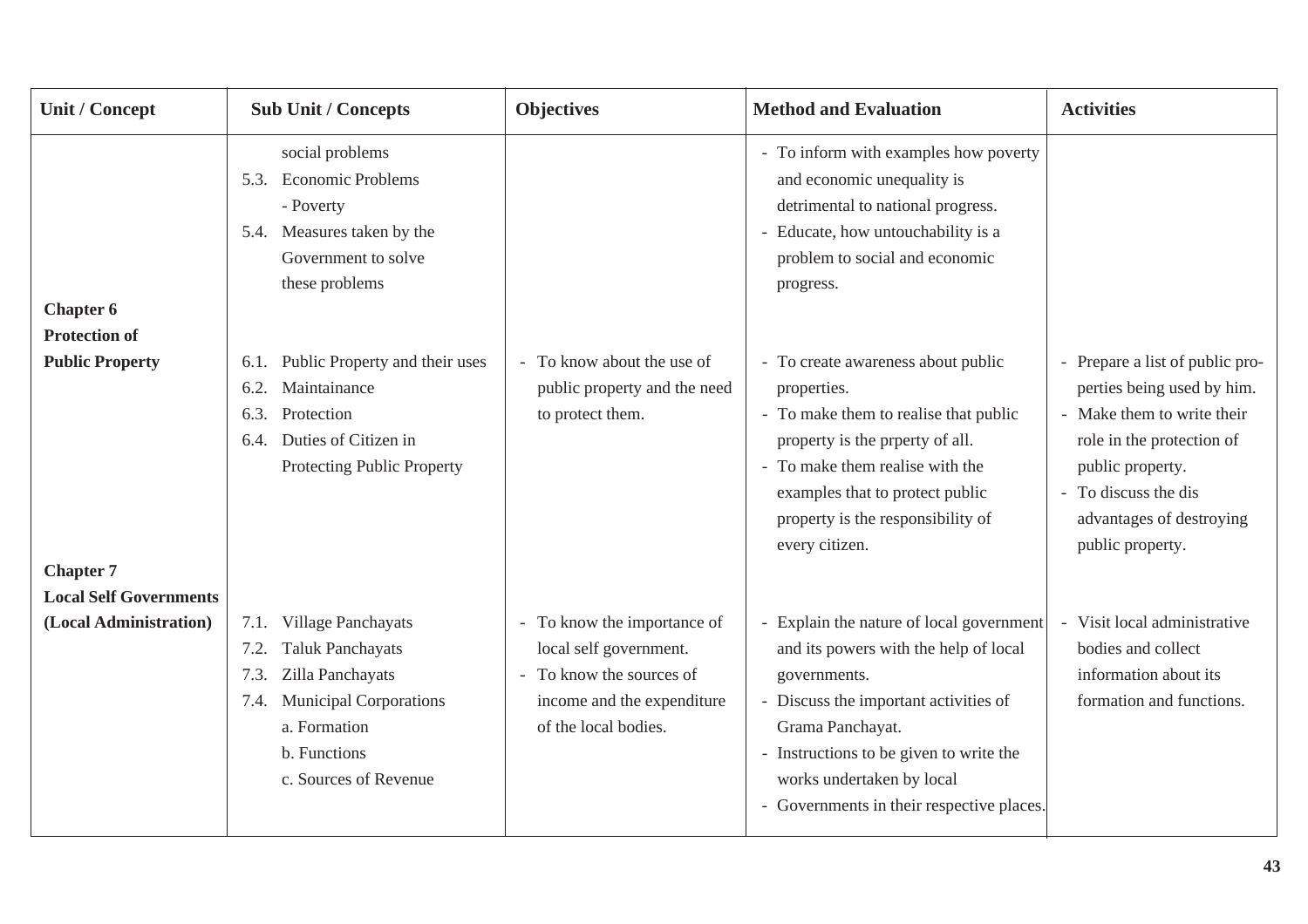# **Civics**

| <b>Unit / Concept</b>        | <b>Sub Unit / Concepts</b>                                                                                                                                                                                                                                                                 | <b>Objectives</b>                                                                                                                                                                                        | <b>Method and Evaluation</b>                                                                                                                                                                                                                                                                                                                                     | <b>Activities</b>                                                                                                                                                                         |
|------------------------------|--------------------------------------------------------------------------------------------------------------------------------------------------------------------------------------------------------------------------------------------------------------------------------------------|----------------------------------------------------------------------------------------------------------------------------------------------------------------------------------------------------------|------------------------------------------------------------------------------------------------------------------------------------------------------------------------------------------------------------------------------------------------------------------------------------------------------------------------------------------------------------------|-------------------------------------------------------------------------------------------------------------------------------------------------------------------------------------------|
| <b>Chapter 1</b>             |                                                                                                                                                                                                                                                                                            |                                                                                                                                                                                                          |                                                                                                                                                                                                                                                                                                                                                                  |                                                                                                                                                                                           |
| <b>Constitution of India</b> | Meaning<br>1.<br>2.<br>Importance<br>Framing of the Constitution<br>3.<br>Preamble<br>4.<br>Features of the Constitution<br>5.<br>a. Written Constitution<br>b. Unitary and Federal<br>c. Rigid and Flexible<br>d. Sovereign<br>e. Socialist<br>f. Secular<br>g. Democratic<br>h. Republic | - To know and to understand<br>about the meaning and<br>framing of the constitution.<br>To appreciate the features of<br>the constitution.<br>- To know the importance of<br>both the rights and duties. | - Make them to realise that the<br>constitution is a reflection of national<br>opinion.<br>- Instruct about the activities of the<br>constituent assembly and the draft<br>committe of the constitution.<br>- Explain the features of the<br>constitution with the help of examples.<br>- Make them to write briefly about the<br>fundamental rights and duties. | - Read the Preamble of the<br>Consitution and exhibit it<br>in the class room.<br>- List out the fundamental<br>rights and duties.                                                        |
|                              | i. Single Citizenship<br><b>Directive Principles</b><br>6.                                                                                                                                                                                                                                 |                                                                                                                                                                                                          |                                                                                                                                                                                                                                                                                                                                                                  |                                                                                                                                                                                           |
|                              | <b>Fundamental Rights and Duties</b><br>7.                                                                                                                                                                                                                                                 |                                                                                                                                                                                                          |                                                                                                                                                                                                                                                                                                                                                                  |                                                                                                                                                                                           |
| <b>Chapter 2</b>             |                                                                                                                                                                                                                                                                                            |                                                                                                                                                                                                          |                                                                                                                                                                                                                                                                                                                                                                  |                                                                                                                                                                                           |
| <b>Our Government</b>        | Organs<br>1.<br>a. Executive - Centre and<br>the State<br>b. Legislative - Centre and<br>the State<br>c. Judiciary<br>- Supreme Court                                                                                                                                                      | - To learn about the powers and<br>functions of the president of<br>India and the Governors of the<br>State.<br>- To learn about the structure<br>and the work of the central<br>and state legislatures. | - Instruct with example the meaning of<br>government and its necessity.<br>- Introduce the various organs of the<br>government with the functions in its<br>relation to the other.                                                                                                                                                                               | - To form a model parliament.<br>- To prepare the list of<br>functions of central and<br>state governments.<br>- To prepare the list of<br>functions of central and<br>State Governments. |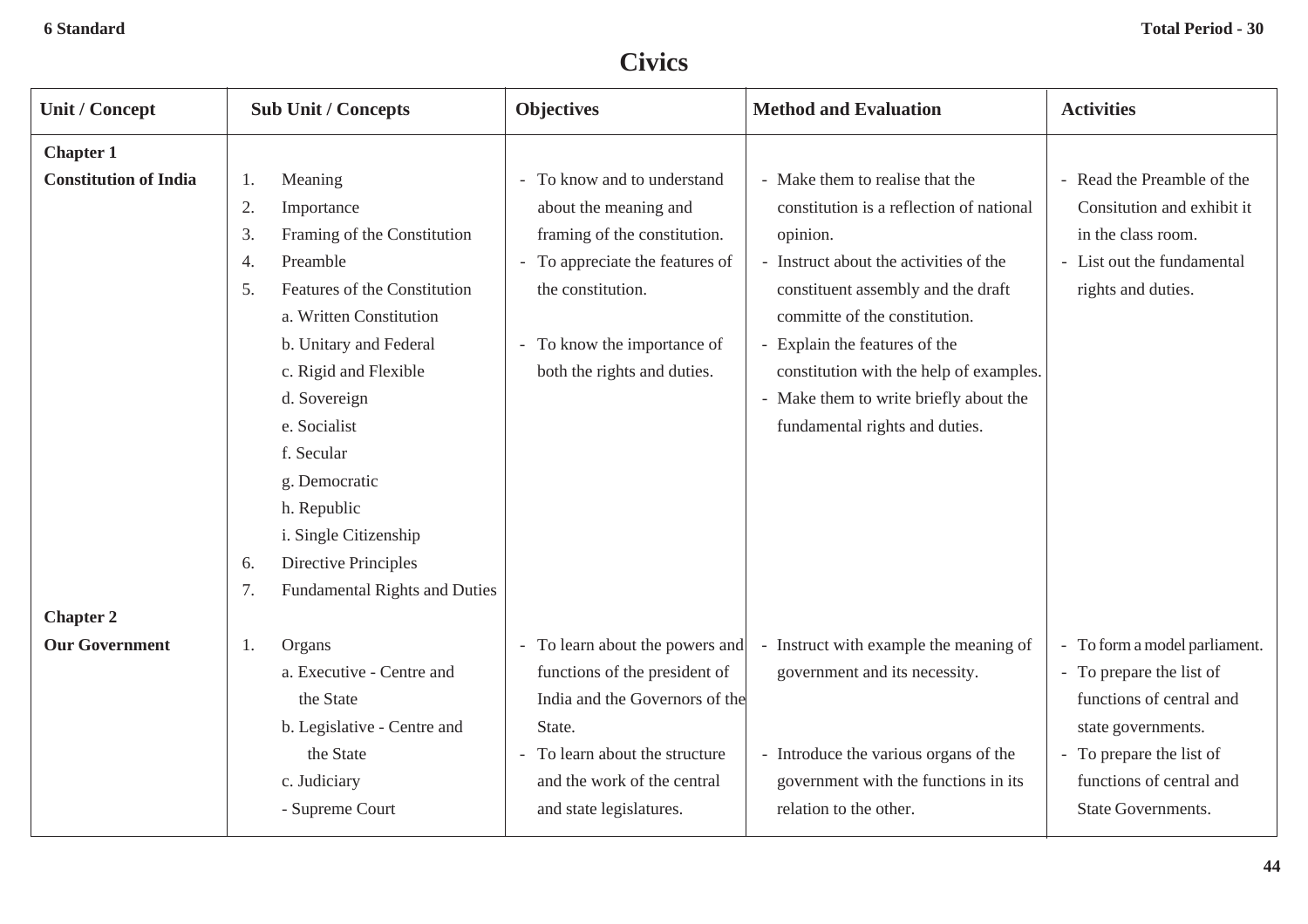| <b>Unit / Concept</b>                  |                 | <b>Sub Unit / Concepts</b>                                                                                                                                                                                  | <b>Objectives</b>                                                                                                                       | <b>Method and Evaluation</b>                                                                                                                                                                                                                                                                                                                                                                                                                                                          | <b>Activities</b>                                                                                                                                                                                                                            |
|----------------------------------------|-----------------|-------------------------------------------------------------------------------------------------------------------------------------------------------------------------------------------------------------|-----------------------------------------------------------------------------------------------------------------------------------------|---------------------------------------------------------------------------------------------------------------------------------------------------------------------------------------------------------------------------------------------------------------------------------------------------------------------------------------------------------------------------------------------------------------------------------------------------------------------------------------|----------------------------------------------------------------------------------------------------------------------------------------------------------------------------------------------------------------------------------------------|
|                                        | 2.              | - High Courts<br>- Subordinate Courts and<br>- Lok Adalats<br>Formation - Power and<br>Functions.                                                                                                           | To learn about the structure<br>and functions of the Supreme<br>Court and High Courts.<br>the state.                                    | - Make the students to write the meaning<br>of legislature, Executive and Judiciary.<br>- Explain the sturucture and working of<br>Lok Adalat with the help of example.<br>- Make the students to write the meaning.<br>composition and working of the Lok<br>Adalat.                                                                                                                                                                                                                 |                                                                                                                                                                                                                                              |
| <b>Chapter 3</b><br><b>Our Defence</b> |                 | Need for Defence                                                                                                                                                                                            |                                                                                                                                         |                                                                                                                                                                                                                                                                                                                                                                                                                                                                                       |                                                                                                                                                                                                                                              |
|                                        | -1.<br>2.<br>3. | Divisions - Army - Nevy<br>and Airforce<br><b>Ausculating Force</b><br><b>Chiefs and Head Quarters</b><br>a. B.S.F.<br>b. Home guards<br>c. Coastal guards<br>d. Civil Defence<br>e. N.C.C.<br>f. Red Cross | - To know about the functioning<br>of our defence forces.<br>- To feel a sense of pride to<br>join the defence and serve<br>the nation. | Explain with the help of examples<br>of war, the need of Defence Forces in<br>the country.<br>- Explain with the help of pictures the<br>three wings of India's defence force's<br>and their workings.<br>- Inform the working of para-military<br>force's by preparing a list.<br>- Inform the students to write a note on<br>the importance and need of military<br>forces.<br>- Make the students lits the emportance<br>and the services rendered by the para<br>military forces. | - Prepare with the list of the<br>different divisions of our<br>- Defence, their head<br>quarters, the chiefs and the<br>training centres.<br>- Collect the information<br>about the second line of<br>defence forces<br>(Anxiliary forces). |
| <b>Chapter 4</b>                       |                 |                                                                                                                                                                                                             |                                                                                                                                         |                                                                                                                                                                                                                                                                                                                                                                                                                                                                                       |                                                                                                                                                                                                                                              |
| <b>National Integration</b>            | 1.<br>2.        | Meaning<br>Factors hindering the<br>National Integration                                                                                                                                                    | - To understand the unity of<br>India in tier diversity.                                                                                | - Explain with examples the meaning of<br>the word national Integration.<br>of India.                                                                                                                                                                                                                                                                                                                                                                                                 | - Collect the pictures of our<br>National symbols, festivals                                                                                                                                                                                 |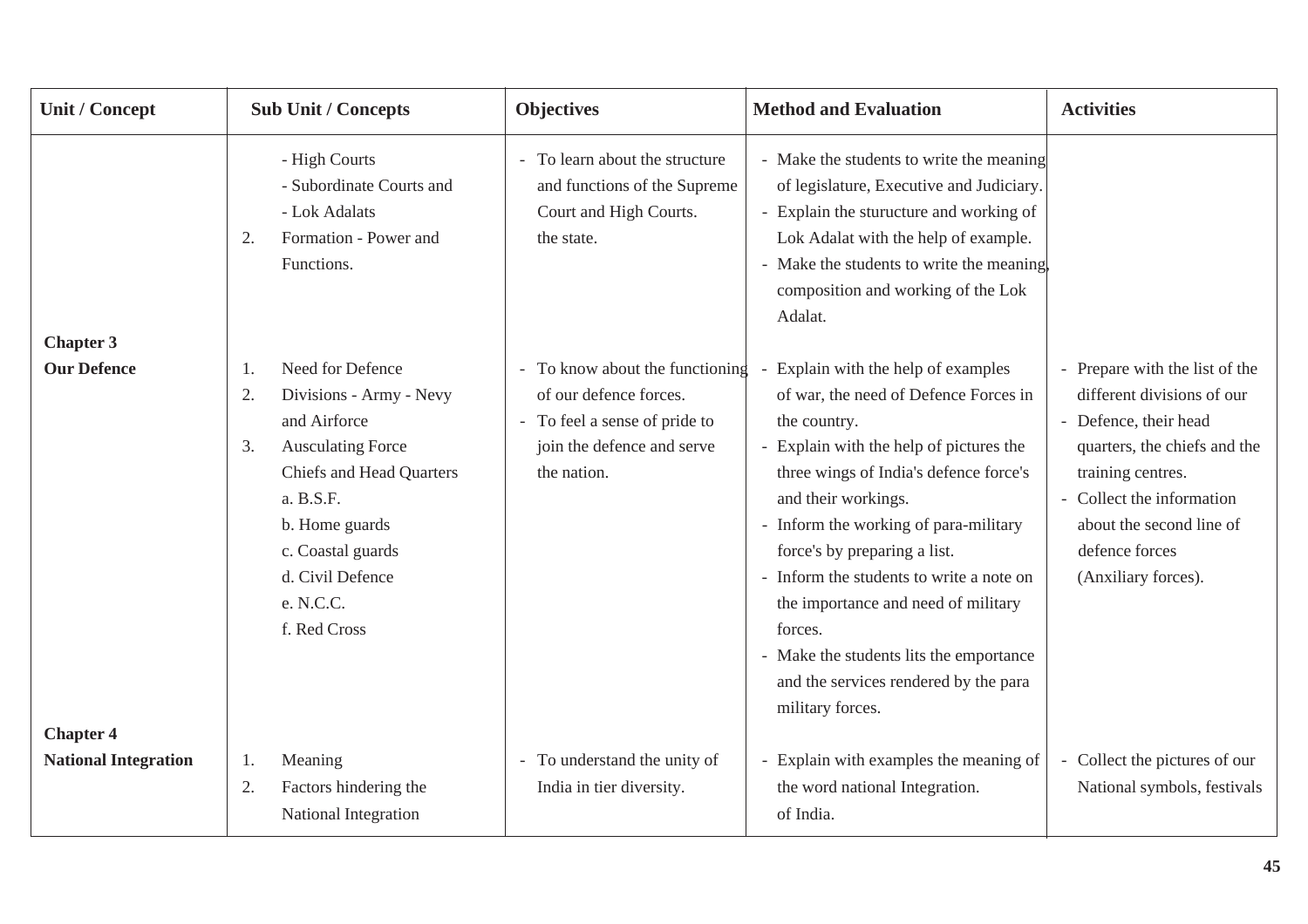| <b>Unit / Concept</b> | <b>Sub Unit / Concepts</b>                                                                                                                                                                                                                                    | <b>Objectives</b>                                                                                                                                      | <b>Method and Evaluation</b>                                                                                                                                                                                                                                                    | <b>Activities</b>                                                                                         |
|-----------------------|---------------------------------------------------------------------------------------------------------------------------------------------------------------------------------------------------------------------------------------------------------------|--------------------------------------------------------------------------------------------------------------------------------------------------------|---------------------------------------------------------------------------------------------------------------------------------------------------------------------------------------------------------------------------------------------------------------------------------|-----------------------------------------------------------------------------------------------------------|
|                       | a. Casteism<br>b. Communalism<br>c. Regionalism with<br>Special reference to<br>Border, Water and<br>Language problems.<br><b>Factors Contributing to</b><br>3.<br>National Integration<br>a. National Symbols<br>b. National Festivals<br>c. National Anthem | - To understand the importance<br>of our National Symbols,<br>i.e., National flag, National<br>Anthem and National emblem.<br>$\overline{\phantom{a}}$ | - Instruct the elements helpful in the<br>growth of National Integreation.<br>- Explain with examples the elements<br>hindering national integration.<br>- Instruct the students to write an essay<br>on what is nationalism? What are the<br>elements that hinder Nationalism? | - Arrange the exhibitions in<br>the school depiting the<br>pictures of the diversities<br>found in India. |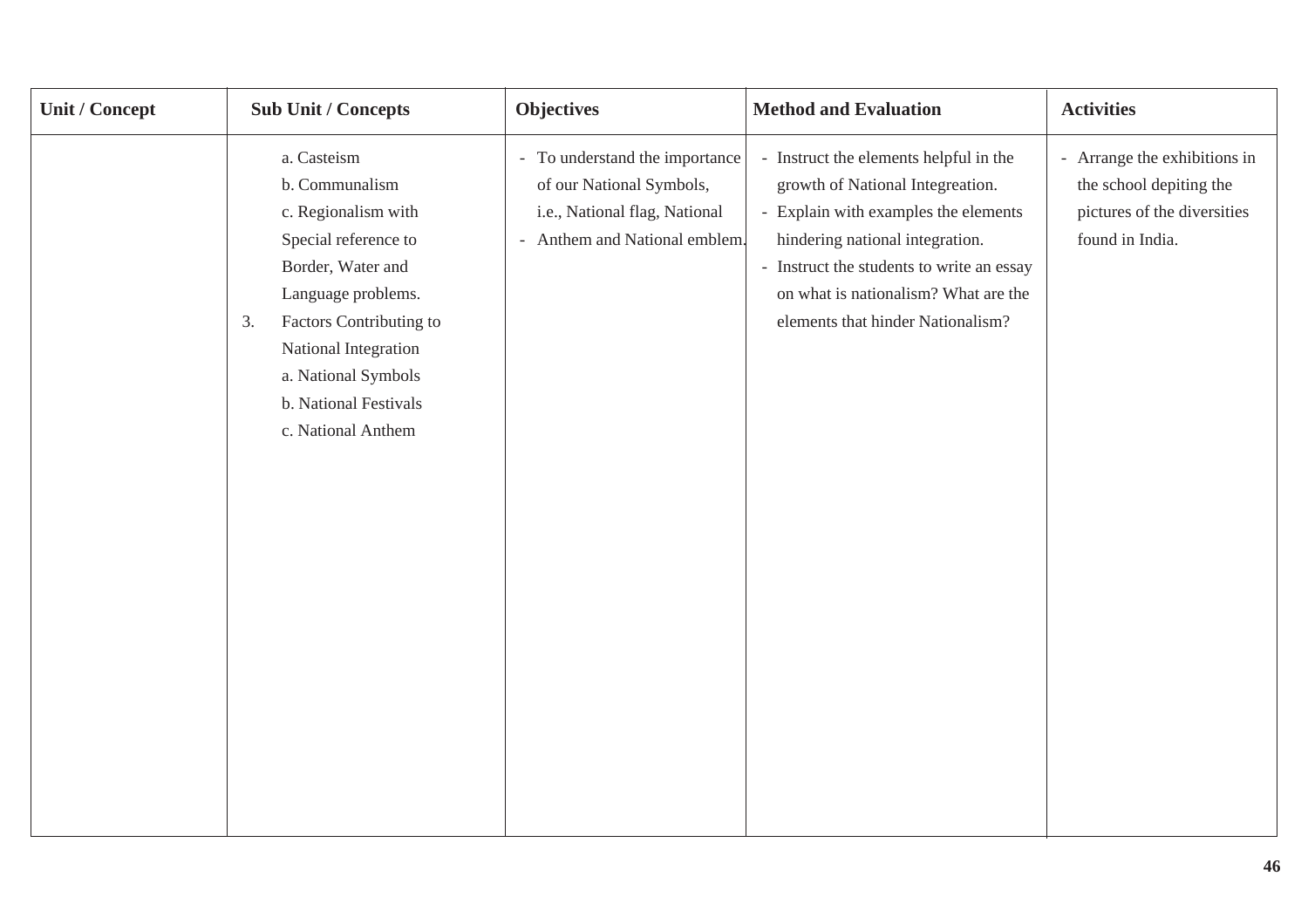## **Civics**

| <b>Unit / Concept</b>                      | <b>Sub Unit / Concepts</b>                                                                                                                                                                           | <b>Objectives</b>                                                                                                                                                      | <b>Method and Evaluation</b>                                                                                                                                                                                                                                                                                                                                                                                                                     | <b>Activities</b>                                                                                                             |
|--------------------------------------------|------------------------------------------------------------------------------------------------------------------------------------------------------------------------------------------------------|------------------------------------------------------------------------------------------------------------------------------------------------------------------------|--------------------------------------------------------------------------------------------------------------------------------------------------------------------------------------------------------------------------------------------------------------------------------------------------------------------------------------------------------------------------------------------------------------------------------------------------|-------------------------------------------------------------------------------------------------------------------------------|
| <b>Chapter 1</b><br><b>Social Problems</b> |                                                                                                                                                                                                      |                                                                                                                                                                        |                                                                                                                                                                                                                                                                                                                                                                                                                                                  |                                                                                                                               |
| and Remedies                               | a. Illiteracy<br>1.<br>b. Population Explosion<br>c. Economic Inequality<br>d. Corruption<br>e. Untouchability<br>f. Dowry<br>g. Domestic Violence<br>h. Remedies<br><b>Consumer Education</b><br>2. | To understand as to how the<br>social problems are<br>hinderance to social progress.<br>To develop awareness towards<br>towards the consumer<br>protection activities. | - Explaining the factors affecting the<br>social development in India with the<br>help of illustrations and pictures.<br>- To discuss the measures undertaken to<br>solve the social problems.<br>- To convince the students about the<br>importance of consumer education<br>with the help of examples.<br>- Introducing the place's where consumer<br>courts are found and to explain how to<br>make use of them and when to<br>approach them. | - Prepare the chart of the<br>social problems of India.<br>- Collect the information<br>about the consumer<br>protection act. |
| <b>Chapter 2</b><br><b>United Nations</b>  |                                                                                                                                                                                                      |                                                                                                                                                                        |                                                                                                                                                                                                                                                                                                                                                                                                                                                  |                                                                                                                               |
| <b>Organisation</b> (UNO)                  | Founding<br>1.<br>2.<br>Organs<br>Achievements<br>3.<br><b>Specialised Agencies</b><br>4.<br>India and UNO<br>5.                                                                                     | To appreciate the purpose,<br>ojective's and achievements<br>of UNO.                                                                                                   | - Introducing the UNO with the help of<br>pictures depicting the buildings and<br>flag of UNO.<br>- Explaining the objectives, subordinate<br>orgnisations and its achievements.<br>agencies of UNO<br>- Explaining its chief subordinate<br>organisation's and their objectives.                                                                                                                                                                | - Prepare a list of the<br>secretary generals of UNO.<br>- Listout the name's of the<br>Indian's who served several           |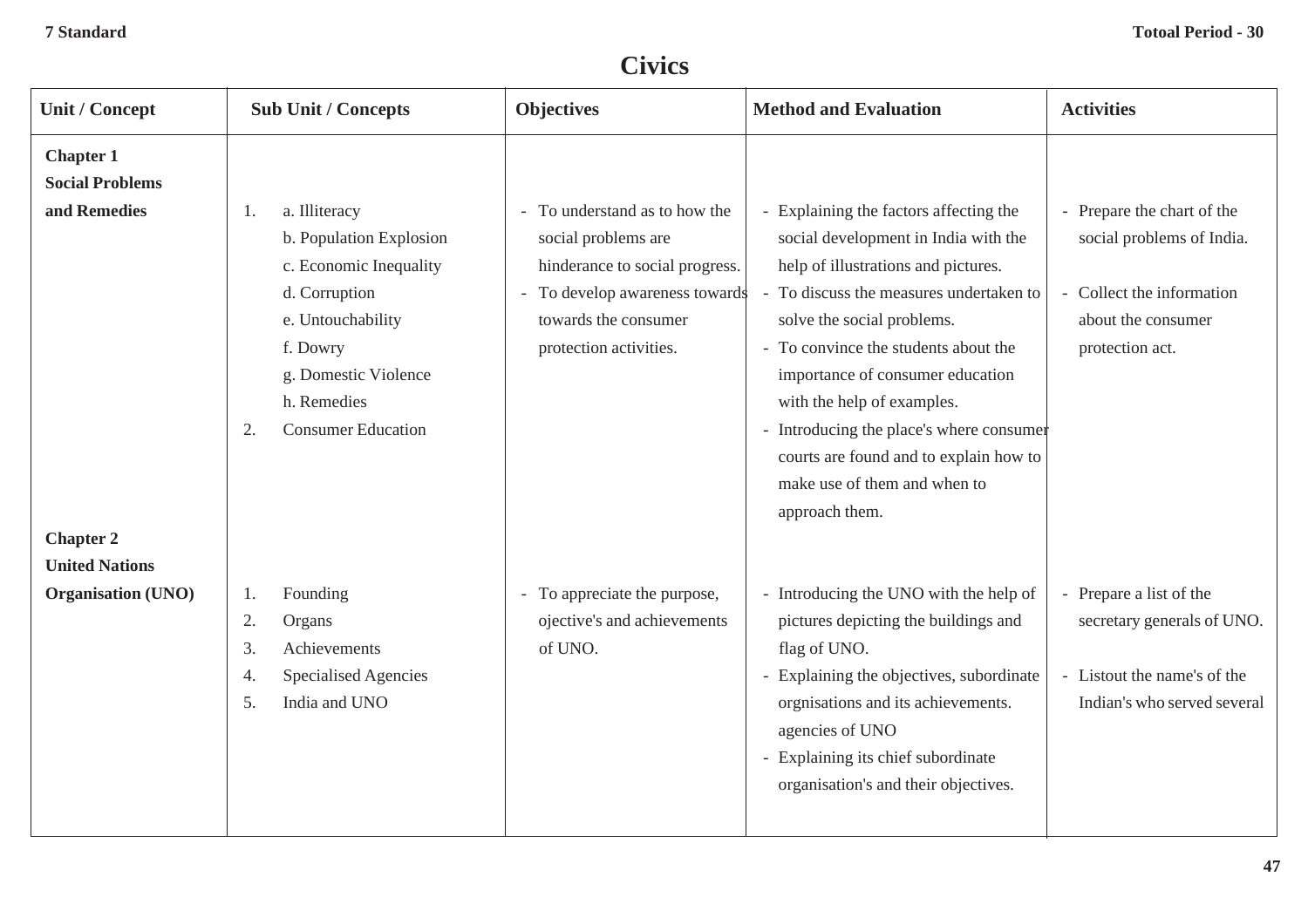| <b>Unit / Concept</b>         | <b>Sub Unit / Concepts</b>                                                                             | <b>Objectives</b>                                                                                          | <b>Method and Evaluation</b>                                                                                                                                                                                                                         | <b>Activities</b>                                                   |
|-------------------------------|--------------------------------------------------------------------------------------------------------|------------------------------------------------------------------------------------------------------------|------------------------------------------------------------------------------------------------------------------------------------------------------------------------------------------------------------------------------------------------------|---------------------------------------------------------------------|
|                               |                                                                                                        |                                                                                                            | - Discussing the role of India in the<br>achievements of UNO.<br>- To question the students about the<br>establishment of UNO, its objectives<br>and its subordinate organisations.                                                                  |                                                                     |
| <b>Chapter 3</b>              |                                                                                                        |                                                                                                            |                                                                                                                                                                                                                                                      |                                                                     |
| <b>India's Foreign Policy</b> | Non - Alignment<br>3.1.<br>Panchasheela<br>3.2.<br>Anti - racism<br>3.3.<br>Anti - Colonialism<br>3.4. | To understand as to how India's<br>foreign policy is contributing<br>to establish world peace.             | - Explaining the meaning of foreign<br>policy by giving exampled of relation-<br>ship with neighbouring countries.<br>- Explaining the features of India's<br>foreign policy.<br>- Ask the students to explain the foreign<br>policy with example's. | - Discuss the principles of<br>our foreign policy with<br>teachers. |
| <b>Chapter 4</b>              |                                                                                                        |                                                                                                            |                                                                                                                                                                                                                                                      |                                                                     |
| <b>India and her</b>          |                                                                                                        |                                                                                                            |                                                                                                                                                                                                                                                      |                                                                     |
| <b>Neighbours</b>             | India - Pakistan<br>4.1.<br>India - China<br>4.2.<br>India - Nepal<br>4.3.<br>India - Srilanka<br>4.4. | - To appreciate that India wants<br>to have the policy of peaceful<br>co-existence with her<br>neighbours. | Explaining India is relationship with<br>the neighbouring, countries with the<br>help of maps and charts.<br>- Ask the students to identify the<br>neighbouring maps of countrie's and<br>charts.                                                    | - Discuss India's relationship<br>with her neighbours.              |
| <b>Chapter 5</b>              |                                                                                                        |                                                                                                            |                                                                                                                                                                                                                                                      |                                                                     |
| <b>World Problems</b>         | Denial of Human Rights<br>5.1.<br>5.2. Aparthied                                                       | To understand as to how the<br>present problem's are                                                       | - Make an attempt to convince the<br>factor that the human beings have                                                                                                                                                                               | - Collect the information<br>regarding the world                    |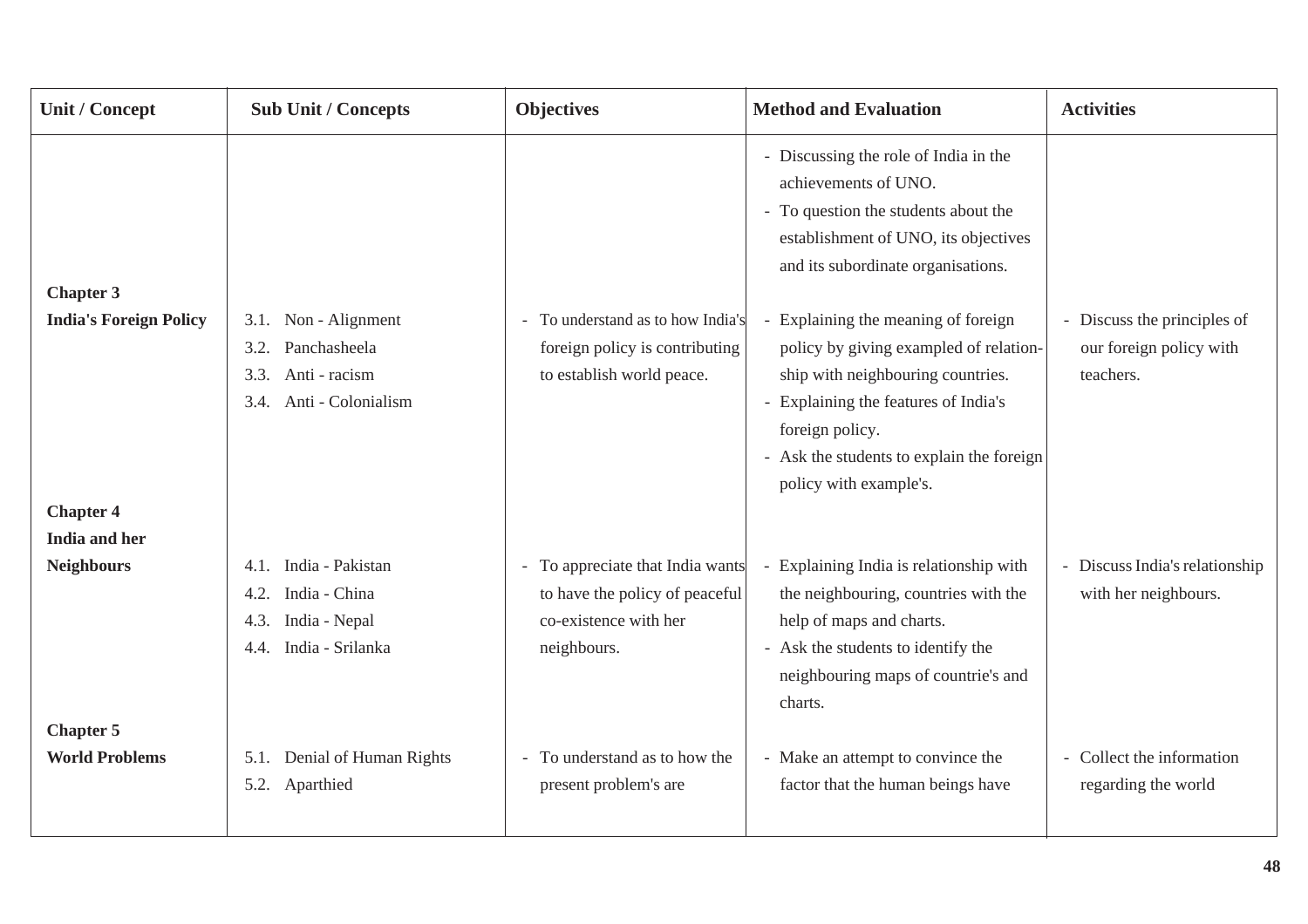| <b>Unit / Concept</b> | <b>Sub Unit / Concepts</b>                 | <b>Objectives</b>                                          | <b>Method and Evaluation</b>                                                                                                                                                                  | <b>Activities</b>                                                       |
|-----------------------|--------------------------------------------|------------------------------------------------------------|-----------------------------------------------------------------------------------------------------------------------------------------------------------------------------------------------|-------------------------------------------------------------------------|
|                       | 5.3. Economic Inequality<br>5.4. Terrorism | obstacles to the progress and<br>development of the world. | been possesing rights naturallay.<br>- Explain economic disparities,<br>aparthied problems and problems of<br>terrorism through the help of media such<br>as newspapers, television and so on | problems which apear in the<br>news paper and exhibit in<br>the school. |
|                       |                                            |                                                            |                                                                                                                                                                                               |                                                                         |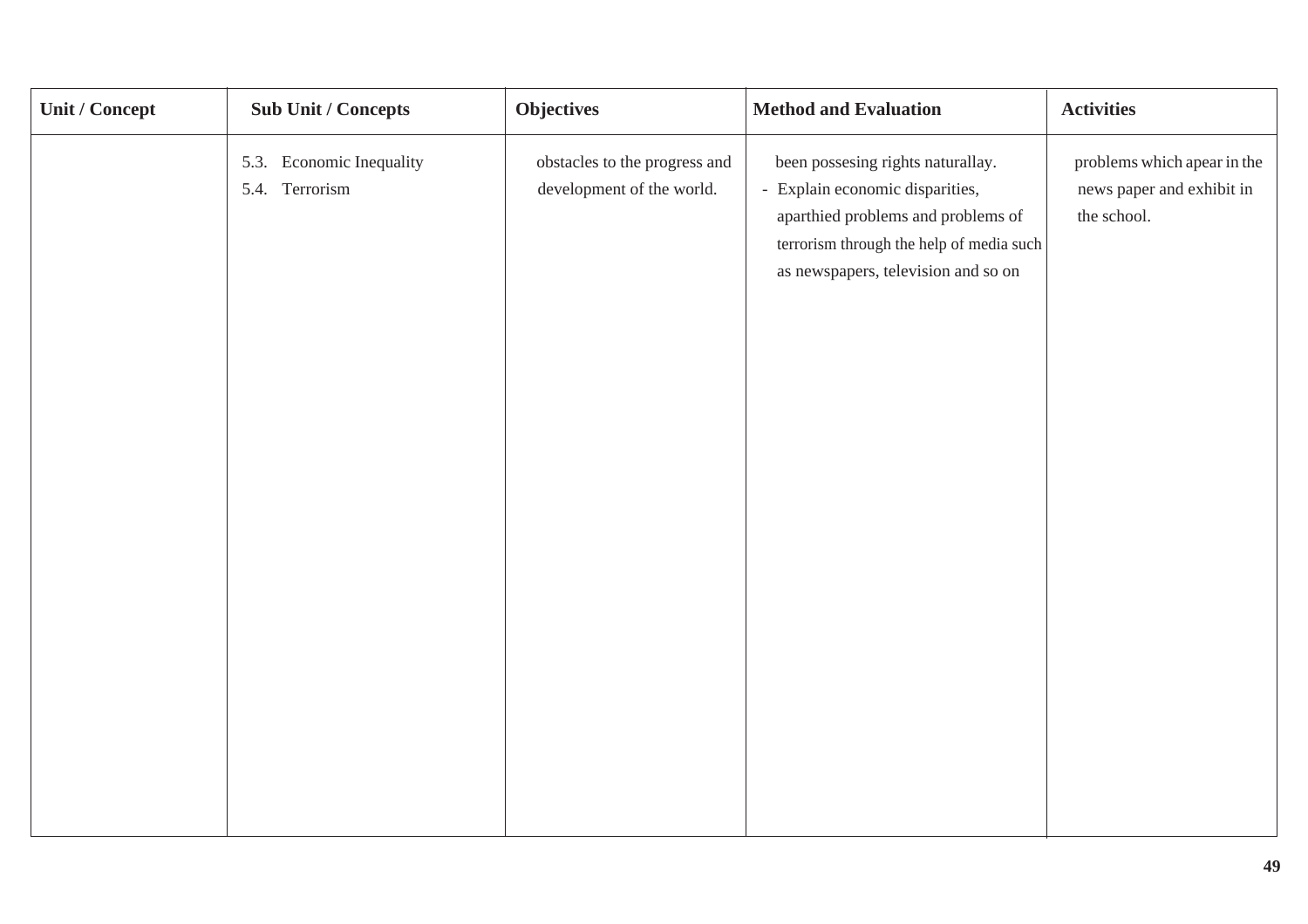## **Political Science**

| <b>Unit / Concept</b>                                                      |                                        | <b>Sub Unit / Concepts</b>                                                                                                                                                                          |                          | <b>Objectives</b>                                                                                                                                                                    | <b>Method and Evaluation</b>                                                                                                                                                                                                                                                                            |        | <b>Activities</b>                                                                                                                  |
|----------------------------------------------------------------------------|----------------------------------------|-----------------------------------------------------------------------------------------------------------------------------------------------------------------------------------------------------|--------------------------|--------------------------------------------------------------------------------------------------------------------------------------------------------------------------------------|---------------------------------------------------------------------------------------------------------------------------------------------------------------------------------------------------------------------------------------------------------------------------------------------------------|--------|------------------------------------------------------------------------------------------------------------------------------------|
| <b>Chapter 1</b><br><b>Importance of the Study</b><br>of Political Science | 1.<br>2.                               | Meaning<br>Importance                                                                                                                                                                               |                          | To Understand the Importance<br>of the Study of Political<br>Science.                                                                                                                | Explain the importance of Political<br>Science taking the examples from<br>History.<br>- Ask Questions about the Meaning<br>and importance of Political Science.                                                                                                                                        |        | - To conduct debate on the<br>Topic: The Importance of                                                                             |
| <b>Chapter 2</b>                                                           |                                        |                                                                                                                                                                                                     |                          |                                                                                                                                                                                      |                                                                                                                                                                                                                                                                                                         |        |                                                                                                                                    |
| <b>Citizen and Citizenship</b>                                             | 1.<br>2.<br>3.<br>4.<br>5.<br>6.<br>7. | Citizen - Meaning<br>Citizenship<br>Difference between Citizen<br>and Alien<br>Ways of Acquiring Citizenship<br>Loss of Citizenship<br><b>Benefits of Citizenship</b><br>Citizen and the Government | $\overline{\phantom{a}}$ | To Understand the meaning<br>of the words, citizen and<br>citizenship.<br>To know the methods of<br>acquiring citizenship.<br>To understand his role as a<br>citizen and his duties. | - To eliat the differences between a<br>citizen and alien.<br>- To explain the methods of acquiring and<br>losing the citizenship through examples.<br>- To ask questions about the method of<br>acquiring citizenship by an Indian who<br>marries a foreigner or a foreigner who<br>marries an Indian. | Alien. | - To list out the rights<br>employed by a citizen an<br>- To discuss the situations of<br>losing or termination of<br>citizenship. |
| <b>Chapter 3</b>                                                           |                                        |                                                                                                                                                                                                     |                          |                                                                                                                                                                                      |                                                                                                                                                                                                                                                                                                         |        |                                                                                                                                    |
| <b>Democracy</b>                                                           | 1.<br>2.<br>3.<br>4.<br>5.             | Meaning and Definition<br>Differences between Democracy,<br>Dictatiorship and Monarchy<br>Types of Democracy<br>Principles of Democracry<br><b>Characteristics of Democracry</b>                    |                          | To understand the basic<br>requirements of Democracy.<br>To cherish the Values of<br>Democracy.<br>- To know the process of                                                          | - The meaning, Principles and Chara-<br>cteristics of Democracy to be elicited<br>and also explained by taking the<br>examples of elections and the<br>Constitution of local self government.<br>- To explain the importance of elections                                                               |        | - Arrange a debate on the<br>topic: Characteristics of<br>Monarchy and Democracy.                                                  |
|                                                                            | 6.                                     | Defects of Democracry                                                                                                                                                                               |                          | election system in India.                                                                                                                                                            | and election process through examples.                                                                                                                                                                                                                                                                  |        |                                                                                                                                    |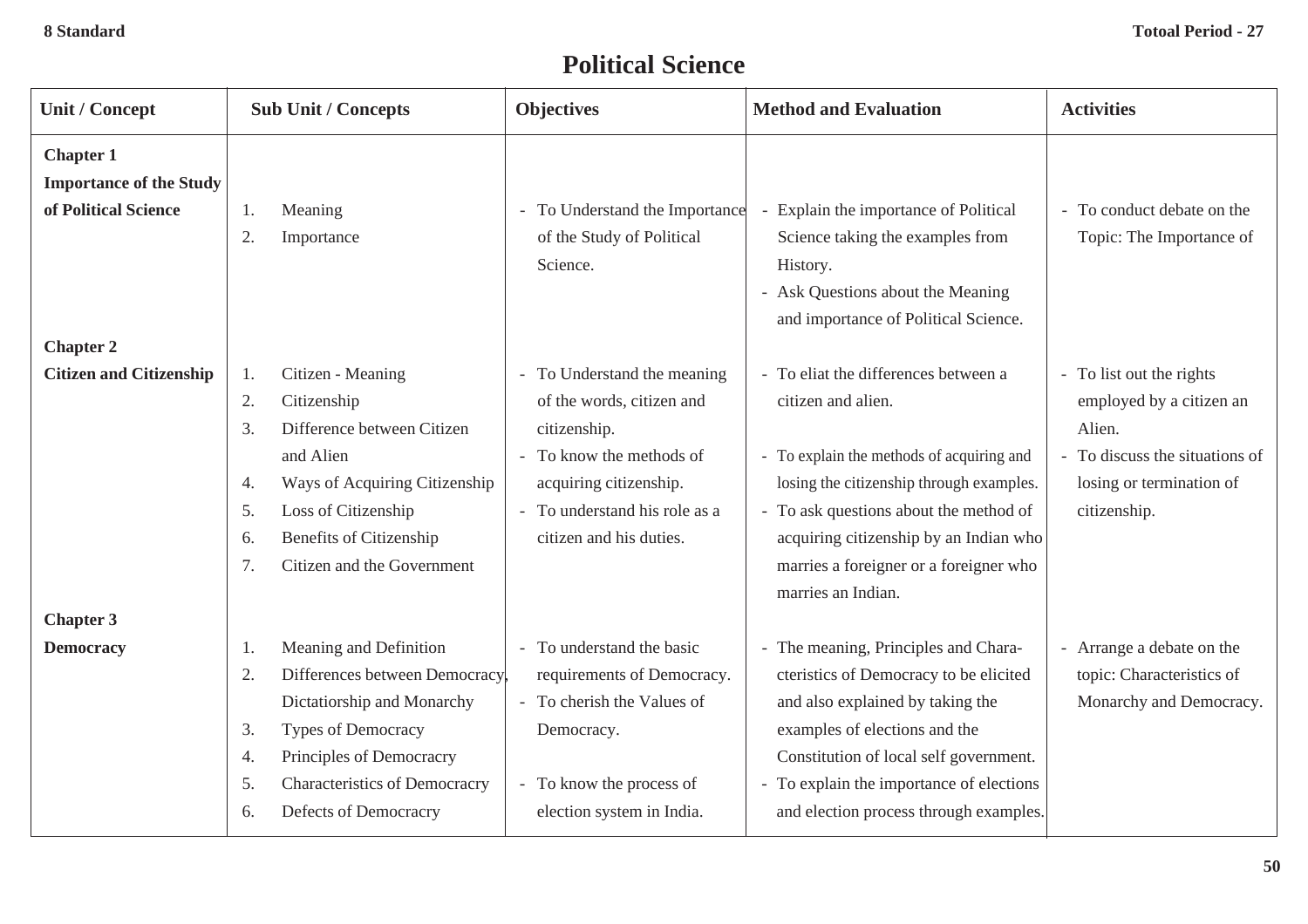| <b>Unit / Concept</b>        | <b>Sub Unit / Concepts</b>                                                                                                                                                                                                                                                                                          | <b>Objectives</b>                                                                                                                                                                                                                                           | <b>Method and Evaluation</b>                                                                                                                                                                                                                                                 | <b>Activities</b>                                                                                                                                                                                                                                                      |
|------------------------------|---------------------------------------------------------------------------------------------------------------------------------------------------------------------------------------------------------------------------------------------------------------------------------------------------------------------|-------------------------------------------------------------------------------------------------------------------------------------------------------------------------------------------------------------------------------------------------------------|------------------------------------------------------------------------------------------------------------------------------------------------------------------------------------------------------------------------------------------------------------------------------|------------------------------------------------------------------------------------------------------------------------------------------------------------------------------------------------------------------------------------------------------------------------|
| <b>Chapter 4</b>             | Universal Adult Franchaise<br>7.<br><b>Election Process</b><br>8.<br>Party System<br>9.<br>Public Opinion<br>10.<br>Freedom of Press and<br>11.<br>Electronic Media - Influence                                                                                                                                     | - To understand the need and<br>role of the party system.<br>To understand the importance<br>of public opinion.<br>- To encourage the students to<br>write a note about the<br>characterstics, priciples and<br>defects of Democracy.                       | - The influence of Public opinion,<br>Freedom of Press and media in the<br>democratic setup to be discussed and<br>questioned.                                                                                                                                               | - To conduct modal election<br>in the classroom.                                                                                                                                                                                                                       |
| <b>Local Self Government</b> | Panchayat Raj System -<br>1.<br>Development<br>Grama Panchayat<br>2.<br>Taluk Panchayat<br>3.<br>Zilla Panchayat<br>4.<br><b>Town Municipalities</b><br>5.<br><b>City Corporation</b><br>6.<br>Bruhat Mahanagarapalike<br>7.<br>Composition, Powers and<br>8.<br>Functions.<br>Sources of Income<br>and Expenditure | To understand and appreciate<br>$\overline{\phantom{a}}$<br>the role of local self govern-<br>ment in the administrative<br>setup of India.<br>To understand the functions<br>$\overline{\phantom{a}}$<br>and the Jurisdiction<br>of local self government. | - To introduce, explain and question<br>about the local self government by<br>taking the examples of the local bodies<br>where the child resideng.<br>- To explain and also question<br>about the composition, power,<br>functions and sources of income and<br>expenditure. | - To invite a member of the<br>local self government to<br>school and arrange a talk.<br>- To list out the problems of<br>local bodies.<br>- To list out the role of each<br>and every student in<br>maintaing the cleanliness<br>and sanitation of their<br>locality. |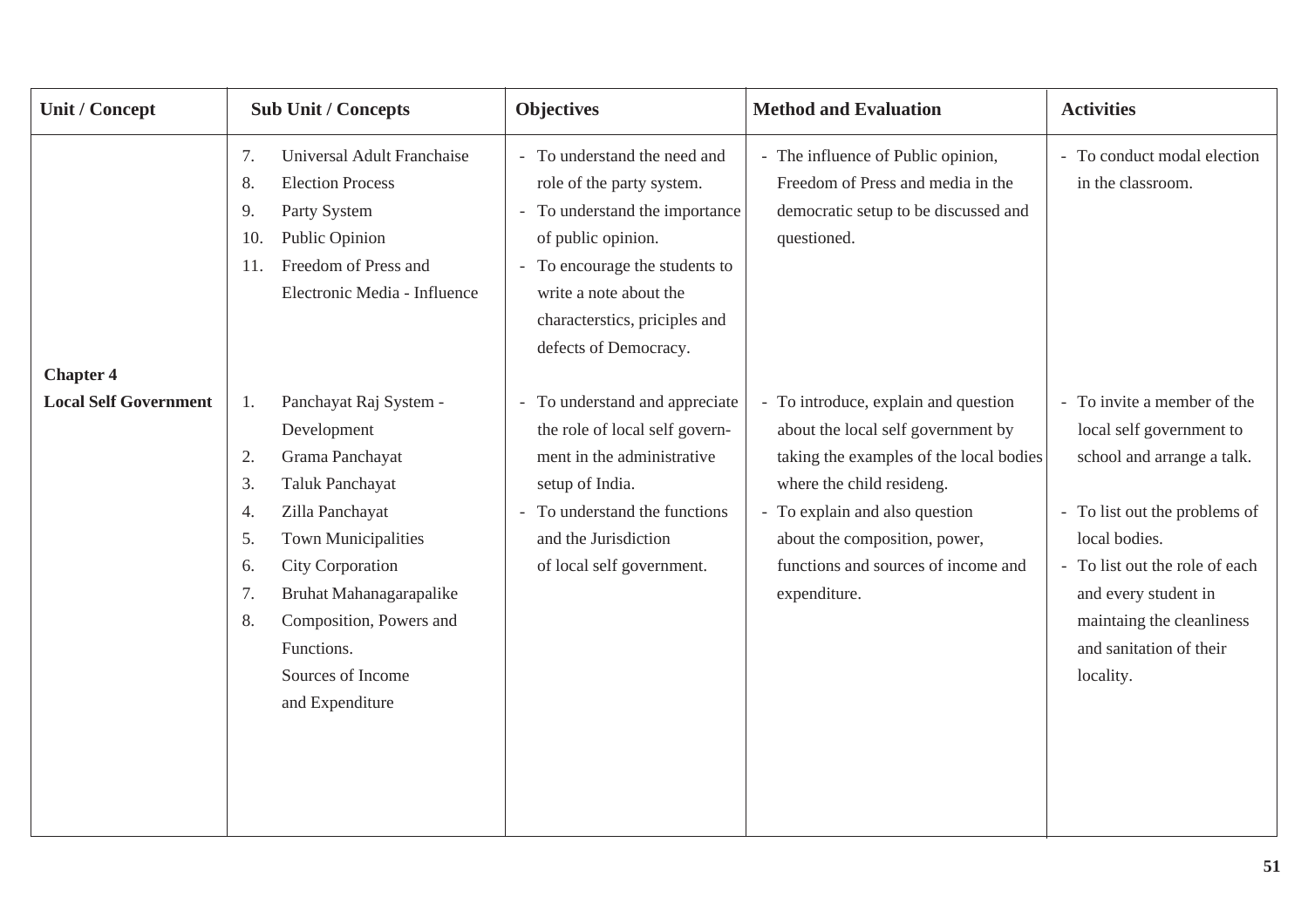## **Political Science**

| <b>Unit / Concept</b>                            | <b>Sub Unit / Concepts</b>                                                                                                                                                                           | <b>Objectives</b>                                                                                                                                                                                        | <b>Method and Evaluation</b>                                                                                                                                                                                                                                                                                                                                                                                                                                            | <b>Activities</b>                                                                                                                                                                                                                                                           |
|--------------------------------------------------|------------------------------------------------------------------------------------------------------------------------------------------------------------------------------------------------------|----------------------------------------------------------------------------------------------------------------------------------------------------------------------------------------------------------|-------------------------------------------------------------------------------------------------------------------------------------------------------------------------------------------------------------------------------------------------------------------------------------------------------------------------------------------------------------------------------------------------------------------------------------------------------------------------|-----------------------------------------------------------------------------------------------------------------------------------------------------------------------------------------------------------------------------------------------------------------------------|
| <b>Chapter 1</b><br><b>Constitution of India</b> | Forming of Constituent<br>1.<br>Assembly<br>2.<br>Framing of the Constitution                                                                                                                        | - To know about the constituent<br>assemly.<br>To understand the differences                                                                                                                             | - To narrate the formation of the<br>Constituent assembly taking the<br>to provide details about the drafting                                                                                                                                                                                                                                                                                                                                                           | - To list out the features of the<br>Indian Constitution.<br>- To prepare the draft of                                                                                                                                                                                      |
|                                                  | Preamble<br>3.<br>Features of the Constitution<br>4.<br><b>Fundamental Rights</b><br>5.<br>(PIL & RTI) and Duties<br><b>Directive Principles</b><br>6.                                               | between Directive Principles<br>and Fundamental rights.<br>- To appreciate the features of<br>our Constitution.                                                                                          | of the constitution.<br>- To explain the preamble and features<br>of the consitution through charts.<br>- To explain the differences between<br>fundamental rights and<br>Directive Principles.<br>- To elicit the fundamental duties<br>with the help of pictorial chart.                                                                                                                                                                                              | fundamental right.<br>- To help the students to list<br>out the directive principles.<br>- To hang out the list of<br>fundamental duties.                                                                                                                                   |
| <b>Chapter 2</b><br><b>Union Government</b>      | Meaning - Organs<br>1.<br>2.<br>Legislative - Parliament<br><b>Executive - President</b><br>3.<br>Judiciary<br>4.<br>a. Supreme Court<br>b. High Courts<br>Composition, Power<br>5.<br>and Functions | To understand and formation<br>and functions of the union<br>government in safe guarding<br>the unity and integrity of India.<br>To understand the formation<br>and functions of our Judicial<br>system. | - To explain the composition and powers<br>of the different organs of central<br>government.<br>- To narrate the relationship between<br>the three organs of the government.<br>- To explain the election procedure,<br>position and powers of the president.<br>- To explain the formation, importance<br>and functions of Judiciary with examples.<br>- To ask the students to list out the<br>differences between the different<br>organs of the central government. | - To display the prictone<br>of the parliament house in<br>the class room.<br>- To origanise a mock<br>cabinet meeting with some<br>topic of discussion.<br>- To list out the name of the<br>persons wo occupied the<br>office of the president of<br>India and the tenure. |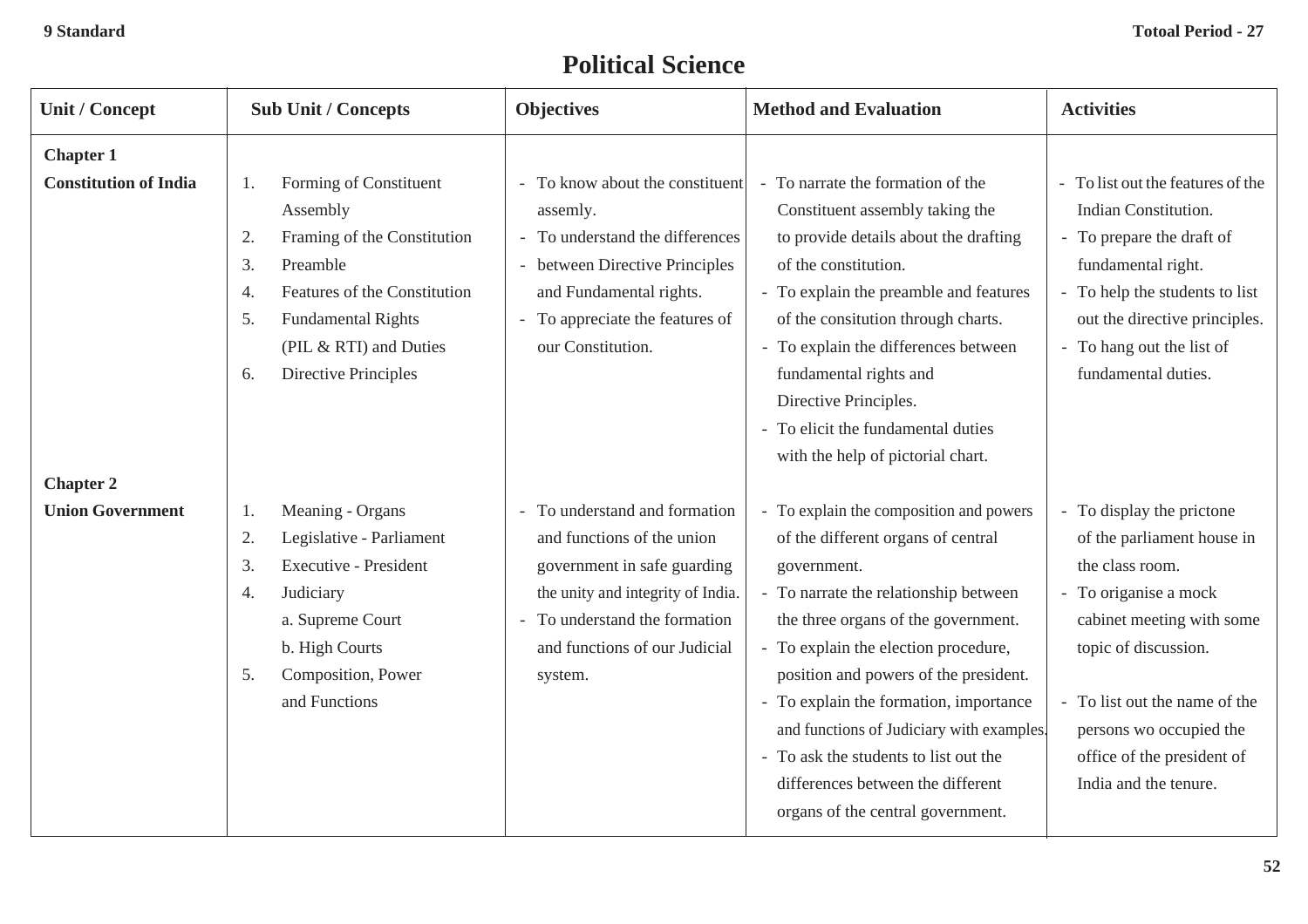| <b>Unit / Concept</b>   |                      | <b>Sub Unit / Concepts</b>                                                                                                                                                                                                           | <b>Objectives</b>                                                                                                                                                                                                         | <b>Method and Evaluation</b>                                                                                                                                                                                                                                              | <b>Activities</b>                                                                                                                                                                                             |
|-------------------------|----------------------|--------------------------------------------------------------------------------------------------------------------------------------------------------------------------------------------------------------------------------------|---------------------------------------------------------------------------------------------------------------------------------------------------------------------------------------------------------------------------|---------------------------------------------------------------------------------------------------------------------------------------------------------------------------------------------------------------------------------------------------------------------------|---------------------------------------------------------------------------------------------------------------------------------------------------------------------------------------------------------------|
| <b>Chapter 3</b>        |                      |                                                                                                                                                                                                                                      |                                                                                                                                                                                                                           | - To ask the students to write about the<br>power and position of the president of<br>India.                                                                                                                                                                              |                                                                                                                                                                                                               |
| <b>State Government</b> | -1.                  | State Legislature                                                                                                                                                                                                                    | To understand the formation                                                                                                                                                                                               | - To exlain the composition of state                                                                                                                                                                                                                                      | - List out the powers of the                                                                                                                                                                                  |
|                         | 2.<br>3.<br>4.       | <b>State Executive</b><br><b>Subordinate Courts</b><br>a. District Courts<br>b. Magistrate Courts<br>c. Revenue Courts<br>d. Lok Adalts<br>Composition, Power<br>and Functions                                                       | functions and the role of<br>governments.<br>- To understand the importance<br>of subordinate courts in the<br>democratic system.                                                                                         | legislature, exacutive and Judiciary<br>through examples.<br>- To narrate the differences in the<br>functions of the three organs.<br>- To explain the composition<br>functions and the jurisdiction of<br>Subordinate Courts.                                            | state and central<br>governments.<br>- List out the names of the<br>governors of Karnataka.<br>- To organise the mock<br>court procedings the<br>understand the functions<br>and procedings of<br>the courts. |
| <b>Chapter 4</b>        |                      |                                                                                                                                                                                                                                      |                                                                                                                                                                                                                           |                                                                                                                                                                                                                                                                           |                                                                                                                                                                                                               |
| <b>Defence</b>          | 1.<br>2.<br>3.<br>4. | Need for Defence<br>Organizations of Defence<br>(Structure)<br>a. Army, b. Navy, c. Airforce<br>Chiefs - Training Centres -<br><b>Defence Production</b><br>Second line of Defence<br>(Auxuliary Forces)<br>a. Border Security Force | To known the importance of<br>defence to a country.<br>To familiasise the functions<br>of the three divisions of<br>defence forces.<br>To introduce the second line<br>of defence (Anauling force)<br>and their services. | - Explain the need for defence to a<br>country through examples.<br>- Briefing the composition and functions<br>of the different wings of the defence<br>forces through the examples of<br>weaponary and uniforms.<br>- Explain the auxiliary forces through<br>pictures. | - To organise the mock pa<br>rade of the defence forces<br>with the help of the students<br>wearing the different types<br>of defence uniforms.<br>- To creat a mock battle area.                             |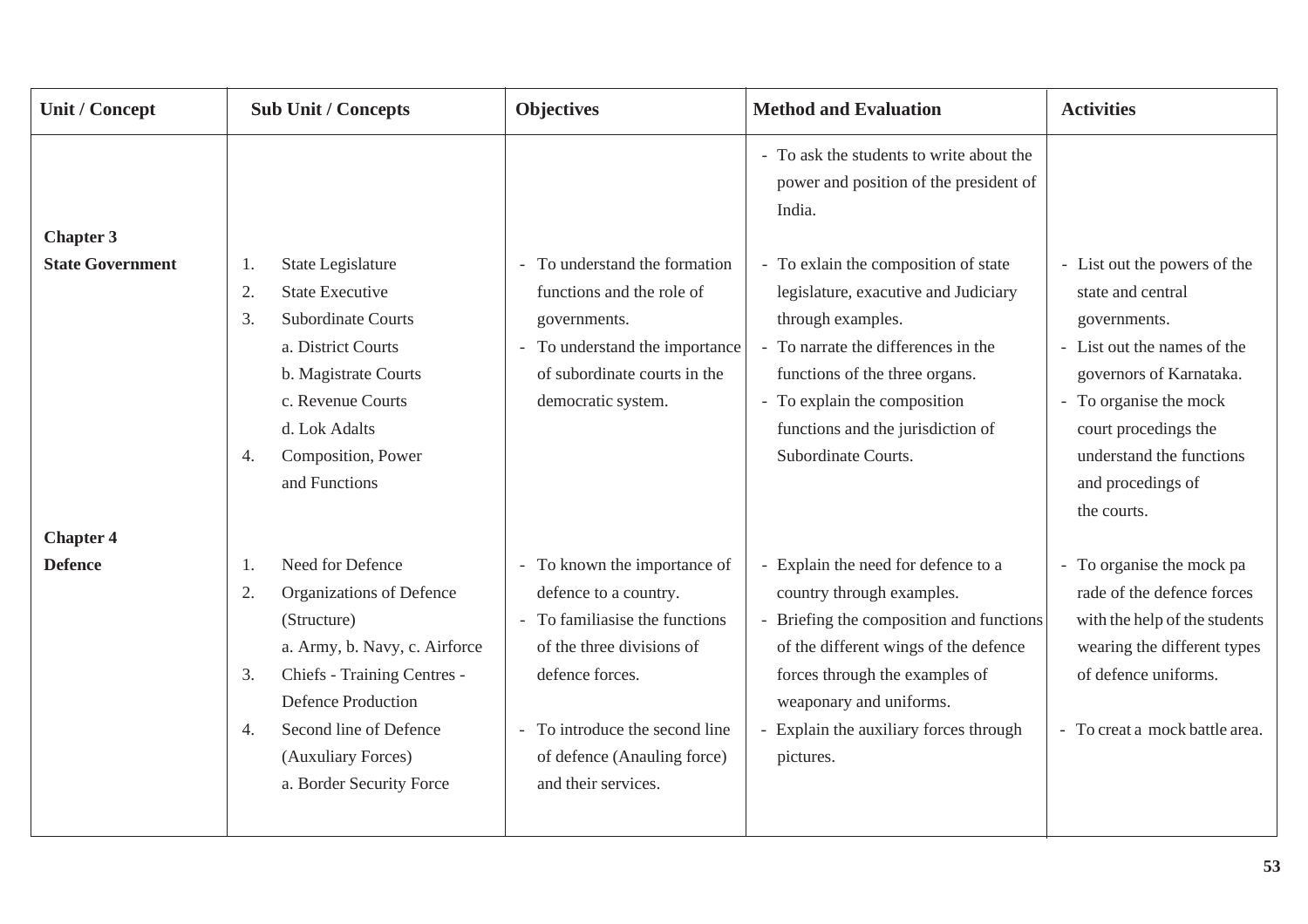| <b>Unit / Concept</b>       | <b>Sub Unit / Concepts</b>                                                                                                  | <b>Objectives</b>                                                                                                                                                                                                                                                     | <b>Method and Evaluation</b>                                                                                                                                                                                                                                                                                                                                                          | <b>Activities</b>                                                                                                                                                |
|-----------------------------|-----------------------------------------------------------------------------------------------------------------------------|-----------------------------------------------------------------------------------------------------------------------------------------------------------------------------------------------------------------------------------------------------------------------|---------------------------------------------------------------------------------------------------------------------------------------------------------------------------------------------------------------------------------------------------------------------------------------------------------------------------------------------------------------------------------------|------------------------------------------------------------------------------------------------------------------------------------------------------------------|
|                             | b. Home Guards<br>c. Coastal Guards<br>d. Civil Defence<br>e. NCC - wings<br>f. Red Cross                                   | To analyse the role of a citizen<br>$ \,$<br>in safe guarding the interests<br>of our nation.<br>- To develop the spirit of<br>protecting the nation.                                                                                                                 | To explain the importance of auxiliary<br>forces like NCC or any other units,<br>functioning in the school through<br>exmaples.<br>- List out the importance of defence<br>forces.<br>Suggest list out the importance<br>ausculiang forces.                                                                                                                                           | List out the benefits of NCC<br>or the auxiliary forces.                                                                                                         |
| <b>Chapter 5</b>            |                                                                                                                             |                                                                                                                                                                                                                                                                       |                                                                                                                                                                                                                                                                                                                                                                                       |                                                                                                                                                                  |
| <b>National Integration</b> | Meaning<br>1.<br><b>Factors Promoting</b><br>2.<br>National Integration<br>Problems Hindering<br>3.<br>National Integration | To know the importance of<br>$\overline{\phantom{a}}$<br>National Integration.<br>- To appreciate the Principles<br>of unity in Diversity of our<br>Country.<br>- To develop the spirit of conde-<br>ming and opposing the factors<br>hindering National integration. | Explain the meaning of National<br>integration through examples.<br>- Discuss the factors contributing<br>to the promotion of National<br>integration and also the abstacles to it.<br>To explain the factors contributing the<br>achive unity in diversity through<br>examples.<br>- To suggest the students to listout the<br>essential factors to promote National<br>integration. | - To enact a play or a fusion<br>item with the students<br>wearing different types of<br>customs of India to bring<br>about the idea of National<br>Integration. |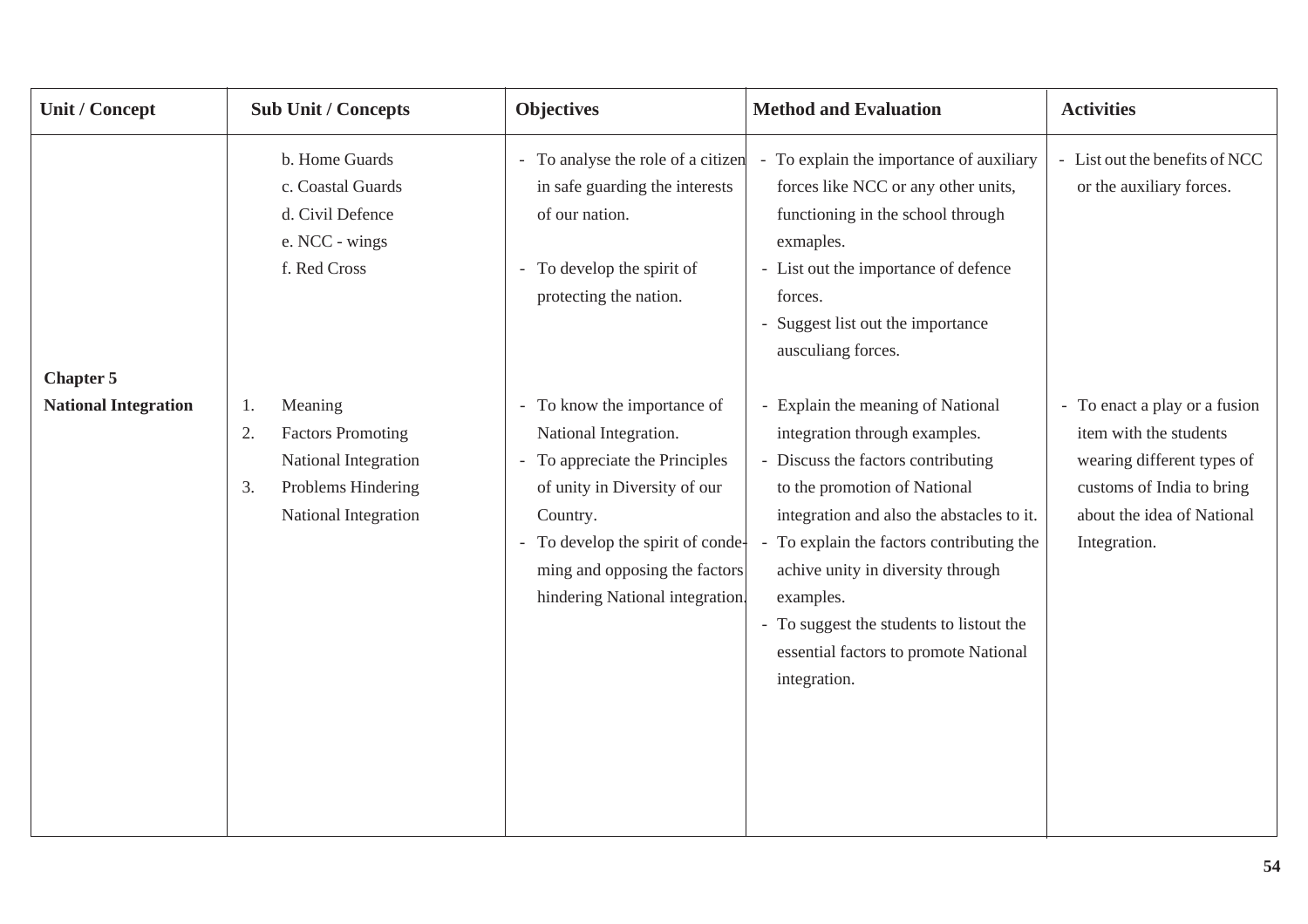## **Political Science**

| <b>Unit / Concept</b>                            | <b>Sub Unit / Concepts</b>                                                                                                                                                                                                                                                                      | <b>Objectives</b>                                                                                                                                                                             | <b>Method and Evaluation</b>                                                                                                                                                                                                                                                   | <b>Activities</b>                                                                                                                                                                  |
|--------------------------------------------------|-------------------------------------------------------------------------------------------------------------------------------------------------------------------------------------------------------------------------------------------------------------------------------------------------|-----------------------------------------------------------------------------------------------------------------------------------------------------------------------------------------------|--------------------------------------------------------------------------------------------------------------------------------------------------------------------------------------------------------------------------------------------------------------------------------|------------------------------------------------------------------------------------------------------------------------------------------------------------------------------------|
| <b>Chapter 1</b><br><b>Problems of India and</b> |                                                                                                                                                                                                                                                                                                 |                                                                                                                                                                                               |                                                                                                                                                                                                                                                                                |                                                                                                                                                                                    |
| <b>Remedies</b>                                  | Communalism<br>1.<br>Regionalism<br>2.<br>Illiteracy<br>3.<br>Economic Inequality<br>4.<br>Over Population<br>5.<br>Poverty<br>6.<br>7.<br>Profiteering<br>Smuggling<br>8.<br>9.<br>Corruption                                                                                                  | - To understand the post<br>independent problems of India<br>and the measures to overcome<br>those problems.<br>To understand their role and<br>responsibilities in solving<br>such problems. | - Elicit and explain the social and<br>economic problems of India through<br>examples.<br>- To discuss as to how these problems are<br>a hindrance to the social and economic<br>backwardness of India.<br>- To list out the role of the students in<br>solving such problems. | - Prepare the pictonial charts<br>of social and economic<br>problems of India.<br>Organise debate to discuss<br>the factors which contribute<br>to the progress of the<br>country. |
| <b>Chapter 2</b>                                 |                                                                                                                                                                                                                                                                                                 |                                                                                                                                                                                               |                                                                                                                                                                                                                                                                                |                                                                                                                                                                                    |
| <b>India's Foreign Policy</b>                    | Foreign Policy - Meaning<br>1.<br>Panchasheel - Principles<br>2.<br>Non - Alignment<br>3.<br>Opposition to Colonialism<br>4.<br><b>Opposition</b> to Racism<br>5.<br>Disarmament<br>6.<br>Regional Co-operation<br>7.<br>a. Commonwealth<br>b. SAARC<br>c. European Union<br>d. ASEAN<br>e. OAU | - To understand the Principles<br>of Indian foreign Policy.<br>- To understand as to how<br>Indias foreign policy is<br>contributing to establish<br>world peace.                             | - Explain the foreign policy of India<br>with examples.<br>- Explain the Principles of Panchasheel.                                                                                                                                                                            | - To list the Principles of<br>panchasheel.                                                                                                                                        |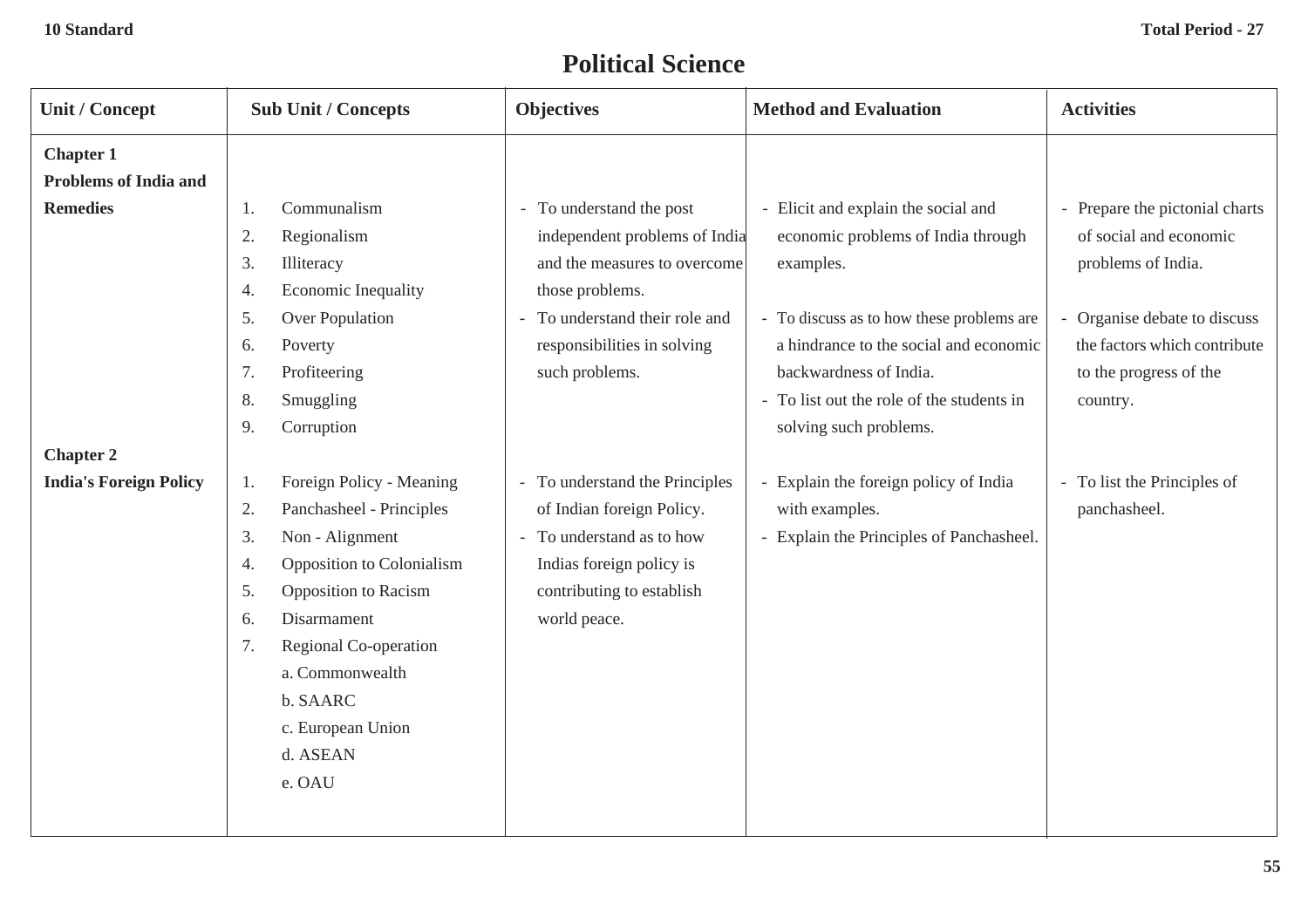| <b>Unit / Concept</b>       |    | <b>Sub Unit / Concepts</b> | <b>Objectives</b>            | <b>Method and Evaluation</b>              | <b>Activities</b>              |
|-----------------------------|----|----------------------------|------------------------------|-------------------------------------------|--------------------------------|
| <b>Chapter 3</b>            |    |                            |                              |                                           |                                |
| <b>India's Relationship</b> |    |                            |                              |                                           |                                |
| with Other Countries        | 1. | India - Pakistan           | To know about and to feel    | - Narrate India's relationship            | - To collect the information   |
|                             | 2. | India - China              | proud of India's policy      | with other countries taking the           | about India's relationship     |
|                             | 3. | India - Nepal              | of settling disputes with    | reference of news items from              | with other countries and to    |
|                             | 4. | India - Bangladesh         | neighbouring countries in a  | Newspapers, Periodicals and also          | exhibit it an the bulletin     |
|                             | 5. | India - Srilanka           | peaceful manner and          | pictures.                                 | board.                         |
|                             | 6. | India - U.S.A.             | following the policy of      | - Form questions and elicit answers.      | - Arrange lectures an the      |
|                             | 7. | India - Russia             | peaceful co-existence.       |                                           | topic by experts.              |
| <b>Chapter 4</b>            |    |                            |                              |                                           |                                |
| <b>World Problems</b>       |    |                            |                              |                                           |                                |
| and India's Role            | 1. | Denial of Human Rights     | To understand as to how      | - Explain the world problems i.e.         | - Collect information about    |
|                             | 2. | Race of Armaments          | the present problems are     | denial of Human Rights, Race of           | the present problems facing    |
|                             | 3. | Economic Inequality        | obstacles to the peace.      | armaments, economic inequality and        | the world.                     |
|                             | 4. | Racism (Aparthied)         | Progress and development     | social discrimination through examples.   |                                |
|                             | 5. | Terrorism                  | of the world.                |                                           |                                |
|                             | 6. | India's Role in Overcoming |                              | - Narrate the role of India in overcoming | - Discuss the role of India in |
|                             |    | these Problems             |                              | these problems.                           | solving these problems.        |
| <b>Chapter 5</b>            |    |                            |                              |                                           |                                |
| <b>World Organizations</b>  | 1. | U.N. - establishment       | To understand the<br>$\sim$  | - Explain the effects of the Second       | - Prepare a chart of the       |
|                             | 2. | Aims and Objectives        | establishment and objectives | World War and in the light of that        | building, flar, organs and     |
|                             | 3. | Organs - Functions         | of U.N.                      | explain the establishment, objectives     | functions of U.N. and          |
|                             | 4. | Achivements                |                              | and achivements of U.N.                   | exhabit it on the bulletin     |
|                             | 5. | Agencies of U.N.           | To know the achivements and  | Questions may be asked on these           | board.                         |
|                             |    | a. FAO                     | failures of U.N.             | subunits.                                 |                                |
|                             |    |                            |                              |                                           |                                |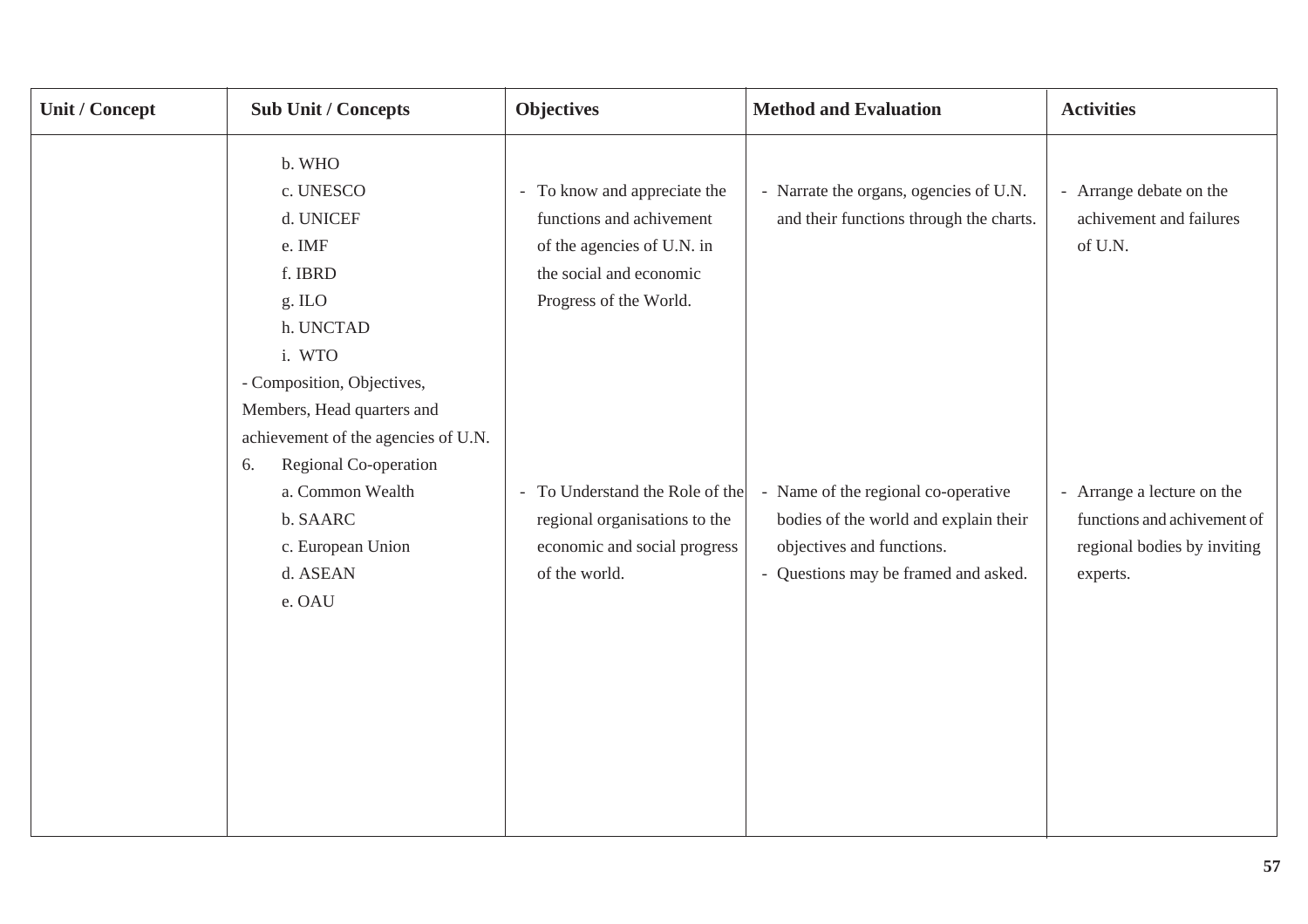## **Syllabus Forming Committe Geography**

| <b>Prof. Manjunath</b>     | - Chairman |
|----------------------------|------------|
| Department of Geography    |            |
| <b>MES Junior College</b>  |            |
| Jayanagara, Bangalore      |            |
| Prof. Devaraj              | - Member   |
| Department of Geography    |            |
| Cauvary College, Gonikoppa |            |
| Kodagu Dist.               |            |
| Sri. Katti                 | - Member   |
| Lecturer                   |            |
| Department of Geography    |            |
| First Grade Govt. College  |            |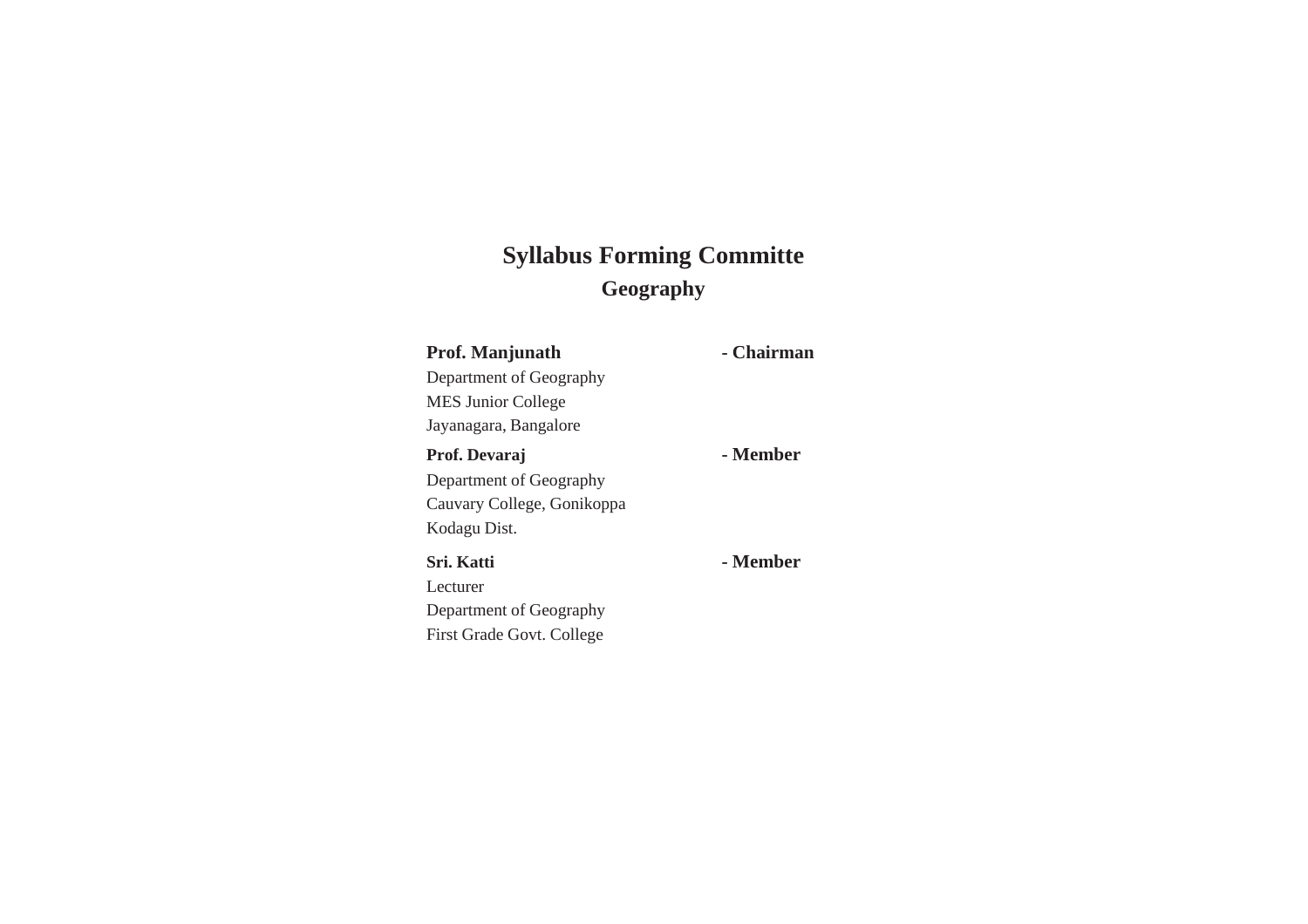#### **5 Standard**

# **Geography**

| <b>Unit / Concept</b>       | <b>Sub Unit / Concepts</b>                                                      |  | <b>Objectives</b>                                                                 | <b>Method and Evaluation</b>                                                                                                                                          | <b>Activities</b>                                                                                                          |
|-----------------------------|---------------------------------------------------------------------------------|--|-----------------------------------------------------------------------------------|-----------------------------------------------------------------------------------------------------------------------------------------------------------------------|----------------------------------------------------------------------------------------------------------------------------|
| <b>Chapter 1</b><br>Earth - |                                                                                 |  |                                                                                   |                                                                                                                                                                       |                                                                                                                            |
| <b>Our Mother Planet</b>    | Sun's Family - Earth and<br>1.<br><b>Other Members</b>                          |  | Understands the suns<br>family.                                                   | Explain the suns family by using<br>diagram<br>Appriasal of sun, earth and other<br>members of sun.                                                                   | Draw diagram to show the<br>Sun and Planets. Collect<br>pictures and photos of Sun,<br>Planets and Satelites.              |
|                             | Shape and Size of the Earth<br>2.                                               |  | - Understands the shape<br>size of the Earth.                                     | Disucess the shape and size of the<br>eath by using diagram.<br>Appraisal of Shape and size of the<br>earth.                                                          | Prepare Termocol, Clay,<br>Cotton etc. models to show<br>Solar System.<br>Draw diagram to show                             |
|                             | Earth's Satelite: Moon -<br>3.<br>Features, Phases<br>Eclipses: Lunar and Solar |  | Understand about moon,<br>features phases of moon<br>and eclipses.                | Explain the moon and it's features<br>pleases of moon and eclipse by using<br>charts and diagrams.<br>Appraisal of moon, phases and<br>eclipse.                       | Shape of the Earth, prepare<br>Table to show details of<br>planets.<br>Watch moon in the night<br>sky (Natural Laboratory) |
|                             | Earth's Inclination<br>4.                                                       |  | Understands the earth's<br>exis and it's position.                                | Describe the earth's inclination.<br>Appraisal of earth intonation.                                                                                                   | and Observe different<br>phases of Moon and                                                                                |
|                             | Movements of the Earth:<br>5.<br>Rotation, Revolution<br>- Their effects        |  | Know the movements of<br>$\overline{\phantom{a}}$<br>the earth and their effects. | Discuss the rotation and rendition of<br>the earth and their effects by using<br>pictures and photography.<br>Appraisal of the earthy movements<br>and their effects. | Eclipses (Whenever they<br>Occur)<br><b>Collect Pictures and</b><br>Photographs of Phases of<br>the Moon and Eclipses.     |
|                             | Geographic Co-ordinates:<br>6.<br>Meaning and Uses                              |  | Understands the imaginary<br>of globe with their uses.                            | Explain the latitudes and longitudes<br>with their uses by using globe and<br>maps.<br>Appraisal of Latitude and longitudes.                                          | Preapre models of Phases<br>of Moon of Eclipses.<br>- Draw neat diagram of<br>inclination and Revolution                   |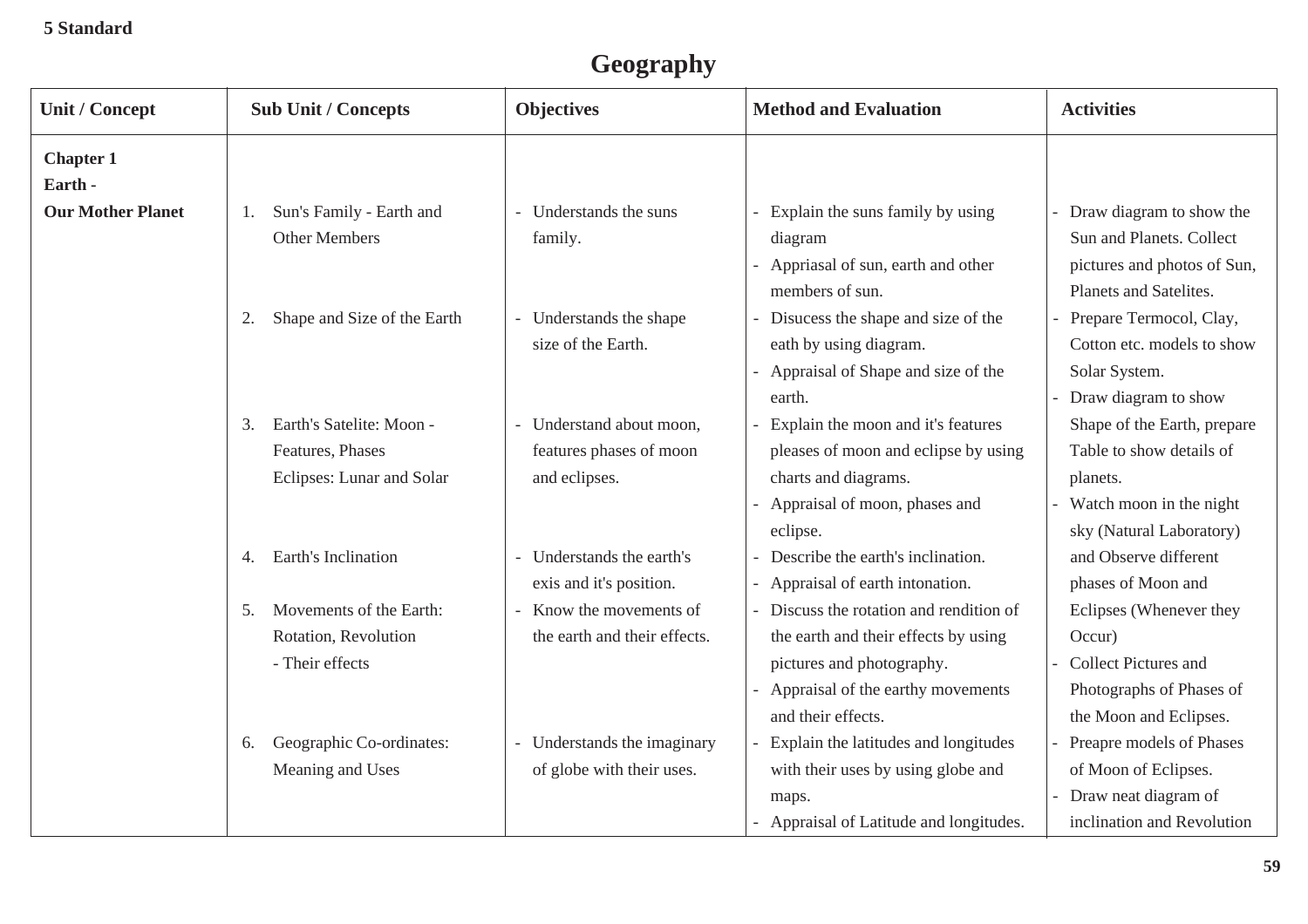| <b>Unit / Concept</b>                                           | <b>Sub Unit / Concepts</b>                                                                                   | <b>Objectives</b>                                                                                             | <b>Method and Evaluation</b>                                                                                                                                                                                                                                      | <b>Activities</b>                                                                                                                                                                                                                                                                                                                                                                                                                                                                                                                  |
|-----------------------------------------------------------------|--------------------------------------------------------------------------------------------------------------|---------------------------------------------------------------------------------------------------------------|-------------------------------------------------------------------------------------------------------------------------------------------------------------------------------------------------------------------------------------------------------------------|------------------------------------------------------------------------------------------------------------------------------------------------------------------------------------------------------------------------------------------------------------------------------------------------------------------------------------------------------------------------------------------------------------------------------------------------------------------------------------------------------------------------------------|
| <b>Chapter 2</b><br>Globe, Maps,<br><b>Geographical Symbols</b> | Longitude and Time: Local<br>7.<br>and Standard Times,<br><b>Time Zones International</b><br>Date Line (IDL) | - Understands the longitudes<br>and time, local and slater<br>time, time zones, interna-<br>tional date live. | - Discuss the longitude and time and<br>identify the local time, standard time,<br>time zones and international date line<br>with the helpf of globe and map.<br>Appraisal of longitudes and time and<br>ask date and day of different countries<br>of the world. | of the Earth, showing Orbit,<br>different positioins of the<br>Earth and occurance of<br>Cycle of Seasons.<br>- Draw neat diagram of Earth<br>and Show Latitudes and<br>Longitudes (Equator,<br>Tropics, Prime Meridian,<br>IDL etc.)<br>- With the help of Globe and<br>maps identify different<br>latitudes and longitudes,<br><b>IDL</b> and Date and Day<br>difference between<br>countries.<br>- With your friends play the<br>game of identifying<br>Latitudes-Time, Date and<br>Day of different countries<br>of the World. |
| - Map Reading                                                   | Globe: Meaning<br>1.                                                                                         | - Understands the globe and<br>its importance.                                                                | Discuss the meaning and features of<br>the globe by using models.                                                                                                                                                                                                 | - Globe - observe its features.                                                                                                                                                                                                                                                                                                                                                                                                                                                                                                    |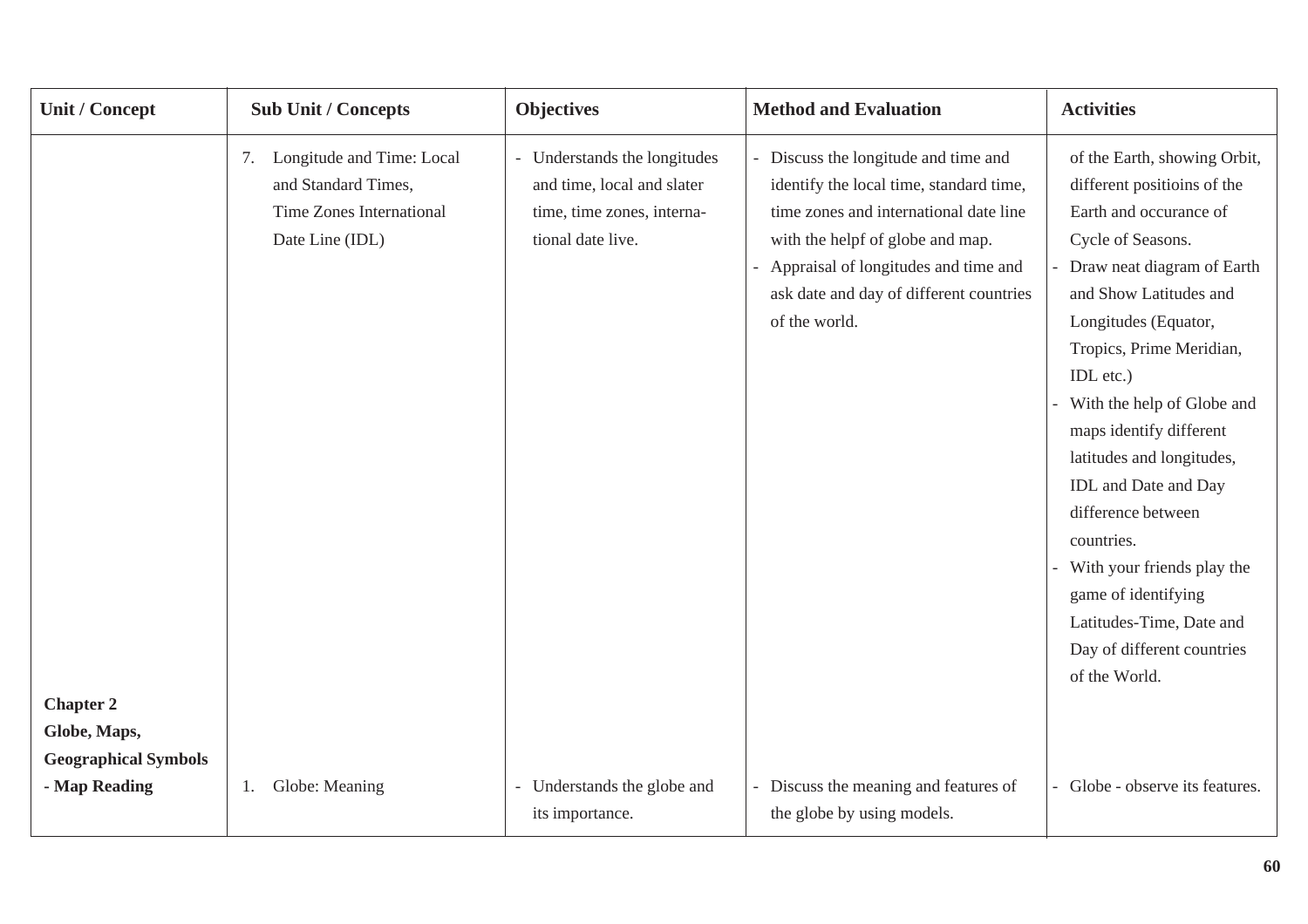| <b>Unit / Concept</b>                  | <b>Sub Unit / Concepts</b>                                                                                                           | <b>Objectives</b>                                                              | <b>Method and Evaluation</b>                                                                                                                                                                                                  | <b>Activities</b>                                                                                                                                                                                                       |
|----------------------------------------|--------------------------------------------------------------------------------------------------------------------------------------|--------------------------------------------------------------------------------|-------------------------------------------------------------------------------------------------------------------------------------------------------------------------------------------------------------------------------|-------------------------------------------------------------------------------------------------------------------------------------------------------------------------------------------------------------------------|
|                                        | Maps: Meaning, Types,<br>2.<br><b>Essential, Components</b><br>and Uses                                                              | - Understands meaning, types,<br>essential components and<br>uses of maps.     | - Appraisal the feature of globe.<br>Explain the different maps, identify<br>the essential components and their<br>uses by using different maps.<br>Appraisal of different components<br>and uses of different types of maps. | Observe different maps,<br>Classify on the basis of<br>theme, identify the essential<br>components of a map.                                                                                                            |
|                                        | Geographical Symbols:<br>3.<br>Meaning, Colours and Lines<br>(Contour) used to show<br><b>Physical Features</b>                      | - Know the meaning, uses of<br>geographical symbols.                           | Explain the meaning and uses of<br>symbols. Identify the different<br>colours and linens used in the<br>different maps use maps.<br>Appraisal of geographic cap symbols<br>used in different maps.                            | Read the map and identify<br>the different symbols and<br>colours used to show<br>different features. Draw<br>maps and try to mark lines,<br>colours and symbols to<br>show different natural and<br>cultural features. |
| <b>Chapter 3</b><br>World - Major      | Map Reading: Identifying<br>4.<br>Location, Direction and<br>Distance of Places on<br>Latitudes and Longitudes<br>(Karnataka, India) | - Know the identification of<br>location, direction and<br>distance of places. | Discuss the identification location,<br>direction and distance between places<br>by using maps (Karnataka, India)<br>Appraisal of location direction and<br>distance of places.                                               | For the given map identify<br>the location, direction and<br>distance between places<br>(Karnataka, India)                                                                                                              |
| <b>Landforms</b> and<br><b>Climate</b> | Major Landforms: Mountains,<br>1.<br>Plateaus, Plains, Deserts,<br>Islands - Meaning, Types<br>and Importance                        | - Understands the formation<br>and importance of major<br>land forms.          | Explain the different types of land<br>forms by using modes, photography,<br>charts and maps.<br>Appraisal of different types of<br>land forms.                                                                               | Draw diagrams of different<br>types of mountains, piateaus<br>plains etc.<br>Collect the photographs<br>of world famous mountains,                                                                                      |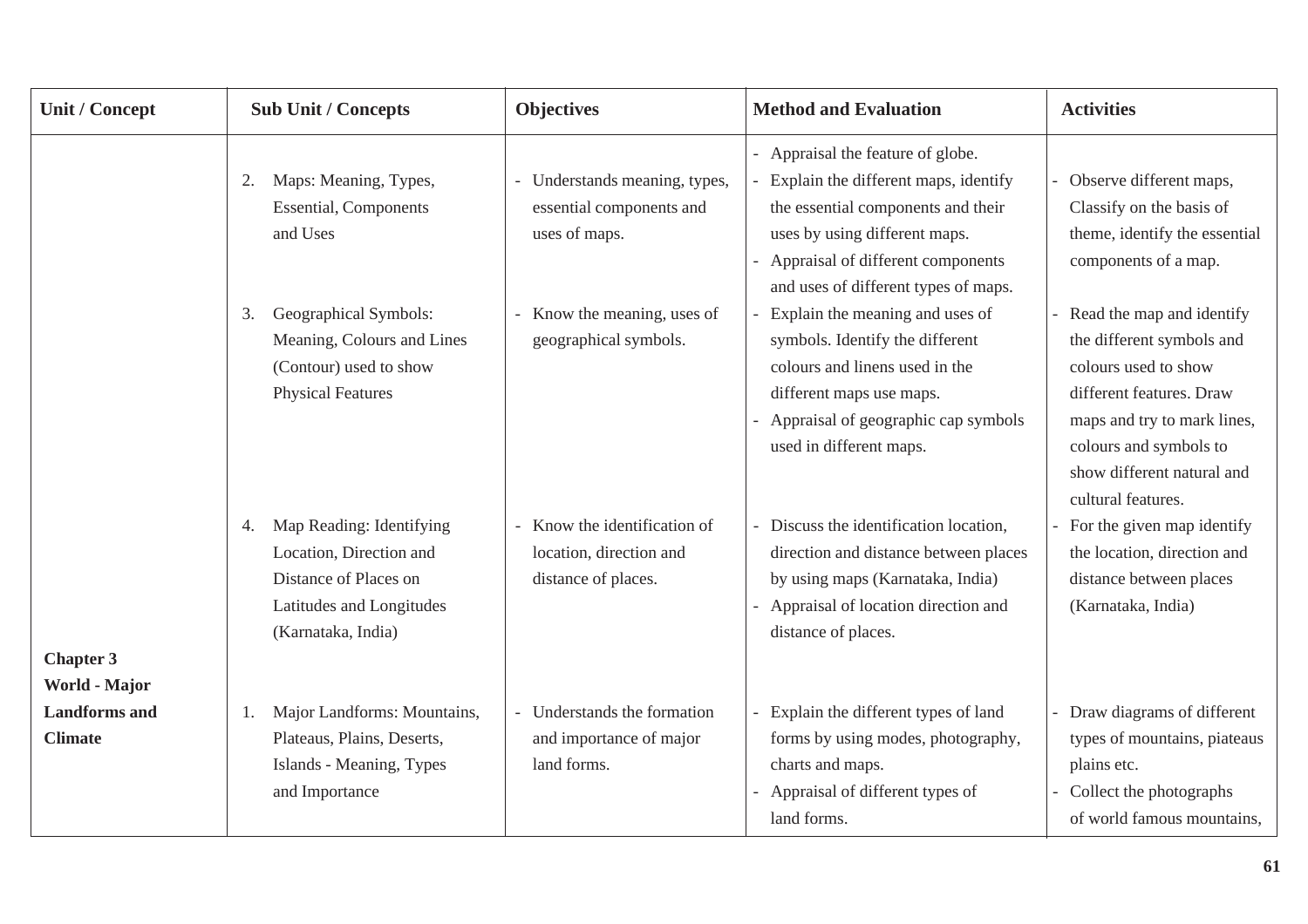| <b>Unit / Concept</b>                       | <b>Sub Unit / Concepts</b>                                                                    | <b>Objectives</b>                                                                                                                                                                                                       | <b>Method and Evaluation</b>                                                                                                                                                                                                                                                                                               | <b>Activities</b>                                                                                                                                                                                                                                                                                                                                                                            |
|---------------------------------------------|-----------------------------------------------------------------------------------------------|-------------------------------------------------------------------------------------------------------------------------------------------------------------------------------------------------------------------------|----------------------------------------------------------------------------------------------------------------------------------------------------------------------------------------------------------------------------------------------------------------------------------------------------------------------------|----------------------------------------------------------------------------------------------------------------------------------------------------------------------------------------------------------------------------------------------------------------------------------------------------------------------------------------------------------------------------------------------|
| <b>Chapter 4</b>                            | Major Climate Regions of<br>2.<br>the World: Meaning, Types<br>and Importance                 | - Understand the major<br>climatic regions of the<br>world.                                                                                                                                                             | - Discuss the climatic regains and<br>identify and show in the world map.<br>Appraisal of different climatic<br>regains of the world.                                                                                                                                                                                      | plateaus, deserts, islands<br>etc.<br>Show major climatic<br>regions on the world map.                                                                                                                                                                                                                                                                                                       |
| <b>India - Physical</b><br><b>Divisions</b> | India: Physical Setting<br>1.<br>Major Physical Divisions:<br>2.<br>Northern Great Mountains, | - Know the physical scoffing<br>of India.<br>- Understand the major<br>physical feature of India.<br>- Northern Great Plains,<br>Peninsular Plateau, coastal<br>Plains - Other regions:<br>Indian Desert, Island groups | Explain the physical sifting<br>or India with importance by<br>using India maps.<br>Appraisal of India and its<br>physical sifting.<br>Explain the major physical<br>features of India with<br>importance by using maps,<br>outline map, pictures and<br>photographs.<br>Appraisal of major physical<br>features of India. | - Draw the outline map of<br>India and show its physical<br>setting.<br>On the outline of map of<br>India show the physical<br>divisions by using colour,<br>cotton, cereals, sand, saw<br>dust, thermocol etc.<br>Draw maps and show indi-<br>vidual physical divisions by<br>using different materials.<br>Collect pictures and photo-<br>graphs of various physical<br>features of India. |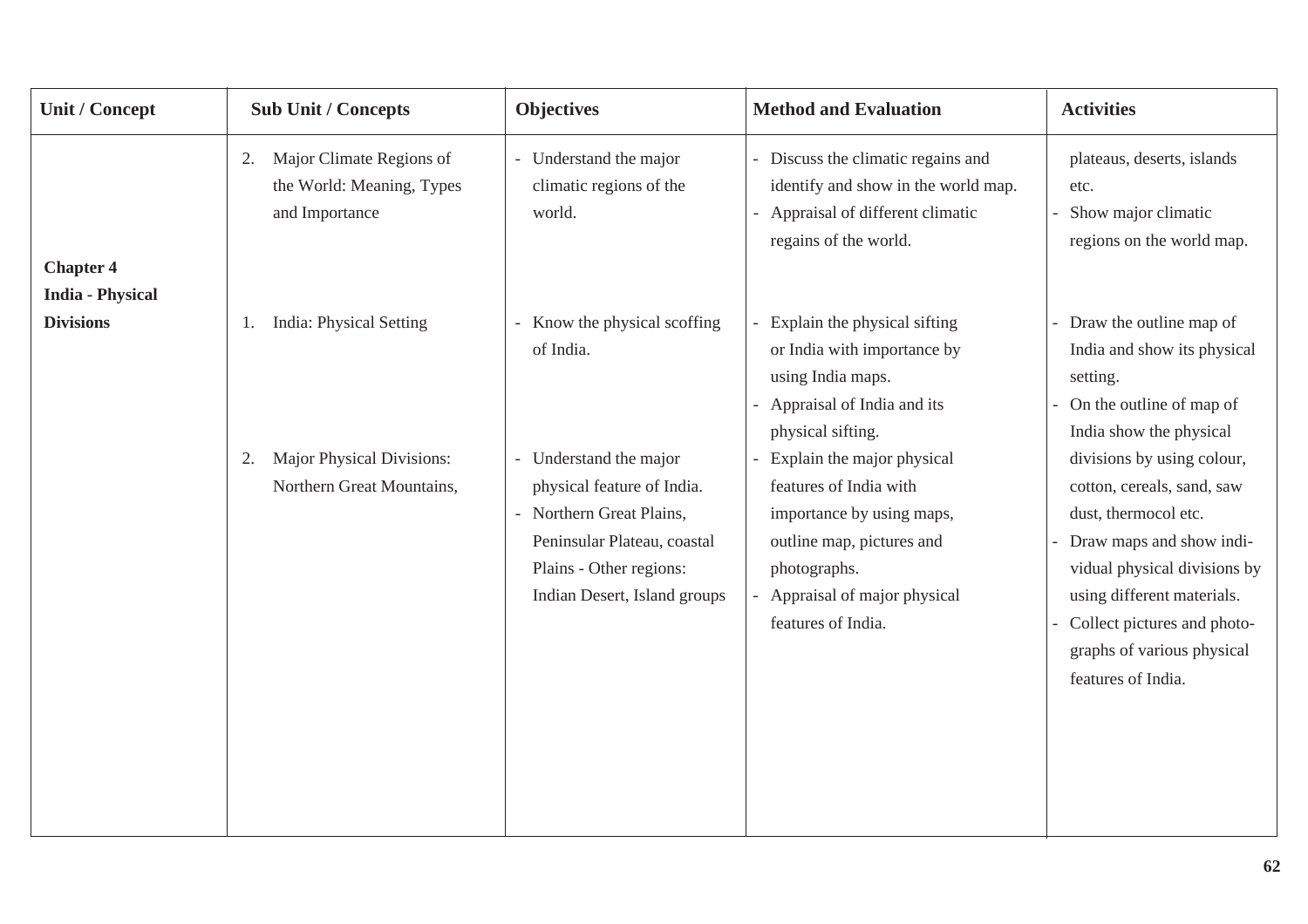#### **6 Standard**

# **Geography**

| <b>Unit / Concept</b>                                 | <b>Sub Unit / Concepts</b>                                                                                                                                                      | <b>Objectives</b>                                                                                                                                                                                                                                                                                                                     | <b>Method and Evaluation</b>                                                                                                                                                                                                                                                                                                                                                                                                              | <b>Activities</b>                                                                                                                                                                                                                                                                                                                                                                                                             |
|-------------------------------------------------------|---------------------------------------------------------------------------------------------------------------------------------------------------------------------------------|---------------------------------------------------------------------------------------------------------------------------------------------------------------------------------------------------------------------------------------------------------------------------------------------------------------------------------------|-------------------------------------------------------------------------------------------------------------------------------------------------------------------------------------------------------------------------------------------------------------------------------------------------------------------------------------------------------------------------------------------------------------------------------------------|-------------------------------------------------------------------------------------------------------------------------------------------------------------------------------------------------------------------------------------------------------------------------------------------------------------------------------------------------------------------------------------------------------------------------------|
| <b>Chapter 1</b><br>Asia - Land of<br><b>Contrast</b> | Asia: Location, Extent and<br>1.<br><b>Physical Setting</b><br>Regional Divisions of Asia<br>2.<br>(EA, SEA, SA, ME)<br>Physiography - Major<br>3.<br><b>Physical Divisions</b> | Understands the location,<br>$\sim$<br>extent, physical setting and<br>contrast features of our<br>continent.<br>Clarify Regional, Political<br>$\overline{\phantom{a}}$<br>divisions, highlight their<br>contract features by using<br>map.<br>- Describe major physiogra-<br>phic divisions and their<br>distribution with the help | Explain the position of Asia in the<br>world, latitudinal and longitudinal<br>extension, size etc. with the help of<br>map.<br>Appraisal the location of our<br>continent Asia in the world map,<br>latitudinal and longitudinal extent<br>and frontiers.<br>- Appraisal political as well as regional<br>divisions of the continent Asia.<br>- Describe major physiographic<br>divisions and their distribution with<br>the help of map. | Show the location, extent<br>and physical setting of Asia<br>on the world map.<br>On the outline map of Asia<br>show the regional divisions:<br>East Asia, South East Asia,<br>South Asia, Middle East etc.<br>On the political map of Asia<br>identify the important<br>political divisions and<br>countries.<br>On the outline map of Asia<br>show the major physical<br>divisions by using colours<br>and other materials. |
|                                                       | Major Rivers and<br>4.<br><b>Agricultural Activities</b>                                                                                                                        | of map.<br>Understands the relation-<br>ship between major river<br>systems and agricultural<br>activities.                                                                                                                                                                                                                           | - Ask to identify and name the major<br>physical divisions in the map.<br>- A brief account of major rivers,<br>their source, direction tributaries,<br>influence on agriculture and other<br>advantages.<br>Appraisal names of major rivers and                                                                                                                                                                                          | Draw the major river systems<br>of Asia on the outline map-<br>source to mouth.<br>On the outline map of Asia<br>show the river systems and<br>major crops cultivated along<br>its course.                                                                                                                                                                                                                                    |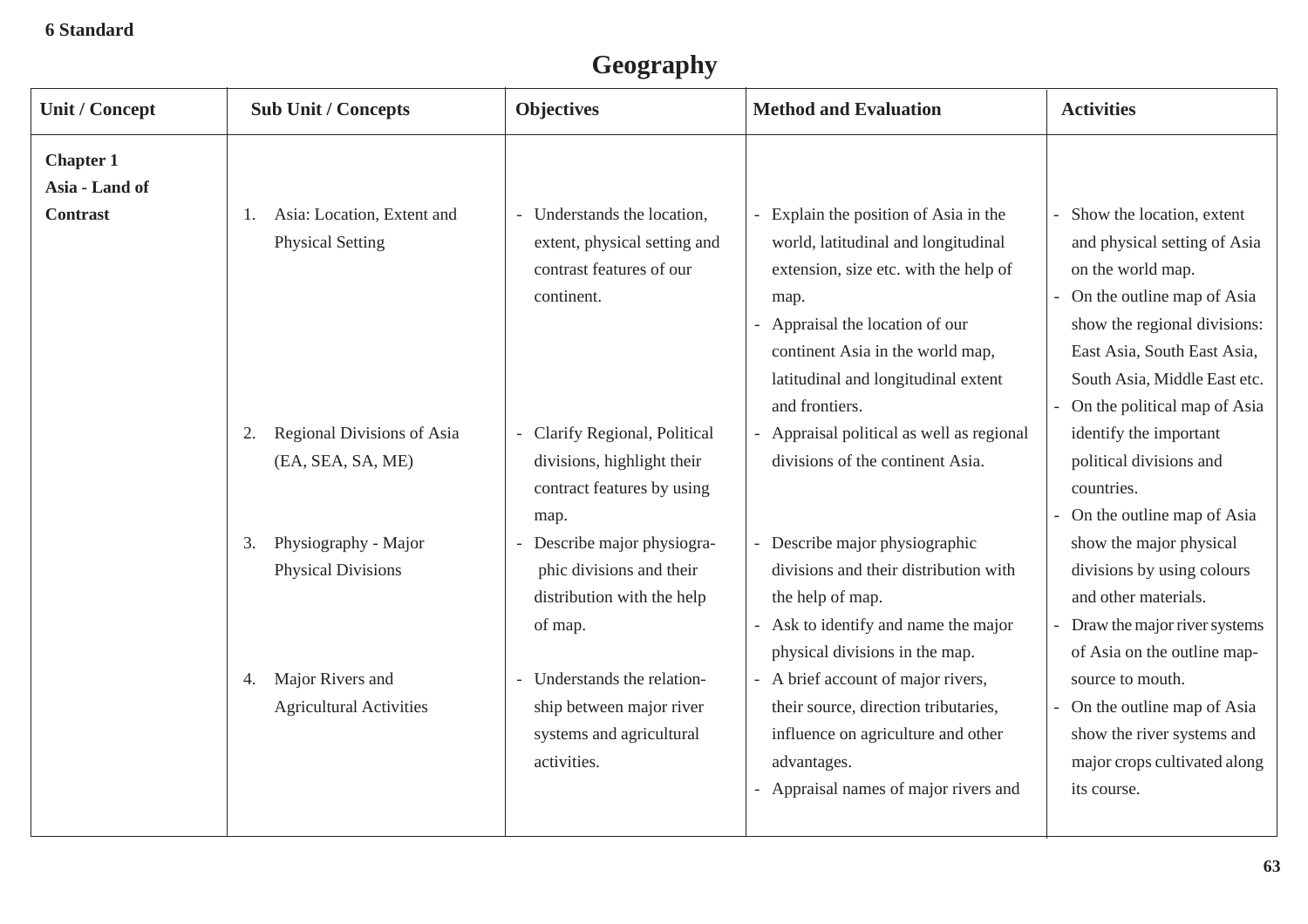| <b>Unit / Concept</b>             | <b>Sub Unit / Concepts</b>                                                                                               | <b>Objectives</b>                                                                                                                  | <b>Method and Evaluation</b>                                                                                                                                                                                                                  | <b>Activities</b>                                                                                                                                                                                              |
|-----------------------------------|--------------------------------------------------------------------------------------------------------------------------|------------------------------------------------------------------------------------------------------------------------------------|-----------------------------------------------------------------------------------------------------------------------------------------------------------------------------------------------------------------------------------------------|----------------------------------------------------------------------------------------------------------------------------------------------------------------------------------------------------------------|
|                                   | <b>Climate and Natural</b><br>5.<br>Vegetation                                                                           | - Know the relationship<br>between climate and<br>national vegetation of Asia.                                                     | uses in respect of irrigation and<br>agriculture.<br>Classify the Climate and natural<br>vegetation, factors affecting there<br>on and importance.<br>Appraisal types of climate<br>and natural vegetation.                                   | - Prepare table to show the<br>major rivers and its details:<br>Birth place, length,<br>Tributaries, dams, mouth etc.<br>Show the major climate belts<br>and natural vegetation<br>regions on the outline map. |
|                                   | <b>Important Minerals - Iron</b><br>6.<br>Ore, Manganese Bauxite,<br>Coal, Petroleum, Major<br><b>Industrial Regions</b> | - Understands major minerals,<br>their importance, distribu-<br>tion production and trad,<br>identify major industrial<br>regions. | - Discuss on major minerals,<br>their uses, types, distribution,<br>production and influence on<br>industries, major industrial regions<br>of the cointinent.<br>Appraisal major minerals<br>and their distribution on maps.                  | - Mark the major minerals and<br>industries on the outline map.<br>Prepare table to show the<br>important minerals and their<br>distribution.<br>Prepare table to show the<br>growth of population in Asia.    |
|                                   | Population - Growth,<br>7.<br>Distribution and Density                                                                   | Know the total population,<br>its growth, distribution and<br>density.                                                             | Explain trends is the growth of<br>population, factors affecting oin<br>uneven distribution and density of<br>population with reliable facts.<br>- Ask to give reasoins for huge<br>population, its rapid growth and<br>variation in density. | Show the distribution and<br>density of population on the<br>outline map of Asia.                                                                                                                              |
| <b>Chapter 2</b><br><b>Europe</b> |                                                                                                                          |                                                                                                                                    |                                                                                                                                                                                                                                               |                                                                                                                                                                                                                |
| - Peninsula of Asia               | Europe: Locatin, Extent<br>and Physical Setting                                                                          | Understands the location of<br>the continent in the world                                                                          | Brief account of latitudinal and longi-<br>tudinal extent, area and frontiers with                                                                                                                                                            | Show the Location, Extent<br>and physical setting of                                                                                                                                                           |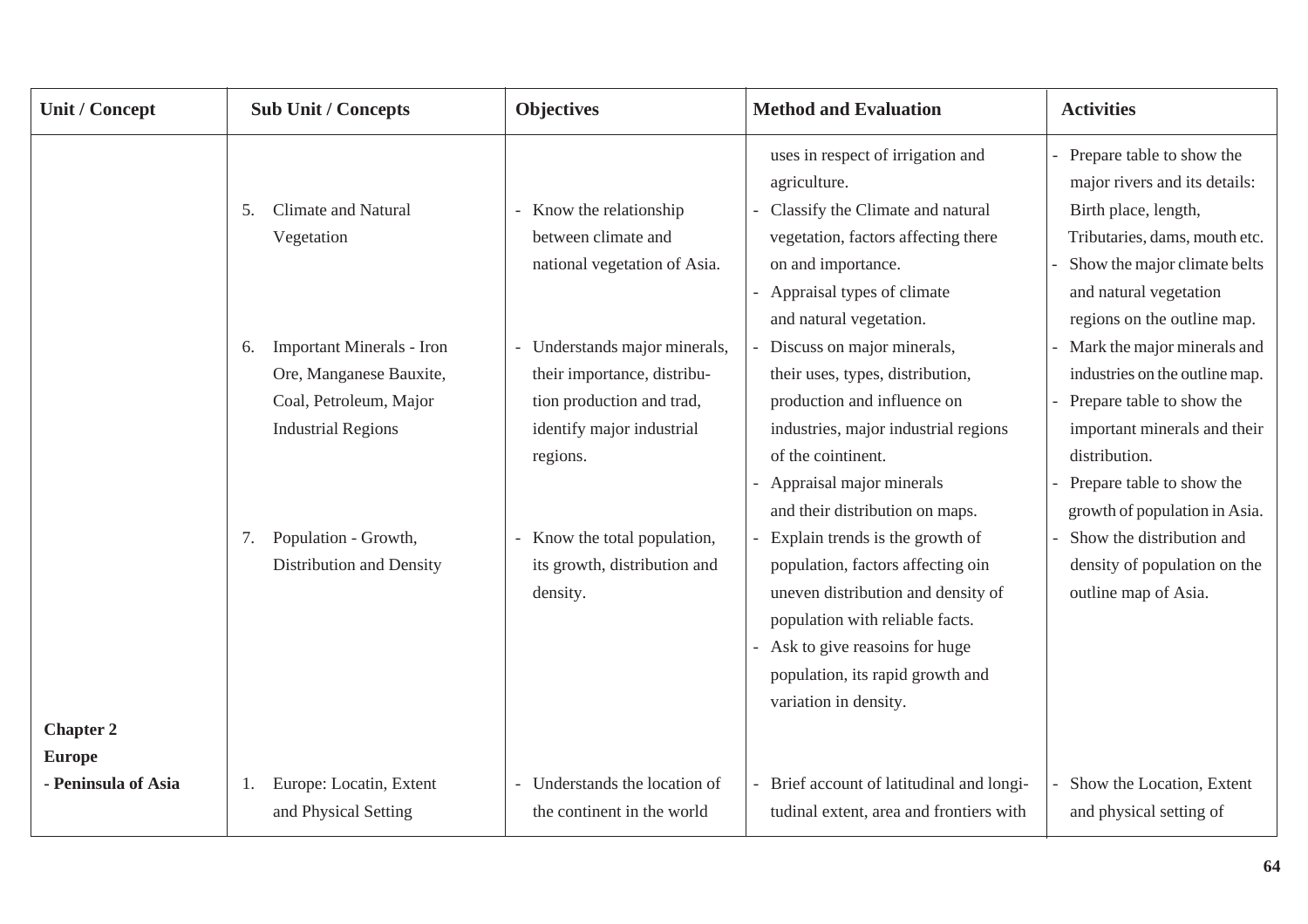| <b>Unit / Concept</b> | <b>Sub Unit / Concepts</b>                                                                                         | <b>Objectives</b>                                                                                                                            | <b>Method and Evaluation</b>                                                                                                                                                                                                                          | <b>Activities</b>                                                                                                                                                                                |
|-----------------------|--------------------------------------------------------------------------------------------------------------------|----------------------------------------------------------------------------------------------------------------------------------------------|-------------------------------------------------------------------------------------------------------------------------------------------------------------------------------------------------------------------------------------------------------|--------------------------------------------------------------------------------------------------------------------------------------------------------------------------------------------------|
|                       |                                                                                                                    | and its extent, physical<br>setting.                                                                                                         | the help of map and globe.<br>Ask to identify the lets and longs.<br>Extent and physical setting.                                                                                                                                                     | Europe on the world map.<br>Show why Europe is called<br>'Peninsula of peninsulas' on                                                                                                            |
|                       | Physiographic Divisions -<br>2.<br>Peninsula of Peninsulas                                                         | - Identify the physical<br>divisions, their features and<br>distribution.                                                                    | Divide the continent into physiogra-<br>phic divisions, justify why Europe<br>is called peninsula of peninsula.<br>Appraisal major physical divisions.                                                                                                | the map?<br>Show the major peninsulas<br>of Europe on the outline map.<br>On the outline map of Europe                                                                                           |
|                       | Climate regions and Natural<br>3.<br>Vegetation                                                                    | Understands the relation-<br>ship between climate<br>regions and natural<br>vegetation.                                                      | Explain the types of climatic<br>regions and natural vegetation, their<br>relationship, benefits.<br>Appraisal classification of climate<br>regions and natural vegetation.                                                                           | show the different Physical<br>divisions by using colours<br>and other materials.<br>Draw the outline map of<br>Europe and show the major                                                        |
|                       | Farming, Dairying and<br>4.<br>Fishing                                                                             | - Understands the position<br>of agriculture in Europe,<br>major crops, significance<br>of Dairying and fishing.                             | Discuss on agriculture, major crops,<br>factors affecting Dairying and fishing,<br>their importance.<br>Appraisal the sole of Dairying and<br>and fishing is more than agriculture<br>in Europe.                                                      | Natural Vegetation regions.<br>Show the important farming,<br>dairying and fishing rigions<br>on the map.<br>Mark the major minerals and<br>industrial regions on the map.                       |
|                       | Minerals, Important<br>5.<br>Industries - Iron and Steel<br>Cotton Textile, Ship<br><b>Building and Automobile</b> | - Understands the availability,<br>distribution and production<br>of major minerals location<br>factors and progress of<br>major industries. | Explain the distribution and produ-<br>ction and production of major<br>minerals which determines the<br>development and concentration of<br>industries is certain areas.<br>Appraisal distribution and production<br>of minerals, their influence on | Prepare table to show the<br>important minerals and their<br>distribution.<br>Show the Iron and Steel,<br>cotton textile, Ship building<br>and Automobile manu-<br>facturing centres on the map. |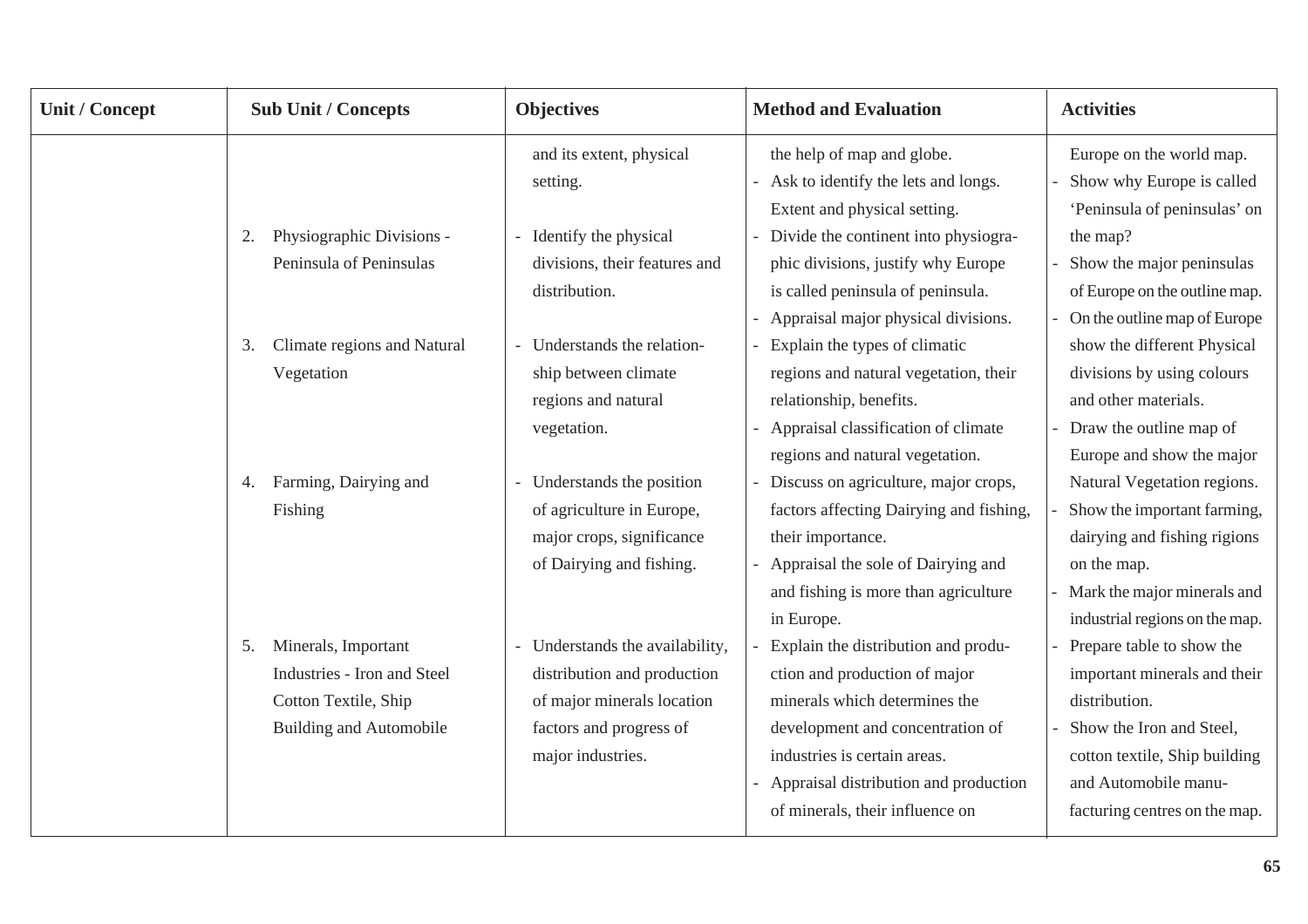| <b>Unit / Concept</b>                | <b>Sub Unit / Concepts</b>                                                                                                                         | <b>Objectives</b>                                                                                                                                 | <b>Method and Evaluation</b>                                                                                                                                                                                                                                                                                            | <b>Activities</b>                                                                                                                                                                                                                                              |
|--------------------------------------|----------------------------------------------------------------------------------------------------------------------------------------------------|---------------------------------------------------------------------------------------------------------------------------------------------------|-------------------------------------------------------------------------------------------------------------------------------------------------------------------------------------------------------------------------------------------------------------------------------------------------------------------------|----------------------------------------------------------------------------------------------------------------------------------------------------------------------------------------------------------------------------------------------------------------|
|                                      | Major Industrial Regions<br>6.<br>of Europe                                                                                                        | - Know the reason for the<br>concentration of industries<br>in certain regions of the<br>continent.                                               | location of industries.<br>- Explain the main factors responsible<br>for the development of industrial<br>regions in certain regions with facts.<br>- Ask about the reasons for concen-<br>tration of industries in certain regions.                                                                                    | - Prepare table to show the<br>growth of population in<br>Europe.<br>Show the Density and<br>Migration pattern of<br>population on the outline                                                                                                                 |
| <b>Chapter 3</b>                     | Population - Growth,<br>7.<br>Distribution, Migration<br>and Density                                                                               | Understands the growth,<br>density, migration pattern<br>of population.                                                                           | Explain the size, trends of<br>growth, distribution, den-<br>sity, reasons for invigoration<br>of population with suitable<br>examples.<br>Appraisal growth, distribution and<br>factors affecting on immigration<br>of people.                                                                                         | map.                                                                                                                                                                                                                                                           |
| <b>Africa</b><br>- Central Continent | Africa: Location, Extent<br>and Physical Setting<br>Physiography - Great Rift<br>2.<br>Valley, Basins, Lakes<br>Mountains and Isthumus<br>of Suez. | - Identify the central location<br>of Africe in the world, its<br>extent and physical setting.<br>- Understands the physio-<br>graphic of Africa. | - Explain the latitudinal and longitu-<br>dinal extent, size and frontiers with<br>the help of map.<br>- Ask to identify bets and long extent<br>and physical setting of the continent.<br>- Describe physical division, distinct<br>relief features, rift valley, Suez<br>Isthmus, deseart and llakes by using<br>map. | Understand the central<br>location of the continent in<br>the world and its extent and<br>physical setting.<br>- Know the importance of<br>physical features: Rift Valley<br>Lakes basins, Suez Isthamus<br>and Great Desert.<br><b>Understand the Climate</b> |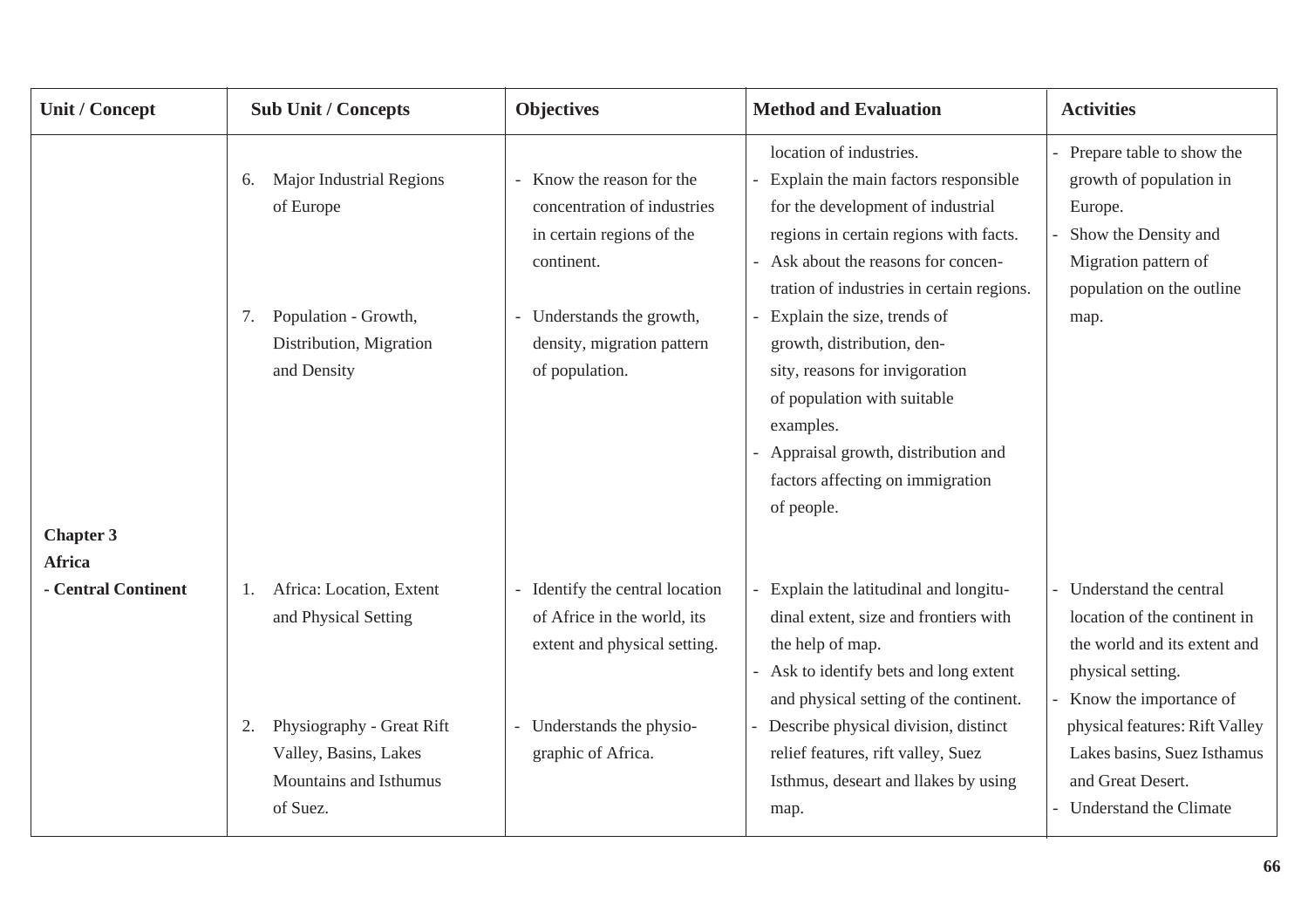| <b>Unit / Concept</b> | <b>Sub Unit / Concepts</b>                                                                                            | <b>Objectives</b>                                                                                                                                                    | <b>Method and Evaluation</b>                                                                                                                                                                                                                      | <b>Activities</b>                                                                                                                                                                                             |
|-----------------------|-----------------------------------------------------------------------------------------------------------------------|----------------------------------------------------------------------------------------------------------------------------------------------------------------------|---------------------------------------------------------------------------------------------------------------------------------------------------------------------------------------------------------------------------------------------------|---------------------------------------------------------------------------------------------------------------------------------------------------------------------------------------------------------------|
|                       | Water Resources: Rivers -<br>3.<br>Nile, Zaire, Niger,<br>Zambezi and Senegal                                         | - Understands rivers system<br>and water resources.                                                                                                                  | - Ask to name special features,<br>mountains, lakes, valleys and desearts.<br>Brief the major river<br>systems, their role on the<br>continent with the helpf of<br>maps.<br>Appraisal of major rivers in the<br>continent.                       | conditions Inter Tropical<br>Convergence Zone (ITCZ),<br>relationship between Climate<br>Natural Vegetation and<br>Animal Wealth.<br>Know the water resources:<br>Rivers: Nile, Zaire, Zambezi<br>and Senegal |
|                       | Climate, Natural Vegetation<br>4.<br>and Animal Wealth<br>(WLS / National Parks)                                      | - Know the relationship<br>between climate and natural<br>vegetation animal life.                                                                                    | Discuss the climate conditions and<br>how it determines Natural vegetation,<br>Animal life, including wild life<br>sanctuaries and National parks.<br>Appraisal on types of climate,<br>vegetation and animal wealth - WLS<br>and national parks. | - Understand the poor develop<br>ment of agriculture and indu-<br>stries in the contienent.<br>Know the rich deposits of<br>Diamond and Gold and their<br>distribution.<br>Know the growth rate, distri-      |
|                       | Agriculture and Industries<br>5.<br>- Reasons for poor<br>development<br>Precious Minerals:<br>6.<br>Diamond and Gold | - Understands the Backward-<br>ness of agriculture and<br>industries in Africa.<br>- Understands the rich<br>deposits of Diamond and<br>gold and their distribution. | Explain the important reasons for the<br>poor development of agriculture<br>and industries.<br>Explain the distribution production<br>and trade of Diamond and Gold by<br>using maps.<br>Appraisal about rich deposits of Gold<br>and Diamond.    | bution and density of<br>population.                                                                                                                                                                          |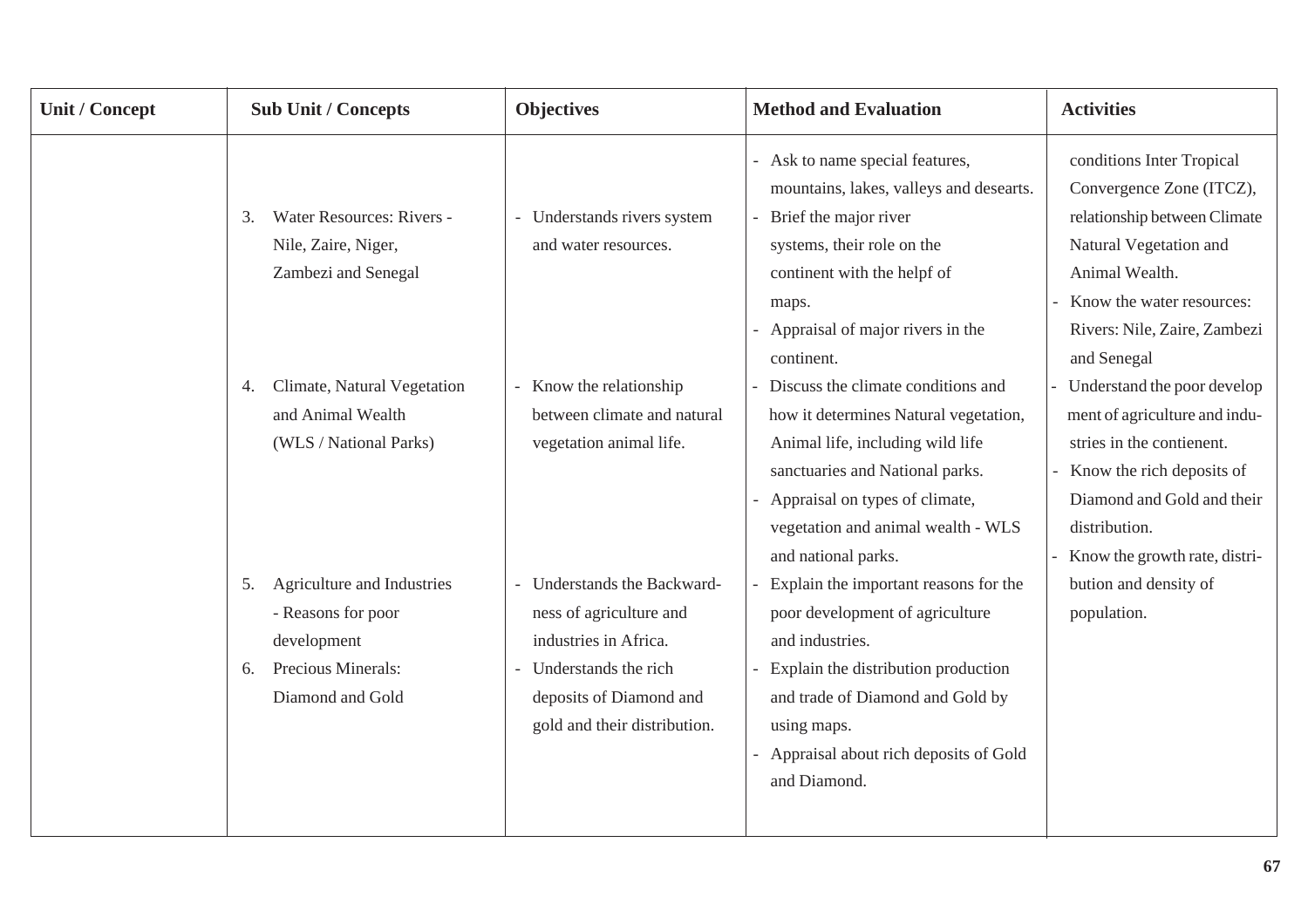| <b>Unit / Concept</b> | <b>Sub Unit / Concepts</b>                            | Objectives                                                              | <b>Method and Evaluation</b>                                                                                                                                                | <b>Activities</b> |
|-----------------------|-------------------------------------------------------|-------------------------------------------------------------------------|-----------------------------------------------------------------------------------------------------------------------------------------------------------------------------|-------------------|
|                       | Population: Growth,<br>7.<br>Distribution and Density | - Understands the growht,<br>distribution and density of<br>population. | - Explain the trend in the growth,<br>distribution and density of population<br>factors affecting there on.<br>- Appraisal high medium and low<br>density population areas. |                   |
|                       |                                                       |                                                                         |                                                                                                                                                                             |                   |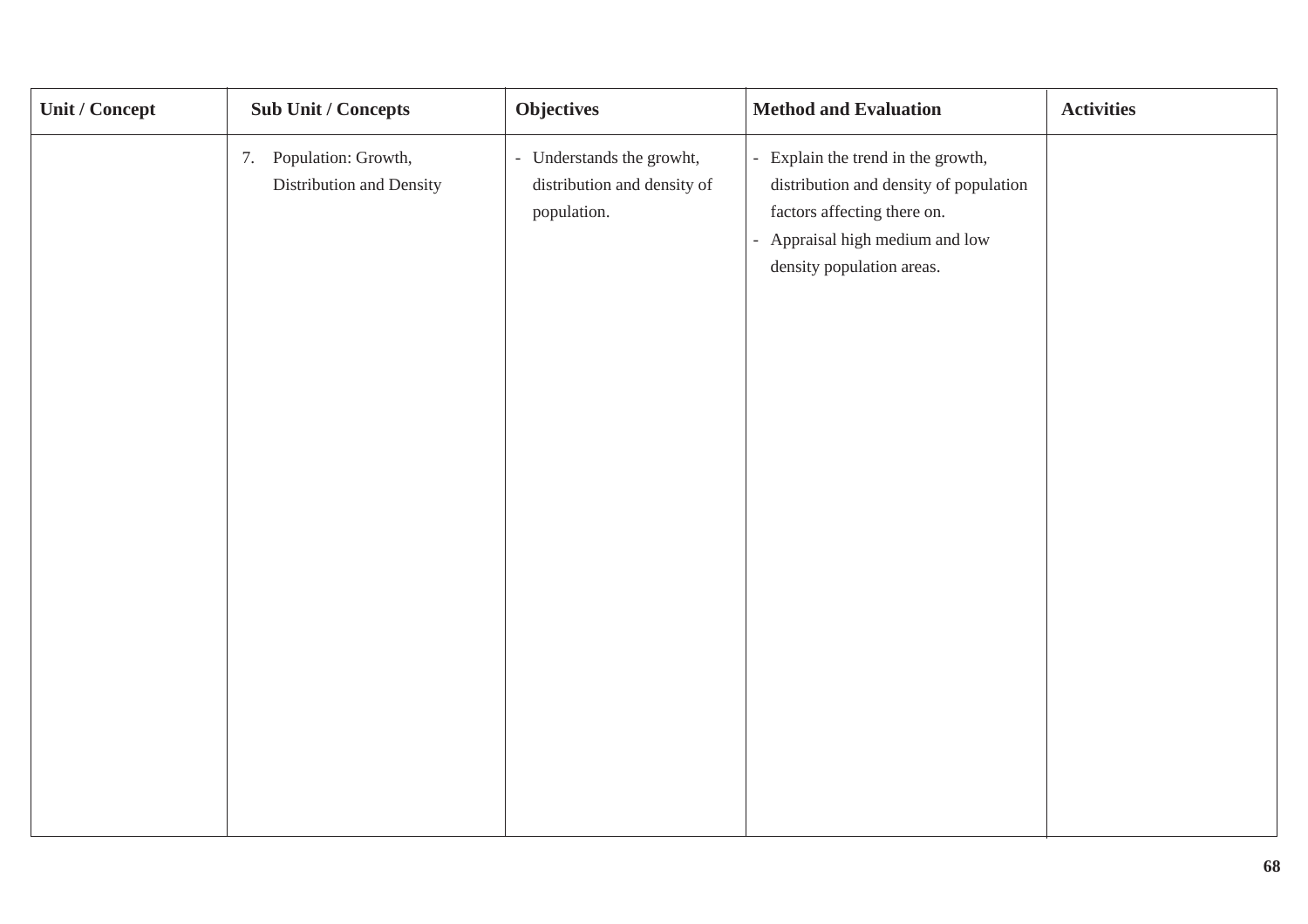#### **7 Standard**

# **Geography**

| <b>Unit / Concept</b>                    | <b>Sub Unit / Concepts</b>                                                          | <b>Objectives</b>                                                                         | <b>Method and Evaluation</b>                                                                                                                                                                               | <b>Activities</b>                                                                                                                                                   |
|------------------------------------------|-------------------------------------------------------------------------------------|-------------------------------------------------------------------------------------------|------------------------------------------------------------------------------------------------------------------------------------------------------------------------------------------------------------|---------------------------------------------------------------------------------------------------------------------------------------------------------------------|
| <b>Chapter 1</b><br><b>North America</b> |                                                                                     |                                                                                           |                                                                                                                                                                                                            |                                                                                                                                                                     |
| - Land of Prairies                       | North America:<br>1.<br>Location, Extent and<br><b>Physical Setting</b>             | Understands the location,<br>entire physical setting of<br>North America.                 | Explain the position of North America<br>in the world, latitudinal and longitu-<br>dinal extension size with the help of<br>world map.<br>Appraisal of location extent and<br>physical regions on the map. | On the outline map of the<br>world show the location,<br>extent and physical setting<br>on North America.<br>Show the different Physical<br>divisions on the map by |
|                                          | <b>Major Physical Regions</b><br>2.                                                 | Understands physical<br>regions of North America.                                         | Explain the physical regions by using<br>maps.<br>- Ask to identify the physical regions<br>on the map.                                                                                                    | using colours and other<br>materials.<br>Show the network of Rivers<br>with tributaries on the outline                                                              |
|                                          | Important Rivers and<br>3.<br><b>Great Lakes (HOMES)</b>                            | - Understands the important<br>rivers and Great Lakes<br>(HOMES).                         | Explain the rivers and 5<br>important lakes.<br>Appraisal about the rivers and lakhs.                                                                                                                      | map.<br>Prepare table to show the<br>details of River: Birth,                                                                                                       |
|                                          | Climate and Natural<br>4.<br>Vegetation                                             | - Understands the climate<br>and natural vegetation and<br>their relationship.            | Classify the climate and national<br>vegetation, factors affecting on them<br>and importance.<br>Appraisal about types of climate and<br>natural vegetation.                                               | Length, Tributaries, Mouth<br>etc.<br>Mark the Great Lakes<br>(HOMES) on the outline<br>map.                                                                        |
|                                          | Major Agricultural Regions-<br>5.<br>Wheat, Corn (Maize),<br>Cotton, Tobacco Belths | Understands the major agri-<br>cultures regions and their<br>distribution and production. | Explain the Agricultural major crops<br>and their distribution and production.<br>Appraisal of major agricultural<br>regions and areas of major crops.                                                     | Show the distribution of<br>natural vegetation on the<br>outline map (Prairies).<br>On the outline map show the                                                     |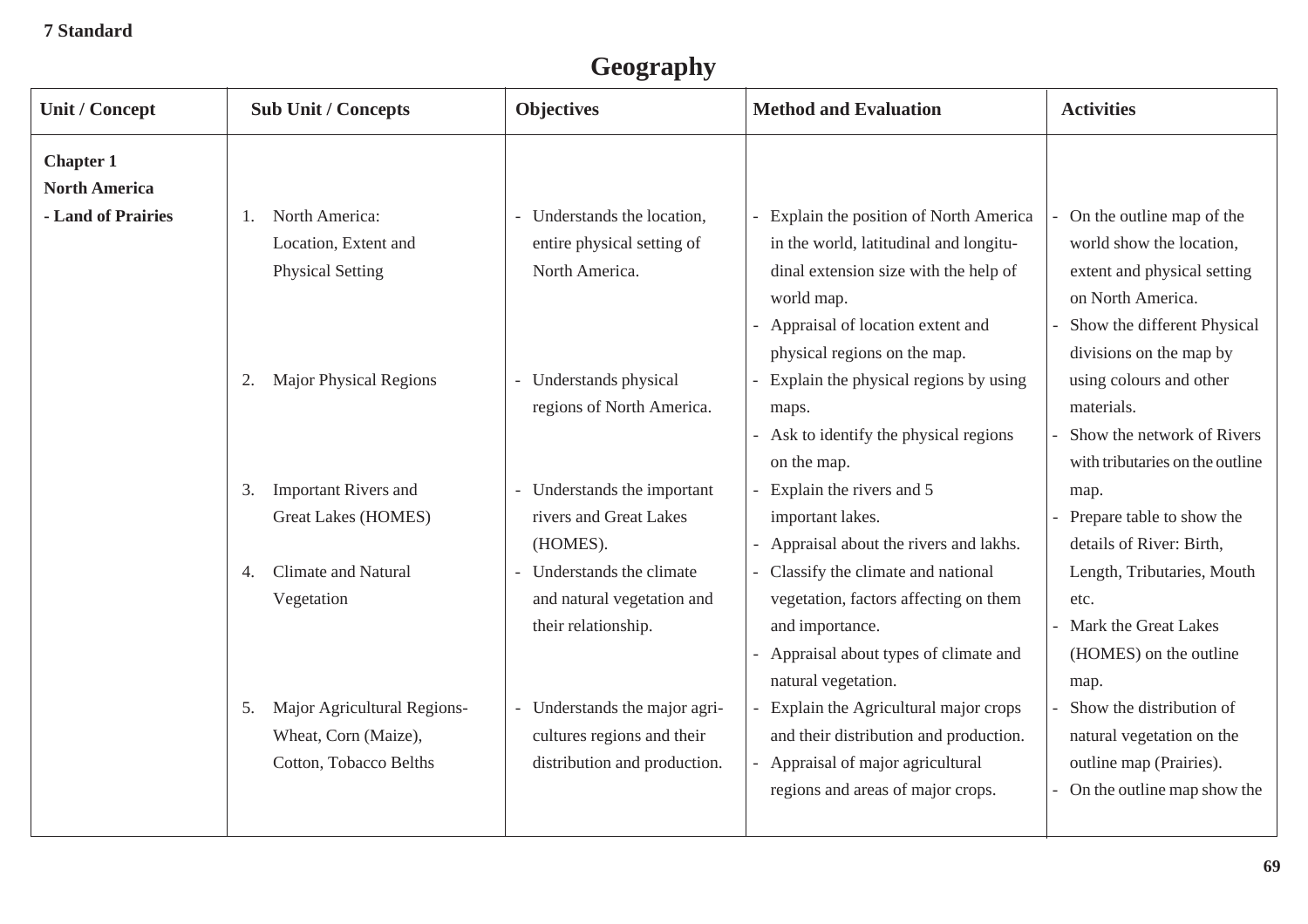| <b>Unit / Concept</b>                                       | <b>Sub Unit / Concepts</b>                                                                                                  | <b>Objectives</b>                                                                                                                                                                                                              | <b>Method and Evaluation</b>                                                                                                                                                                                                                                                                                                   | <b>Activities</b>                                                                                                                                                                                                                                                                                                                           |
|-------------------------------------------------------------|-----------------------------------------------------------------------------------------------------------------------------|--------------------------------------------------------------------------------------------------------------------------------------------------------------------------------------------------------------------------------|--------------------------------------------------------------------------------------------------------------------------------------------------------------------------------------------------------------------------------------------------------------------------------------------------------------------------------|---------------------------------------------------------------------------------------------------------------------------------------------------------------------------------------------------------------------------------------------------------------------------------------------------------------------------------------------|
|                                                             | <b>Important Minerals and</b><br>6.<br>Industries<br>Populatin: Growth,<br>7.<br>Distribution and Density<br>- Urbanisation | - Understands major minerals,<br>their importance, distribution,<br>production and trade and<br>identify major industries.<br>- Understands the total popu-<br>lation, its growth, distribution<br>and densitive urbanization. | Discuss on major minerals,<br>their importance, distribution<br>production and trade and influence<br>on industries.<br>- Describe the trends in the growth of<br>population, factors affecting and<br>distribution densitive and<br>urbanization.<br>Appraisal the growth and variation in<br>density and about urbanization. | Major Agricultural crops and<br>growing regions.<br>Prepare table to show the<br>important minerals and their<br>distribution.<br>Prepare table and graphs to<br>show the growth of<br>population.<br>Show the distribution and<br>density of population on the<br>outline map.<br>Identify the rate of growth of<br>urban centres in North |
| <b>Chapter 2</b><br><b>South America</b><br>- Land of Andes | South America: Location,<br><b>Extent and Physical Setting</b><br>Physical Features and<br>2<br>Drainage System             | Know the location, extent<br>and physical setting of<br>South America.<br>- Know the physical features<br>and drainage system.                                                                                                 | Discuss the position of South<br>America in the world latitude and<br>longitudinal intention, size etc<br>with the help of maps.<br>- Appraisal the physical setting of<br>South America on the map.<br>- Explain the physical features identify<br>the drainage system.<br>Appraisal the physical features on                 | America.<br>On the outline map of the<br>world show the location,<br>extent and physical setting.<br>Show the physical features<br>on the outline map.<br>Draw the major Rivers<br>systems on the outline map.<br>Mark and show the major<br>Natural vegetation regions                                                                     |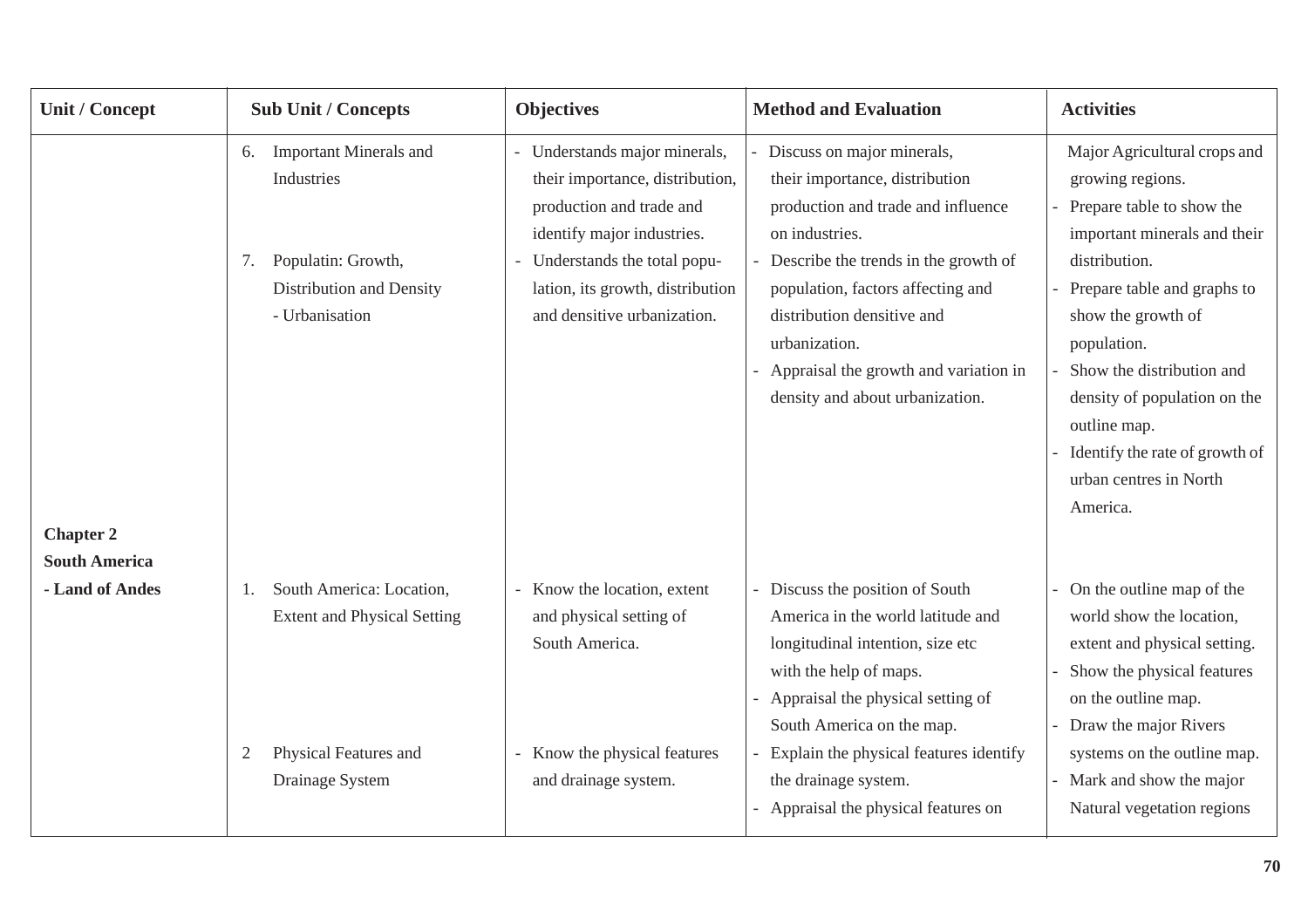| <b>Unit / Concept</b>                | <b>Sub Unit / Concepts</b>                                             | <b>Objectives</b>                                                                          | <b>Method and Evaluation</b>                                                                                                                                                                                                  | <b>Activities</b>                                                                                                                                                                   |
|--------------------------------------|------------------------------------------------------------------------|--------------------------------------------------------------------------------------------|-------------------------------------------------------------------------------------------------------------------------------------------------------------------------------------------------------------------------------|-------------------------------------------------------------------------------------------------------------------------------------------------------------------------------------|
|                                      | <b>Climate and Natural</b><br>3.<br>Vegetation (Selvas,<br>Grasslands) | - Understands the relationship<br>between climate and natural<br>vegetation.               | the map and also drainage system.<br>- Classify the climate division and<br>natural vegetation factors affecting<br>on them and its importance.<br>- Appraisal about climatic division and<br>natural vegetation on the maps. | on the outline map.<br>(Selvas-Amazon Forest,<br><b>Grasslands: Campos Pampas</b><br>etc)<br>Show the distribution of<br>Major Crops on the outline                                 |
|                                      | <b>Agriculture and Animal</b><br>4.<br>Husbandry                       | - Understands importance of<br>agriculture and animal<br>husbandry of the continent.       | - Explain about animal husbandry with<br>relation to Agriculture.<br>- Appraisal importance of agriculture<br>and Animal husbandry.                                                                                           | map.<br>- Mark the important areas<br>of Animal Husbandry on<br>the map.                                                                                                            |
| <b>Chapter 3</b><br><b>Australia</b> | 2.5. Population -<br>Composition and Distribution                      | - Know the toal population its<br>composition and distribution.                            | - Explain the trend in the growth of<br>poplation and distribution and its<br>composition.<br>- Appraisal about population growth,<br>reasons for the uneven distribution<br>and composition.                                 | Show the distribution of<br>population on the outline<br>map to justify South America<br>a 'Hollow Continent'.                                                                      |
| - Flattest Continent                 | Australia: Location, Extent<br>and Physical Setting                    | - Understands location, extent<br>and physical setting of<br>Australia flattest continent. | Explain the position of Australia in<br>the world extent and size etc. with<br>the help of map.<br>Appraisal to show the position of<br>Australia in the world map and also<br>latitude and longitudunal extent.              | Show the location, extent and<br>physical setting on the world<br>map.<br>- On the outline map show the<br>different physical divisions<br>by using colours and other<br>materials. |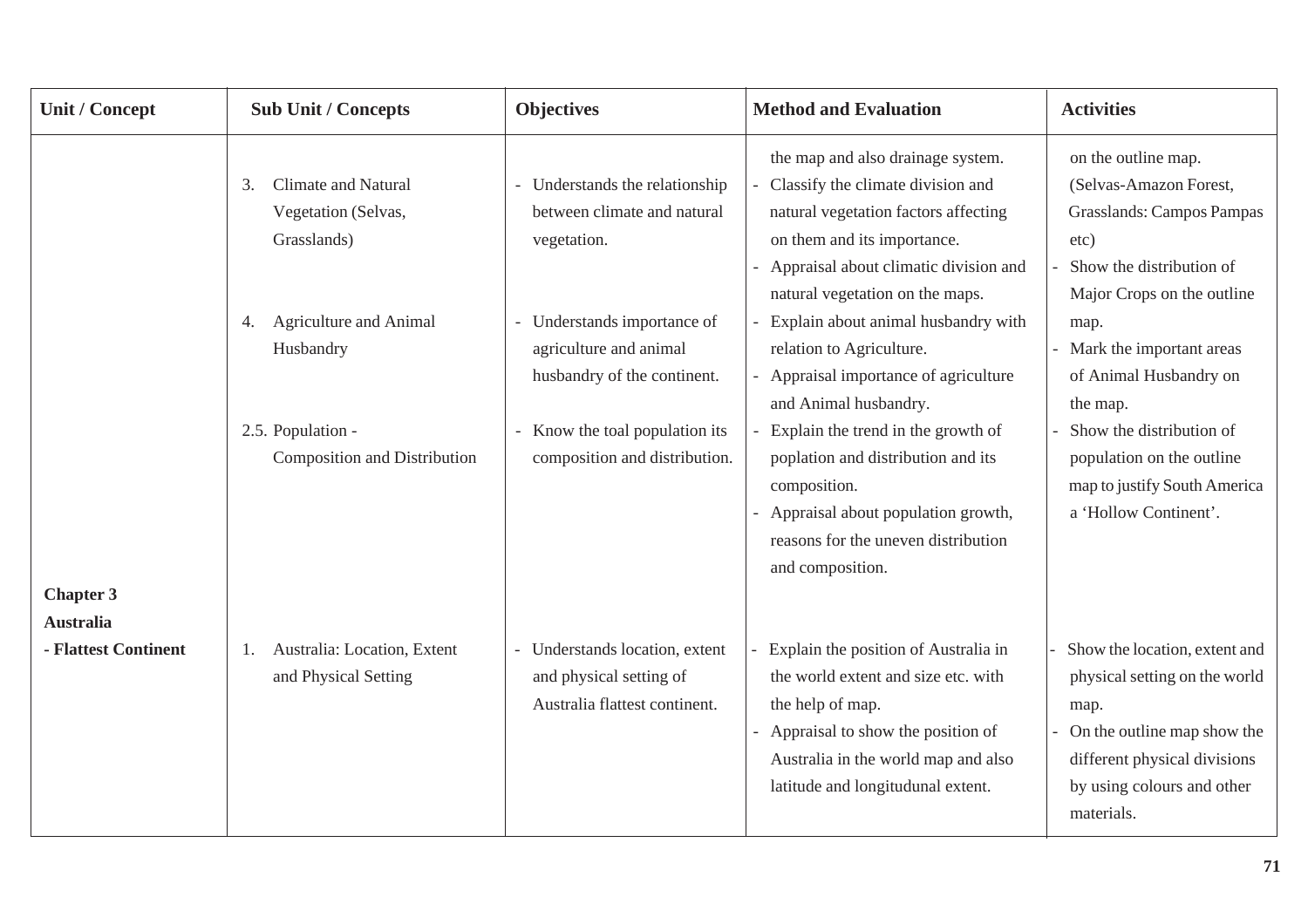| <b>Unit / Concept</b> | <b>Sub Unit / Concepts</b>                             | <b>Objectives</b>                                                                                           | <b>Method and Evaluation</b>                                                                                                                                                                                                  | <b>Activities</b>                                                                                                                                      |
|-----------------------|--------------------------------------------------------|-------------------------------------------------------------------------------------------------------------|-------------------------------------------------------------------------------------------------------------------------------------------------------------------------------------------------------------------------------|--------------------------------------------------------------------------------------------------------------------------------------------------------|
|                       | Physiographic divisions and<br>2.<br>Drainage System   | - Understands the physical<br>features and drainage system.                                                 | Explain about the physical feature<br>of Australia and its river system with<br>the help of map.<br>To show the physical divisions and<br>the major rivers on the map.                                                        | Draw the major River<br>systems with tributaries on<br>the map.<br>Mark the major natural vege-                                                        |
|                       | <b>Climateand Natural</b><br>3.<br>Vegetation          | - Know the climate and<br>natural vegetation.                                                               | Explain about the classification of<br>$\overline{\phantom{0}}$<br>climatic divisions and natural vege-<br>tation and its importance.<br>To identity the climate divisions and<br>classification of vegetation on the<br>map. | tation regions on the map.<br>Show the distribution of<br>major crops on the outline<br>map.<br>- Mark and show the major<br>areas of sheep rearing in |
|                       | Agriculture and Animal<br>4.<br>husbandry              | Know about the importance<br>of agriculture and animal<br>husbandry.                                        | Explain importance agriculture major<br>crop and animal husbandry sheep<br>and cattle learning also fishing.<br>Appraisal about the major belts of<br>sheep and cattle rearing an fishing<br>grounds.                         | Australia.<br>- Mark the major minerals and<br>industrial belts on the outline<br>map.<br>Prepare table to show the<br>growth trend of population.     |
|                       | Minerals and Industries<br>5.                          | - Understands major minerals,<br>importance, distribution,<br>production and trade and<br>about industries. | Discuss on major minerals their<br>importance distribution production<br>and its influence on industries.<br>Appraisal the major mineral areas<br>and industrial areas as the map.                                            | Show the distribution and<br>density of population on the<br>outline map.                                                                              |
|                       | Population - Growth,<br>6.<br>Distribution and Density | - Know the total population,<br>its growth, distribution and<br>density.                                    | Explain the trends growth factors<br>affecting the distribution, density of<br>population and urbanization.                                                                                                                   |                                                                                                                                                        |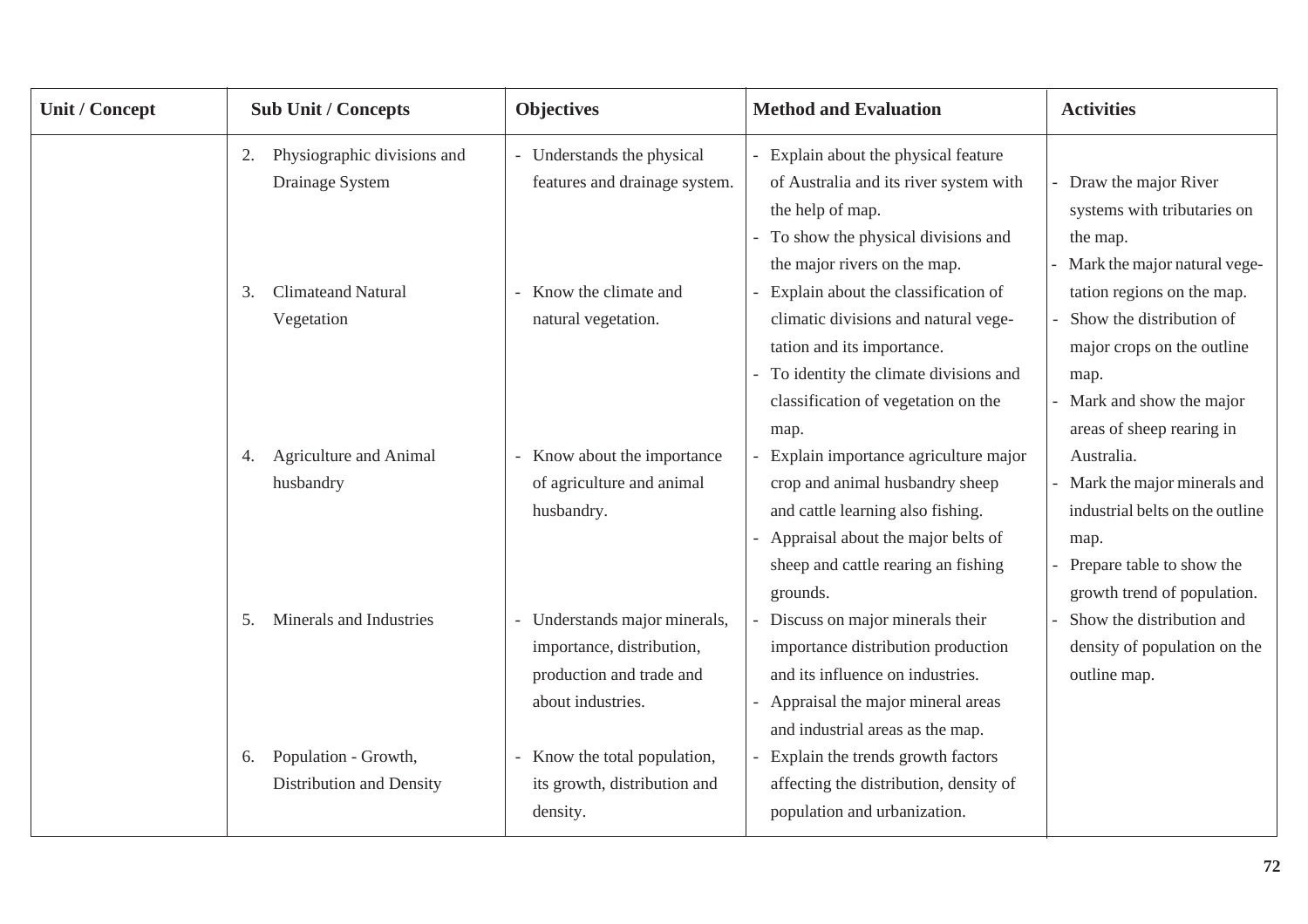| <b>Unit / Concept</b>                | <b>Sub Unit / Concepts</b>                                  | <b>Objectives</b>                                                             | <b>Method and Evaluation</b>                                                                                                                             | <b>Activities</b>                                                                                                                       |
|--------------------------------------|-------------------------------------------------------------|-------------------------------------------------------------------------------|----------------------------------------------------------------------------------------------------------------------------------------------------------|-----------------------------------------------------------------------------------------------------------------------------------------|
|                                      |                                                             |                                                                               | Reasons for the growth and variation<br>in density.                                                                                                      |                                                                                                                                         |
| <b>Chapter 4</b><br><b>Antartica</b> |                                                             |                                                                               |                                                                                                                                                          |                                                                                                                                         |
| - White Continent                    | Location, Extent and<br>1.                                  | - Understands the location,                                                   | Explain the position of Antarctica in                                                                                                                    | Show the location, extent and                                                                                                           |
|                                      | <b>Physical Setting</b>                                     | extent and physical setting<br>of Antaractica-white<br>continent.             | the world latitude and longitudinal<br>extent with the help of map.<br>Identify the physical features on the<br>map.                                     | physical setting on the world<br>map.<br>Show the distribution of<br>Land Water bodies around                                           |
|                                      | Physical Features -<br>2.<br>Land and Water                 | - Understands physical<br>features and the distribution<br>of land and water. | Explain the physical features and the<br>distribution of land and water of<br>Antarctica.<br>Identify the physical features on the<br>map.               | the cointinent by using<br>colours and shades.<br>Prepare list of the major<br>Geographical and natural<br>features.                    |
|                                      | Important Geographical and<br>3.<br><b>Natural Features</b> | - Know the natural vegetation<br>and animal wealth.                           | Explain the rotationship between<br>N.V.P. Life and vegetation and<br>animal wealth.<br>Appraisal the types of national<br>vegetation and animal wealth. | List out the important species<br>of plants and animals around<br>in Antarctica.<br>List out the important<br>Antarctic Expenditions by |
|                                      | Natural Vegetation and<br>4.<br>Animal Wealth               | <b>Understands about Antarctica</b><br>expenditions-Antarctica<br>Treaty.     | Explain about the antarctica expen-<br>ditions and the importance of treaty.                                                                             | different countreis.<br>Collect pictures, photos of<br>land, animals and plant                                                          |
|                                      | Antartica Expenditions -<br>5.<br><b>Antartica Treaty</b>   | - Understands the important<br>Research stations.                             | Explain about the role of research<br>station established by countries,<br>including India.                                                              | species.<br>Prepare table to show the<br>important research stations                                                                    |
|                                      | <b>Important Research Stations</b><br>6.                    |                                                                               | Name of Research Stations establi-<br>shed by India.                                                                                                     | in Antarctica.                                                                                                                          |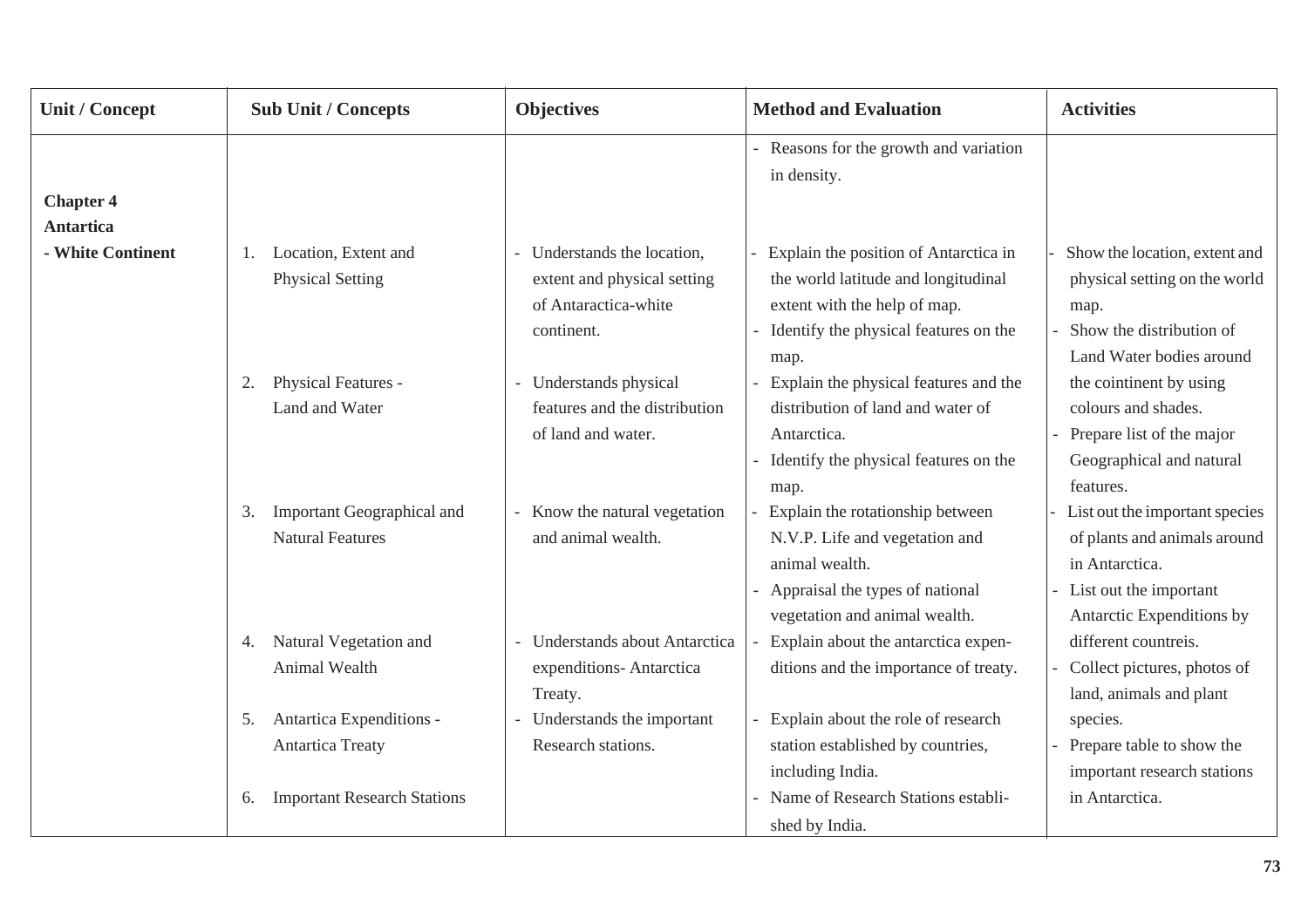#### **8 Standard**

#### Unit / Concept Sub Unit / Concepts | Objectives | Method and Evaluation | Activities **Chapter 1 Earth** 1. Earth: Size, Area, Distribution - Know the size position, - Explain the size, position distribution - Draw diagram to show of Land and Water Bodies ratio of land and water of land and water by using maps. equatorial and polar bodies.  $\vert$  - Appraisal of size, position distribution  $\vert$  diameter of the earth. of land and after. 2. Earth's Interior and  $\blacksquare$  - Understands the earth's  $\blacksquare$  - Explain the structure and composition  $\blacksquare$ - Prepare a model to show Composition structure and composition. <br>
of the earth with the help of diagram the interior profile of the and chart.  $\qquad$  earth. **Chapter 2 Lithosphere** 1. Meaning and Importance  $\vert$  - Understands the meaning  $\vert$  - Describe the different types of and importance of rocks with example. lithosphere.  $\vert$  - Appraisal of the types an importance 2. Rocks: Formation and Types |- Brief the meaning and |- Ask the meaning and importance. |- Draw diagram and model importance of lithosphere. to show landforms prduced by volcanic activity, folds and faculty. 3. Internal Forces: Volcanoes,  $\vert$  - Describe the volcanoes,  $\vert$  - Appraisal how earthquakes and  $\vert$  - Prepare the models to Earthquakes, Folds and Faults earthquakes, folds and faults volcanoes occurs. Show various land forms by using charts and models. <br> using thermocol and clay. 4. External Forces: Weathering  $\sim$  - Understands the weathering  $\sim$  Brief account on weathering, denu-Meaning and Types and denudations agents dation agents which forming different Denudation: Agents of which produce various land and forms by using models and Gradation River, Glacier, forms on the earth. diagrams. Underground Water, Wind  $\vert$  Appraisal various eternal forces and Sea Waves and Sea Waves action the changing the surface of earth.

#### **Geography**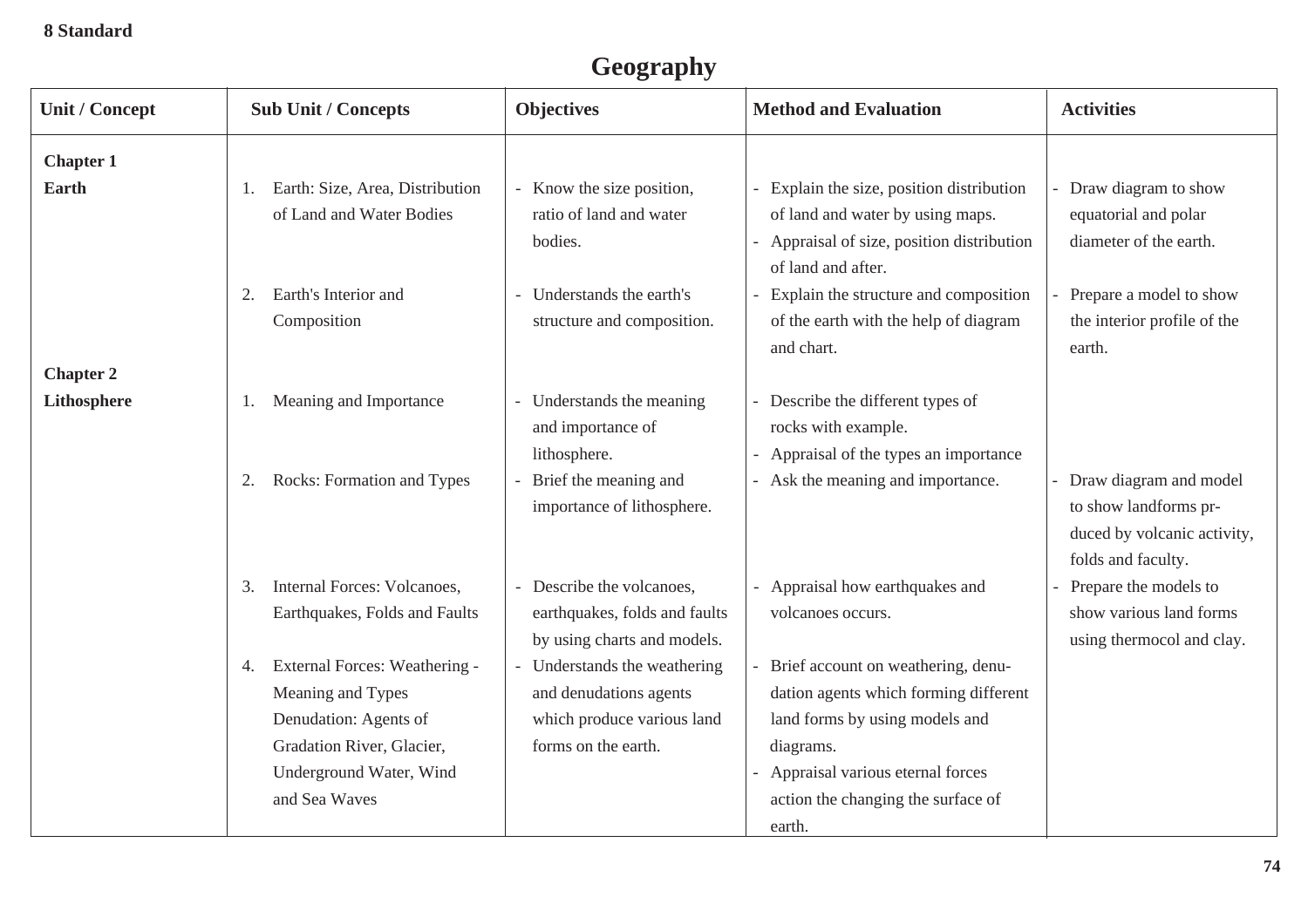| <b>Unit / Concept</b>          | <b>Sub Unit / Concepts</b>                                                                                                                                                                                                                 | <b>Objectives</b>                                                                                                           | <b>Method and Evaluation</b>                                                                                                                                                                                                                                                                                                                                             | <b>Activities</b>                                                                                                                                 |  |  |
|--------------------------------|--------------------------------------------------------------------------------------------------------------------------------------------------------------------------------------------------------------------------------------------|-----------------------------------------------------------------------------------------------------------------------------|--------------------------------------------------------------------------------------------------------------------------------------------------------------------------------------------------------------------------------------------------------------------------------------------------------------------------------------------------------------------------|---------------------------------------------------------------------------------------------------------------------------------------------------|--|--|
| <b>Chapter 3</b><br>Atmoshpere | Meaning and Importance<br>1.                                                                                                                                                                                                               | - Understands why atmosphere<br>is important for living beings.                                                             | Explain the meaning and importance<br>of Hemisphere.                                                                                                                                                                                                                                                                                                                     | Prepare a diagram to show<br>the layers of the atmos<br>phere.<br>- List out the important<br>gases of the air.                                   |  |  |
|                                | Structure and Composition<br>2.<br>of the Atmosphere                                                                                                                                                                                       | - Know the structure elements<br>of air around.                                                                             | - Describe the layers, composition<br>and their significance.<br>- Appraisal the structure and<br>composition                                                                                                                                                                                                                                                            | - Draw diagrams of<br>meteoro-logical<br>instruments. (Thermom<br>eters, Rainguage, etc)<br>collect temperature and<br>rainfall of your locality. |  |  |
|                                | Elements of Atmosphere:<br>3.<br>Temperature, Pressure,<br>Wind, Humidity, Clouds<br>and Rainfall<br>Temerature: Horizontal and<br>4.<br>Vertical Distribution of<br>Temperature, Temperature<br>Zones, Factors Influencing<br>Temperature | - Understands baisc elements<br>of atmosphere.<br>- Know the distribution of<br>temperature and factors<br>influence on it. | - Explain difference atmospheric<br>elementals and their influence on<br>weather and climate.<br>Appraisal of atmospheric elementals.<br>- Explain horizontal and<br>vertical distribution of<br>temperature factors affecting<br>temperature.(with the help<br>of isotherm map)<br>- Distinguish between the horizontal<br>and vertical distribution of<br>temperature. | Prepare a map of<br>Isotherms. Record the<br>temperature variation of<br>your locality.<br>Draw a diagram of<br>pressure belts and<br>barometer.  |  |  |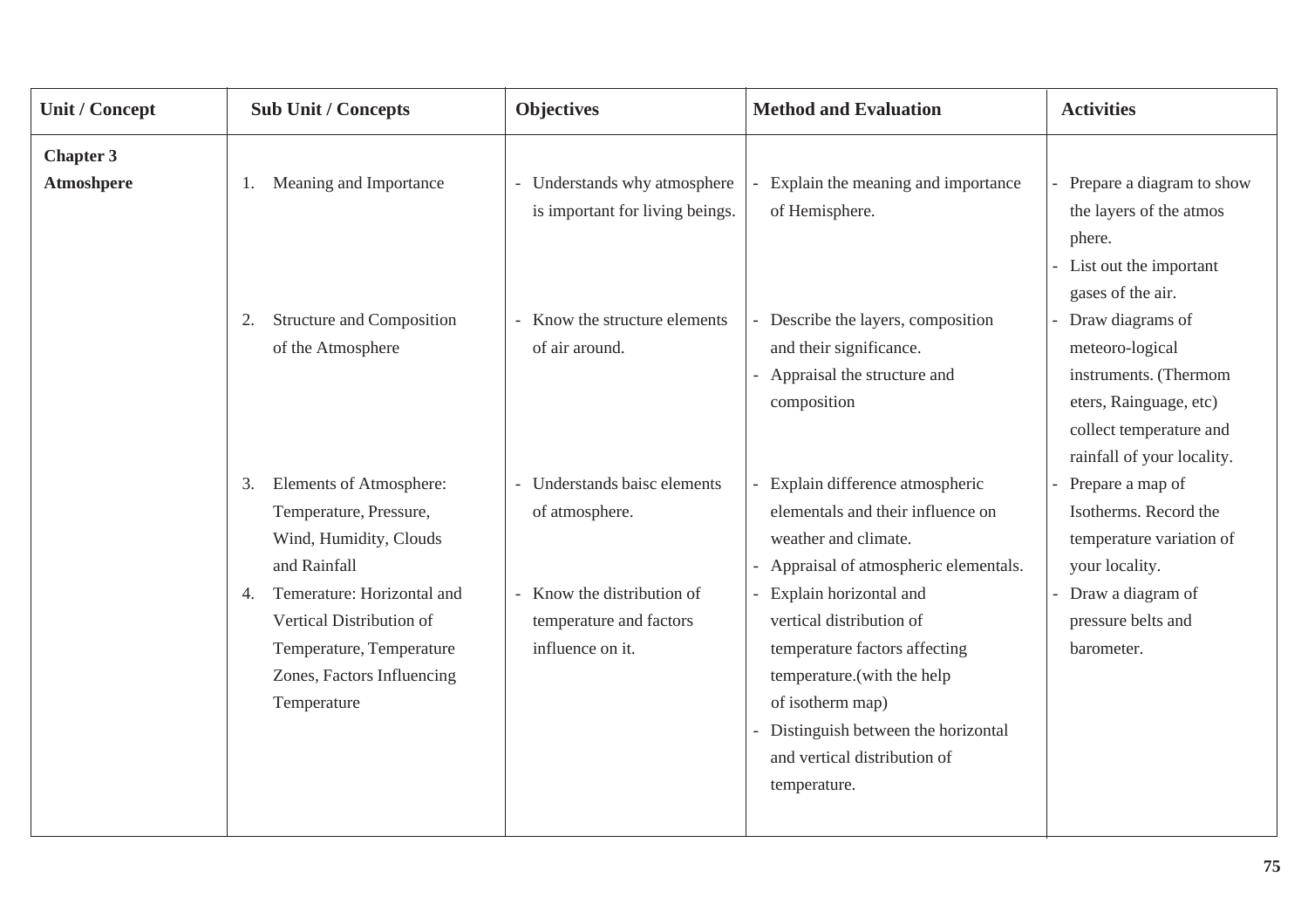| <b>Unit / Concept</b> | <b>Sub Unit / Concepts</b>                                                                                                | <b>Objectives</b>                                           | <b>Method and Evaluation</b>                                                                                                                    | <b>Activities</b>                                                     |
|-----------------------|---------------------------------------------------------------------------------------------------------------------------|-------------------------------------------------------------|-------------------------------------------------------------------------------------------------------------------------------------------------|-----------------------------------------------------------------------|
|                       | Pressure: Horizontal and<br>5 <sub>1</sub><br>Vertical Distribution of<br>Presssure, Major Pressure<br>belts of the Globe | - Understands atmospheric<br>pressure and its distribution. | - Explain the distribution of atmosph-<br>eric pressure and pressure belts with<br>diagram.<br>Ask how the temperature and<br>pressure related. | - Draw diagram of wind<br>vane and Anemometer.                        |
|                       | Winds: Types and<br>6.<br>Importance                                                                                      | Understands the types of<br>winds, their importance.        | - Explain the distribution of<br>atmospheric pressure and pressure<br>belts with diagram.<br>Ask how the temperature and<br>pressure related.   | - Draw diagram of<br>hygrometer.                                      |
|                       | Humidity: Types - Absolute<br>and Relative Humidity                                                                       | - Know the types of humidity<br>and it importance.          | - Explain the meaning formation, types<br>and affects on precipitations.<br>- Appraisal regarding humidity and the<br>importance.               | - Observe the variation of<br>clouds is the atmosphere.               |
|                       | Clouds: Types and Features<br>8.                                                                                          | - Know the types and feature<br>of clouds.                  | - Discuss about the formation, classi-<br>fication and features of clouds.<br>- Ask, about the clouds formation.                                | - Draw diagram of<br>rain guage.                                      |
|                       | Rainfall: Types and<br>9.<br>Distribution                                                                                 | - Know the occurrence of<br>rainfall and its distribution.  | - Explain how rainfall occurs, types<br>and distribution.<br>- Appraisal of types of rainfall.                                                  | - Observe the variation of<br>weather conditions in your<br>locality. |
|                       | 10. Weather and Clime:<br>Factors affecting the<br>Climate of a Place                                                     | - Understands the weather<br>and climate.                   | - Explain the meaning, factors<br>affecting the climate of a place.<br>- Ask, distinguish between weather<br>and climate.                       | Prepare a chart to show the<br>types of water bodies of<br>the earth. |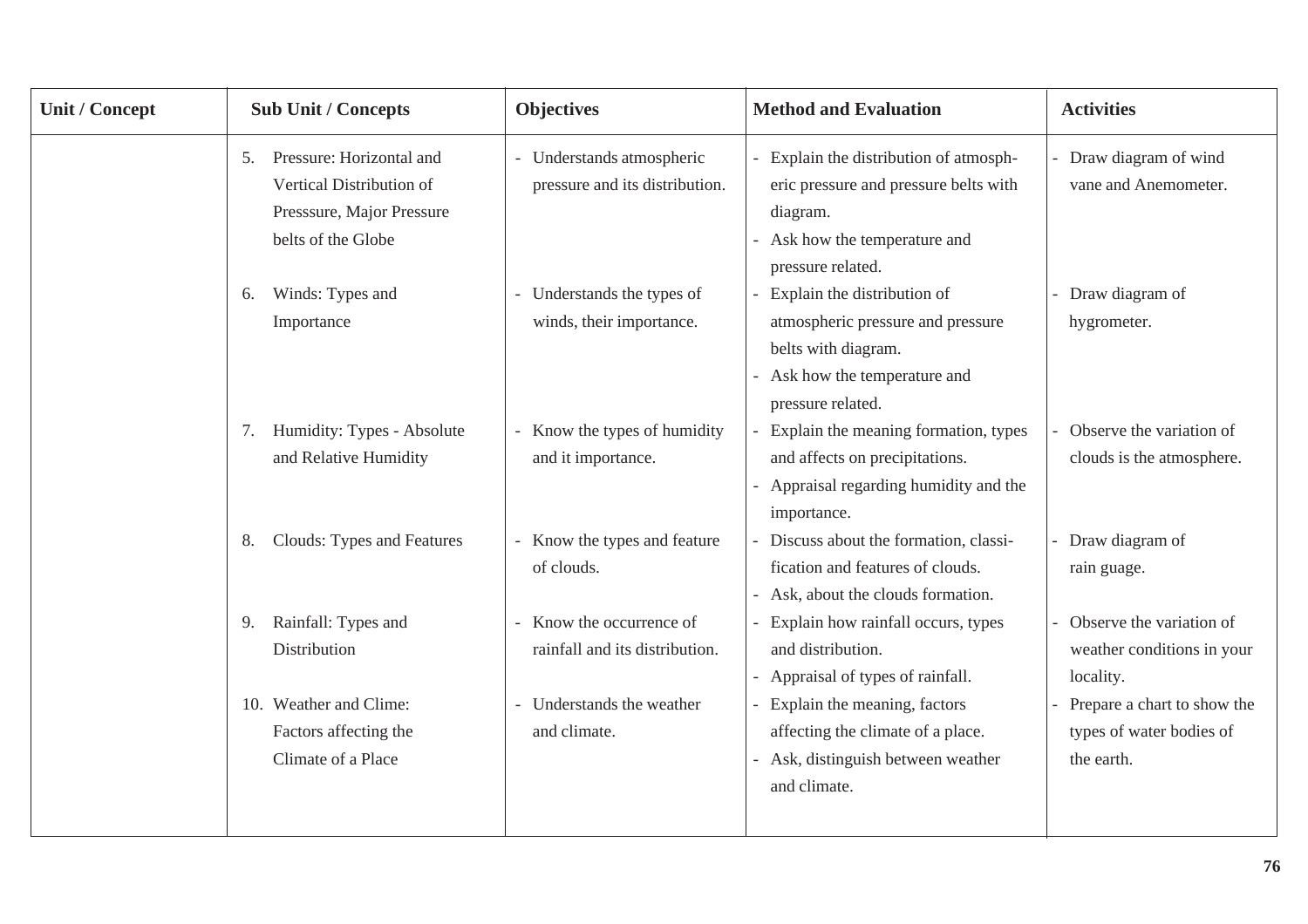| <b>Unit / Concept</b> | <b>Sub Unit / Concepts</b>                                                                        | <b>Objectives</b>                                                             | <b>Method and Evaluation</b>                                                                                                                                                           | <b>Activities</b>                                                                  |
|-----------------------|---------------------------------------------------------------------------------------------------|-------------------------------------------------------------------------------|----------------------------------------------------------------------------------------------------------------------------------------------------------------------------------------|------------------------------------------------------------------------------------|
| <b>Chapter 4</b>      |                                                                                                   |                                                                               |                                                                                                                                                                                        |                                                                                    |
| Hydrosphere           | Distribution of Water Bodies:<br>1.<br>Meaning of Oceans, Sea,<br>Gulf, Bay, Strait, Isthmus etc. | - Know the real of water<br>bodies on the earth, types<br>and importance.     | Explain the disribution of water<br>bodies and brief note on types and<br>importance with the help of maps<br>and charts.<br>Appraisal of water bodies on the<br>earth and importance. | Prepare a diagram to show<br>the relief features of the<br>ocean floor.            |
|                       | Topography of the Ocean<br>2.<br>Floor                                                            | - Understands the relief<br>features of the ocean floor.                      | Explain the topography of the ocean<br>floor with their types extent and<br>features.<br>Appraisal of the depth of oceans<br>relief features.                                          | Visit the coast to observe<br>salinity of sea water.                               |
|                       | Temerature and Salinity of<br>3.<br>the Ocean Water<br>- Distribution                             | - Know the distribution of<br>temperature and salinity of<br>the ocean water. | Explains the distribution of<br>temperature and salinity of the<br>ocean water with the helps of map.<br>Appraisal difference between sea<br>water and fresh water.                    | Visit to sea cast to observe<br>the waves and movement<br>of ocean water.          |
|                       | Ocean Currents: Pacific<br>4.<br>Ocean, Atlantic Ocean and<br><b>Indian Ocean Currents</b>        | Understands movement of<br>ocean water, sea waves.                            | Explain the causes of ocean currents,<br>factors affecting the ocean currents<br>and types with the help of map.<br>Appraisal of high and low, reap and<br>spring tides.               | Diagram of tides.                                                                  |
|                       | Tides: Causes, Types and<br>5.<br>Uses                                                            | - Know the causes, types<br>and uses of tides.                                | Explain the occurrence, types and<br>importance and effects with the help<br>of charts.                                                                                                | Visit to the nearst beaches<br>and harbors to study the<br>pollution of sea water. |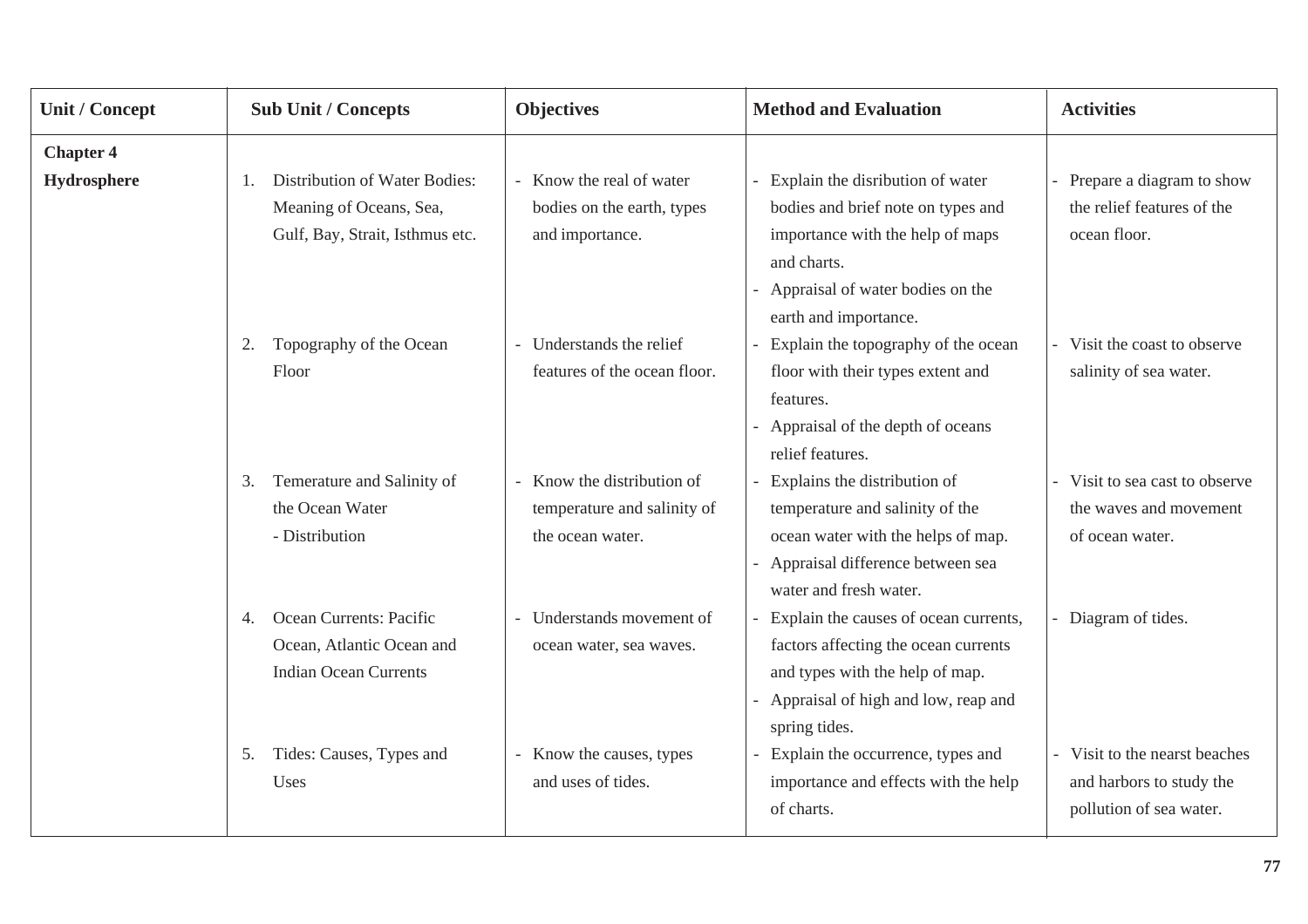| <b>Unit / Concept</b> | <b>Sub Unit / Concepts</b>                                                                    | <b>Objectives</b>                                                                            | <b>Method and Evaluation</b>                                                                                                                                                                                                                  | <b>Activities</b>                                                                                                              |
|-----------------------|-----------------------------------------------------------------------------------------------|----------------------------------------------------------------------------------------------|-----------------------------------------------------------------------------------------------------------------------------------------------------------------------------------------------------------------------------------------------|--------------------------------------------------------------------------------------------------------------------------------|
|                       | <b>Conservatin of Oceans</b><br>6.                                                            | - Understands the conser-<br>vation of ocean water.                                          | Appraisal of awareness of the<br>importance and conservation of<br>ocean water.<br>Discuss the measures to be taken to<br>conserve the oceans and protect<br>living being.<br>Appraisal of biosphere and its<br>relatioon with other spheres. |                                                                                                                                |
| <b>Chapter 5</b>      |                                                                                               |                                                                                              |                                                                                                                                                                                                                                               |                                                                                                                                |
| <b>Biosphere</b>      | Meaning and Importance<br>1.                                                                  | - Understands the meaning<br>and importance of biosphere.                                    | Describe the inter relationship<br>between lithosphere, atmosphere<br>and hydrosphere with biosphere.<br>Appraisal the imbalance of ecosystem<br>and its effects on living beaings.                                                           | Visit to nearby pond, tanks<br>or rivers were toxic se-<br>wage water adding to<br>them and observe the<br>imbalance of water. |
|                       | Ecology: Ecological Balance<br>2.<br>and Imbalance                                            | - Understand the difference<br>between ecological balance<br>and imbalance.                  | Explain the difference between<br>ecological balance and imbalance<br>and find ways to maintain balance.                                                                                                                                      | Observe any kind of<br>pollution and think over to<br>preventive measures.                                                     |
|                       | <b>Environment: Environmental</b><br>3.<br>Pollution: Air, Water,<br>Noise (Sound), Land/Soil | - Understands causes and<br>effects of environmental<br>pollution and control<br>pollutionn. | Discuss various causes and effects<br>to environmental pollution and find<br>the measures to prevent it.<br>Appraisal of pollution and its effects<br>on living organism.                                                                     | Group discussion causes<br>effects of these.                                                                                   |
|                       | Global Warming - Green<br>4.<br>House Effect, Ozone<br>Depletion, Acid Rain                   | - Understands the causes<br>and effects of gloal warming,<br>green house effects etc.        | Discuss about global warning, green<br>house effect etc. Their causes and<br>effects. Find the suitable ways and<br>measures of prevention.                                                                                                   | Visit wild life sanctuary<br>or national park to study<br>conservation biodiversity.                                           |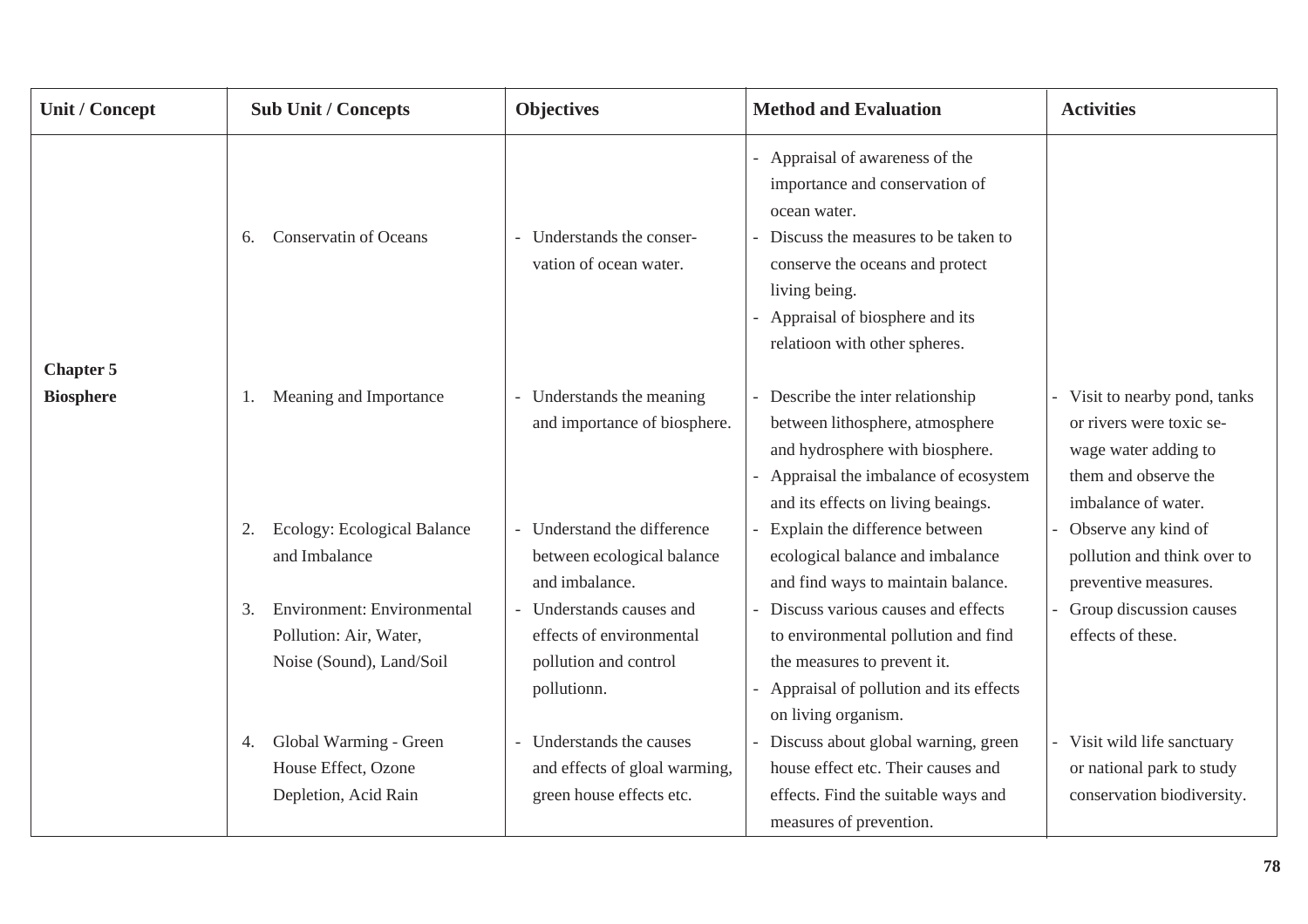| <b>Unit / Concept</b> | <b>Sub Unit / Concepts</b>                                                                                  | Objectives                                                          | <b>Method and Evaluation</b>                                                                                                                                                                      | <b>Activities</b> |
|-----------------------|-------------------------------------------------------------------------------------------------------------|---------------------------------------------------------------------|---------------------------------------------------------------------------------------------------------------------------------------------------------------------------------------------------|-------------------|
|                       | Bio-diversity: Meaning and<br>5.<br>Conservation<br>"Save Earth", "Save Maker<br>6.<br>Planet" - Programmes | - Understands the meaning<br>and significance of bio-<br>diversity. | - Appraisal human activities, causes<br>adverse on nature.<br>Explain the meaning, types and<br>$\overline{a}$<br>conservation of biodiversity.<br>- Appraisal of importance of bio<br>diversity. |                   |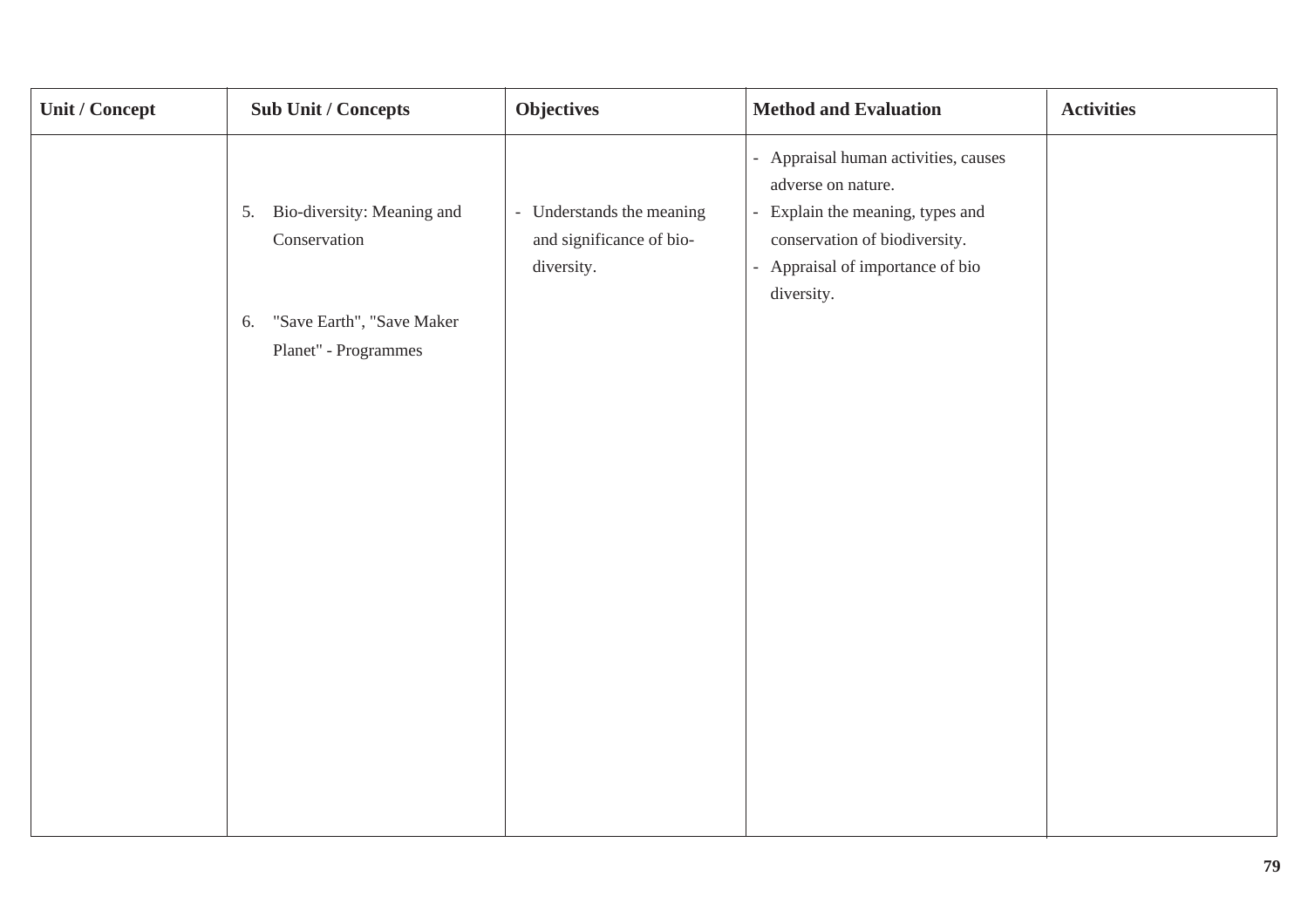## **Geography**

| <b>Unit / Concept</b>                               | <b>Sub Unit / Concepts</b>                                                                                                                                                                                             | <b>Objectives</b>                                                                                                                                                    | <b>Method and Evaluation</b>                                                                                                                                                                                             | <b>Activities</b>                                                                                                     |  |  |
|-----------------------------------------------------|------------------------------------------------------------------------------------------------------------------------------------------------------------------------------------------------------------------------|----------------------------------------------------------------------------------------------------------------------------------------------------------------------|--------------------------------------------------------------------------------------------------------------------------------------------------------------------------------------------------------------------------|-----------------------------------------------------------------------------------------------------------------------|--|--|
| <b>Chapter 1</b><br><b>Karnataka</b><br>- Our State | Karnataka: Location, Extent<br>1.<br>and Physical Setting with<br>Neighbouring States                                                                                                                                  | Understands the location<br>extent, physical setting with<br>neighboring state of<br>Karnataka.                                                                      | Explain the positions of Karnataka<br>in India, latitudinal and longitudinal<br>extension size, area with neighboring<br>states, with the help of map.<br>Appraisal of location extent and<br>physical setting.          | Draw a map of Karnataka<br>and mark latitude and<br>longitudes and districts.                                         |  |  |
| Physiographic Divisions<br>2.                       | Understands Physiographic<br>$\overline{a}$<br>divisions.                                                                                                                                                              | Classify the physiographic divisions<br>$\sim$<br>their importance with the help of map.<br>- Ask to identify the physiographic<br>divisions oin the map.            | Draw a map to show<br>physiographic divisions<br>and prepare a model to<br>show physiographic<br>divisions.                                                                                                              |                                                                                                                       |  |  |
|                                                     | Climate, Soils, Natural<br>3.<br>Vegetation and Animal Wealth                                                                                                                                                          | Know the climate, soils,<br>natural vegetation and<br>animal wealth.                                                                                                 | - Explain the types of climate, soils<br>natural vegetation and animal wealth<br>refer map.<br>- Appraisal about types of climate, soil<br>natural vegetation with relationship<br>with animal wealth.                   | Draw a map to show<br>climate, soil, natural<br>vegetation, centuries,<br>visit any national park.                    |  |  |
|                                                     | Water Resources: Rivers,<br>4.<br>Tanks-Irrigaiton: Types<br>Hydro-electricity: Important<br>Hydel Power Stations, Sharing<br>of River Water: Water disputes<br>(Cauvery, Krishna etc.),<br>Need for Water Conservatin | Understands water resource,<br>like tanks and rivers. Types<br>of irrigation. Hydro-electri-<br>water disputes (cauvery,<br>Krishna) need for water<br>conservation. | - Explain about water resoure,<br>Irrigation types-Hydro-electricity-<br>River water sharing, dispute and<br>conservation.<br>Appraisal about water resource,<br>importance, uses disputes and need<br>for conservation. | Visit, dams, power<br>stations, Collect articles<br>about water disputes and<br>think about conservation<br>of water. |  |  |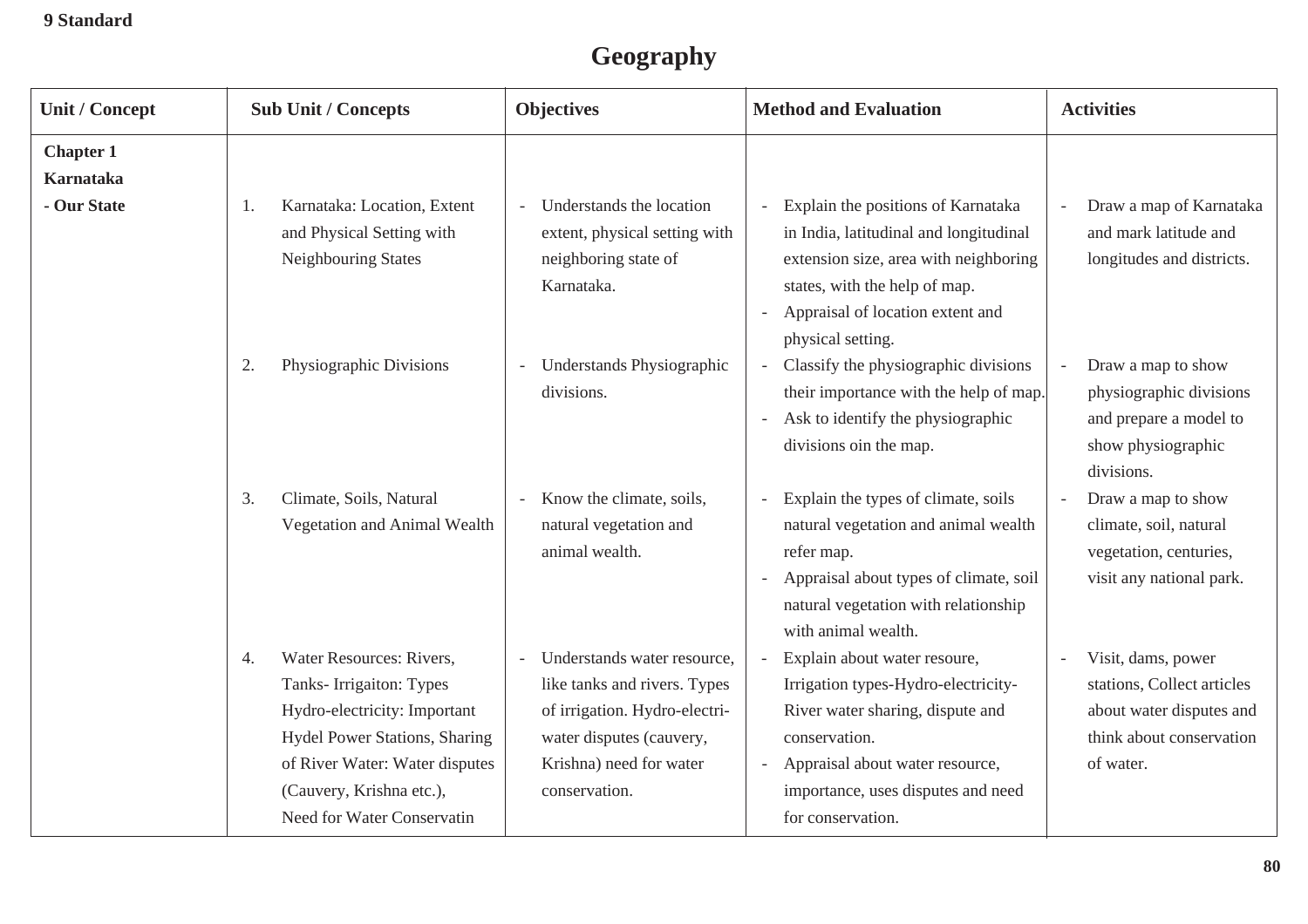| <b>Unit / Concept</b> | <b>Sub Unit / Concepts</b>                                                                                                                     | <b>Objectives</b>                                                                                                                                    | <b>Method and Evaluation</b>                                                                                                                                                                       | <b>Activities</b>                                                                                  |  |
|-----------------------|------------------------------------------------------------------------------------------------------------------------------------------------|------------------------------------------------------------------------------------------------------------------------------------------------------|----------------------------------------------------------------------------------------------------------------------------------------------------------------------------------------------------|----------------------------------------------------------------------------------------------------|--|
|                       | Land Resources: Land Use,<br>5.<br>Agriculture: Importance,<br>Types, Major Crops: Rice,<br>Jowar, Ragi, Sugarcane, Cotton,<br>Tobacco, Coffee | Know the land resources,<br>types and major crops-Rice,<br>jowar etc.                                                                                | - Explain the land resource - types of<br>farming, Imp food, commercial and<br>beverage crops with the help of map.<br>Appraisal about land use pattern,<br>farming of different crops on the map. | Visit the farm land to<br>know the cultivation of<br>different crops in different<br>soil.         |  |
|                       | Mineral Resources: Availabilty<br>6.<br>and Distribution of Major and<br>Miner Minerals: Iron Ore,<br>Manganese Ore, Bauxite, Gold             | Understands the mineral<br>resource, their availability,<br>distribution importance,<br>production of iron ore,<br>manganese, aluminium<br>and gold. | - Discuss on major minerals, their<br>importance, distribution, production<br>with the help of map.<br>Ask the importance of minerals how<br>it influences on industry and its uses.               | Visit any mines and collect<br>the matter nearby your<br>locality and prepare a<br>chart about it. |  |
|                       | <b>Transportation: Major</b><br>7.<br>Roadways, Railways, Water<br>ways and Airways                                                            | Understands the importance<br>of transportation and about<br>road ways, railways, water<br>ways and Airways.                                         | - Describe the mode of transportation,<br>its importance and influence with<br>the help of transportation map.<br>Appraisal about the different types<br>of transportation and its advantages.     | Draw a map of different<br>types of transportation.                                                |  |
|                       | Major Industries and Industrial<br>8.<br>Belts: Iron and Steel, Cotton,<br>Sugar, Paper, Cement                                                | Understands, major industries<br>and industrial belts - Iron and<br>steel, cotton, sugar, paper,<br>cement.                                          | Describe the major industries<br>distribution, production and trade with<br>the help of map.<br>Appraisal the importance of industry<br>in the development of a state.                             | Mark the industrial areas<br>in the map and visit the<br>industry nearby your<br>locality.         |  |
|                       | <b>Important Tourist Centres:</b><br>9.<br><b>Natural and Cultural Places</b><br>with National and International                               | Know the important tourist<br>centers - like natural, cultural<br>with natural, cultural with                                                        | - Explain about tourist places, role of<br>tourism in changing the face of<br>Karnataka, with the help of map.                                                                                     |                                                                                                    |  |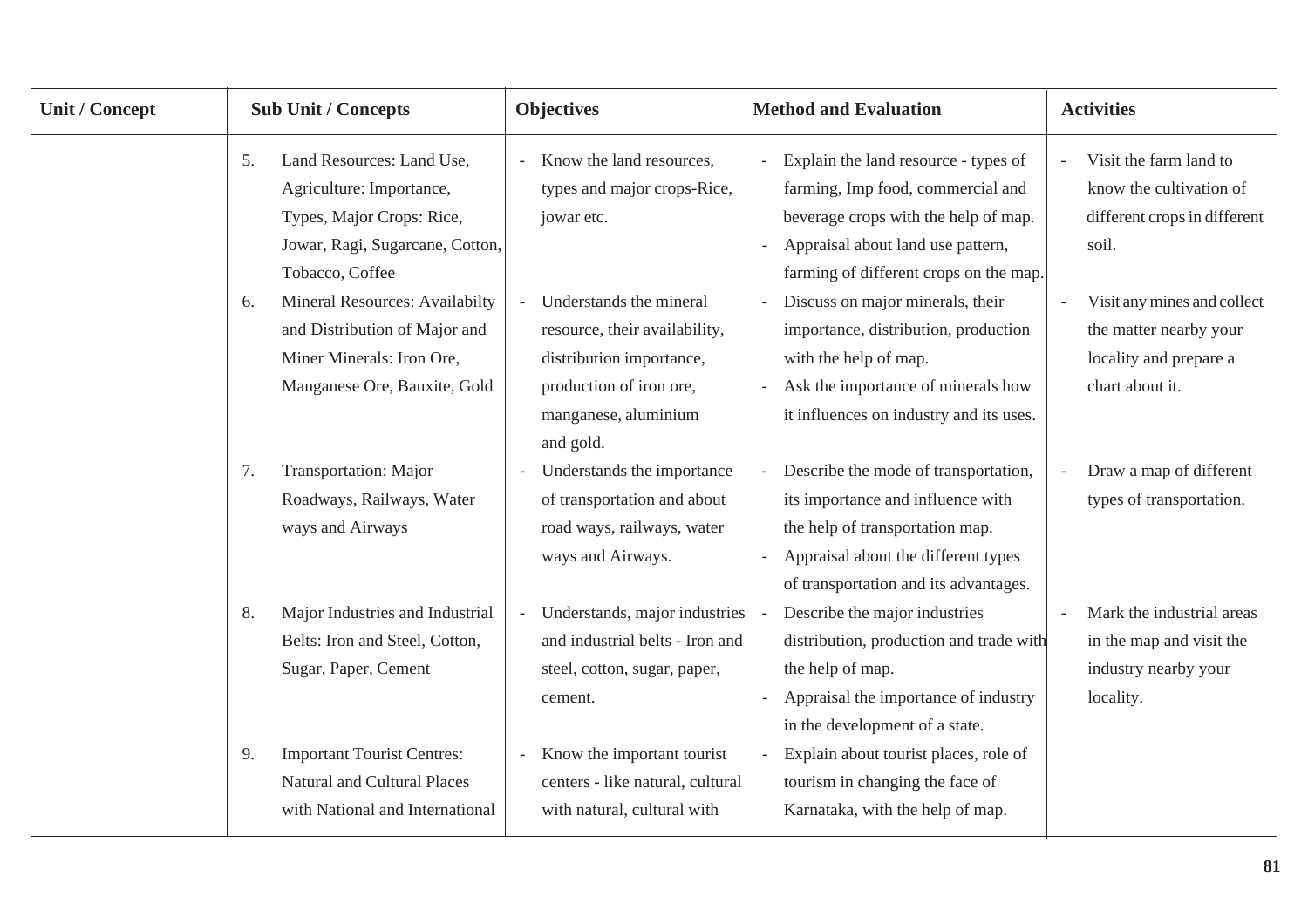| <b>Unit / Concept</b> | <b>Sub Unit / Concepts</b>                                                                                                                                                                    | <b>Objectives</b>                                                                                                                                                                                                                   | <b>Method and Evaluation</b>                                                                                                                                                                                                                                                            | <b>Activities</b>                                                                                                                                                      |  |
|-----------------------|-----------------------------------------------------------------------------------------------------------------------------------------------------------------------------------------------|-------------------------------------------------------------------------------------------------------------------------------------------------------------------------------------------------------------------------------------|-----------------------------------------------------------------------------------------------------------------------------------------------------------------------------------------------------------------------------------------------------------------------------------------|------------------------------------------------------------------------------------------------------------------------------------------------------------------------|--|
|                       | Importance - Hills, Waterfall,<br>Forest, Historic Places etc.<br>Population: Growth,<br>10.<br>Distribution, Density, Literarcy,<br>Migratin - Its role in changing<br>the face of Karnataka | national and international<br>importance - Hills, water<br>falls, forest, Historical places.<br>Know the total population,<br>$\overline{\phantom{a}}$<br>its growth distribution,<br>density, literacy, migration<br>and its role. | Appraisal about the important tourist<br>$\overline{\phantom{m}}$<br>places, its uses and advantages.<br>Explain, about the population and<br>its influences in the states develop-<br>ment with the help of map.<br>Appraisal about the growth of<br>÷,<br>population and its effects. | Visit and prepare a map<br>and chart of historical<br>place.<br>Prepare a graph to show<br>$\overline{\phantom{a}}$<br>the growth of population,<br>density, literacy. |  |
|                       |                                                                                                                                                                                               |                                                                                                                                                                                                                                     |                                                                                                                                                                                                                                                                                         |                                                                                                                                                                        |  |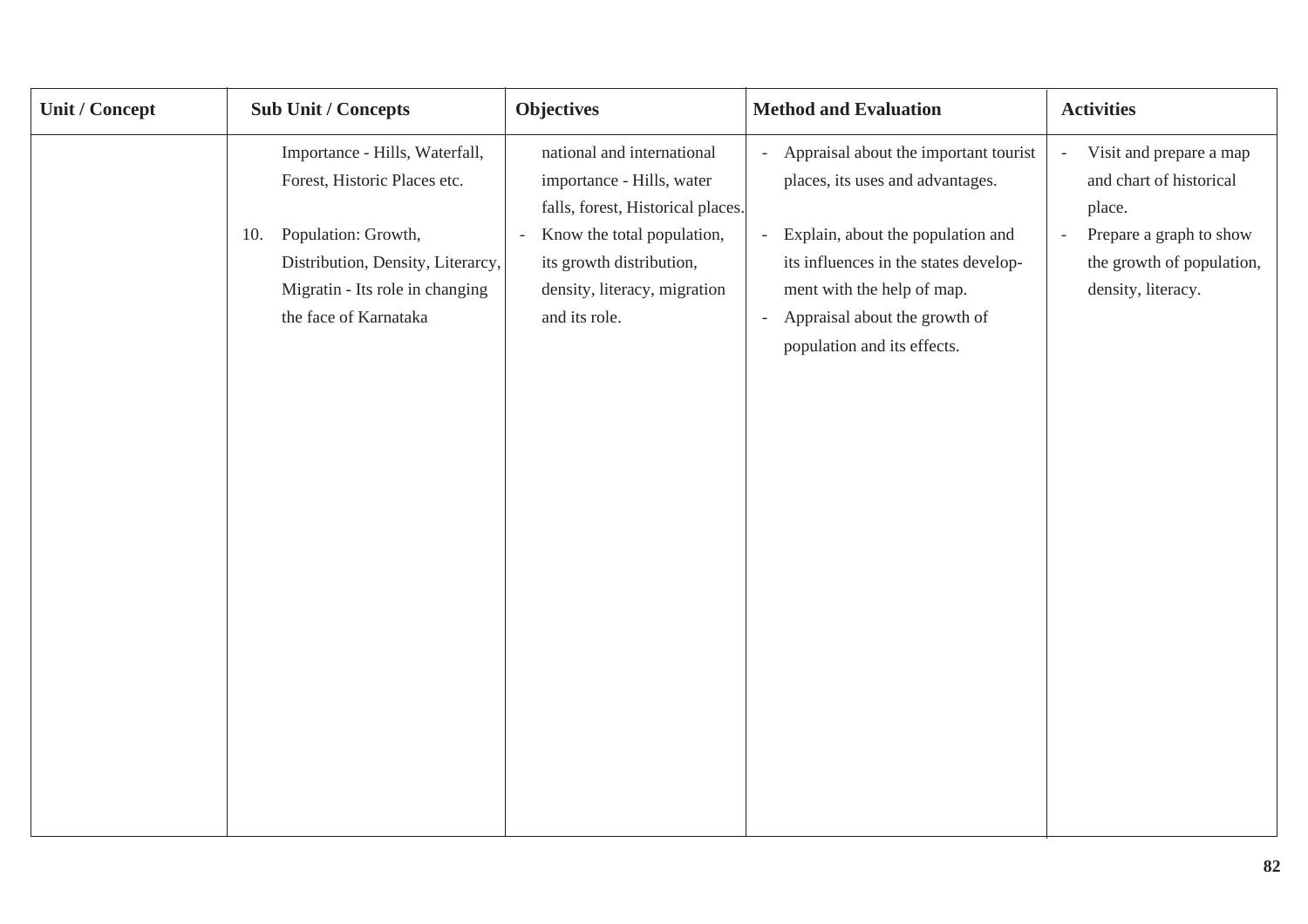# **Geography**

| <b>Unit / Concept</b>        |    | <b>Sub Unit / Concepts</b>                                                                                                      | <b>Objectives</b>                                                                                         | <b>Method and Evaluation</b>                         |                                                                                                                                                                                           |                          | <b>Activities</b>                                                           |  |  |
|------------------------------|----|---------------------------------------------------------------------------------------------------------------------------------|-----------------------------------------------------------------------------------------------------------|------------------------------------------------------|-------------------------------------------------------------------------------------------------------------------------------------------------------------------------------------------|--------------------------|-----------------------------------------------------------------------------|--|--|
| <b>Chapter 1</b>             |    |                                                                                                                                 |                                                                                                           |                                                      |                                                                                                                                                                                           |                          |                                                                             |  |  |
| <b>India-Our Mother Land</b> | 1. | India: Location and its<br>Environs, India in the World                                                                         | Understands the location<br>extent and neighbors of India.                                                | $\overline{\phantom{a}}$<br>$\overline{\phantom{a}}$ | Explain location in the world and<br>its environs, frontiers with the help<br>of map.<br>Appraisal of latitudinal and long-<br>tudinal extent, its neighbors and<br>frointiers.           | $\overline{\phantom{a}}$ | Draw outline map of<br>India mark the name of<br>states and capitals.       |  |  |
|                              | 2. | Physiographic Divisions of<br>India                                                                                             | Know the physical divisions,<br>their features and importance.                                            | $\sim$                                               | Divide India into major physical<br>divisions and diverge their areas and<br>importance by using physical map.<br>Assessment of physiographic<br>divisions of India.                      |                          | Draw a map to represent<br>physiographic divisions.                         |  |  |
|                              | 3. | Climate Seasons: Indian<br>Monsoon and its features                                                                             | Understands the climate of<br>India with its seasonal<br>charges, influence of<br>Monsoon oin the country | $ \,$<br>$\overline{\phantom{a}}$                    | Discuss on type of climate, seasons,<br>mansoon, its mechanism and influence<br>with the help of charts and facts.<br>Appraisal of seasonal charges in<br>climate and its effects.        |                          | Draw maps to show<br>mansoon winds.                                         |  |  |
|                              | 4. | Soil Resources: Meaning,<br>Types, Distribution - Soild<br><b>Erosion and Conservation</b>                                      | Understands soil types,<br>character sties, distribution<br>and coinservation of soil.                    |                                                      | Explain meaning, types, distribution,<br>causes of soil erosion and con-<br>servation with the help of map and<br>charts.<br>Appraisal of types of soild,<br>distribution and importance. |                          | Prepare a map to show<br>distribution of soild<br>types.                    |  |  |
|                              | 5. | Forests: Types, Importance -<br>Important WLS / National Parks,<br>Biosphere Parks - Need for<br><b>Conservation of Forests</b> | Understands types, products<br>of forests, distribution and<br>conservation.                              | $\sim$                                               | Discuss the types, importance,<br>distribution of forests, need for<br>conservation, WLS, NP and Biosphere<br>by using facts and maps.                                                    |                          | Prepare a map to show<br>types of forests and list<br>out major WLS and NP. |  |  |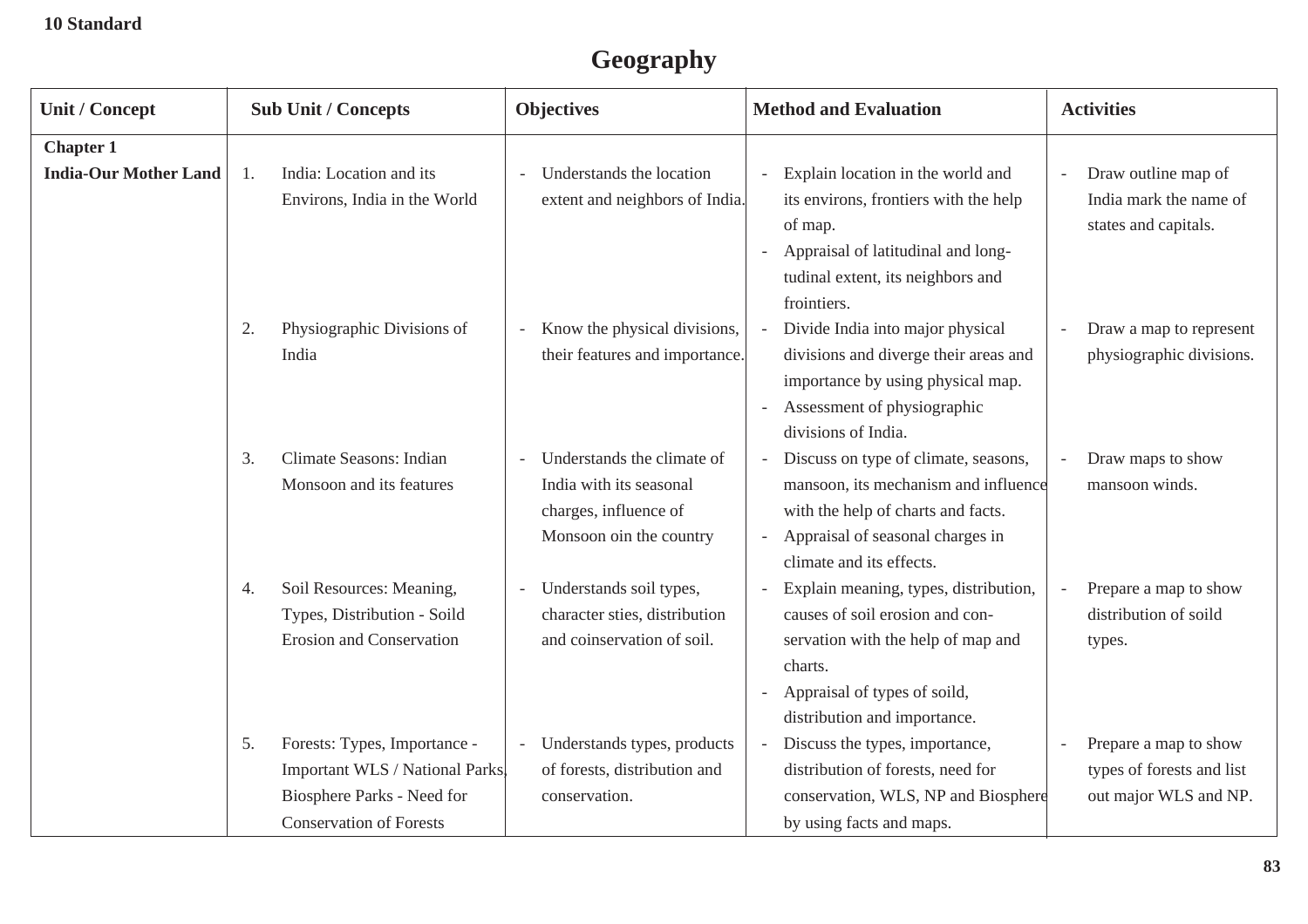| <b>Unit / Concept</b> | <b>Sub Unit / Concepts</b> |                                                                                                                                                                                                                                                                                                                   | <b>Objectives</b>                                                                                                               | <b>Method and Evaluation</b> |                                                                                                                                                                                                                                                                                                                                                               | <b>Activities</b> |                                                                                                                   |
|-----------------------|----------------------------|-------------------------------------------------------------------------------------------------------------------------------------------------------------------------------------------------------------------------------------------------------------------------------------------------------------------|---------------------------------------------------------------------------------------------------------------------------------|------------------------------|---------------------------------------------------------------------------------------------------------------------------------------------------------------------------------------------------------------------------------------------------------------------------------------------------------------------------------------------------------------|-------------------|-------------------------------------------------------------------------------------------------------------------|
|                       | 6.                         | Water Resources: Major Rivers,<br>Importance of Irrigation,<br>Multipurpose River Valley<br>Projects - Objectives: DVC,<br>BNP, Hirakud, Tungabadra<br>Projects, Hydro-Electricity:<br>Water Scarcity, Need for<br><b>Conservation and Rain Water</b><br>Harvesting                                               | Know the rivers system,<br>water resources, need for<br>irrigation, Hydel power water<br>scarcity and conservation<br>of water. | $\overline{\phantom{a}}$     | - Assessment of types, importance<br>and distribution of forests.<br>- Explain Source of water resources,<br>rivers, irrigation, river valley projects<br>development Hydel power, Rainwater<br>harvesting with the help of maps,<br>diagrams, facts and charts.<br>Appraisal of water resources,<br>potentiality, utilization, scarcity and<br>conservation. |                   | Prepare a map to show<br>river systems, river<br>valley projects and hydel<br>power stations.                     |
|                       | 7.                         | Land Resources: Land Use<br>Pattern, Agriculture:<br>Importance, Types of Farming,<br>Cropping Pattern, Crop Seasons,<br>Major Crops: Food - Rice,<br>Wheat, Commercial -Sugarcane,<br>Tobacco, Fibre - Cotton,<br>Beverage - Tea, Role of<br>Horticulture and Floriculture in<br><b>Agricultural Development</b> | Know the land use pattern<br>cropping pattern, crop<br>seasons and major crops.                                                 |                              | Explain land utilization, Agriculture<br>and its importance, types of farming,<br>cropping pattern, season and crops by<br>using maps and facts.<br>Appraisal of land resources - uses,<br>types of agriculture, major crops etc.                                                                                                                             |                   | Prepare pie diagram to<br>show land use pattern<br>and show the arena under<br>crops is out line map of<br>India. |
|                       | 8.                         | Mineral Resources: Iron Ore,<br>Manganese Ore, Bauxite,<br>Mica, Gold, Power Resources:<br>Conventional - Coal, Petroleum,                                                                                                                                                                                        | Understands the reserves<br>production and distribution<br>of major minerals and their<br>conservation.                         |                              | Describe production and distribution<br>of major minerals and energy<br>resources, crisis and remedies with<br>the help of facts and charts.                                                                                                                                                                                                                  |                   | Draw maps to show the<br>distribution of minerals<br>and energy resources.                                        |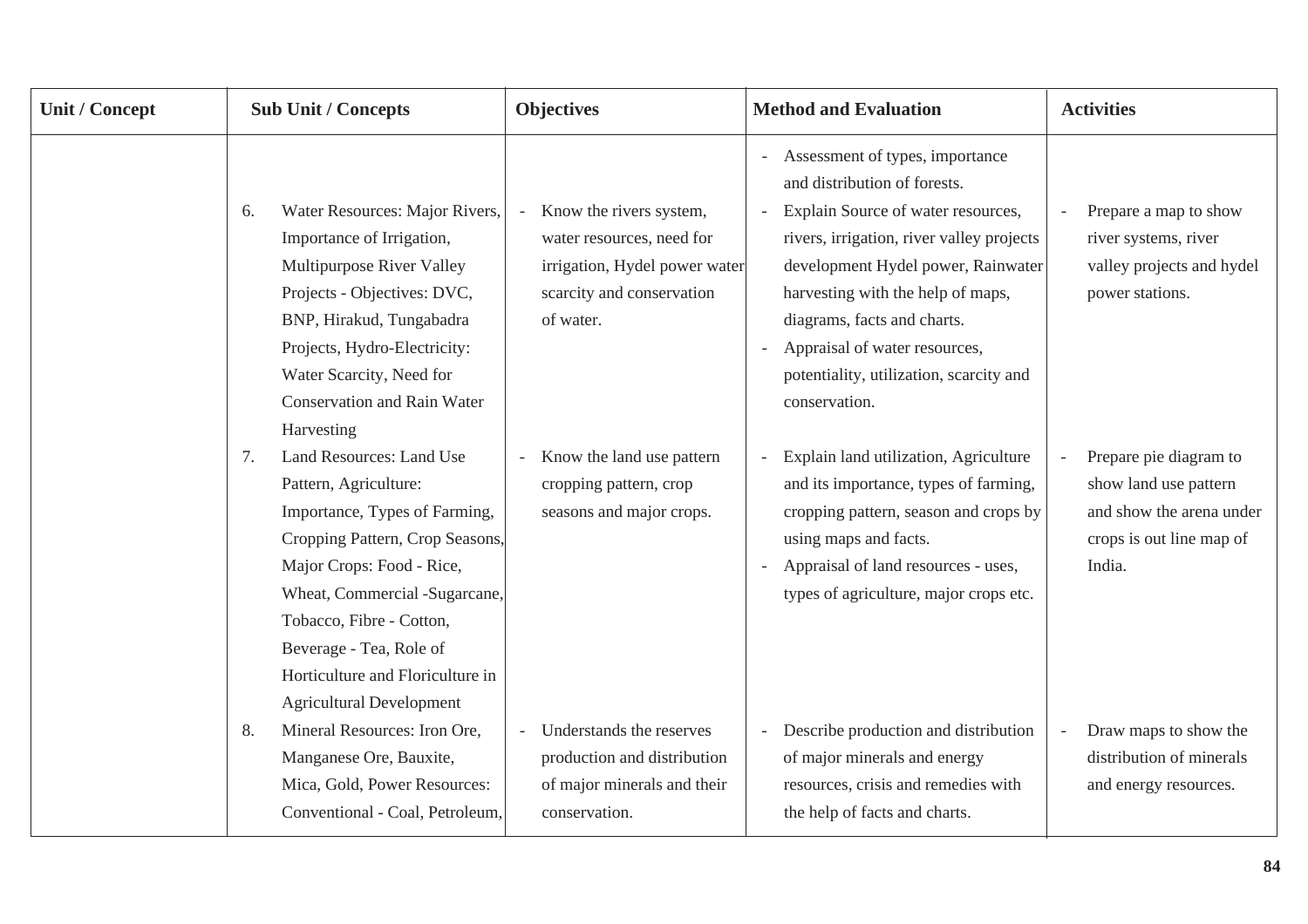| <b>Unit / Concept</b> |     | <b>Sub Unit / Concepts</b>                                                                                                                       | <b>Objectives</b>                                                                                      |                                    | <b>Method and Evaluation</b>                                                                                                                                                                                         | <b>Activities</b> |                                                                                      |
|-----------------------|-----|--------------------------------------------------------------------------------------------------------------------------------------------------|--------------------------------------------------------------------------------------------------------|------------------------------------|----------------------------------------------------------------------------------------------------------------------------------------------------------------------------------------------------------------------|-------------------|--------------------------------------------------------------------------------------|
|                       |     | Atomic Minerals, Non-<br>Conventinal-Solar Energy,<br>Wind power: Energy<br>Crisis and Remedies -<br>Need for Non-Conventional<br>energy Sources |                                                                                                        | $\overline{\phantom{a}}$           | Assessment of reserves, production,<br>distribution, trade of major minerals,<br>energy resource and importance.                                                                                                     |                   |                                                                                      |
|                       | 9.  | Transportation: Types and<br>Importance, Golden<br>Quadrilateral Roiad, Major<br>Airports and Seaports                                           | Understand the modes of<br>transport, golden quadrila-<br>teral, major Airports and<br>Seaports.       | $\sim$<br>$\overline{\phantom{a}}$ | Explain types and importance of<br>transport, GQ ports and Airports.<br>Appraisal of modes of transport,<br>CQ ports and Airports.<br>Appraisal of modes of transport,<br>airports and sea ports of India.           |                   | Draw maps to locate<br>Airports and seaports.                                        |
|                       | 10. | Major Industrial Regions<br>and Industries: Iron and Steel,<br>Cotton, Sugar, Aluminium,<br>Paper and Knowledge based<br>Industries (IT, BT, AT) | Know the industries<br>industrial regions, locali-<br>zation factors and some<br>important industries. | $\overline{\phantom{a}}$           | Describe meaning, factors of location<br>industrial regions, Iron and steel,<br>cotton, sugar Aluminum, paper etc.<br>Appraisal of localization of industries,<br>industrial reigns and some selected<br>industries. |                   | Locate important<br>producing centers of<br>selected industries on<br>out line maps. |
|                       | 11. | Communication: GIS, GPS<br>and Remote Sensing                                                                                                    | Understands the need of<br>GIS, GPS and Remote<br>sensing.                                             | $\overline{\phantom{a}}$           | Brief account communication on GIS.<br>GPS and Remote sousing.<br>Assessment of communication with<br>reference to GIS, GPS and Remote<br>sensing.                                                                   |                   | Draw diagrams which<br>are necessary.                                                |
|                       | 12. | Natural Disasters: Causes and<br>Consequences of Cyclones,                                                                                       | Know the Natural<br>disasters, causes and effects.                                                     |                                    | Explain the causes and effect of<br>disasters with instances.                                                                                                                                                        |                   | Prepare diagrams, charts<br>and maps to show the                                     |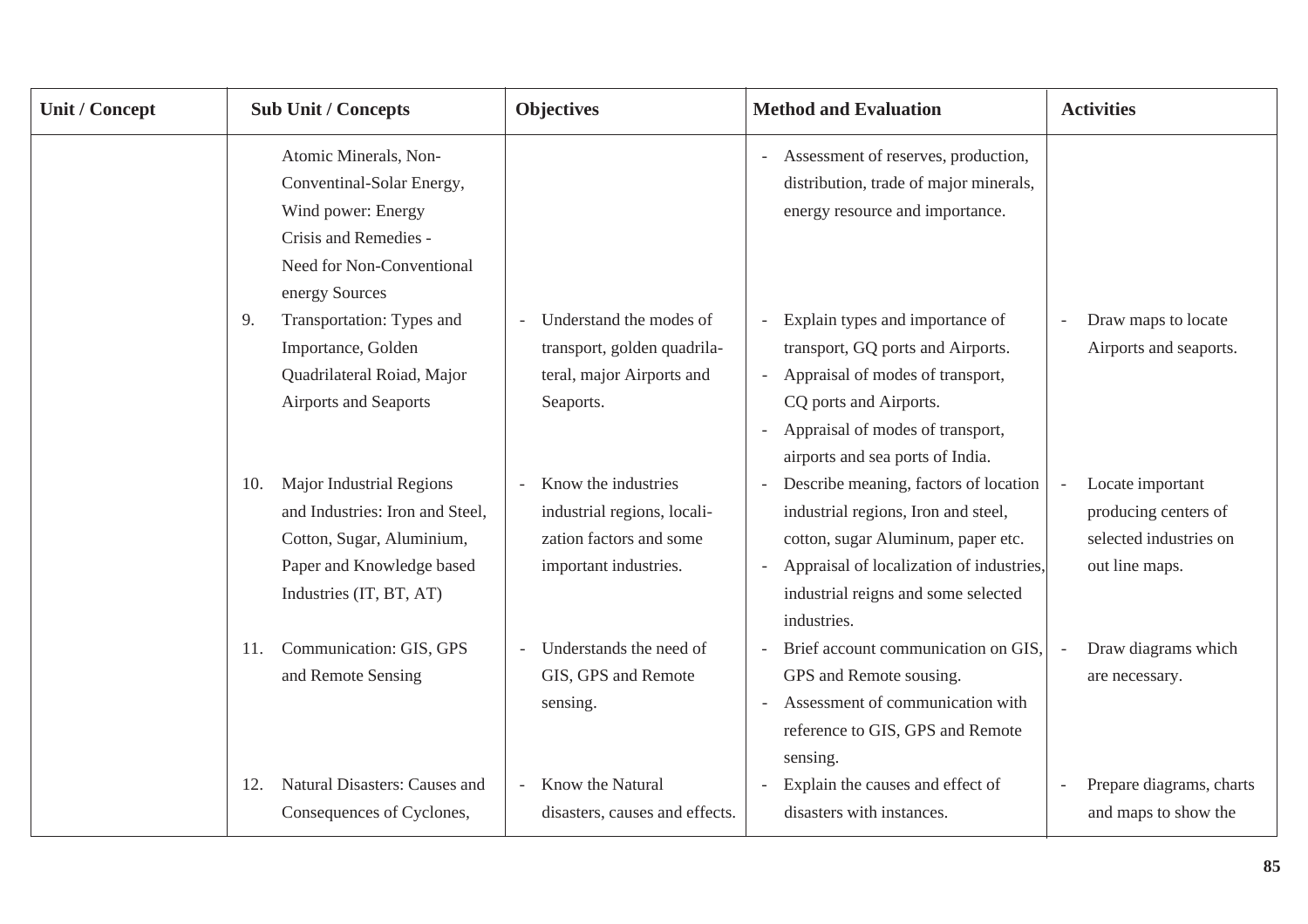| <b>Unit / Concept</b><br><b>Sub Unit / Concepts</b><br><b>Objectives</b><br><b>Method and Evaluation</b><br><b>Activities</b>                                                                                                                                                                                                                                                                                                                                                                                                                                                                                                       |                                                                                                              |
|-------------------------------------------------------------------------------------------------------------------------------------------------------------------------------------------------------------------------------------------------------------------------------------------------------------------------------------------------------------------------------------------------------------------------------------------------------------------------------------------------------------------------------------------------------------------------------------------------------------------------------------|--------------------------------------------------------------------------------------------------------------|
| Flood, Landslides, Coastal<br>Appraisal of Natural effect of<br>natural towards areas<br>$\overline{a}$<br>disasters with instances.<br>Erosion and Earthquakes -<br>Major regions<br>of disasters.<br>Population: Growth,<br>Explain the total population, trends<br>Understands demographic<br>13.<br>$\frac{1}{2}$<br>$\overline{a}$<br>$\overline{\phantom{a}}$<br>Distribution, Density and<br>feature of our country.<br>in growth, distribution, density and<br>immigration by using maps and<br>Migration<br>density and growth.<br>graphs.<br>Assessment of population growth<br>$\overline{\phantom{a}}$<br>and problems. | etc. collect photographs<br>Draw maps to show the<br>distribution of population<br>of population, graphs for |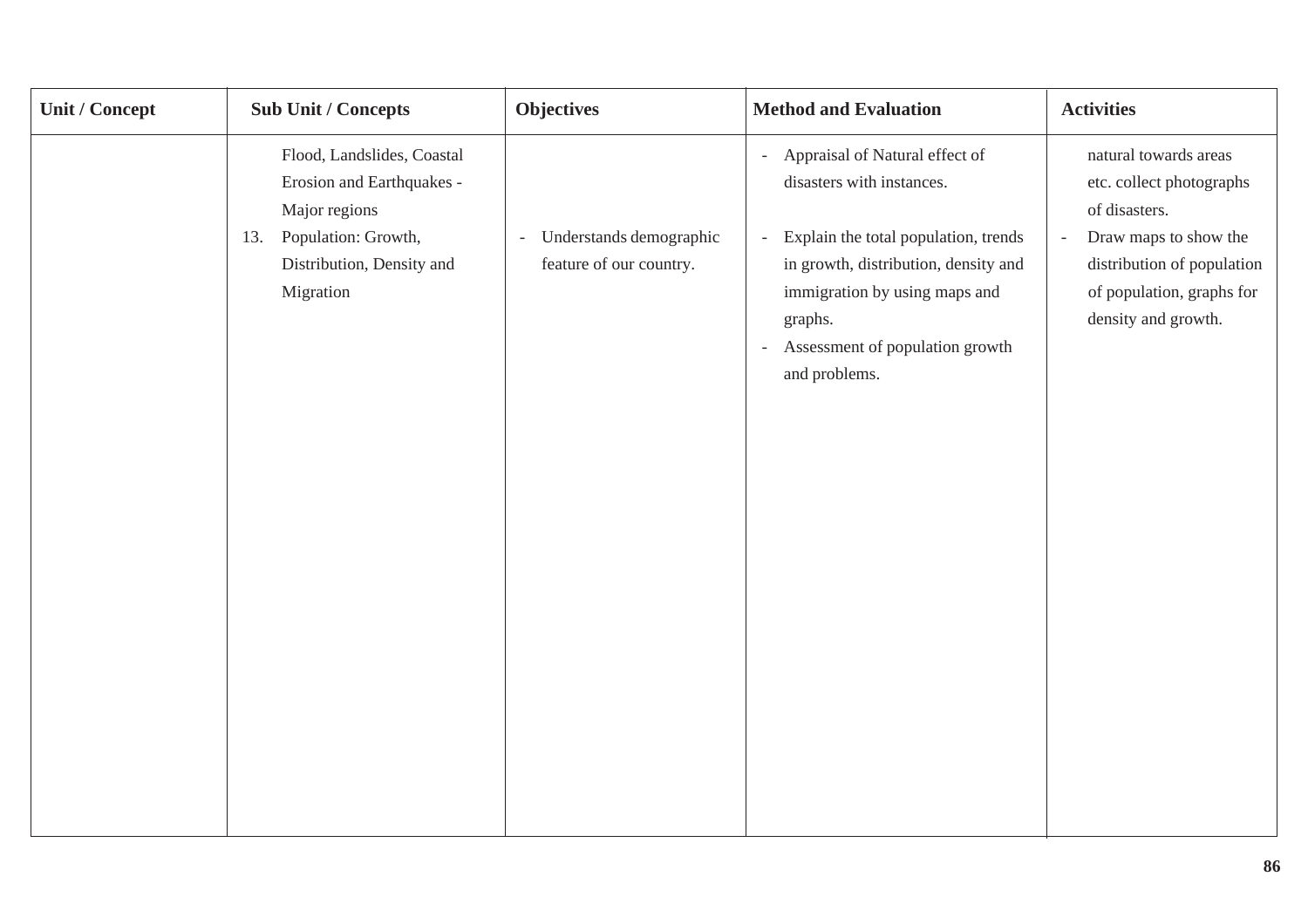#### **Syllabus Forming Committe Business Studies**

| Dr. Uday Kumar Ervathur             | - Chairperson |
|-------------------------------------|---------------|
| Professor of Commerce               |               |
| <b>Mangalore University College</b> |               |
| Hampanakatte, Mangalore             |               |
| Dr. B. Mahadevappa                  | - Member      |
| Reader                              |               |
| Department of Commerce              |               |
|                                     |               |
| <b>Mysore Univesity PG Centre</b>   |               |
|                                     |               |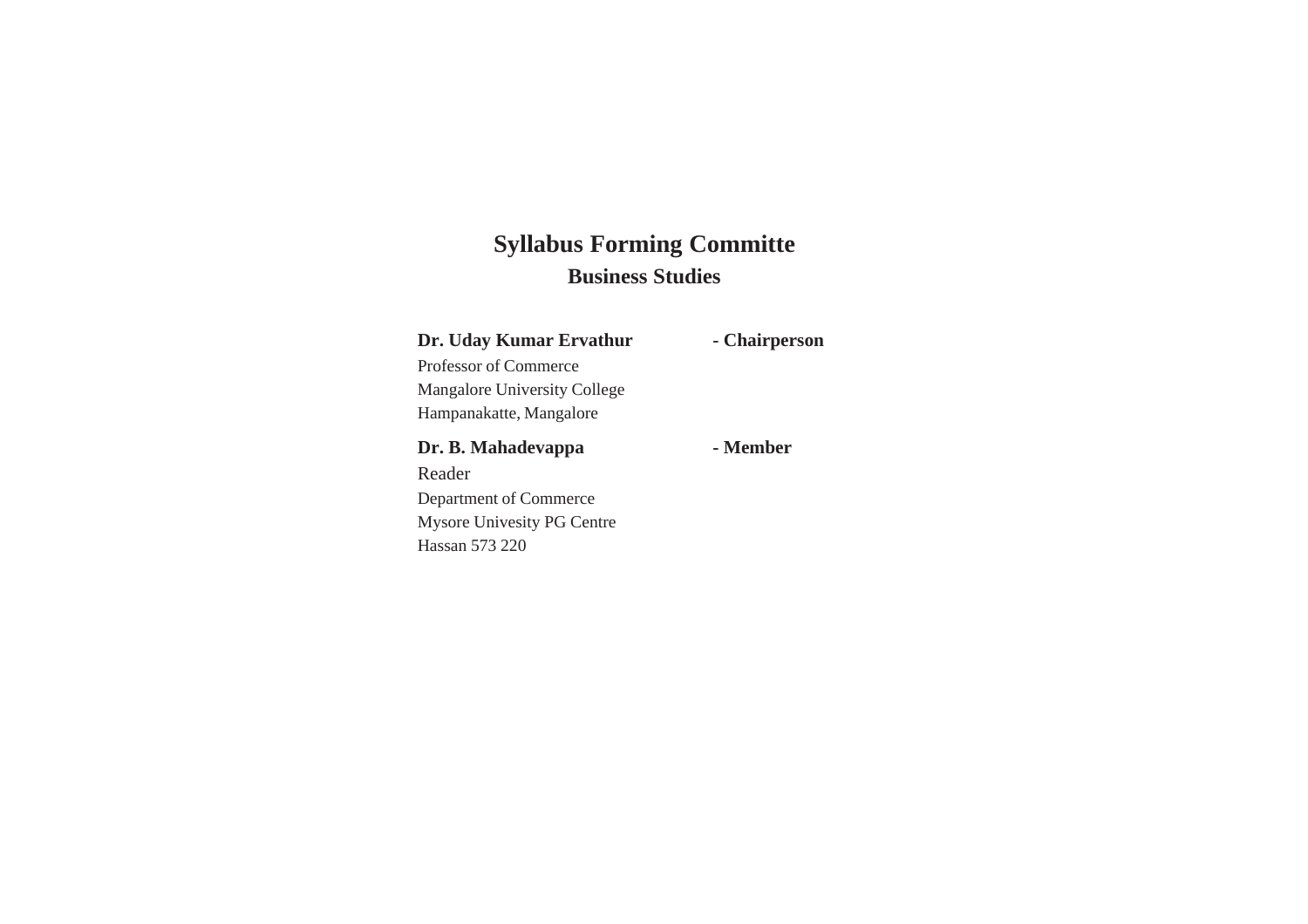### **Business Studies**

| <b>Unit / Concept</b>       | <b>Sub Unit / Concepts</b>              | <b>Objectives</b>                  | <b>Method and Evaluation</b>                  | <b>Activities</b>                |
|-----------------------------|-----------------------------------------|------------------------------------|-----------------------------------------------|----------------------------------|
| <b>Chapter 1</b>            |                                         |                                    |                                               |                                  |
| <b>Evolution and Growth</b> |                                         | - To inform the students about     | - Classroom teaching follows by activities    | - Question answer in class       |
| of Commerce                 |                                         | the context in which the subject   | like project works (Special references to     | room project work.               |
|                             |                                         | needs to understood.               | local and regional specialities)              | - Visit to local trade enters or |
|                             | 1. Economics Activity                   | - To differentiate between various | - Explain with examples. Ask students to      | narrate stories of production,   |
|                             |                                         | types of activities & understood   | identify / classify activities. Evaluation is | trade and commerce in the        |
|                             |                                         | the importance economic            | done on the basic of oral & writer            | historical context.              |
|                             |                                         | activity in making a living.       | examination.                                  | - Coins stamp Collection.        |
|                             | 2. Exchange                             | - To explain the necessity of      | - Explain through exchange of ideas i.e.,     | - Project work, basis on         |
|                             |                                         | exchange in a community.           | class room teaching. Give examples            | village economy, where           |
|                             |                                         | - To understand what is exchange.  | of market place where exchange actually       | exchange, takes place.           |
|                             |                                         |                                    | takes place.                                  | - Project work aimed at          |
|                             |                                         |                                    | - Evaleatior is done on the basis of oral     | identification of problems and   |
|                             |                                         |                                    | and written examination.                      | advantages is exchanges          |
|                             |                                         |                                    |                                               | Previaling at the local level.   |
|                             |                                         |                                    |                                               | - Coin and Stamp Collection.     |
|                             | 3. Growth                               | - To explain what is growth and    | - Explain through exchange of ideas, class    | Project work about this          |
|                             |                                         | why it is importants and how       | room teaching.                                | - Growth of industries in        |
|                             |                                         | exchange helps growth.             | - Evaluations through question answer         | various parts of the work.       |
|                             |                                         |                                    | oral and written.                             | - Condition or local area        |
|                             |                                         |                                    |                                               | during the past $&$ its compari- |
|                             |                                         |                                    |                                               | son with the present.            |
|                             |                                         |                                    |                                               | - Model of Growth.               |
|                             | 4. Commerce in 21 <sup>st</sup> Century | - To explain the role of trade &   | - Class room teaching, use visual media       | - Project work concerning the    |
|                             |                                         | commerece $\&$ its importance to   | wherever pssible Evaluation through           | important industrins in the      |
|                             |                                         | economic growth.                   | oral and written exmination.                  | region country.                  |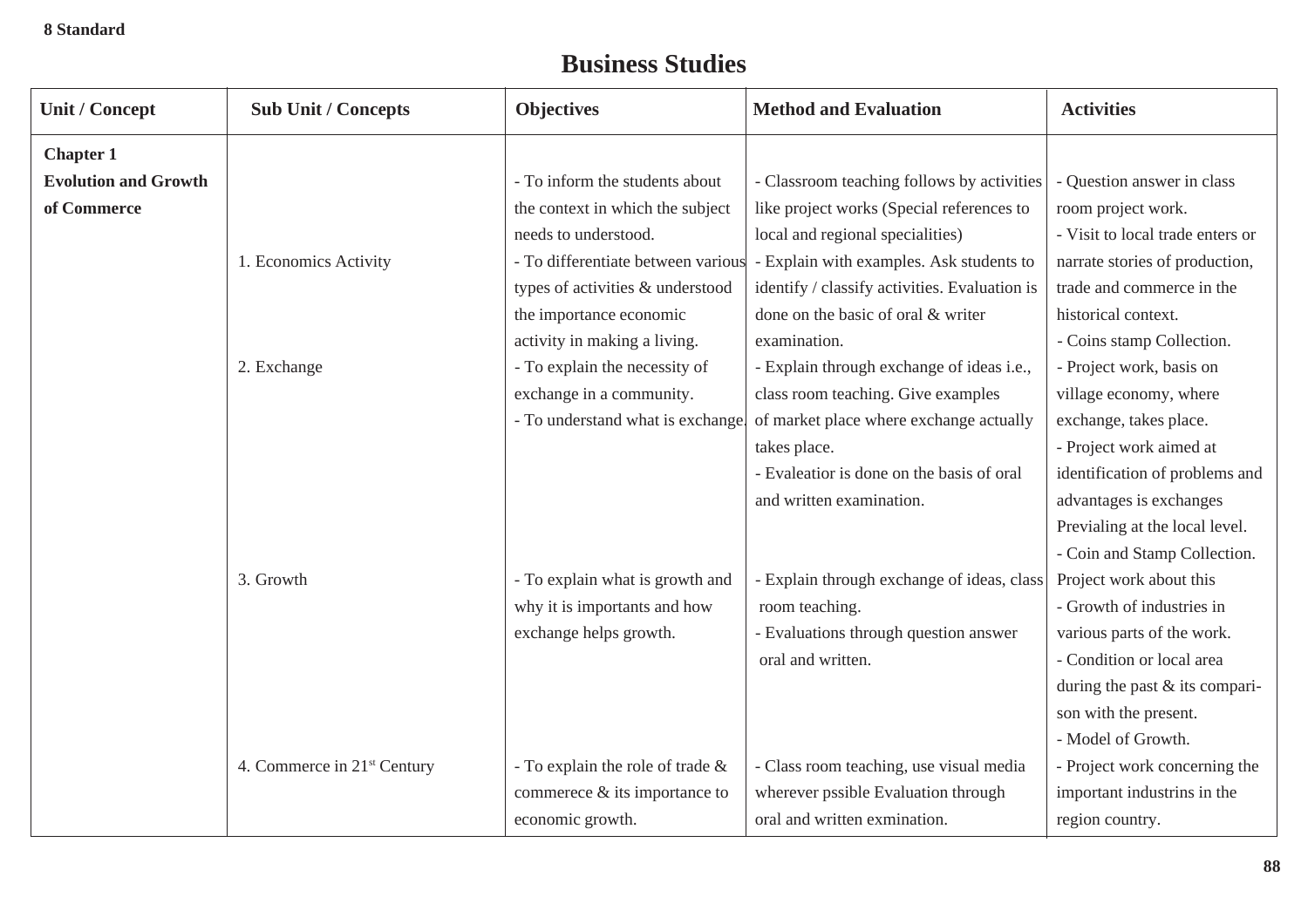| <b>Unit / Concept</b>               | <b>Sub Unit / Concepts</b>     | <b>Objectives</b>                                                                  | <b>Method and Evaluation</b>                                                                                                       | <b>Activities</b>                                                                                                                                                                                                                                                                                                                 |
|-------------------------------------|--------------------------------|------------------------------------------------------------------------------------|------------------------------------------------------------------------------------------------------------------------------------|-----------------------------------------------------------------------------------------------------------------------------------------------------------------------------------------------------------------------------------------------------------------------------------------------------------------------------------|
|                                     |                                |                                                                                    |                                                                                                                                    | - On various aspects of<br>commerce like Banks,<br>Markets, Advertsiment<br>Industry, Transport, Fishing<br>etc                                                                                                                                                                                                                   |
| <b>Chapter 2</b><br><b>Business</b> |                                | - To inform studetns of meaning<br>and importance of business.                     | - Class room teaching and Evaluation<br>through written and oral methods.                                                          | - Project work, vistis to<br>business units.                                                                                                                                                                                                                                                                                      |
|                                     | 1. Meaning of Business         | - To explain in order to help the<br>students to understand what is<br>a business. | - Class room teaching, question answer<br>quiz, stories from legends and folklore                                                  | - Project work visit to<br>business centrers units, meeting<br>sucessful business persons<br>(men & women)                                                                                                                                                                                                                        |
|                                     | 2. Trade, Industry and Service | - To inform students of faction<br>and various activities of the<br>business work. | - Class room teaching with the help of<br>available teaching aides.<br>- Evaluation is done- based on oral and<br>written methods. | - Project work: Classification<br>of business organisation, or<br>companies based on their<br>activities.<br>- List out the organisations<br>engaged in various types of<br>business activities at the local<br>level.<br>- Prepare a list of symbols of<br>various companies and<br>identify the ask of their<br>specialisation. |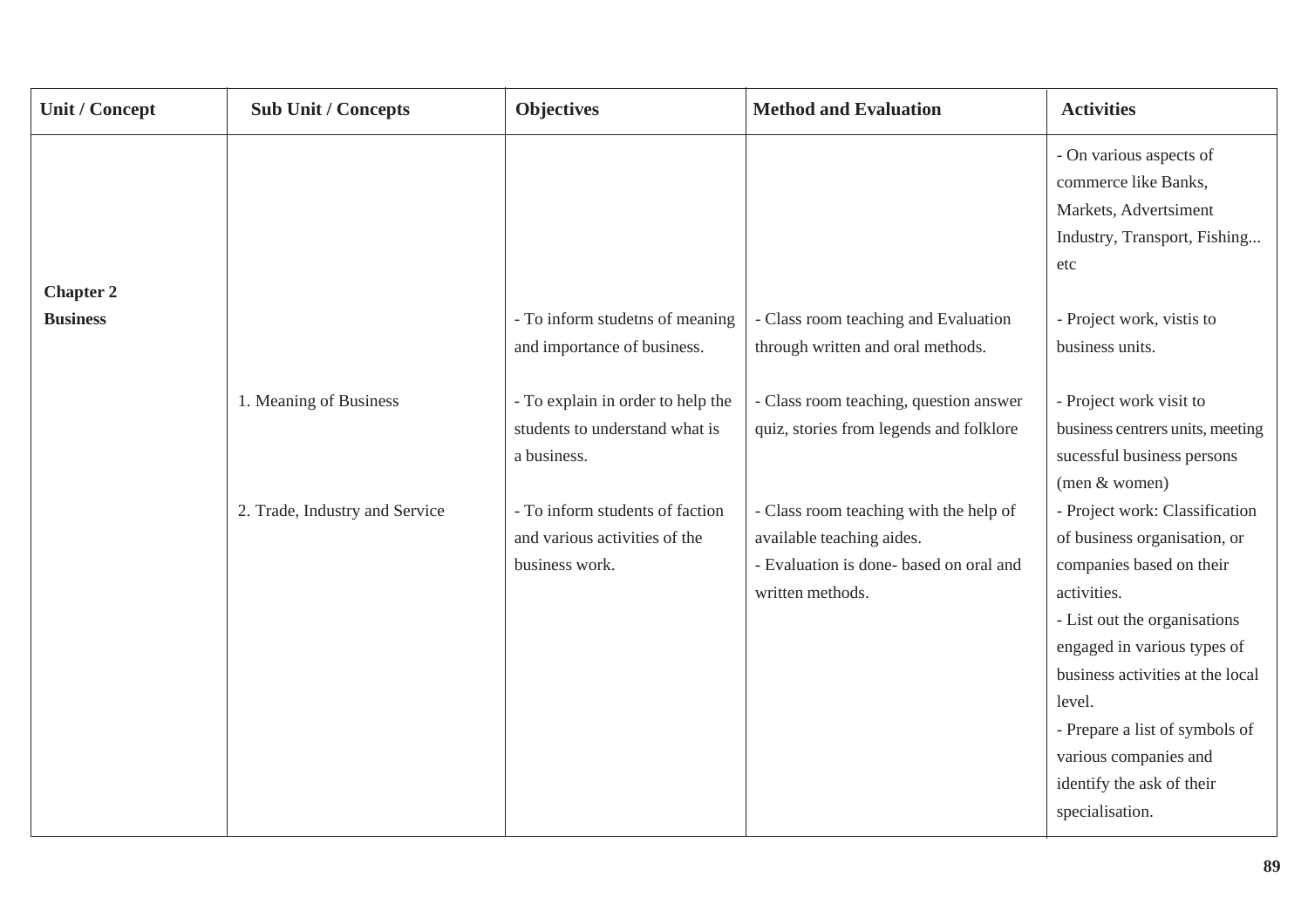| <b>Unit / Concept</b>                                                                  | <b>Sub Unit / Concepts</b>                                | <b>Objectives</b>                                                                                                                                                                        | <b>Method and Evaluation</b>                                                                                                                                                                                                                                                      | <b>Activities</b>                                                                                                                                                                                                                                               |
|----------------------------------------------------------------------------------------|-----------------------------------------------------------|------------------------------------------------------------------------------------------------------------------------------------------------------------------------------------------|-----------------------------------------------------------------------------------------------------------------------------------------------------------------------------------------------------------------------------------------------------------------------------------|-----------------------------------------------------------------------------------------------------------------------------------------------------------------------------------------------------------------------------------------------------------------|
|                                                                                        | 3. For-profit Business and Non-profit<br><b>Bussiness</b> | -To enable students to understand<br>objectives with which business<br>is done today. Also to inform<br>the students that NBO are also<br>important business institins.                  | -Class room teaching with help of teaching<br>aids. Examples of Non-profit organisations,<br>their contribution to development, trade,<br>business and production evaluation is done<br>based on the oral and written methods of<br>examination.<br>- Evaluation of project work. | Project tto identify for profit<br>and Not-for profit business<br>units.<br>- Various activities of for<br>profits non-profit business<br>units.<br>- Visit to non-profit<br>organisation<br>- Achivers in both areas.                                          |
|                                                                                        | 4. Business Ethics and Social<br>Responsibilties          | - To enable students to understand<br>the importance of social support<br>to business.<br>- The purpose of all activities<br>should be centered around<br>human good and social welfare. | - Class-rom teaching and causes of<br>business units social responsibility.<br>- Evaluation is done with the help of class<br>room sesponse, performance in oral<br>and written examination.                                                                                      | Discussion with the students,<br>to know this views on ethics<br>and social responsibility<br>project-on<br>- Social works taken by<br>business organisation at local<br>level.<br>- Discussion with business<br>men.<br>- New paper chippings on<br>the topic. |
| <b>Chapter 3</b><br><b>Formation of Small</b><br><b>Scale Business</b><br>Organisation | 1. Meaning of Business Organisation                       | - To inform students the meaning<br>& importance of organisational<br>structers of business.                                                                                             | - Class room teaching, orgnisation charts<br>exmaples may be given in support of<br>explanation.                                                                                                                                                                                  | - Project work taking into<br>account acess to print and<br>electronic media.                                                                                                                                                                                   |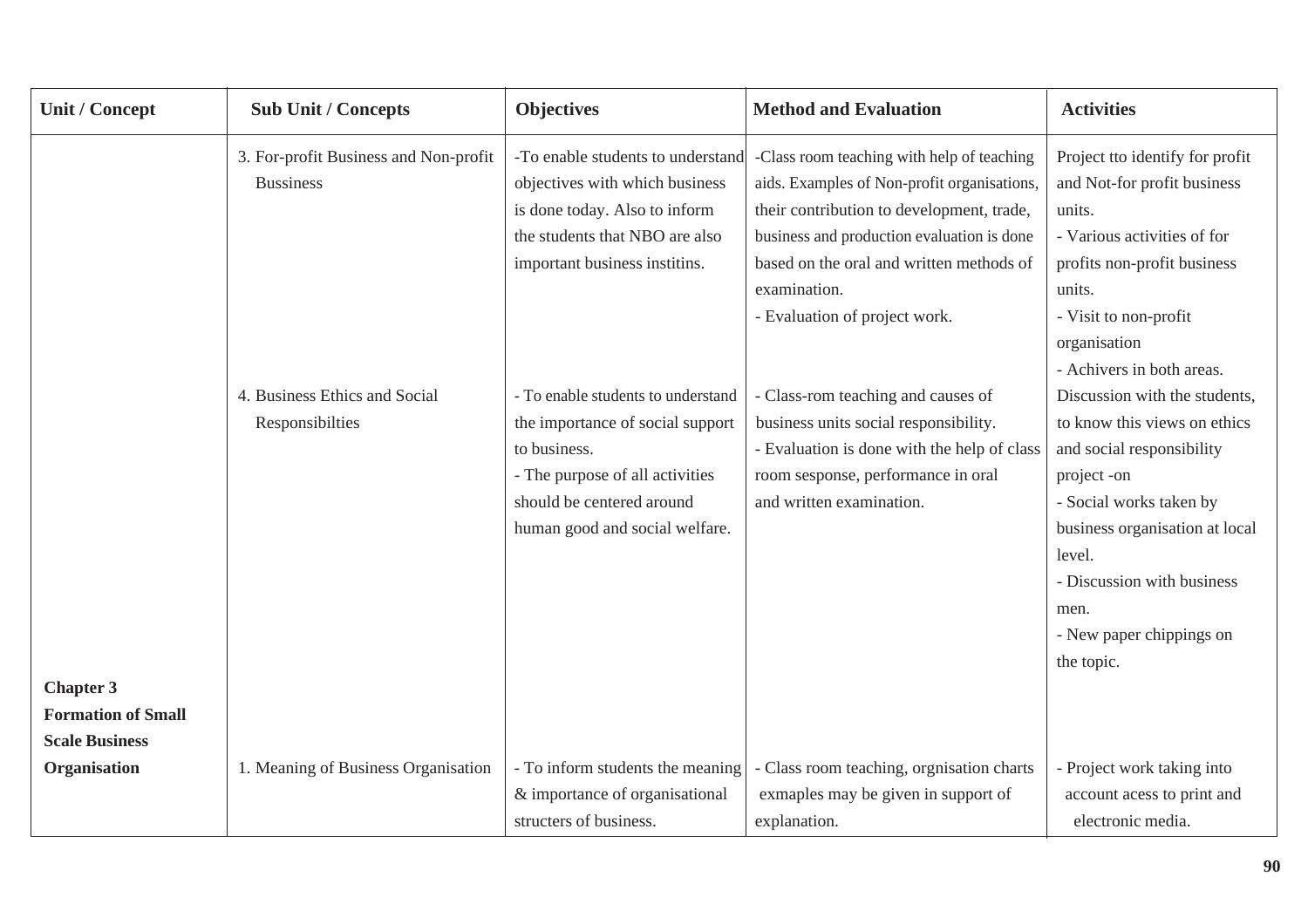| <b>Unit / Concept</b> | <b>Sub Unit / Concepts</b>                                                            | <b>Objectives</b>                                                                                                                                                                                                        | <b>Method and Evaluation</b>                                                                                                                                                                                                                             | <b>Activities</b>                                                                                                                                                                                                                                                                                                                                                      |
|-----------------------|---------------------------------------------------------------------------------------|--------------------------------------------------------------------------------------------------------------------------------------------------------------------------------------------------------------------------|----------------------------------------------------------------------------------------------------------------------------------------------------------------------------------------------------------------------------------------------------------|------------------------------------------------------------------------------------------------------------------------------------------------------------------------------------------------------------------------------------------------------------------------------------------------------------------------------------------------------------------------|
|                       | 2. Sole Trading Organisation<br>3. Partnership Firm<br>4. Hindu Undivided Family Firm | - Simple form of business<br>orgnaisation to compare form of<br>business organisation. A class<br>understainsis of forms and an<br>idea about the evoluation and<br>grow of such organisations hour<br>a period of time. | - Evaluation based on oral and written<br>examination, question answers in the<br>class.<br>- Class room teaching, with the examples<br>organisation charts<br>- Evaluation based on oral and written<br>exmination and question answers in<br>the class | - Prepare a list of small<br>business units in the town/<br>village/area<br>- Products produced by small<br>business units.<br>- Organising inchibitims about<br>how big business hours<br>emerged / evolved / grown<br>- For e.g. TA, BIRLA,<br><b>RELIANCE</b> and local<br>Business Houses if any.<br>- Interaction with business<br>people in the school or at the |
|                       | 5. Registration                                                                       | - To inform the student about<br>the legal system concernis<br>business.                                                                                                                                                 | - Class room teaching with help of<br>Forms, procedures of registration.<br>- Evaluation based on oral and written<br>examinations.                                                                                                                      | business house.<br>- To collect copies of<br>registration certificates of<br>various firms.<br>- To show application forms<br>for registration.<br>- To invite from institutions<br>awareness with registration<br>of business organisation and<br>explain how registration is<br>useful.                                                                              |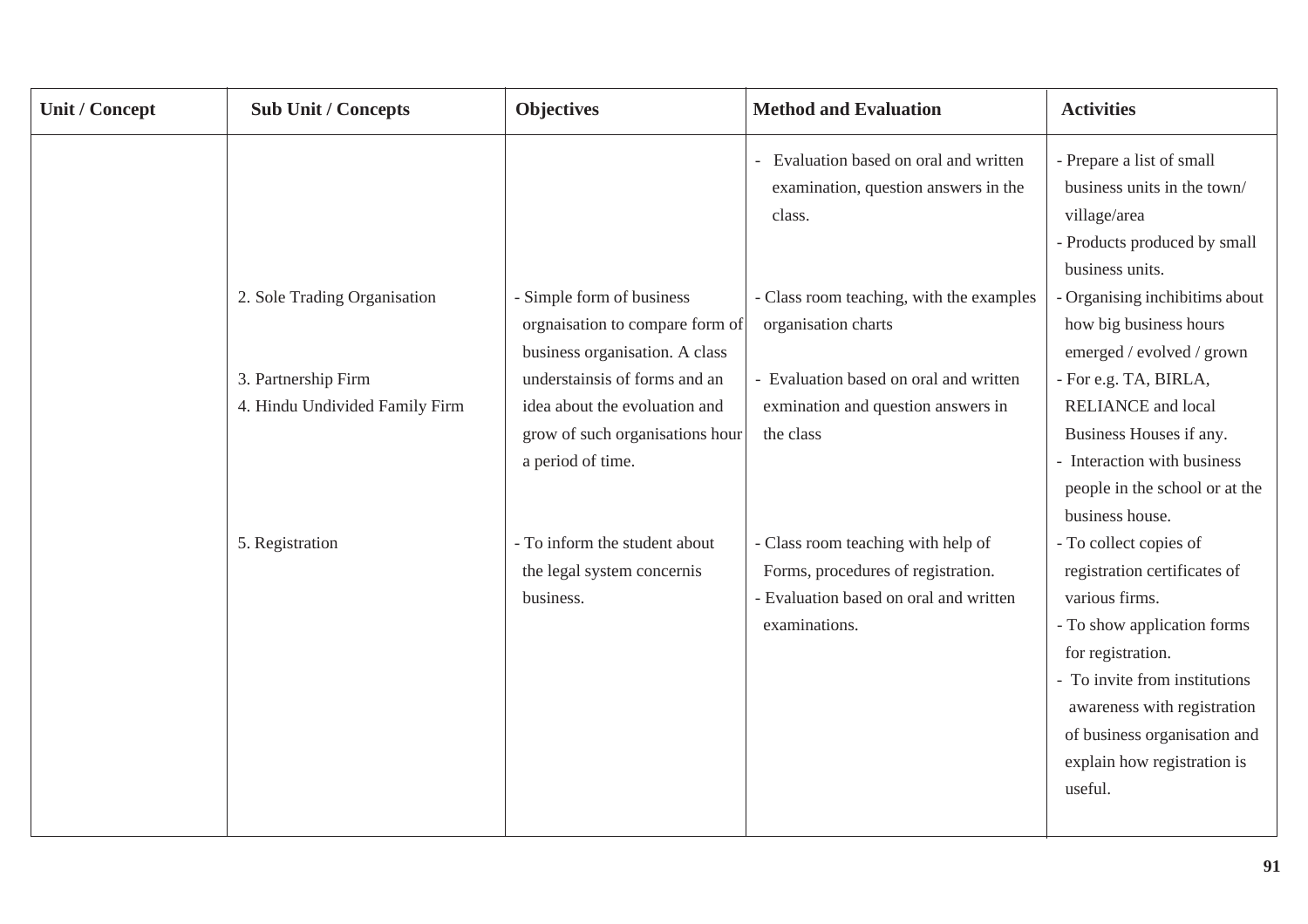| <b>Unit / Concept</b>                                                  | <b>Sub Unit / Concepts</b>    | <b>Objectives</b>                                                                                                                               | <b>Method and Evaluation</b>                                                                                                                                                                                | <b>Activities</b>                                                                                                                                                                                               |
|------------------------------------------------------------------------|-------------------------------|-------------------------------------------------------------------------------------------------------------------------------------------------|-------------------------------------------------------------------------------------------------------------------------------------------------------------------------------------------------------------|-----------------------------------------------------------------------------------------------------------------------------------------------------------------------------------------------------------------|
| <b>Chapter 4</b><br><b>Formation of Large</b><br><b>Scale Business</b> |                               |                                                                                                                                                 |                                                                                                                                                                                                             |                                                                                                                                                                                                                 |
| Organisation                                                           | 1. Co-operative Socities      | - To state the, formation meaning<br>importance and formation of<br>various types of co-operative<br>socities                                   | - Introduce the concept with the help of<br>examples is the class room, like Lijjath,<br>AMUL, SEWA, or any other local<br>co-operative society.                                                            | - Project: Story of Lijjath,<br>AMUL, SEWA or any other<br>local co-operatives story -<br>with the moral of med for and<br>benifits of co-operatives<br>paper clippings relating to<br>co-operative government. |
|                                                                        | 2. Joint-stock Companies      | - To enable students to understand<br>what is a company, types of<br>companies. How they are formed<br>(Stages in the formation of<br>company). | - Class room teaching with help of<br>monoplus and success stories of some of<br>the Indian companies.                                                                                                      | - To list out Indian companies<br>their products, symbols<br>ad-panch lines, their meaning<br>etc.                                                                                                              |
|                                                                        | 3. Multi-national Corporation | - Meaning, importance and how<br>MNC's are functioning in India.                                                                                | - Products of multinational company may<br>be used to introduce student to MNC.<br>- Explanation with examples.                                                                                             | - To list out Indian companies<br>their products, symbols<br>ad-panch lines, their meaning<br>etc.                                                                                                              |
|                                                                        | 4. Registration               | - To inform the legal framework<br>regarding the formation and<br>functionings of Indian and<br>MNC's is India.                                 | - Class room teaching, specific documents<br>if any about registration, prospects may<br>be shown to students in the class.<br>- Evaluation- basis on class room question<br>answer (both oral and written) | - Discussion with the<br>if any who are working for<br>companies, inform studetns to<br>find out the information about<br>companies in the product                                                              |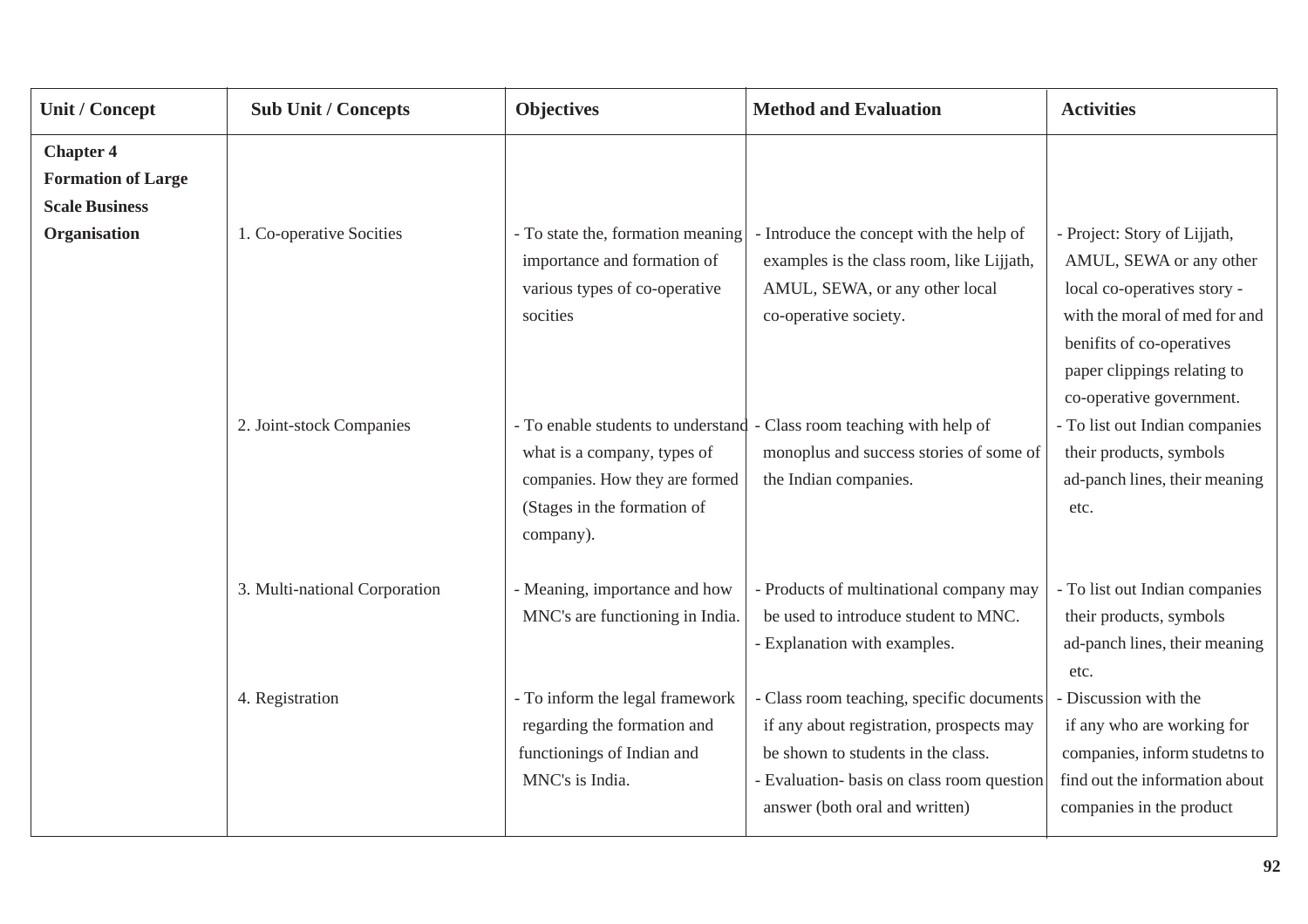| <b>Unit / Concept</b> | <b>Sub Unit / Concepts</b> | <b>Objectives</b>                                                                     | <b>Method and Evaluation</b>                                                                                                                                                                                                                                     | <b>Activities</b>                                                                                                                                                                                                                                                                                            |
|-----------------------|----------------------------|---------------------------------------------------------------------------------------|------------------------------------------------------------------------------------------------------------------------------------------------------------------------------------------------------------------------------------------------------------------|--------------------------------------------------------------------------------------------------------------------------------------------------------------------------------------------------------------------------------------------------------------------------------------------------------------|
|                       | 6. Share Markets           | the concept of capital market in<br>India, importance of capital<br>markets in India. | - To enable students to understand - Explain the meaning and importance of<br>(share) capital markets in India, if<br>possible (share) with the help of<br>examples and news paper clippings.<br>- Evaluation may be done through oral<br>and written questions. | packege, news papers,<br>advertisment etc.<br>- Students may be given<br>projects, regarding trading and<br>various activities in the share<br>market, national stock<br>exchange, Bombay stock<br>exchange.<br>- News paper clippings about<br>stock exchange.<br>- If possible visit to a share<br>broker. |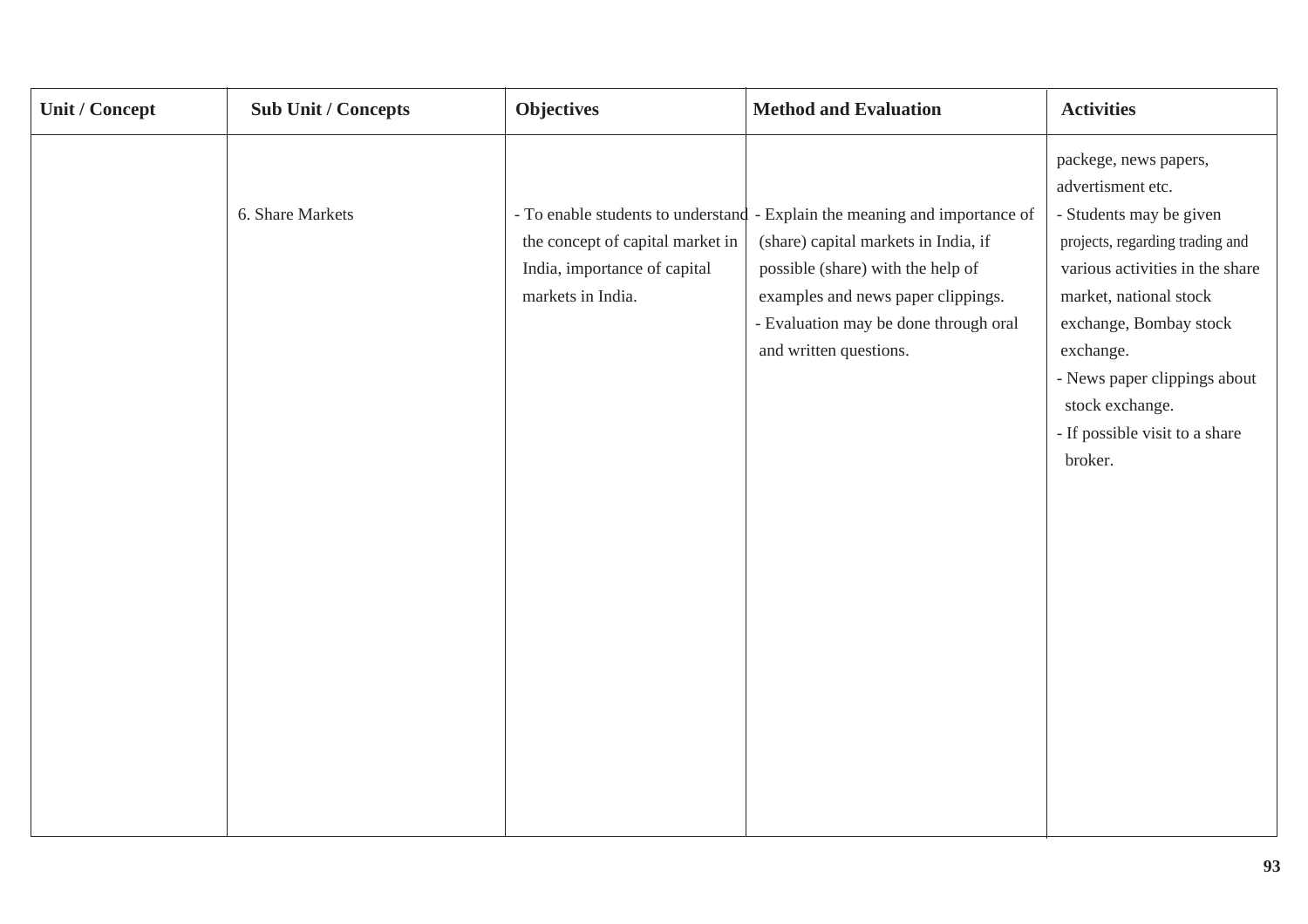### **Business Studies**

| <b>Unit / Concept</b>                           | <b>Sub Unit / Concepts</b>                                                                                                  | <b>Objectives</b>                                                                                                                                                                                                                                                                                                                                                                                                                                                                                                                                                                       | <b>Method and Evaluation</b>                                                                                                                                                                                                                                                                                                                                                                                                                                                                                                                                                                                                                                                                                           | <b>Activities</b>                                                                                                                                                                                                                                                                                                                                                                                                                                                                                                                                       |
|-------------------------------------------------|-----------------------------------------------------------------------------------------------------------------------------|-----------------------------------------------------------------------------------------------------------------------------------------------------------------------------------------------------------------------------------------------------------------------------------------------------------------------------------------------------------------------------------------------------------------------------------------------------------------------------------------------------------------------------------------------------------------------------------------|------------------------------------------------------------------------------------------------------------------------------------------------------------------------------------------------------------------------------------------------------------------------------------------------------------------------------------------------------------------------------------------------------------------------------------------------------------------------------------------------------------------------------------------------------------------------------------------------------------------------------------------------------------------------------------------------------------------------|---------------------------------------------------------------------------------------------------------------------------------------------------------------------------------------------------------------------------------------------------------------------------------------------------------------------------------------------------------------------------------------------------------------------------------------------------------------------------------------------------------------------------------------------------------|
| <b>Chapter 1</b><br><b>Management</b> of        |                                                                                                                             |                                                                                                                                                                                                                                                                                                                                                                                                                                                                                                                                                                                         |                                                                                                                                                                                                                                                                                                                                                                                                                                                                                                                                                                                                                                                                                                                        |                                                                                                                                                                                                                                                                                                                                                                                                                                                                                                                                                         |
| <b>Business</b>                                 | 1. Meaning of Management<br>2. Priciples of Management<br>3. Decision - Making Process<br>4. Functional Areas of Management | - A Systamatic business orgnaisa-<br>tion may take the form of 'Sole<br>- Propietorship' 'Partnership' and<br>'Joint Stock Company', How<br>these business organisations are<br>managed by a single individual<br>or a group professinal managers?<br>- The aim of this chapter is to:<br>1. The meaning and importance<br>of management in business.<br>2. To describe principles of<br>management.<br>3. To define decising - making<br>process.<br>4. To understand the different<br>functional aras of management<br>like - finance, marketing, human<br>resources, production etc. | -Explain how management is singnificant<br>for managing single individual but it is<br>more important for meaning group of<br>individuals who are working for a business<br>organisation.<br>-Describe how do we make decision in our<br>daily matters. Compare it with decision-<br>making process of a business organisaiton.<br>Explain the principles to be followed while managed in their area.<br>managing the organisation.<br>-Describe the functional areas of manage-<br>ment like finance, marketing, production<br>etc.<br>-Evaluate the student's learning by showing<br>photos of CEO's of big organisations like<br>Narayana Murthy of Infosys Ltd. and ask<br>how they are called successful manager. | -Students are asked to arrange<br>a function in the class. They<br>are asked to observe decision-<br>making process and principles<br>of management practiced.<br>-Students are asked to observe<br>how a family is managed, how<br>a small business firm is<br>-Group discussions may be<br>organised on managing<br>different functional areas of<br>management.<br>-Manager of a business orgni-<br>sation may be invited to deliver<br>talk on 'Management'.<br>-Study tours may be arranged<br>to local factories to observe<br>managable aspects. |
| <b>Chapter 2</b><br><b>Financial Management</b> | 1. Role and Importance of Finance                                                                                           | -To understand the role and                                                                                                                                                                                                                                                                                                                                                                                                                                                                                                                                                             | -Explain the role and importance of finance                                                                                                                                                                                                                                                                                                                                                                                                                                                                                                                                                                                                                                                                            | -Ask the students to interact                                                                                                                                                                                                                                                                                                                                                                                                                                                                                                                           |
|                                                 | in Business<br>2. Short-term Finance and Its Sources                                                                        | importance of finance is modern<br>business organisation.                                                                                                                                                                                                                                                                                                                                                                                                                                                                                                                               | in business by taking local business organi-<br>sations. How a provision store can be                                                                                                                                                                                                                                                                                                                                                                                                                                                                                                                                                                                                                                  | with local businessmen to<br>understand the importance of                                                                                                                                                                                                                                                                                                                                                                                                                                                                                               |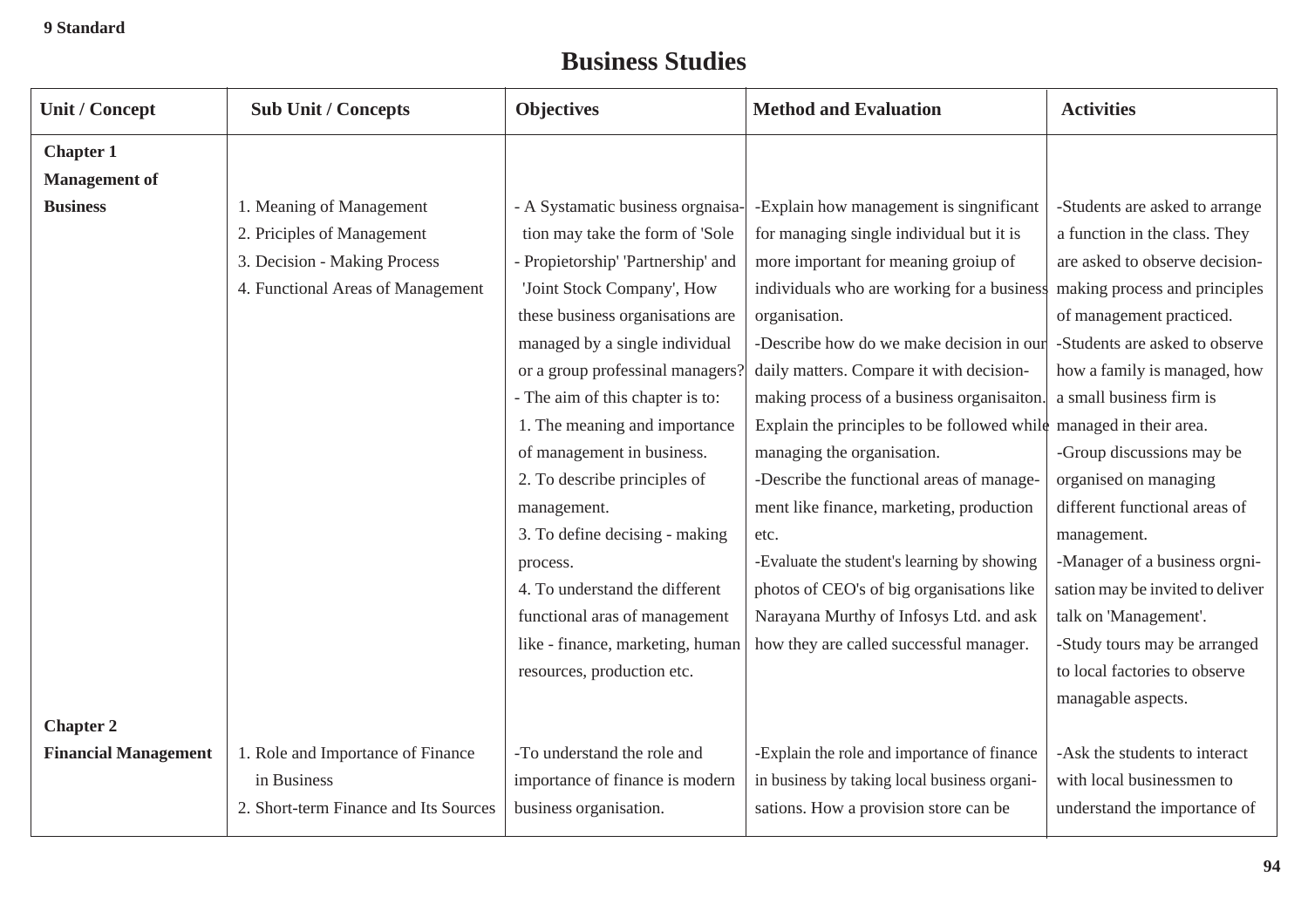| <b>Unit / Concept</b> | <b>Sub Unit / Concepts</b>            | <b>Objectives</b>                  | <b>Method and Evaluation</b>                                                | <b>Activities</b>                |
|-----------------------|---------------------------------------|------------------------------------|-----------------------------------------------------------------------------|----------------------------------|
|                       | 3. Long-term finance and Its Sources  | -To describe the different sources | started with own capital and borrowed                                       | finance and sources of their     |
|                       | 4. Financial Institutions and Markets | of finance when business organi-   | capital.                                                                    | finance.                         |
|                       |                                       | sation require it regularly.       | -How finance from external sources can be                                   | Invite the bank manager to       |
|                       |                                       | -To explain how a business         | obtained from banks and share market by                                     | address the students on          |
|                       |                                       | orgnaisation moboliser its short-  | explaining them into short-term and                                         | different types of finances      |
|                       |                                       | term and long-term finances        | long-term sources.                                                          | provided by them to business.    |
|                       |                                       | and manages.                       | -Explain the different types of short-term                                  | -Ask the students to read the    |
|                       |                                       | -To understand the different       | and long-term finances given by banks-                                      | newspaper and collect            |
|                       |                                       | financial institutions in our      | co-operative socities, financial institutions.                              | information about names of       |
|                       |                                       | country like banks- credit         | -Evaluate the students learning by asking                                   | banks, financial institions and  |
|                       |                                       | co-operative socities - financial  | questions. The finance obtained for day to                                  | different types of loans offered |
|                       |                                       | institutions like KSFC.            | day business is differentiated to the                                       | by them.                         |
|                       |                                       | -To understand the capital market  | finance required for purchase of vehicles,                                  |                                  |
|                       |                                       | in our country- stock exchanges.   | plant and machinery.                                                        |                                  |
| <b>Chapter 3</b>      |                                       |                                    |                                                                             |                                  |
| <b>Marketing</b>      |                                       |                                    |                                                                             |                                  |
| <b>Management</b>     | 1. Role and Importance of Marketing   | -The aim of business is to buy     | -Introduce the concept of market and                                        | 1. Ask the students to interact  |
|                       | in Business                           | goods from producers and           | marketing management by explaining                                          | with vendars in roadside or an   |
|                       | 2. Marketing Mix - Product, Price     | growers and sell them to           | local examples. How marketing is                                            | streets to know how do they      |
|                       | Place and Promotion                   | consumers. What are the factors    | producing goods from producers and                                          | buy goods from producers and     |
|                       | 3. Producer - Middlemen - Consumer    | to which businessmen give their    | selling them to consumers is different from                                 | where do they buy and how do     |
|                       | 4. Consumer Rights and                |                                    | attention from collection of goods marketing management. It involves under- | they sell to consumers.          |
|                       | <b>Consumer Forms</b>                 | to distribution of goods? Where    | standing the needs of consumers, and                                        | 2. Take the students in small    |
|                       |                                       | do they procure goods? How do      | producing the products to fulfill these                                     | groups to local market fairs,    |
|                       |                                       | they exhibit their goods? How      | needs. Milk, vegetables sellers, weekly                                     | exhibition and tell them to      |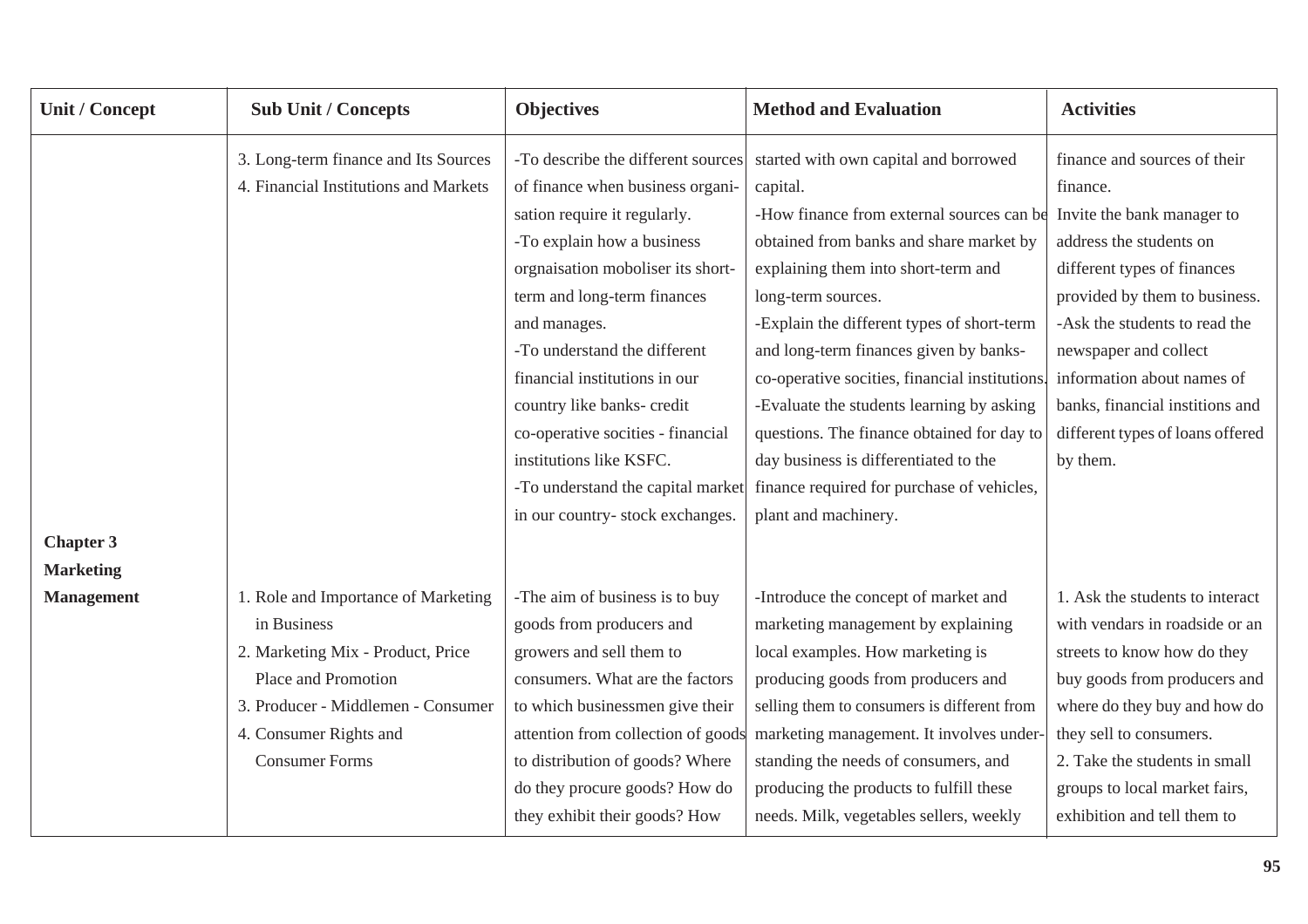| <b>Unit / Concept</b>         | <b>Sub Unit / Concepts</b>       | <b>Objectives</b>                                                                                                                                                                                                                                                                                                                                                                                                                                                                           | <b>Method and Evaluation</b>                                                                                                                                                                                                                                                                                                                                                                                                                         | <b>Activities</b>                                                                                                                                                                                                                                                                                                    |
|-------------------------------|----------------------------------|---------------------------------------------------------------------------------------------------------------------------------------------------------------------------------------------------------------------------------------------------------------------------------------------------------------------------------------------------------------------------------------------------------------------------------------------------------------------------------------------|------------------------------------------------------------------------------------------------------------------------------------------------------------------------------------------------------------------------------------------------------------------------------------------------------------------------------------------------------------------------------------------------------------------------------------------------------|----------------------------------------------------------------------------------------------------------------------------------------------------------------------------------------------------------------------------------------------------------------------------------------------------------------------|
|                               |                                  | to market goods? There are some<br>of the problems of marketing in<br>business. The aim of this chapter<br>is to find solution and give<br>direction to solve these problems.<br>specific objectives are:<br>1. Understanding marketing<br>management and its role in<br>business.<br>2. Understanding Marketing<br>mix and how it helps to attract<br>customers?<br>3. What is the role of producer-<br>middlemen and consumer in<br>exchange of goods.<br>4. What are the consumer rights | market may do taken as examples.<br>-Explain the marketing mix by selling<br>locally produced goods in cities and goods<br>produced in cities in villages - milk, soap<br>etc.<br>-Describe the role of producer middlemen<br>and consumers in exchange of goods with<br>the example of local venders, Fairs,<br>weekly market.<br>-Define the consumer rights and explain<br>how their right are protected and enforced<br>through consumer forums. | observe how goods are<br>excha-nged between<br>producers, middlemen and<br>consumers.<br>3. Invite local businessmen and<br>arrange lectures on marketing<br>of their goods.<br>4. Visit consumer forums and<br>observe how consumers<br>disputes are solved there.<br>Try to understand the rights<br>of consumers. |
|                               |                                  | and the functions of consumer<br>forums?                                                                                                                                                                                                                                                                                                                                                                                                                                                    |                                                                                                                                                                                                                                                                                                                                                                                                                                                      |                                                                                                                                                                                                                                                                                                                      |
| <b>Chapter 4</b>              |                                  |                                                                                                                                                                                                                                                                                                                                                                                                                                                                                             |                                                                                                                                                                                                                                                                                                                                                                                                                                                      |                                                                                                                                                                                                                                                                                                                      |
| <b>Accounting in Business</b> | 1. Need for Maintaining Accounts | - To understand the definition                                                                                                                                                                                                                                                                                                                                                                                                                                                              | -Explain the meaning of accounting and its                                                                                                                                                                                                                                                                                                                                                                                                           | 1. Students are asked to write                                                                                                                                                                                                                                                                                       |
|                               | in Business                      | of accounting.                                                                                                                                                                                                                                                                                                                                                                                                                                                                              | needs through maintenance of accounts                                                                                                                                                                                                                                                                                                                                                                                                                | their daily receipts and pay-                                                                                                                                                                                                                                                                                        |
|                               | 2. Meaning of Account - Types    | - To understand the need for                                                                                                                                                                                                                                                                                                                                                                                                                                                                | in our daily business transactions. For                                                                                                                                                                                                                                                                                                                                                                                                              | ments on a slip of paper.                                                                                                                                                                                                                                                                                            |
|                               | - Principles                     | accounting in business.                                                                                                                                                                                                                                                                                                                                                                                                                                                                     | example: Explain how an old lady from                                                                                                                                                                                                                                                                                                                                                                                                                | Afterwords, they are asked to                                                                                                                                                                                                                                                                                        |
|                               | 3. Accounting Cycle - Business   | - To explain the meaning of                                                                                                                                                                                                                                                                                                                                                                                                                                                                 | village brings milk to the city and sell it                                                                                                                                                                                                                                                                                                                                                                                                          | classily them into different                                                                                                                                                                                                                                                                                         |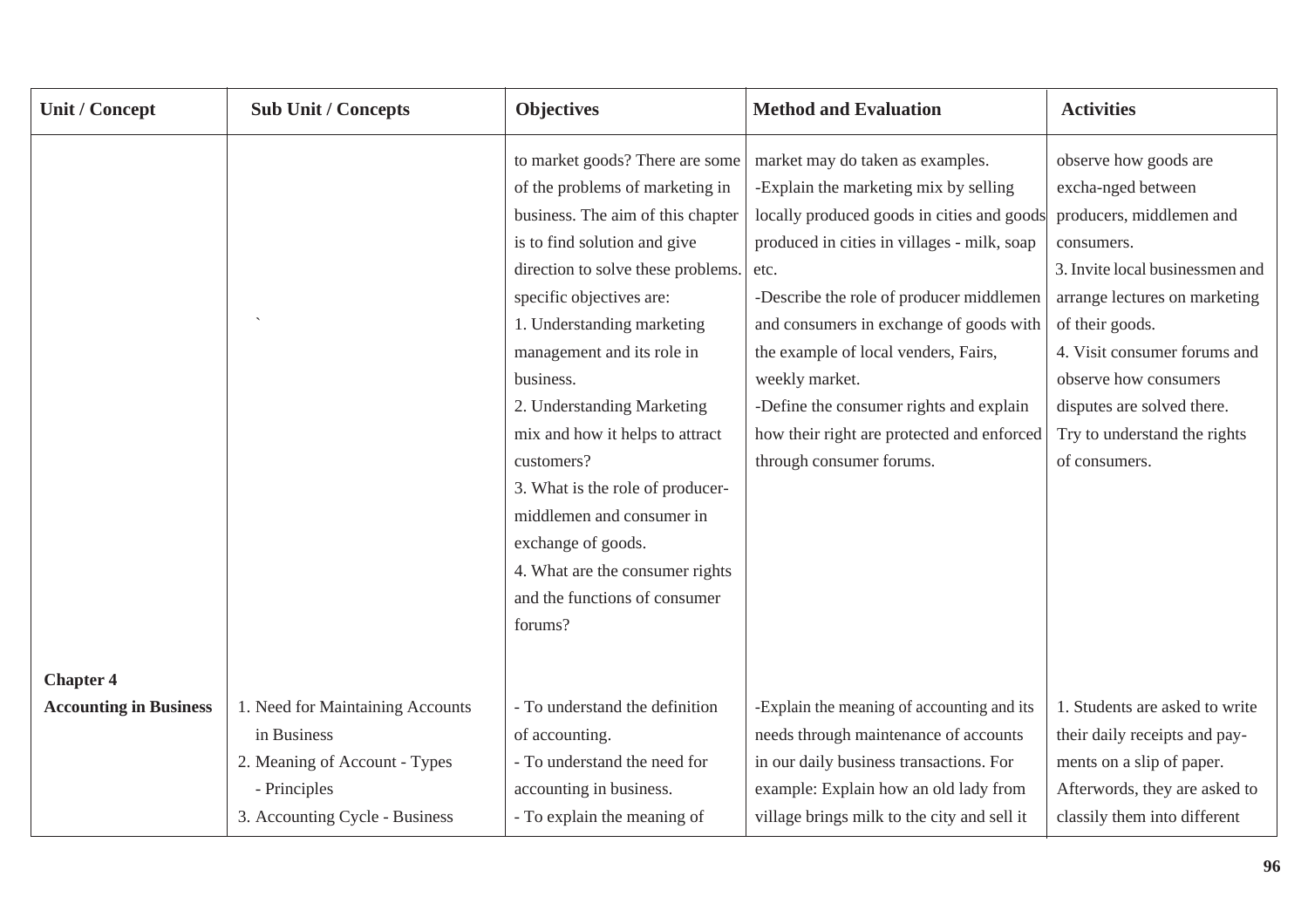| <b>Unit / Concept</b> | <b>Sub Unit / Concepts</b>        | <b>Objectives</b>                   | <b>Method and Evaluation</b>                                            | <b>Activities</b>                |
|-----------------------|-----------------------------------|-------------------------------------|-------------------------------------------------------------------------|----------------------------------|
|                       | Transactions - Journal - Ledger - | account and to identify the         | regularly keeps accounts. On the painted                                | heads of accounts. Example:      |
|                       | Trade Balance - Profit and Loss   | different types of accounts and     | wall, for every litre or half a litre, she puts                         | Receipts from parents, scholar-  |
|                       | <b>Account - Balance Sheet</b>    | understand their principles.        | one dot everyday. At the end of the                                     | ships, payments towards school   |
|                       |                                   | - To describe accounting.           | week or a month, she cavats the dots and                                | fees, purchase of books, stati-  |
|                       |                                   | To understand recording business    | receives the money. Thousands of                                        | onery etc.                       |
|                       |                                   | transaction in journal and ledger.  | instances and business transactions like                                | 2. Identify the functions to be  |
|                       |                                   | To understand prepartion of trail   | these may be explained to the student to                                | held in the school and ask the   |
|                       |                                   | balance and final accounts.         | understand need for accounting.                                         | students to identify and record  |
|                       |                                   | Every business man tries to         | -To evaluate whether students have under-                               | receipts and peyment.            |
|                       |                                   | understand affairs of its business. | stood accounting and its importance a                                   | Example: School Anniversary,     |
|                       |                                   | He wants to kow what is the         | question may be asked, how an umpire                                    | Idependance Day celebration.     |
|                       |                                   | financial position of his business? | says 'over' is completed immediately after                              | 3. Ask the students to visit     |
|                       |                                   |                                     | - At any given point of time, what bowling sex balls by the bowler. The | nearby banks, post office, shops |
|                       |                                   | is his assets and liabilities? How  | umpire's fingers are counting each ball.                                | of hotels and ask them to        |
|                       |                                   | much he owes to others? How         | Describe double-entry system of book-                                   | observe how they record day      |
|                       |                                   | much others owe to him? He also     | keeping by showing the entries in Saving-                               | to day business transactions.    |
|                       |                                   | wants to know how much is the       | bank account pass-book.                                                 | 4. Obtain the annual report of   |
|                       |                                   | profit? and how much is the loss?   |                                                                         | co-operative socities, partner-  |
|                       |                                   | - How he earned profit or how he    |                                                                         | ship firms or joint stock compa- |
|                       |                                   | incurred loss?                      |                                                                         | nies and study the profit and    |
|                       |                                   | - Accounting in business will       |                                                                         | loss account and balance sheet   |
|                       |                                   | answers all the above questions     |                                                                         | in them.                         |
|                       |                                   | and it provides simple and reliable |                                                                         | 5. Decontrate through Tally      |
|                       |                                   | information about business.         |                                                                         | package with the help of a       |
|                       |                                   |                                     |                                                                         | computer how accounts are        |
|                       |                                   |                                     |                                                                         | recorded.                        |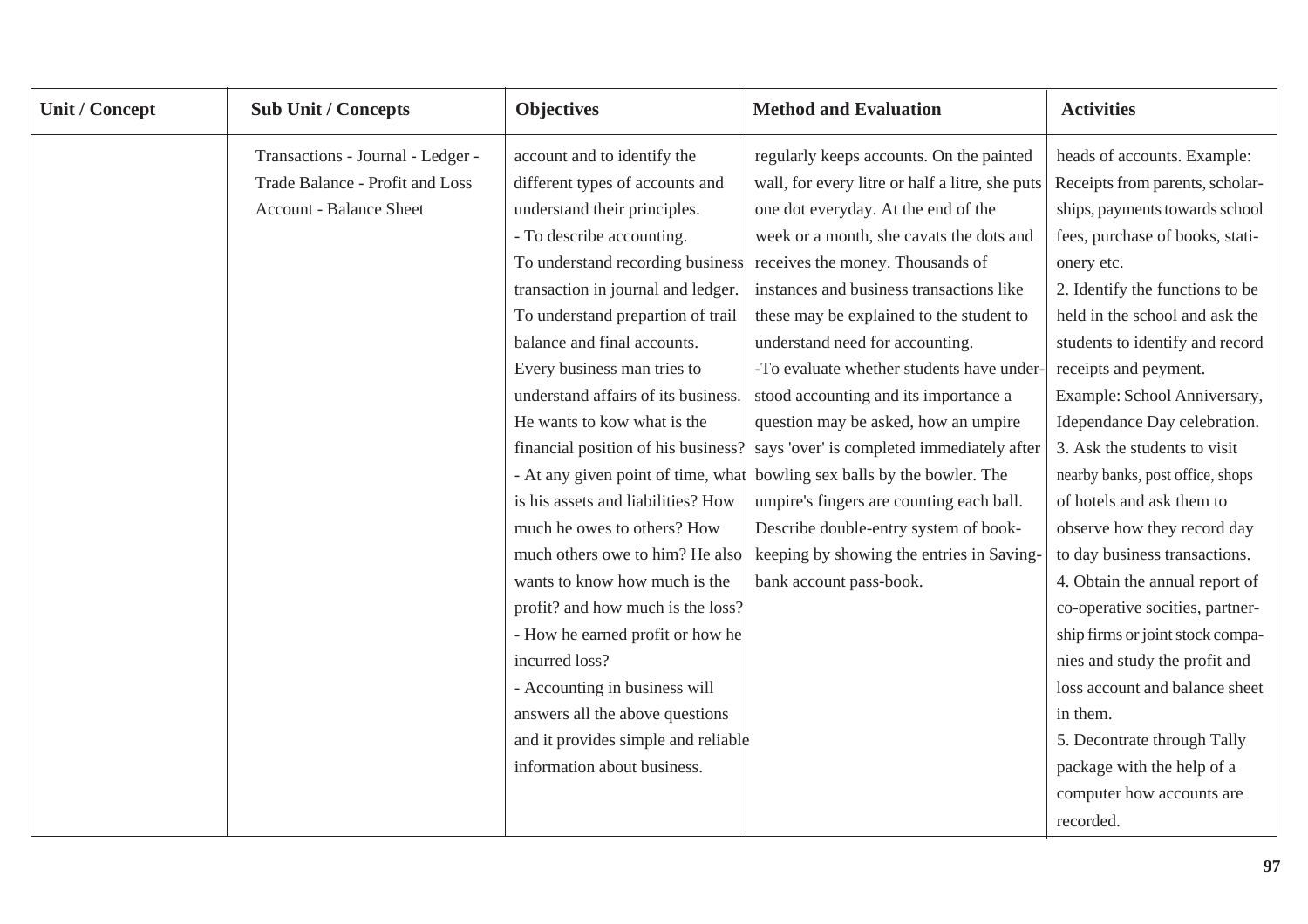### **Business Studies**

| <b>Unit / Concept</b>     | <b>Sub Unit / Concepts</b>    | <b>Objectives</b>                   | <b>Method and Evaluation</b>                | <b>Activities</b>                |
|---------------------------|-------------------------------|-------------------------------------|---------------------------------------------|----------------------------------|
| <b>Chapter 1</b>          |                               |                                     |                                             |                                  |
| <b>Banking Operations</b> | 1. Banking Transactions       | - To understand how banking         | - Define the term bank to understand        | - Through theatre activities one |
|                           | <b>Banks and Post Offices</b> | operations help to lead our day     | banking operations. Describe how money      | could dramatise the admini-      |
|                           | 2. Types of Bank Accounts     | to day life and conduct activities. | is the tradable commodity for a bank by     | stration activities of Banking   |
|                           | 3. Opening of a Bank Account  | - To explain how banking tran-      | comparing it with rice as a tradable        | sector. Students could act       |
|                           | 4. Operation of Bank Account  | sactions help in one way or the     | commodity for a merchant.                   | different roles such as manager  |
|                           |                               | other from production of goods      | - Explain the two different types of        | accountant and so on in this     |
|                           |                               | and services to consumption.        | customers. First type includes those        | proposed play. Different roles   |
|                           |                               | 3. To discribe the different        | customers who deposit their money in        | such as depositing money and     |
|                           |                               | dimensions of globlised banking     | bank and the others borrow money from       | other functions of the Bank      |
|                           |                               | operations, the types of bank       | banks.                                      | could be displayed in the said   |
|                           |                               | accounts, how to open a bank        | - Explain how banks mobilise deposits from  | play where students could        |
|                           |                               | account, and the procedure for      | public with the help to three types of bank | participate in the center stage. |
|                           |                               | operating bank accounts.            | accounts - current account, fixed deposit   | - Taking students in various     |
|                           |                               |                                     | account and savings bank account.           | groups to local post office or   |
|                           |                               |                                     | - Demonstrate the bank account opening      | banks in order to have field     |
|                           |                               |                                     | form. Pay-in-silps, cheque books, and       | experience.                      |
|                           |                               |                                     | bank pass book by collecting them from      | - Arranging guest lectures by    |
|                           |                               |                                     | a local bank or post office.                | local Bank managers.             |
|                           |                               |                                     | - Describe how A.T.M. cards are used to     | - To make a list of public,      |
|                           |                               |                                     | withdraw money from savings bank            | private and cooperative          |
|                           |                               |                                     | accounts.                                   | banks in local areas.            |
|                           |                               |                                     | - Evaluate the student's learning level by  |                                  |
|                           |                               |                                     | asking questions.                           |                                  |
|                           |                               |                                     |                                             |                                  |
|                           |                               |                                     |                                             |                                  |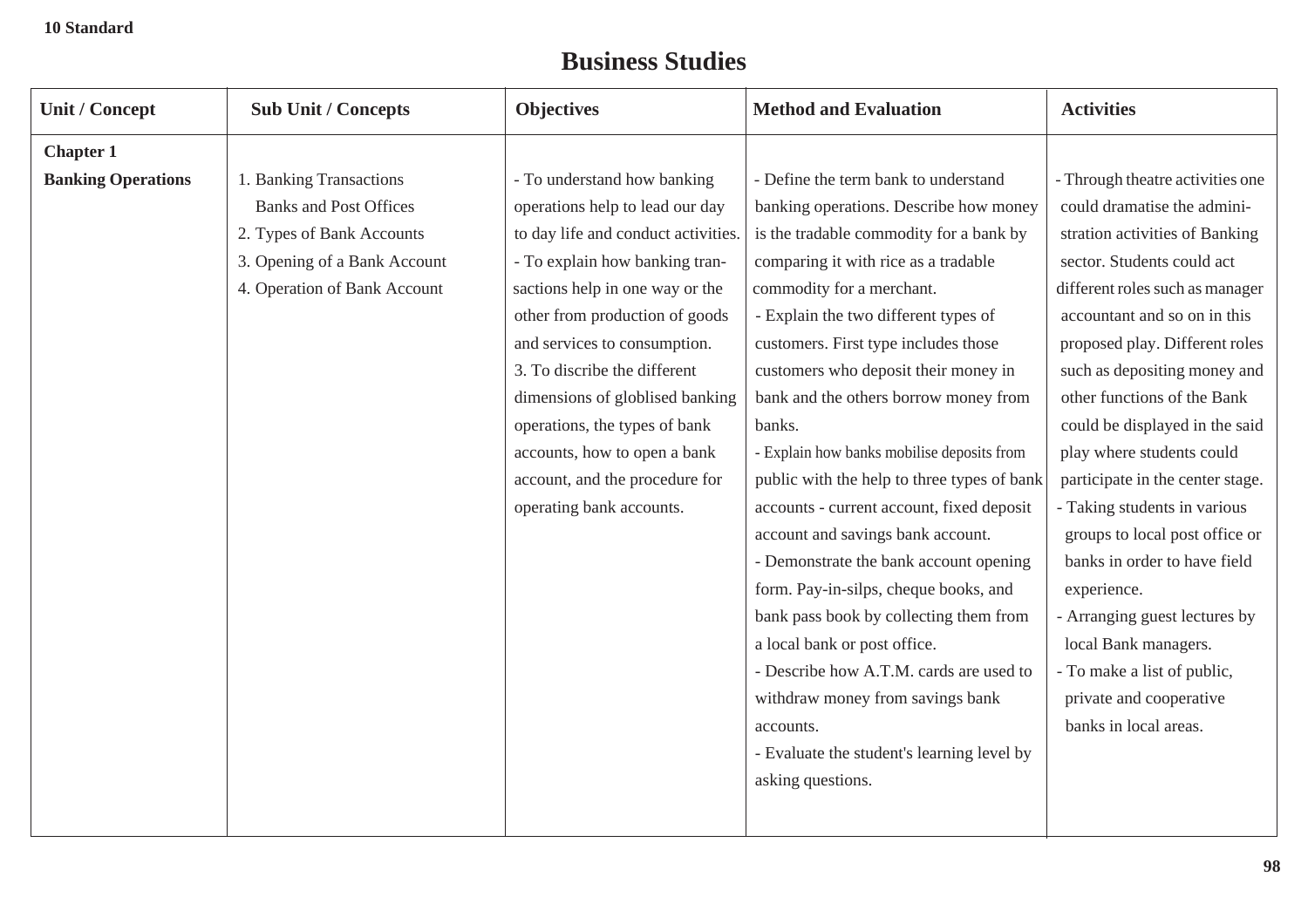| <b>Unit / Concept</b> | <b>Sub Unit / Concepts</b>       | <b>Objectives</b>                   | <b>Method and Evaluation</b>                | <b>Activities</b>                |
|-----------------------|----------------------------------|-------------------------------------|---------------------------------------------|----------------------------------|
| <b>Chapter 2</b>      |                                  |                                     |                                             |                                  |
| <b>Insurance</b>      | 1. Need for Insurance            | 1. To understand how insurance      | - Explain the financial loss suffered by a  | - Arrange a role play among      |
|                       | 2. Principles of Insurance       | help us to protect our life, pro-   | family if its earning member dies with a    | students to understand the       |
|                       | 3. Life Insurance and General    | perties and goods from unforseen    | road accident. Describe how insurance       | need for insurance. One          |
|                       | Insurance                        | events.                             | would help the decesed family to get        | student may play the role of     |
|                       | 4. Insurance Proposal - Policy - | 2. To explain how insurance         | insurance claim if the person was insures   | insurance agent who visits a     |
|                       | Premium - Claim                  | make good the loss suffered by      | prior to his death.                         | house to sell policy. Other two  |
|                       |                                  | natural or man made hazards.        | - Define life insurance, explain different  | students will play the role of   |
|                       |                                  | 3. To describe the different        | insurance policies offered by life          | family members who tries to      |
|                       |                                  | dimensions of life and general      | insurances companies.                       | understand the life insurance.   |
|                       |                                  | insurance, principles of insurance, | - Explain the meaning of general insurance  | Invite the local insurance       |
|                       |                                  | procedures for obtaining an         | with different types - fire insurance,      | agent or Development officer     |
|                       |                                  | insurance policy and cliams.        | marine insurance and motor-vehicle          | of life insurance to deliver     |
|                       |                                  |                                     | insurance. Describe the need for and        | leacture on life insurance       |
|                       |                                  |                                     | procedure for obtaining motor vehicle       | schemes.                         |
|                       |                                  |                                     | insurance.                                  | -Ask the students to collect the |
|                       |                                  |                                     | - Collect the inforamtion boklets, proposal | advertisements that appear in    |
|                       |                                  |                                     | forms, and policy bonds of life and         | the daily newspapers regarding   |
|                       |                                  |                                     | general insurance companies and describe    | insurance policies. Ask them to  |
|                       |                                  |                                     | their contents.                             | study their conditions and       |
|                       |                                  |                                     |                                             | benefits.                        |
|                       |                                  |                                     |                                             | - Make a small group of students |
|                       |                                  |                                     |                                             | and ask them to visit insurance  |
|                       |                                  |                                     |                                             | branch in your area to under-    |
|                       |                                  |                                     |                                             | stand insurance.                 |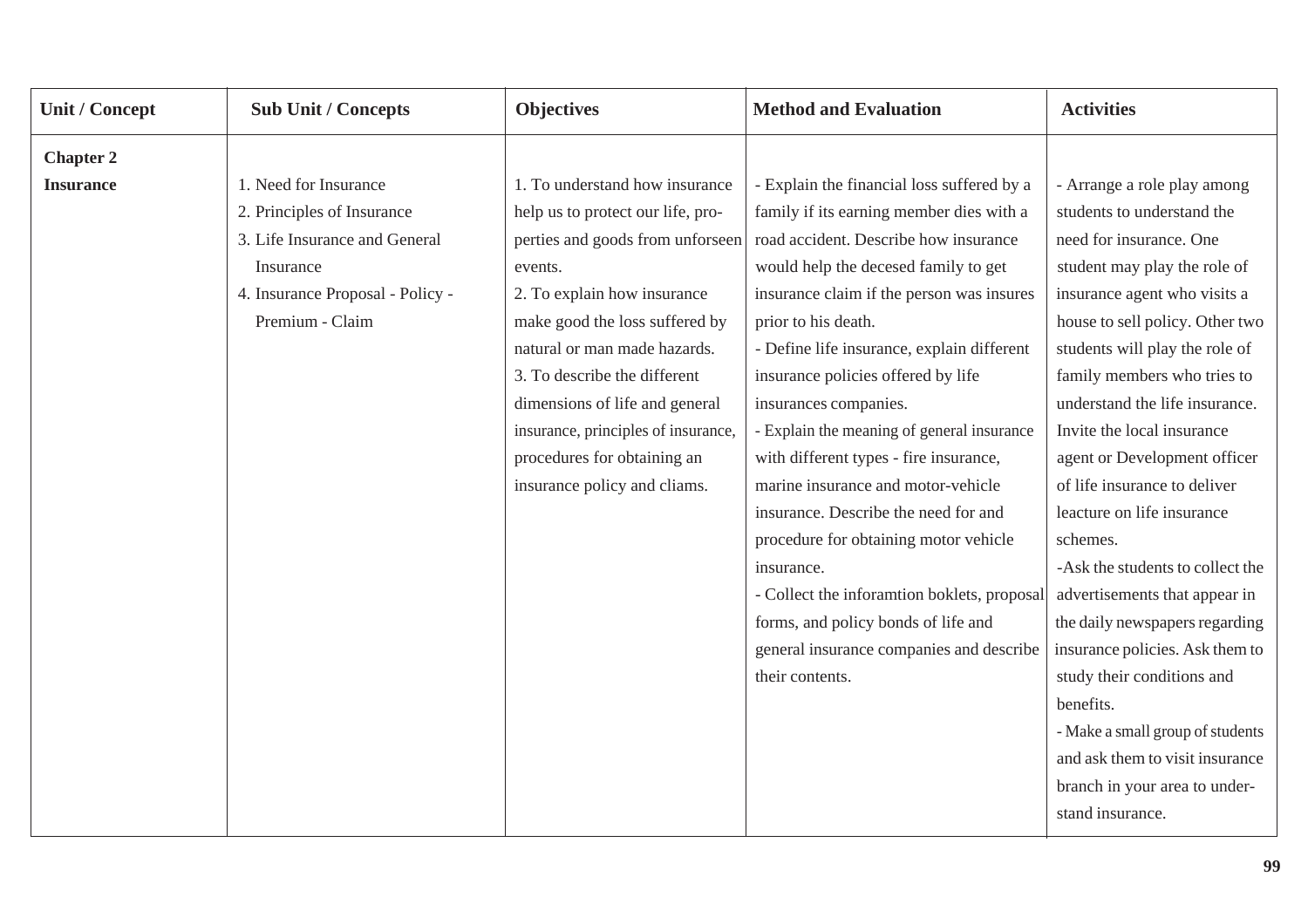| <b>Unit / Concept</b> | <b>Sub Unit / Concepts</b>                           | <b>Objectives</b>                                                                                                            | <b>Method and Evaluation</b>                                                                                                                                                                                                                        | <b>Activities</b>                                                                                                                                                                                                                                                       |
|-----------------------|------------------------------------------------------|------------------------------------------------------------------------------------------------------------------------------|-----------------------------------------------------------------------------------------------------------------------------------------------------------------------------------------------------------------------------------------------------|-------------------------------------------------------------------------------------------------------------------------------------------------------------------------------------------------------------------------------------------------------------------------|
| <b>Chapter 3</b>      |                                                      |                                                                                                                              |                                                                                                                                                                                                                                                     |                                                                                                                                                                                                                                                                         |
| Entreprenership       | 1. Meaning, Role and Important of<br>entreprenership | -To instill in students the spirit<br>of entreprenership, self-<br>confidence, and achivement<br>motivation.<br>local level. | - Classroom teaching, ask questions to<br>students, to know their idea of entre-<br>prenurship, give examples of successful<br>entreprenership at the global, national and                                                                          | - Project: Identify entrepreners<br>at local, national and inter-<br>national level, ask why one<br>considers than as entreprener.                                                                                                                                      |
|                       | 2. Self Employment Opportunity                       | - To inform the students of the<br>scope of self employment and<br>opportunities available in various<br>sectors.            | - A board picture about employment<br>opportunities in the organised and un-<br>organised sectors may be explained<br>through class room teaching. Graph,<br>trietogram, and other teaching aids may<br>be used to explain the concept to students. | - Project on the following:<br>- Ask the students to list out<br>people self employed is their<br>village / town / area.<br>- Ask students to prepare a<br>list of areas, where there is<br>scope for self-employment.<br>- News paper clipping about<br>self-employed. |
|                       | 3. Self-employment Schemes                           | - To inform the students of the<br>various schemes of self<br>employement available.                                         | - Provide a list of schemes to students -<br>explain how such schemes are helping<br>people to earn and make a living through<br>class room teaching.                                                                                               | - Visit to NGO, Govt.<br>Departments which train<br>people on self employment.<br>- News paper clippings which<br>narrate success stories of<br>successful self employment<br>people.<br>- Inspiring movies, songs<br>Gandhian ways (Project work).                     |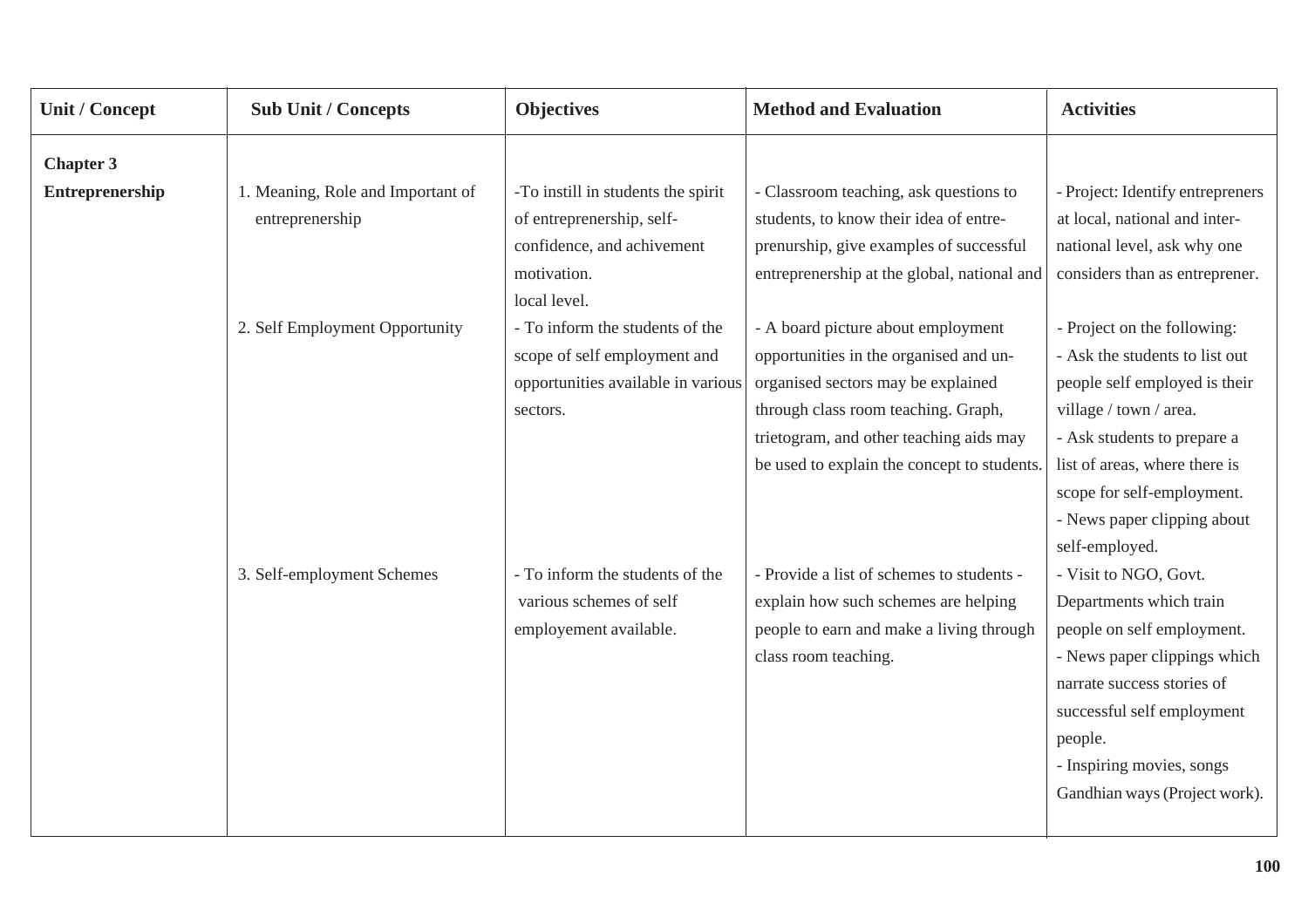| <b>Unit / Concept</b>   | <b>Sub Unit / Concepts</b>              | <b>Objectives</b>                                                                                                         | <b>Method and Evaluation</b>                                                                                                                                                                                                                                                                                                                                                              | <b>Activities</b>                                                                                                                                                                                                           |
|-------------------------|-----------------------------------------|---------------------------------------------------------------------------------------------------------------------------|-------------------------------------------------------------------------------------------------------------------------------------------------------------------------------------------------------------------------------------------------------------------------------------------------------------------------------------------------------------------------------------------|-----------------------------------------------------------------------------------------------------------------------------------------------------------------------------------------------------------------------------|
|                         | 4. Profile of Successful entrepreneurs. | - To motivate students to explore<br>self and develop self confidence<br>and also to prepare them for<br>career planning. | - Selection profits of successful<br>entrepreneurs from all sections of the<br>society. (men and women) ask students<br>to read the profits in the class.<br>Ask questions, make students to identitfy<br>the qualities that make people successfull<br>in the area of their choice.<br>- Evaluation through written and oral<br>examination in the class.<br>- Assignments, may be given | Projects:<br>- What inspired you the most<br>why.<br>- What makes people<br>successful.<br>- What one should do to be<br>successful. Invite people who<br>can inspire.<br>- Collect pictures of people<br>who inspired you. |
| <b>Chapter 4</b>        |                                         |                                                                                                                           |                                                                                                                                                                                                                                                                                                                                                                                           |                                                                                                                                                                                                                             |
| <b>Globalisation of</b> |                                         |                                                                                                                           |                                                                                                                                                                                                                                                                                                                                                                                           |                                                                                                                                                                                                                             |
| <b>Business</b>         | 1. Meaning of Globalisation             | - To inform students the changes                                                                                          | - The sub units may be be introduced to                                                                                                                                                                                                                                                                                                                                                   | Projects on:                                                                                                                                                                                                                |
|                         |                                         | taking place in the business                                                                                              | students through class room teaching.                                                                                                                                                                                                                                                                                                                                                     | - Impact of globalisation at                                                                                                                                                                                                |
|                         |                                         | environment and its effects on                                                                                            | Some specific examples to communicate                                                                                                                                                                                                                                                                                                                                                     | local level.                                                                                                                                                                                                                |
|                         |                                         | the National, Regional and Local                                                                                          | the concept of                                                                                                                                                                                                                                                                                                                                                                            | - Products available in the                                                                                                                                                                                                 |
|                         | 2. Need for Globalisation Business      | economy and Business, environ-                                                                                            | a. Globalisation                                                                                                                                                                                                                                                                                                                                                                          | local market after globalisation.                                                                                                                                                                                           |
|                         |                                         | ment the advantages and dis                                                                                               | b. Advantages of Globalisation                                                                                                                                                                                                                                                                                                                                                            | - Local products which moved                                                                                                                                                                                                |
|                         |                                         | advantages of this change taking                                                                                          | c. Disadvantages of Globalisation                                                                                                                                                                                                                                                                                                                                                         | to international market after                                                                                                                                                                                               |
|                         |                                         | place in the business environment. d. Opportanities arising out of                                                        |                                                                                                                                                                                                                                                                                                                                                                                           | globalisation.                                                                                                                                                                                                              |
|                         | 3. World Trade Organisation             | - The role and relevance of WTO                                                                                           | Globalisation                                                                                                                                                                                                                                                                                                                                                                             | - Role of information                                                                                                                                                                                                       |
|                         |                                         | and how its effects our daily life.                                                                                       | e. How to look at Globalisation may be                                                                                                                                                                                                                                                                                                                                                    | technology in accelerating                                                                                                                                                                                                  |
|                         |                                         | If possible some examples may                                                                                             | given.                                                                                                                                                                                                                                                                                                                                                                                    | globalisation.                                                                                                                                                                                                              |
|                         |                                         | be given some important Inter-                                                                                            |                                                                                                                                                                                                                                                                                                                                                                                           | - Press clipping concerning                                                                                                                                                                                                 |
|                         |                                         | national Trade Agreement may                                                                                              |                                                                                                                                                                                                                                                                                                                                                                                           | <b>WTO</b>                                                                                                                                                                                                                  |
|                         |                                         | be discussed in brief like GATT.                                                                                          |                                                                                                                                                                                                                                                                                                                                                                                           |                                                                                                                                                                                                                             |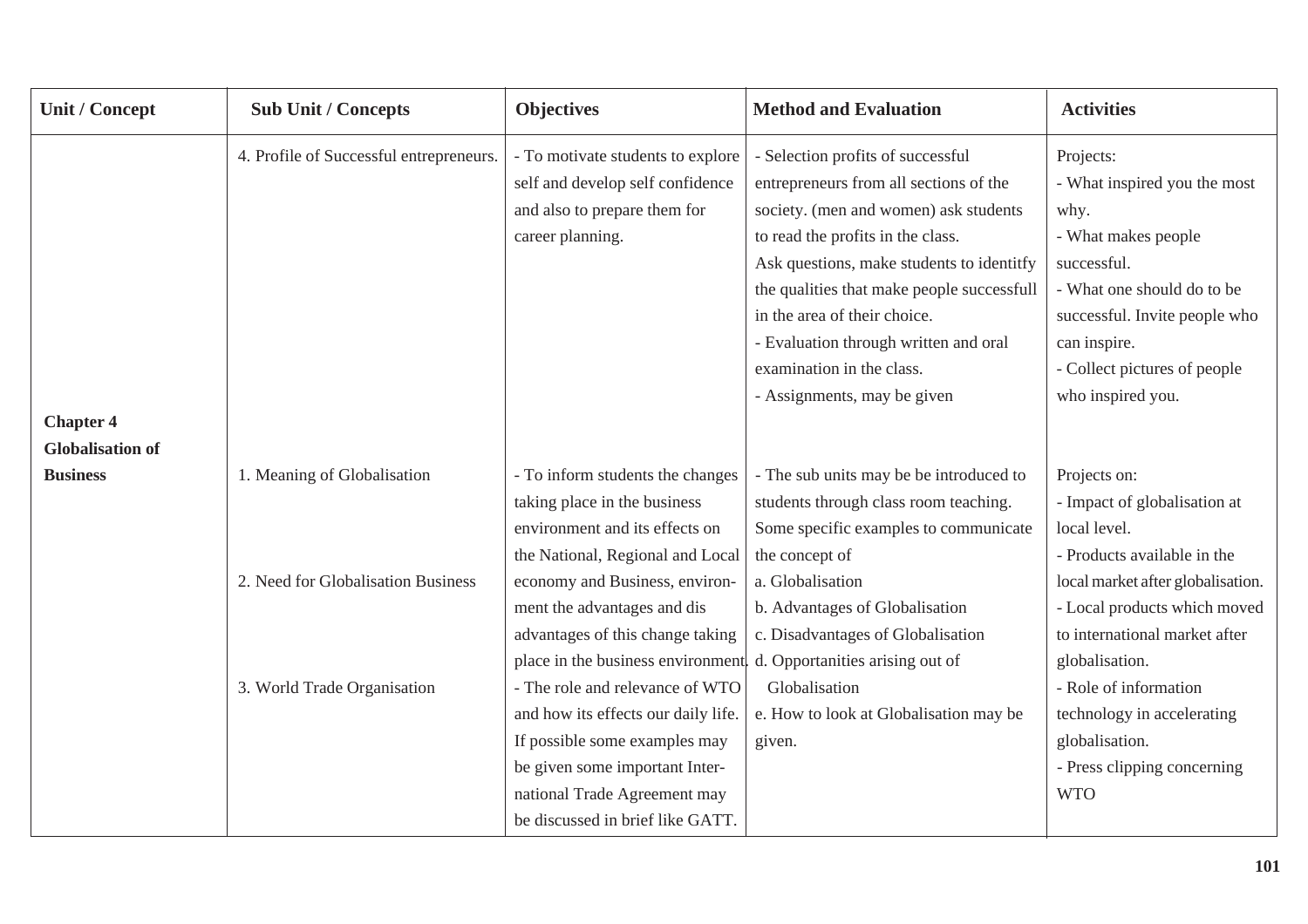| <b>Unit / Concept</b> | <b>Sub Unit / Concepts</b>        | Objectives | <b>Method and Evaluation</b>                                                                                                                   | <b>Activities</b>                    |
|-----------------------|-----------------------------------|------------|------------------------------------------------------------------------------------------------------------------------------------------------|--------------------------------------|
|                       | 4. International Trade Agreements |            | - Evaluation of the topic may be done<br>through written and oral examination<br>in the class and after completion of the<br>entire sub units. | - International Trade<br>Agreements. |
|                       |                                   |            |                                                                                                                                                |                                      |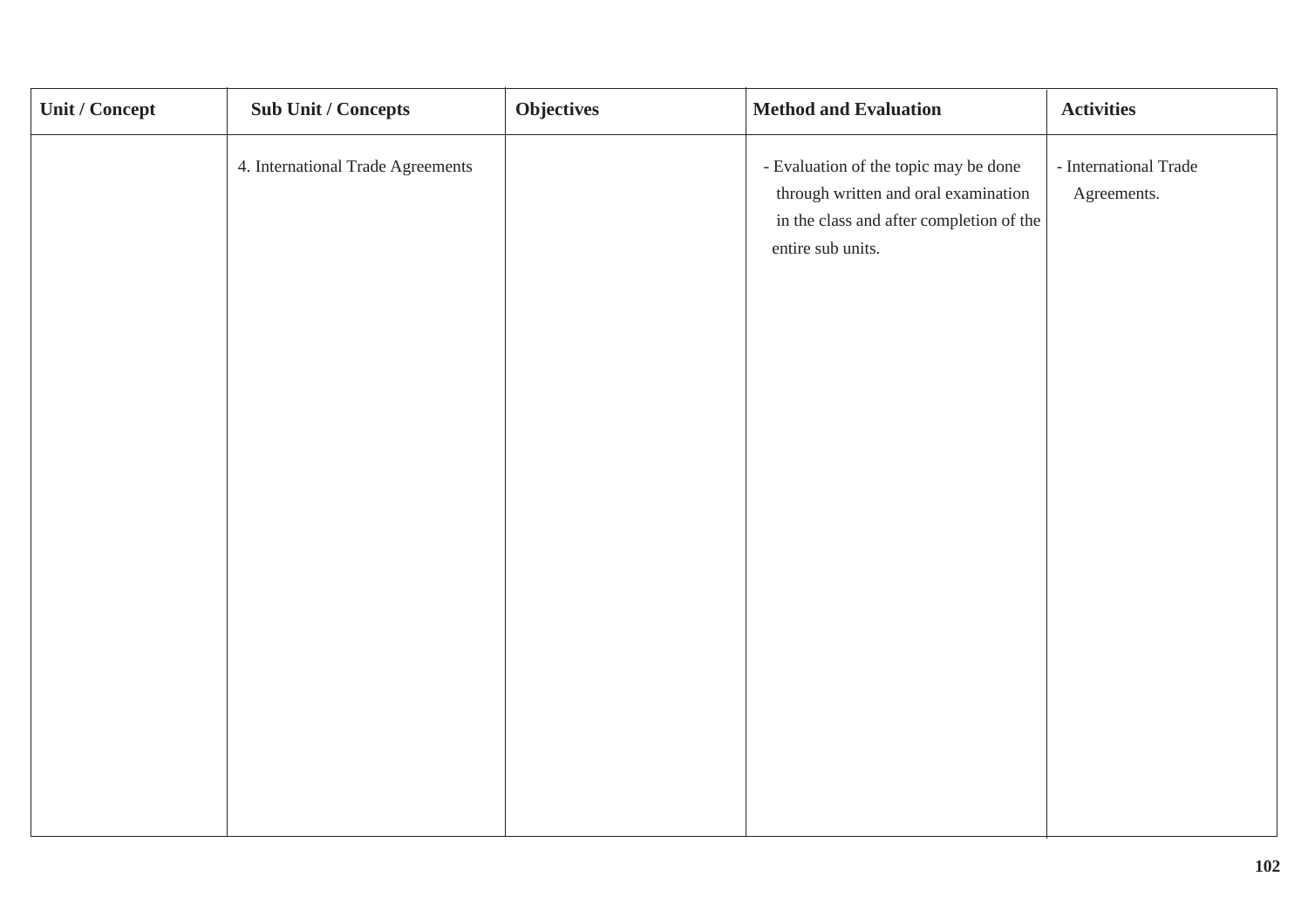#### **Syllabus Forming Committee Economics**

#### Dr. T.R. Chandrashekhara **- Chairman**

Professor Department of Development Studies Kannada University, Hampi Vidyaranya, Bellary District - 583 276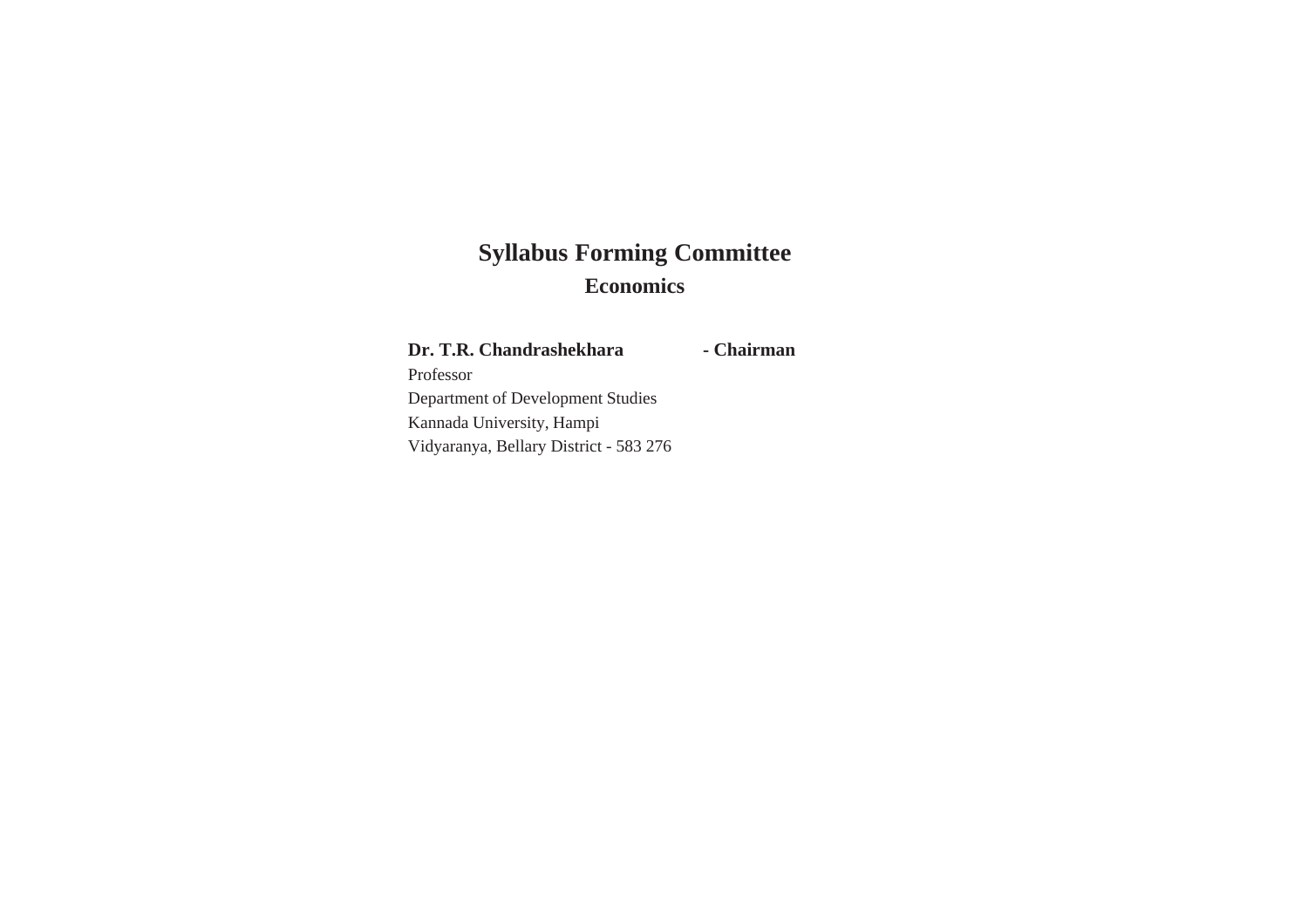## **Economics**

| <b>Unit / Concept</b> | <b>Sub Unit / Concepts</b>       | <b>Objectives</b>                   | <b>Method and Evaluation</b>                  | <b>Activities</b>                 |
|-----------------------|----------------------------------|-------------------------------------|-----------------------------------------------|-----------------------------------|
| <b>Chapter 1</b>      |                                  |                                     |                                               |                                   |
| <b>Economics</b>      | 1. Meaning and Importance of the | - The principal objective of this   | - It should be taught by giving as may        | - The teaching, learning and eva  |
|                       | <b>Study of Economics</b>        | chapter is to introduce basic       | examples as possible about economic           | luation are to be activity-based. |
|                       | 2. Economic Activities           | concepts relating to economics.     | activities, production etc, from local area.  | -The monotonousness of teaching   |
|                       | 3. Production                    | - Every act of human being has      | - Students must be encouraged to partici      | can be avoided by engaging        |
|                       | 4. Factors of Production         | an economic element.                | pate in teaching. The learners themselves     | pupils in learning, debating      |
|                       |                                  | - Knowledge of economics is         | should give examples of economic              | activities.                       |
|                       |                                  | necessary for students to become    | occupations existing in their village / town. | - Pupils can be asked to prepare  |
|                       |                                  | the responsible citizens of India.  | Interactive and interrogative method is       | the list of occupations in the    |
|                       |                                  | - Pupils should know that the       | more useful to teach economics.               | village or the town. They can     |
|                       |                                  | nation cannot prosper without       | - Teaching economics should be flavoured      | also find out the different uses  |
|                       |                                  | the proper management and           | with local examples. Focus should be an       | to which land is used.            |
|                       |                                  | organisation of production.         | generation of debate and discussion.          | - They can be asked to prepare    |
|                       |                                  | - The objective of this chapter is  | <b>Evaluation</b>                             | a list of physical capital in the |
|                       |                                  | to make pupils to understand the    | -It should be the part of teaching. For this  | village. They can also be asked   |
|                       |                                  | importance of land, labour, capital | interrogative method is useful. Pupils        | to find out the number of land    |
|                       |                                  | and organisation in the process of  | should be encouraged to write whatever        | lords in the village and the      |
|                       |                                  | production.                         | they have learnt in class room. Evaluation    | number of landless labourers.     |
|                       |                                  | - The learners should know that     | should not become an inposition. It           | <b>Issues for discussion</b>      |
|                       |                                  | the knowledge of economics is       | should be an integral part of teaching        | - Inequality in ownership of      |
|                       |                                  | essential to understand how an      | and learning                                  | land poverty - caste system.      |
|                       |                                  | economy functions and flourish.     |                                               | - Economic and Non-economic       |
|                       |                                  |                                     |                                               | activities.                       |
|                       |                                  |                                     |                                               | - Productive and Unproductive     |
|                       |                                  |                                     |                                               | activities.                       |
|                       |                                  |                                     |                                               |                                   |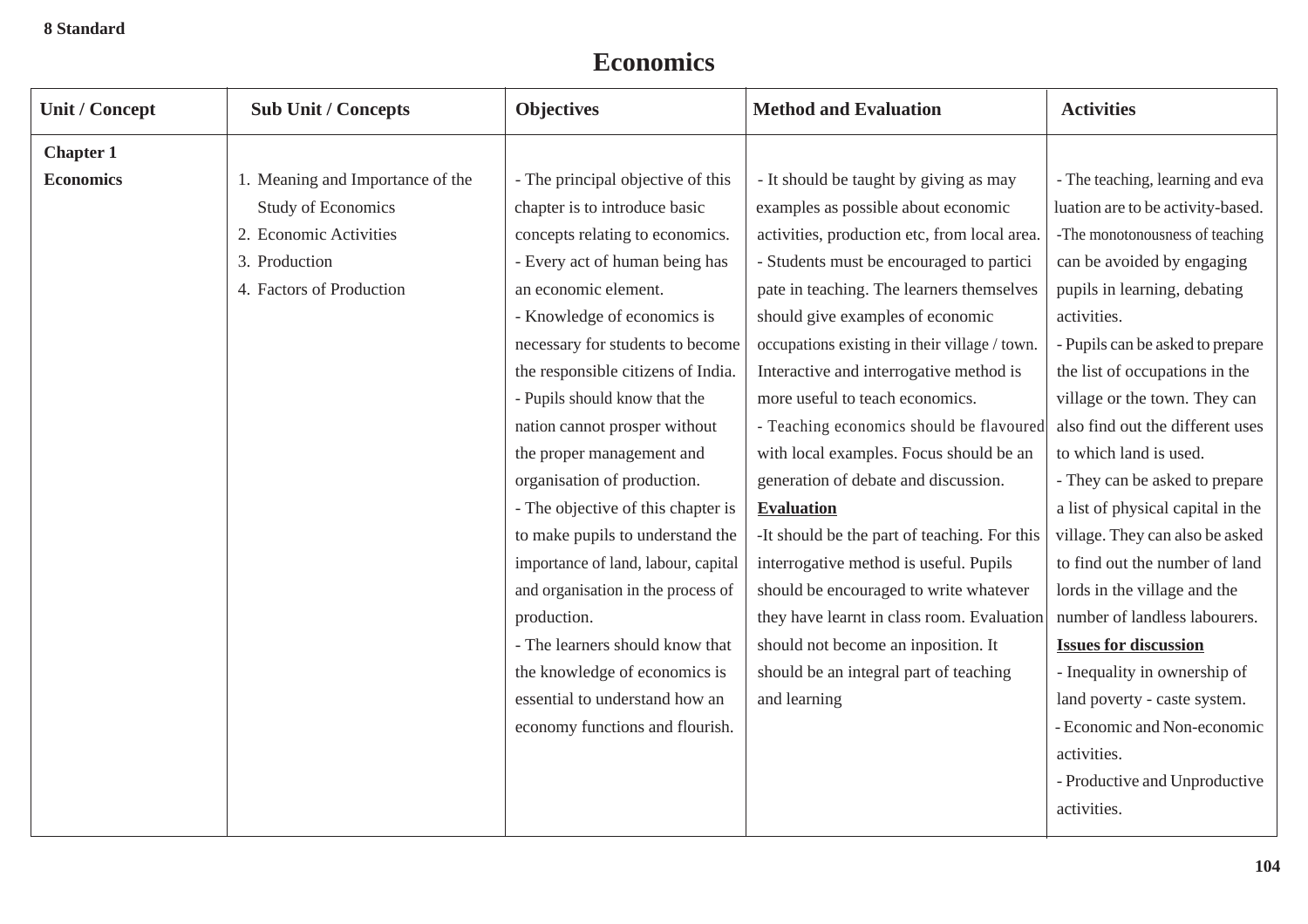| <b>Unit / Concept</b>    | <b>Sub Unit / Concepts</b>           | <b>Objectives</b>                     | <b>Method and Evaluation</b>              | <b>Activities</b>                 |
|--------------------------|--------------------------------------|---------------------------------------|-------------------------------------------|-----------------------------------|
| <b>Chapter 2</b>         |                                      |                                       |                                           |                                   |
| <b>Natural Resources</b> | 1. Scarcity of Resources             | - The basic objective of teaching     | - The method of learning by rote          | - Students can be asked to        |
|                          | 2. Exhaustible and Non-exhaustible   | is to make pupils to understand       | should be given up.                       | prepare a list of resources of    |
|                          | Resources                            | the alternative uses of resources     | Interactive and participatory teaching is | their village such as types of    |
|                          | 3. Deforestation and Desertification | and the scarcity of resources.        | essential to teach this chapter. A live   | soil, types of trees, lakes       |
|                          | 4. Carrying Capacity and Climate     | Students should be able to            | classroom is one where the teacher and    | rivers, types of birds, the level |
|                          | Change                               | appreciate the need of                | pupils are engaged in lively dialouge and | of underground water, number      |
|                          |                                      | conservation of natural resources.    | disussion.                                | of borewell etc.                  |
|                          |                                      | - Another important objective is      | - Deaf teacher and dumb students cannot   | - They can be asked to compare    |
|                          |                                      | to introduce to students the          | make a classroom lively.                  | the environmental situation       |
|                          |                                      | concept of intergenerational          | - Teaching should be interrogative. It    | between the present and 20        |
|                          |                                      | equality in utilisation of resources. | should generate questions among pupils.   | years ago.                        |
|                          |                                      | - To make pupils understand the       | - Teaching should create curriosity.      | - Teacher can take students to    |
|                          |                                      | global dimension of the issue of      | - It should create hunger for knowledge   | fields to show deforestation,     |
|                          |                                      | climate change.                       | among students.                           | desertification.                  |
|                          |                                      | - They should be able to analyse      | - Information pouring is not teaching.    | - Teacher can encourage the       |
|                          |                                      | the carrying capacity is their        | <b>Evaluation</b>                         | students to build school park.    |
|                          |                                      | own village / town.                   | - Teaching and evaluation should not be   | Rain water harvesting plant       |
|                          |                                      |                                       | treated as two separate things. Students  | can be built for the school by    |
|                          |                                      |                                       | can be asked to distinguish between       | students themselves.              |
|                          |                                      |                                       | exhaustible and non-exhaustible           |                                   |
|                          |                                      |                                       | resources with suitable exaples. Students |                                   |
|                          |                                      |                                       | can be asked to identify resources        |                                   |
|                          |                                      |                                       | exhausted in their village / town.        |                                   |
|                          |                                      |                                       | Pupils should be able to associate their  |                                   |
|                          |                                      |                                       | own family history with intergenerational |                                   |
|                          |                                      |                                       | aspects.                                  |                                   |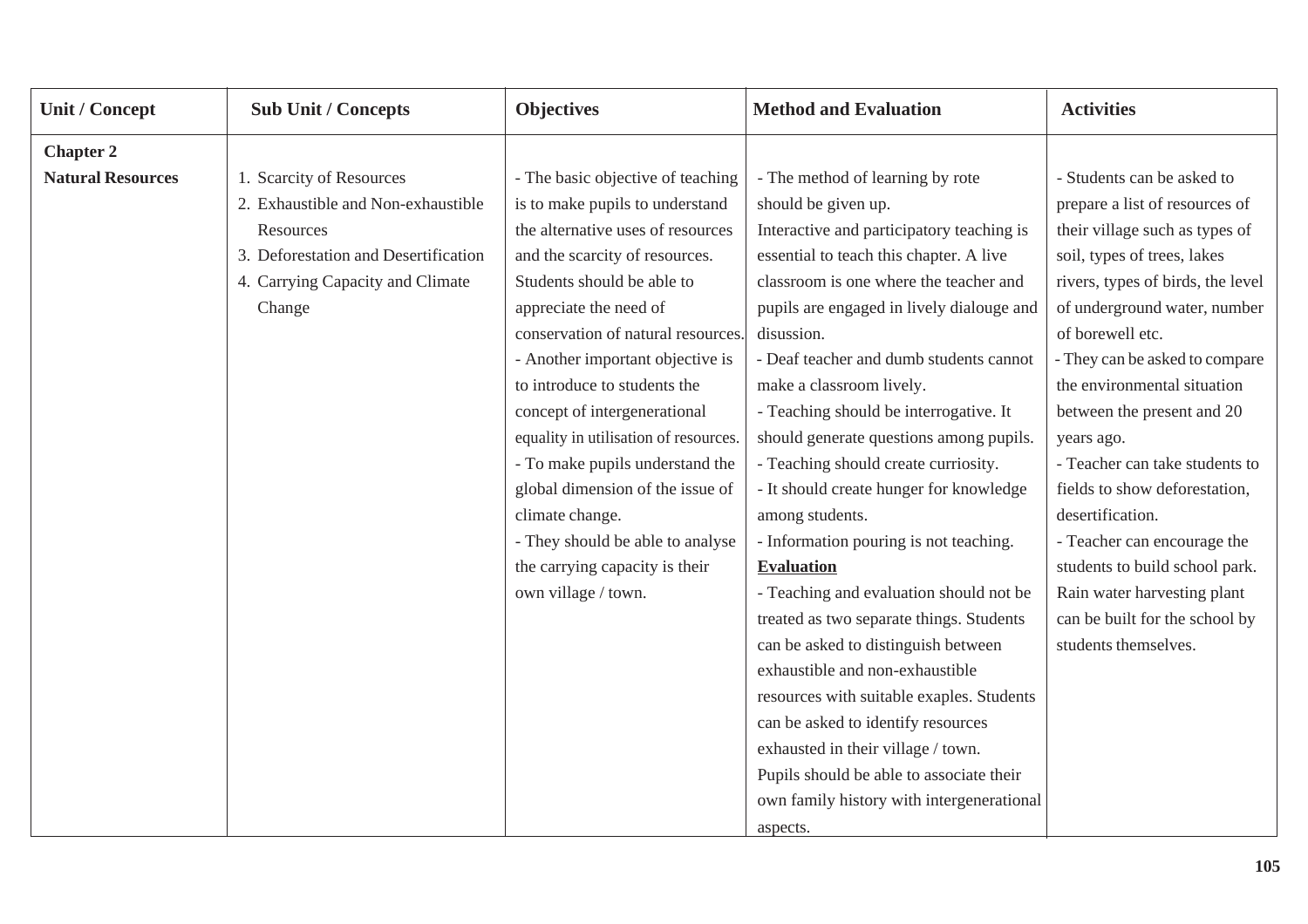| <b>Unit / Concept</b>  | <b>Sub Unit / Concepts</b>   | <b>Objectives</b>                   | <b>Method and Evaluation</b>                 | <b>Activities</b>                 |
|------------------------|------------------------------|-------------------------------------|----------------------------------------------|-----------------------------------|
| <b>Chapter 3</b>       |                              |                                     |                                              |                                   |
| <b>Human Resources</b> | 1. People as Resources       | - The objective of teaching this    | - Child-centered education is possible       | - The growth of population of     |
|                        | 2. Populaton Growth          | chapter is to make pupils to        | only under activity-based teaching. So,      | the village over a period of time |
|                        | 3. Demographic Transition    | understands people are not mere     | teaching this chapter involves using of      | can be calculated.                |
|                        | 4. Reproductive Health and   | number, but they are living things. | graphs, charts etc.                          | - No. of people in the village    |
|                        | <b>Quality of Population</b> | People are the assets of a nation.  | - Pupils should be involved in preparing the | in 1991 5000.                     |
|                        |                              | - They are not only resoures but    | statistical tables for population by sex of  | - No. of people in the village    |
|                        |                              | also the end of development.        | the village. Numerical examples must be      | 2001 7000.                        |
|                        |                              | People should not be treated as     | used to teach sex ratio, density, population | Calculate the growth rate.        |
|                        |                              | instruments of development.         | of the village can be the theme for          | - Population _________ 8000.      |
|                        |                              | - They should be make to            | discussion.                                  |                                   |
|                        |                              | understand that growth of           | - Debate can be organised in the class to    | Calculate density.                |
|                        |                              | population in India has started     | discuss the consequences of population       | - Male Population _____ 4000      |
|                        |                              | declining. They should be           | explosion.                                   | - Female Population ___3500       |
|                        |                              | introduced to the concept of        | - Students can visit a health centre in the  | - Calculate Sex Ratio.            |
|                        |                              | demographic transition.             | village.                                     | - Students can be asked to        |
|                        |                              | - They should be made to            | - Local issues should be used to teach this  | prepare a list of the             |
|                        |                              | appreciate the significance of      | chapter. Students can be asked to prepare    | components of reproductive        |
|                        |                              | women's health. Finally pupils      | a list of infant death in the village during | health.                           |
|                        |                              | should be made to familiar with     | a particular year.                           | - Students can be asked to        |
|                        |                              | concepts like density, sex ratio,   |                                              | explain their experience with     |
|                        |                              | IMR, MMR, family planning etc.      |                                              | immunisation.                     |
|                        |                              |                                     |                                              |                                   |
|                        |                              |                                     |                                              |                                   |
|                        |                              |                                     |                                              |                                   |
|                        |                              |                                     |                                              |                                   |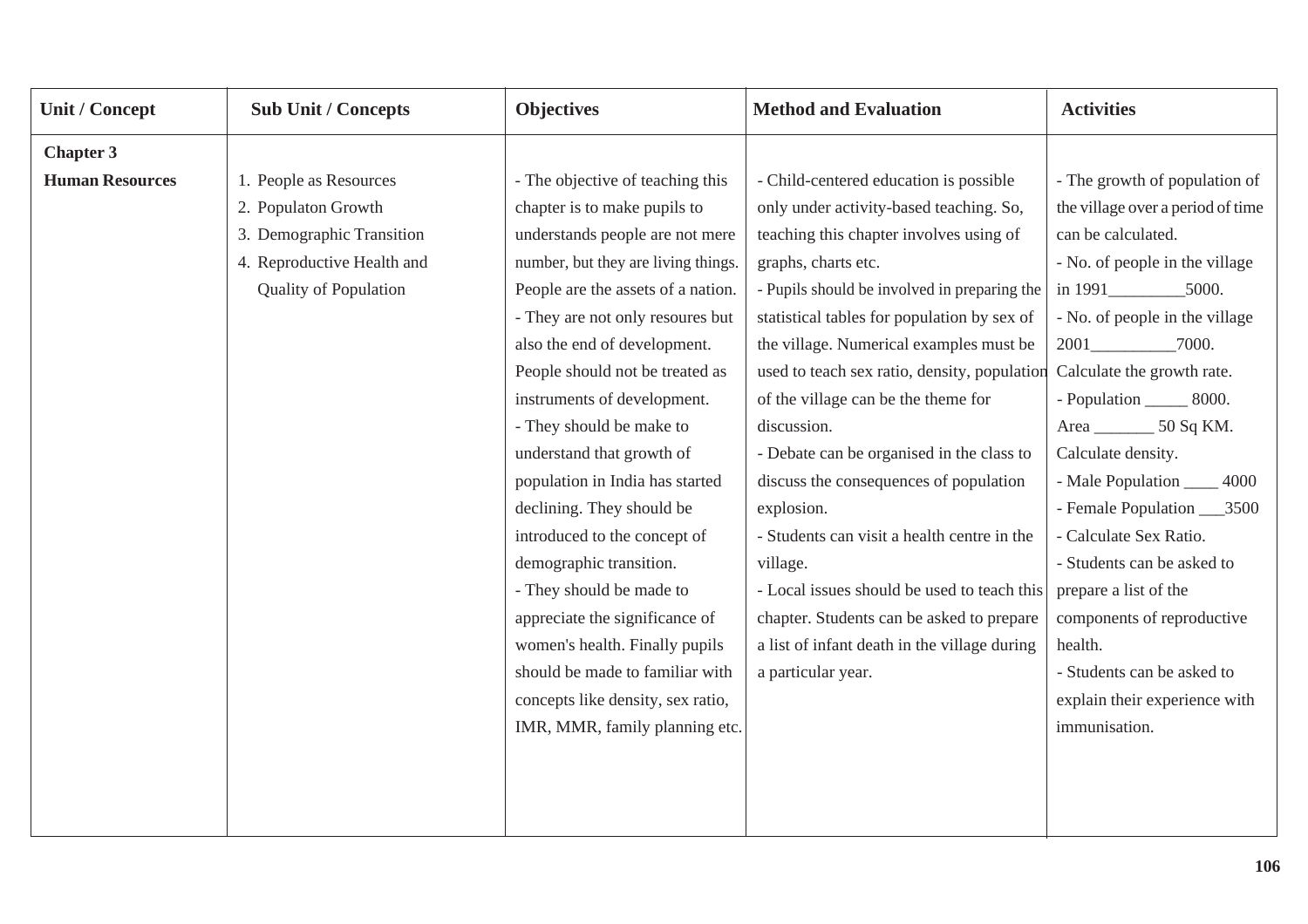| <b>Unit / Concept</b>     | <b>Sub Unit / Concepts</b>       | <b>Objectives</b>                    | <b>Method and Evaluation</b>                  | <b>Activities</b>                |
|---------------------------|----------------------------------|--------------------------------------|-----------------------------------------------|----------------------------------|
| <b>Chapter 4</b>          |                                  |                                      |                                               |                                  |
| <b>Poverty and Hunger</b> | 1. Who are Poor?                 | - The objective of teaching this     | - Interactive and interrogative methods of    | - Students are made to visit the |
|                           | 2. Indicators of Poverty         | chapter is to make pupils to         | teachings should be adopted.                  | panchayat and find our the       |
|                           | 3. Hunger and Famines            | understand that poverty can be       | - Pupils are to be encouraged to ask          | level of income used to          |
|                           | 4. Food Security and Eradication | eliminated. It is not a curse of     | questions.                                    | measure poor in the village.     |
|                           | of Poverty                       | god. It is a man-made thing.         | - Debate, dialogue, discussions should be     | - Students can be asked to       |
|                           |                                  | Pupils should understand that        | part of teaching.                             | prepare a list of poverty eradi- |
|                           |                                  | the identification of poor is not    | - Numerical examples are to be used.          | cation programmes is the         |
|                           |                                  | an easy task.                        | - Small calculation, mathematical             | village.                         |
|                           |                                  | - Students should know that          | examples should be used.                      | - Pupils can prepare a list of   |
|                           |                                  | poverty has a caste dismensions,     | - Pupils can be asked to visit the fair price | prices essential food grains     |
|                           |                                  | Poor are more among dalits           | shops in the villages. Students can be        | in the village.                  |
|                           |                                  | than among others. Why?              | asked to list the number of houseless         | - They can be asked to prepare   |
|                           |                                  | After studying this chapter,         | families in the village.                      | a list of wage rate in the       |
|                           |                                  | pupils should be able to say         | - Students should be asked the distingnish    | village.                         |
|                           |                                  | income in not the only indicator     | between starvation and fasting.               |                                  |
|                           |                                  | of poverty. Illiteracy, Illness,     |                                               |                                  |
|                           |                                  | disabilities, caste, gender, natural |                                               |                                  |
|                           |                                  | wealth etc. are also indicators of   |                                               |                                  |
|                           |                                  | poverty. They should know that       |                                               |                                  |
|                           |                                  | poverty is there in India, but       |                                               |                                  |
|                           |                                  | hunger is not there.                 |                                               |                                  |
|                           |                                  | - They should become familiar        |                                               |                                  |
|                           |                                  | with poverty eradication             |                                               |                                  |
|                           |                                  | programmes.                          |                                               |                                  |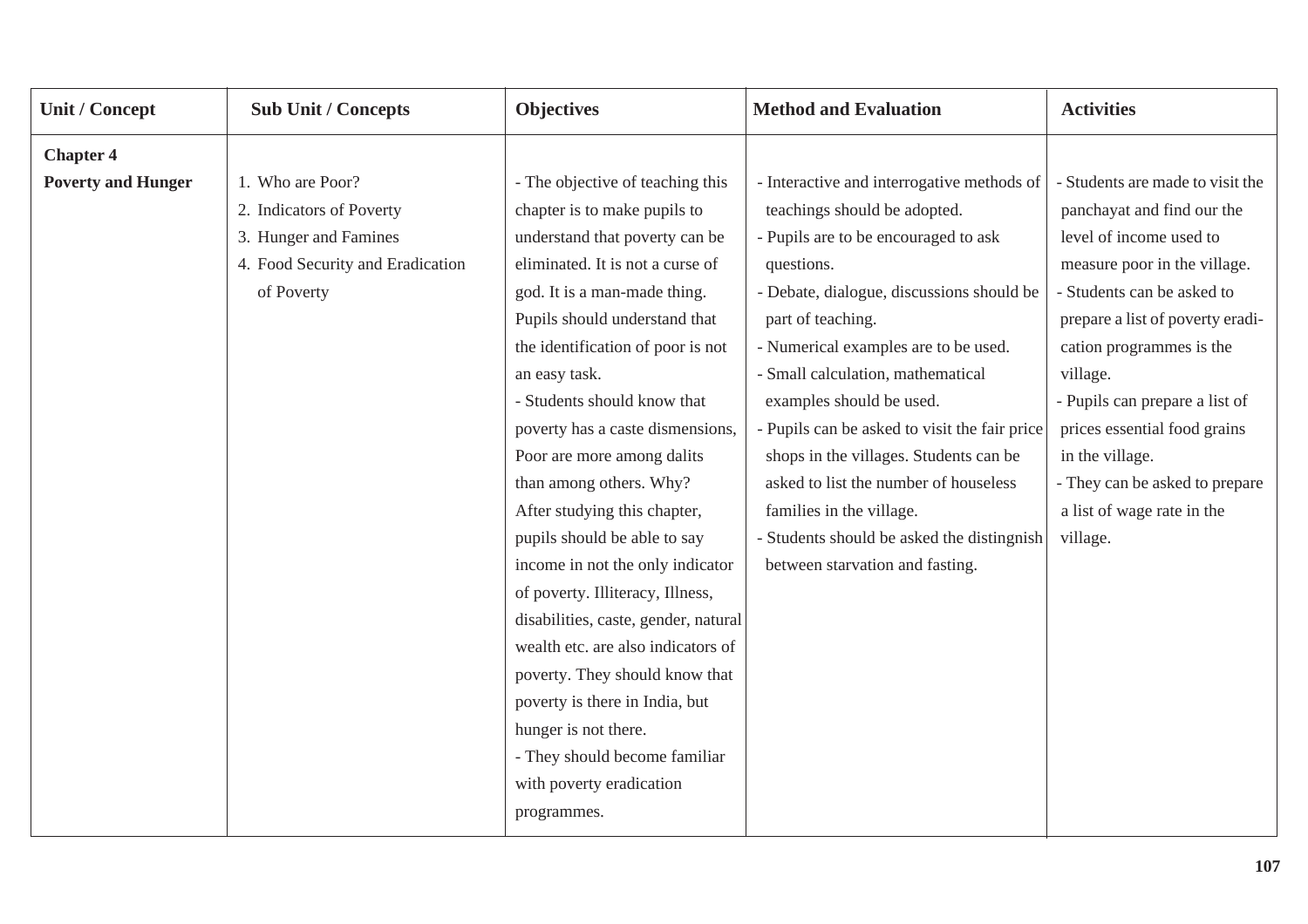## Unit / Concept Sub Unit / Concepts | Objectives | Method and Evaluation | Activities **Chapter 1 Economic Structure** 1. Structural Transformation - The principal objective of - Everyday example are to be used to - Students can be asked to 2. Sources of Income teaching this chapter is to intro- explain the structure of the economy. prepare a list of occupations in 3. Sources of Employment duce to the students the different Pupils should be encouraged to discuss the village / town. 4. Static Economy and Dynamic elements of the economy and how income is generated, how jobs are - They can be asked to debate Economy. how these elements change over generated. What occupations generate the generation of low income a period. more income? in agriculture. How changes - They should know what was the  $\vert$  - While explaining static economy,  $\vert$  are taking place in the village nature of primitive economy.  $\parallel$  examples can be given from the colonial  $\parallel$  can be explained by giving - How it paved the way to the history. capitalistic economy.  $\vert$  - Dynamic economies can be explained  $\vert$  - Translation of primitive agri-- They should know that the by tracing the changes taking place in the cultural economy into market income generated in agriculture  $\vert$  village over a period of time.  $\vert$  economy can be a subject goes on declining as economy for discussion. develops. But labourers  $\vert$  - Students can be asked to give depends on agriculture continues  $\vert$  examples in static situation to be larger. and dynamic situation. - They should be able to understand the distinction between static economy and dynamic economy.

#### **Economics**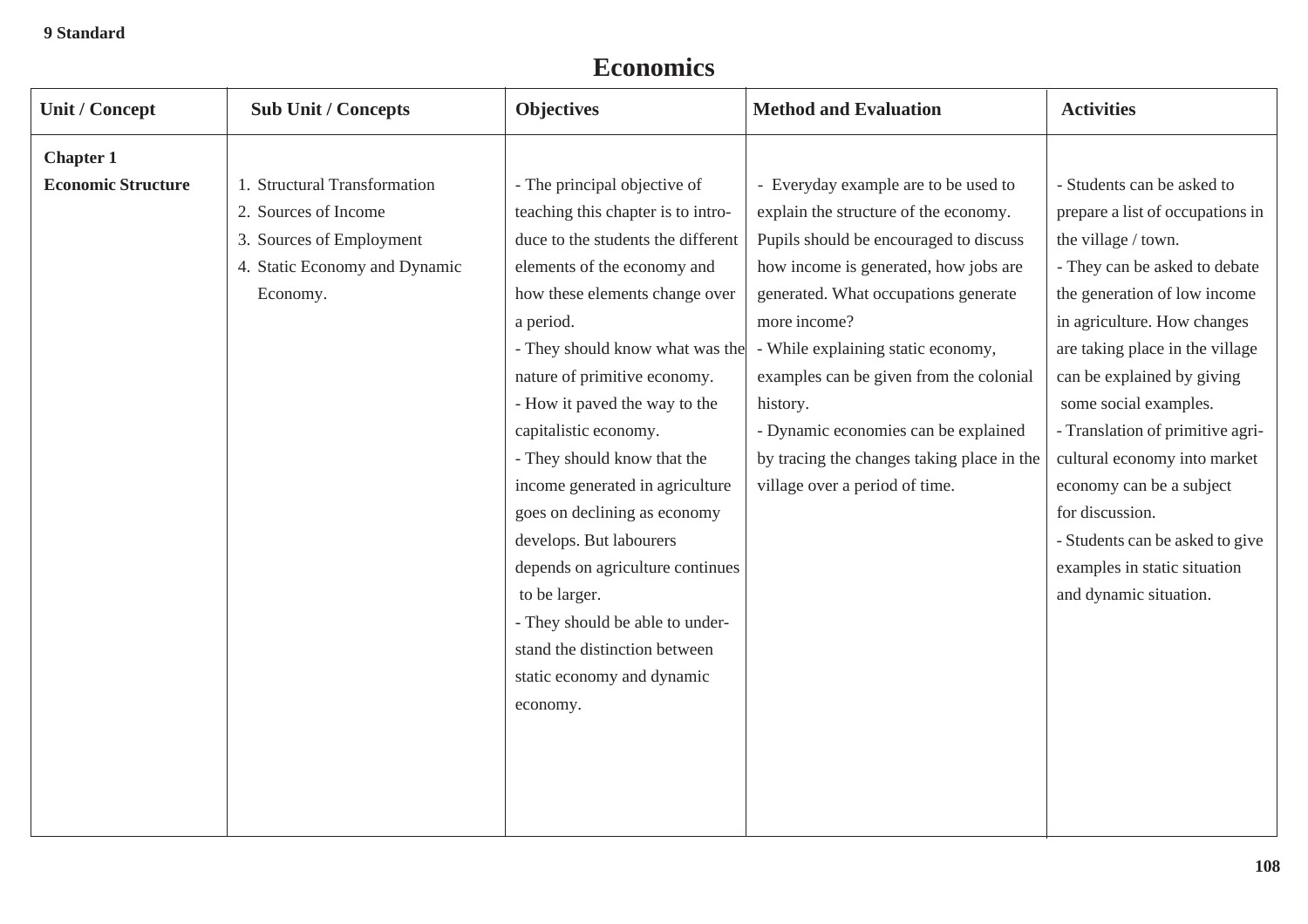| <b>Unit / Concept</b> | <b>Sub Unit / Concepts</b>          | <b>Objectives</b>                  | <b>Method and Evaluation</b>                 | <b>Activities</b>                |
|-----------------------|-------------------------------------|------------------------------------|----------------------------------------------|----------------------------------|
| <b>Chapter 2</b>      |                                     |                                    |                                              |                                  |
| <b>Sectors of the</b> | 1. Primary - Agriculture            | - The objective of this chapter is | - There is a lot of scope to adopt           | - Students can be asked or       |
| <b>Indian Economy</b> | 2. Secondary - Industries           | to enable the pupils to understand | interactive and interogative methods of      | entrusted the task to prepare    |
|                       | 3. Services - Trade, Transport etc. | the grouping of various economic   | teaching in this chapter.                    | a list of agriculutral and       |
|                       |                                     | activities into three sectors.     |                                              | allied activities in the         |
|                       | 4. Karnataka Economy                | - To provide knowledge about the   | - Teacher should borrow examples from        | village / town.                  |
|                       |                                     | significance of agriculture and    | every day life of students to explain        | - Pupils can prepare a list of   |
|                       |                                     | allied activities such as animal   | various aspects of agriculture. Teacher      | private and public industries in |
|                       |                                     | husbandry, dairy products,         | can organise a discussion on the famous      | Karnataka.                       |
|                       |                                     | fisheries, frestey etc.            | statement "Industrialise or Perish".         | - They can be asked to           |
|                       |                                     | - To make pupils to familiarise    | - Teacher should encourge pupils to          | prepare a list of services in    |
|                       |                                     | with organisational aspects of     | understand the significance of growing       | Karnataka.                       |
|                       |                                     | industrial sector such as public   | service sector. Teacher can pickout          | - The list of following things   |
|                       |                                     | sector, private sector, multi-     | examples in services from the village life.  | of Karnataka can be prepared.    |
|                       |                                     | natinal companies etc.             | - The uniqueness of Karnataka                | a. List of Agricultural Cropes.  |
|                       |                                     | - It is necessary to introduce     | can be introduced to students by             | b. List of Irrigation Project.   |
|                       |                                     | various aspects of Karnataka       | arranging industrial tours.                  | c. List of Rivers.               |
|                       |                                     | economy to pupils.                 | <b>Evaluation</b>                            | d. List of wild life sancturies. |
|                       |                                     |                                    | - Teaching and evaluation should not be      | e. List of IT Industrier in      |
|                       |                                     |                                    | treated as two separate things. It is wrong. | Karnataka.                       |
|                       |                                     |                                    | Question and answer method is more           |                                  |
|                       |                                     |                                    | useful at secondary level.                   |                                  |
|                       |                                     |                                    |                                              |                                  |
|                       |                                     |                                    |                                              |                                  |
|                       |                                     |                                    |                                              |                                  |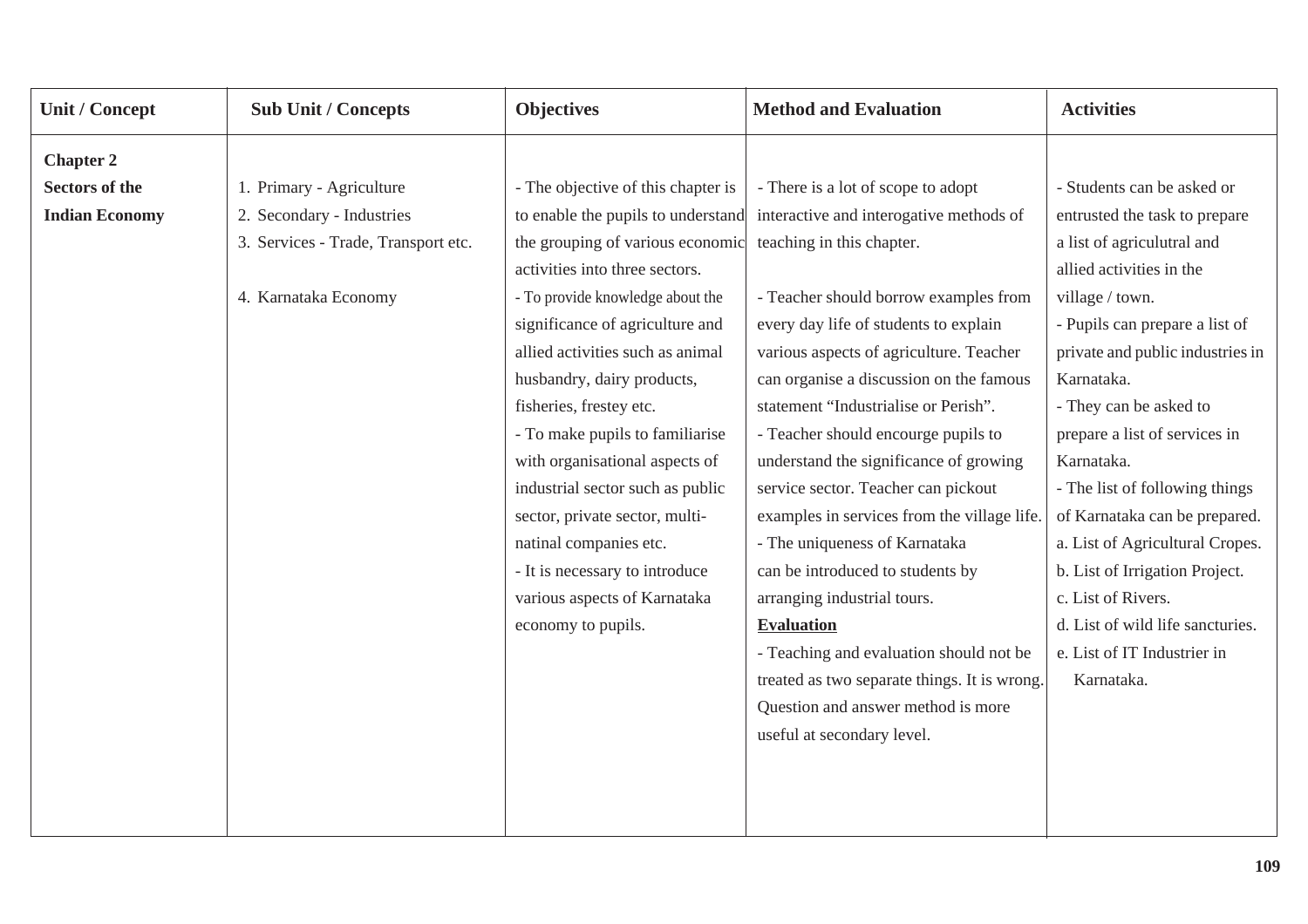| <b>Unit / Concept</b>   | <b>Sub Unit / Concepts</b> | <b>Objectives</b>                  | <b>Method and Evaluation</b>                                                 | <b>Activities</b>            |
|-------------------------|----------------------------|------------------------------------|------------------------------------------------------------------------------|------------------------------|
| <b>Chapter 3</b>        |                            |                                    |                                                                              |                              |
| <b>Money and Credit</b> | 1. Forms of Money          | - The main objective of teaching   | - Supply of money can be taught by                                           | - A small school bank can be |
|                         | 2. Forms of Credit         |                                    | this chapter is to enable the pupils borrowing examples from every day       | set up.                      |
|                         | 3. Banks and Deposits      | to understand the historical       | life.                                                                        | - Student can act as Manager |
|                         | 4. Reserve Bank of India   | evolution of money and banking     | - Demonstration of cheque, draft, creditslip                                 | cashier, clark etc.          |
|                         |                            | system.                            | etc can be done in the class room.                                           | - All students must be       |
|                         |                            |                                    | - To provide knowledge about the - Teacher can take students to post-office  | encouraged to open bank      |
|                         |                            |                                    | system of money lending existing or bank in the villages to show to students | accounts.                    |
|                         |                            | in rural sector and problems       | how a bank works.                                                            | - Credit cards, debit cards, |
|                         |                            | associated with money lenders.     | - They can be taught how to write                                            | cheques, drafts can be       |
|                         |                            | Pupils should be able to dis       | a cheque.                                                                    | demonstrated in the schools. |
|                         |                            | tingnish various types of          | - They can be shown the safe vaults.                                         | - Students can be asked to   |
|                         |                            | credit.                            | <b>Evaluation</b>                                                            | analyse why notes are issued |
|                         |                            | - They should know the distinciton | - In the interactive teaching method                                         | by the Governer of Reserve   |
|                         |                            | between credit and debits.         | evaluation take place along with teaching.                                   | Bank of India and not by the |
|                         |                            | Pupis should know how notes        | Students must be encouraged to ask                                           | Central Finance Minster.     |
|                         |                            | and coins are printed. Reserve     | question. They must be asked to pose                                         | - A debate can be organised  |
|                         |                            | bank of India can be introduced    | question to banker, post master.                                             | on indebtedness and Formeris |
|                         |                            | in brief.                          |                                                                              | suicides.                    |
|                         |                            |                                    |                                                                              |                              |
|                         |                            |                                    |                                                                              |                              |
|                         |                            |                                    |                                                                              |                              |
|                         |                            |                                    |                                                                              |                              |
|                         |                            |                                    |                                                                              |                              |
|                         |                            |                                    |                                                                              |                              |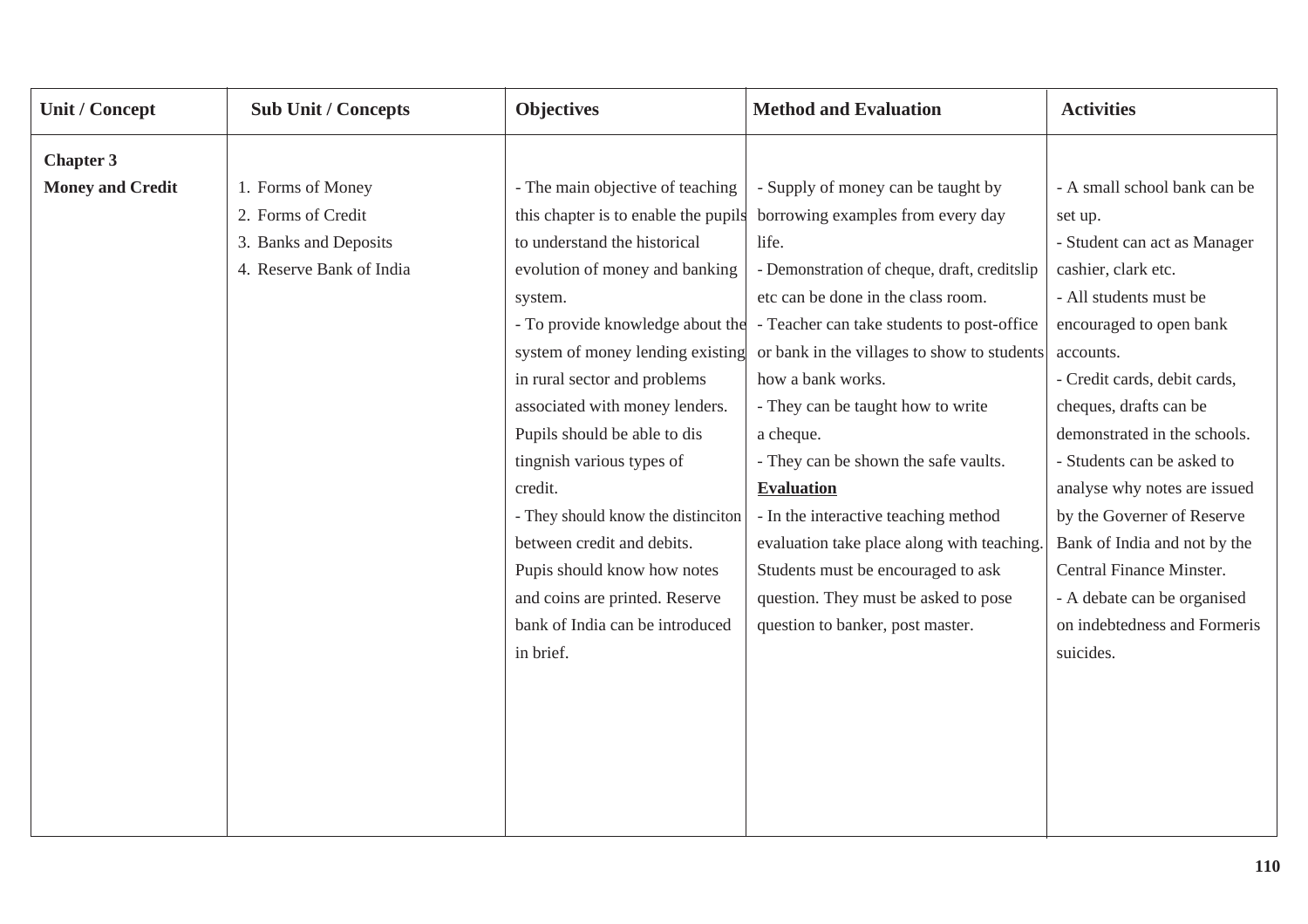| <b>Unit / Concept</b> | <b>Sub Unit / Concepts</b> | <b>Objectives</b>                    | <b>Method and Evaluation</b>               | <b>Activities</b>              |
|-----------------------|----------------------------|--------------------------------------|--------------------------------------------|--------------------------------|
| <b>Chapter 4</b>      |                            |                                      |                                            |                                |
| <b>Labour</b> and     |                            |                                      |                                            |                                |
| <b>Employment</b>     | 1. Division of Labour      | - The basic objective of teaching    | - Interactive and dialogue method is to be | - Student can be asked to      |
|                       | 2. Labour: Male-Female     | this chapter is to enable the        | adopted. We have to give up the age        | prepare a list of work done by |
|                       | 3. Employment-Unemployment | students to appreciate the role of   | old lecture - narrative method.            | father and mother separately   |
|                       | 4. Disguised Unemployment  | labour in production.                | - Problem solving method of teaching is    | in the house.                  |
|                       |                            | - To provide the knowledge about     | suitable for this chapter.                 | - They have to give            |
|                       |                            | gender dimensions of labour          | - Gender discrimination in labour market   | explanation to distinction     |
|                       |                            | and discrimination associated        | can be demonstrated by means of live       | between work done by women     |
|                       |                            | with female labour.                  | examples.                                  | and men.                       |
|                       |                            | - Productive labour, domestic        | - Sexist approach in teaching should be    | - Students can be asked to     |
|                       |                            | labour, reproductive labour.         | avoided.                                   | prepare a list of types of     |
|                       |                            | Pupils should be able to know        |                                            | unemployment.                  |
|                       |                            | joblessness is not unemployment.     |                                            | - Student can asked to prepare |
|                       |                            | - They should be able to distingnish |                                            | a list of work where men and   |
|                       |                            | that all unemployed are not poor     |                                            | women both perform.            |
|                       |                            | and all employed are not rich.       |                                            |                                |
|                       |                            | - They should know that disguised    |                                            |                                |
|                       |                            | unemployment can appear only in      |                                            |                                |
|                       |                            | a labour surplus economy.            |                                            |                                |
|                       |                            |                                      |                                            |                                |
|                       |                            |                                      |                                            |                                |
|                       |                            |                                      |                                            |                                |
|                       |                            |                                      |                                            |                                |
|                       |                            |                                      |                                            |                                |
|                       |                            |                                      |                                            |                                |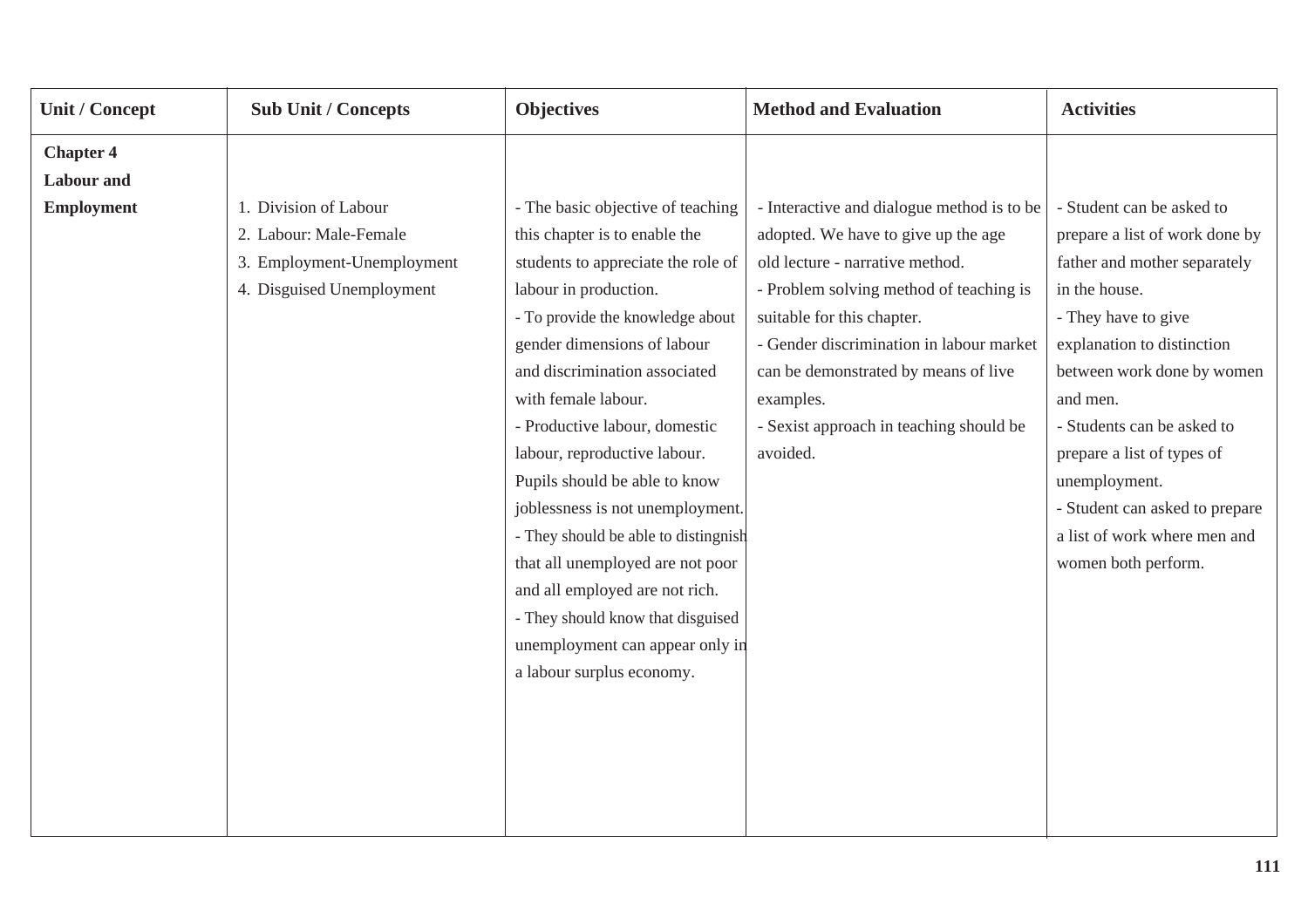#### **10 Standard**

## **Economics**

| <b>Unit / Concept</b> | <b>Sub Unit / Concepts</b>          | <b>Objectives</b>                   | <b>Method and Evaluation</b>                 | <b>Activities</b>               |
|-----------------------|-------------------------------------|-------------------------------------|----------------------------------------------|---------------------------------|
| <b>Chapter 1</b>      |                                     |                                     |                                              |                                 |
| <b>Development</b>    | 1. Development and                  | - The principal objective is to     | - The pupils should be engaged in the        | - Pupils can be asked to        |
|                       | Underdevelopment                    | enable the students to appreciate   | discussion of the varied and diverse         | prepare a list of developed     |
|                       | 2. Indicators of Income Development | the need and concepts of            | dimensions of development.                   | countries in the world.         |
|                       | 3. Indicators of Human Development  | development.                        | - For this, debate, dialogue and             | - They can be asked to          |
|                       | 4. Gender related Development       | - To make them to understand        | discussion are more useful.                  | prepare a list of Human         |
|                       |                                     | why a country remains under         | - Pupils are to be encouraged to distingnish | development Indices of          |
|                       |                                     | developed. To familiarise pupils    | between income as the sole indicator of      | various states of India.        |
|                       |                                     | with new concept of development     | development and health, education and        | - The literacy rate of women    |
|                       |                                     | such as human development,          | income together as composite indicator       | and men in Karnataka for        |
|                       |                                     | gender related development.         | of development.                              | 1991 and 2001.                  |
|                       |                                     | - Pupils should appreciate that the | - The teaching should be gender sensitive.   | - A discussion can be organi-   |
|                       |                                     | attainment of health by people,     | - Women should figure in every aspect of     | sed on differences in literacy  |
|                       |                                     | education attainment are as         | teaching.                                    | rate between women and men.     |
|                       |                                     | important as that of the growth     | <b>Evaluation</b>                            |                                 |
|                       |                                     | of income.                          | - Teaching and evaluation should go          |                                 |
|                       |                                     | - Distinction between GDP and       | together. These two can be combined          |                                 |
|                       |                                     | HDI                                 | only when participatory teaching method      |                                 |
|                       |                                     |                                     | is adopted.                                  |                                 |
| <b>Chapter 2</b>      |                                     |                                     |                                              |                                 |
| <b>Economy</b> and    |                                     |                                     |                                              |                                 |
| <b>Government</b>     | 1. Planning in India                | - The objective of teaching this    | -Students are to be involved in teaching.    | - Students can be asked to list |
|                       | 2. Five Year Plans                  | chapter is to enable students to    | -So participatory teaching is necessary,     | areas where government          |
|                       | 3. Green Revolution                 | understand the role of              | local flavour is to be their in teaching.    | plays a role.                   |
|                       | 4. Liberalisation and Globalisation | government in development.          | Interrogative method will make class-        | - They can be asked to          |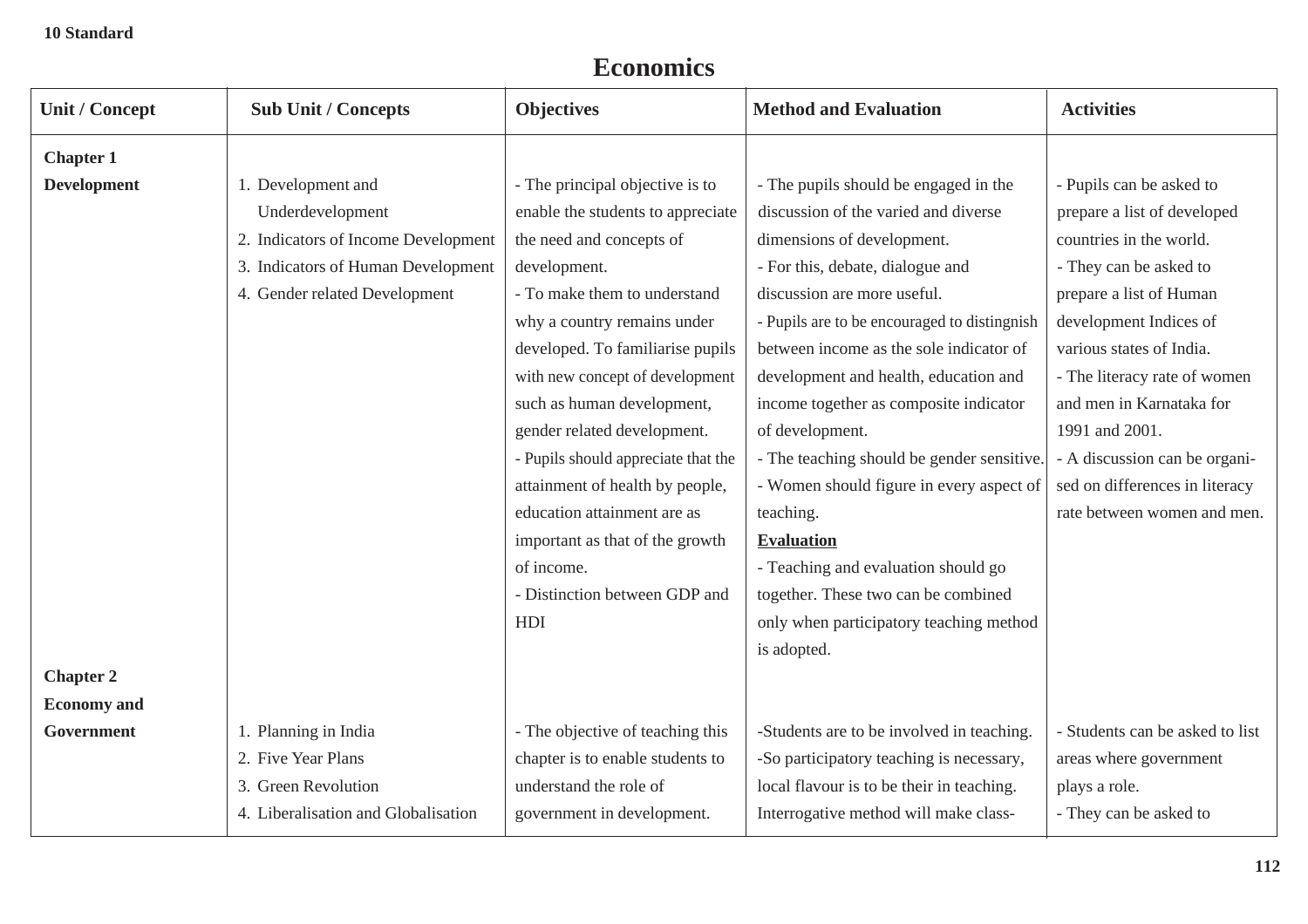| <b>Unit / Concept</b>    | <b>Sub Unit / Concepts</b>                                                                                          | <b>Objectives</b>                                                                                                                                                                                                                                                                                                                                                                           | <b>Method and Evaluation</b>                                                                                                                                                                                                                                                                                                                                                                                                                                                      | <b>Activities</b>                                                                                                                                                                                                                                                                                                                                        |
|--------------------------|---------------------------------------------------------------------------------------------------------------------|---------------------------------------------------------------------------------------------------------------------------------------------------------------------------------------------------------------------------------------------------------------------------------------------------------------------------------------------------------------------------------------------|-----------------------------------------------------------------------------------------------------------------------------------------------------------------------------------------------------------------------------------------------------------------------------------------------------------------------------------------------------------------------------------------------------------------------------------------------------------------------------------|----------------------------------------------------------------------------------------------------------------------------------------------------------------------------------------------------------------------------------------------------------------------------------------------------------------------------------------------------------|
| <b>Chapter 3</b>         |                                                                                                                     | -Pupil should know that planning<br>is a stategy adopted by govern-<br>ment to develop the economy.<br>Pupils should know the<br>periodicity of different five year<br>plans in India. Pupils should<br>know that one of the greatest<br>achievements of planning in<br>India is Green Revolution.<br>-Students should be able to<br>understand various elements of<br>Green Revolution.    | lively and interesting.<br>-Monotonousness must be avoided.<br>-Women must figure is every aspects of<br>teaching.<br>-Every day examples must be used while<br>teaching.<br><b>Evaluation</b><br>-Debate, discussion and dialogue method<br>generate questions and evaluation takes<br>place along with teaching.                                                                                                                                                                | prepare a list of merit and<br>demerits of privatisation,<br>marketisation and globalisation.<br>- Students can asked to<br>prepare an essay an Green<br>Revolution on International<br>Food Day.<br>- Students can be asked to<br>distingnish between govern-<br>ment - centered and market -<br>centered economic policies.                            |
| <b>Rural Development</b> | 1. Meaning and Importance<br>2. Decentralisation<br>3. Role of Panchayat Raj Intitutions<br>4. Women in Development | - The purpose of teaching this<br>chapter is to make students to<br>understand and appreciate the<br>crucial role of rural development<br>is nation building.<br>- They should know how big our<br>rural economy is and how<br>significant its development is for<br>nation's development.<br>- They should understand the<br>distinction between centralisation<br>and decentralisation in | - The teacher can organise a mock<br>panchayat and engage students to discuss<br>the function and powers of PRIs.<br>- The development plan prepared by Gram<br>Panchayat can be used as an example to<br>explain how PRIs work in rural<br>development. Teacher can take students<br>to Gram Panchayat and arrange a dis<br>cussion with panchayat members. Teacher<br>must take local example to show how<br>much work women done and in what way<br>they experience injustice. | - Students can be asked to<br>collect the data about<br>Panchayat members or muni-<br>cipality members of their<br>village or town.<br>- Students can be asked to<br>collect data about powers and<br>functions of PRIs.<br>- Students can be asked to<br>prepare a list of work done by<br>women in the village and work<br>done by men in the village. |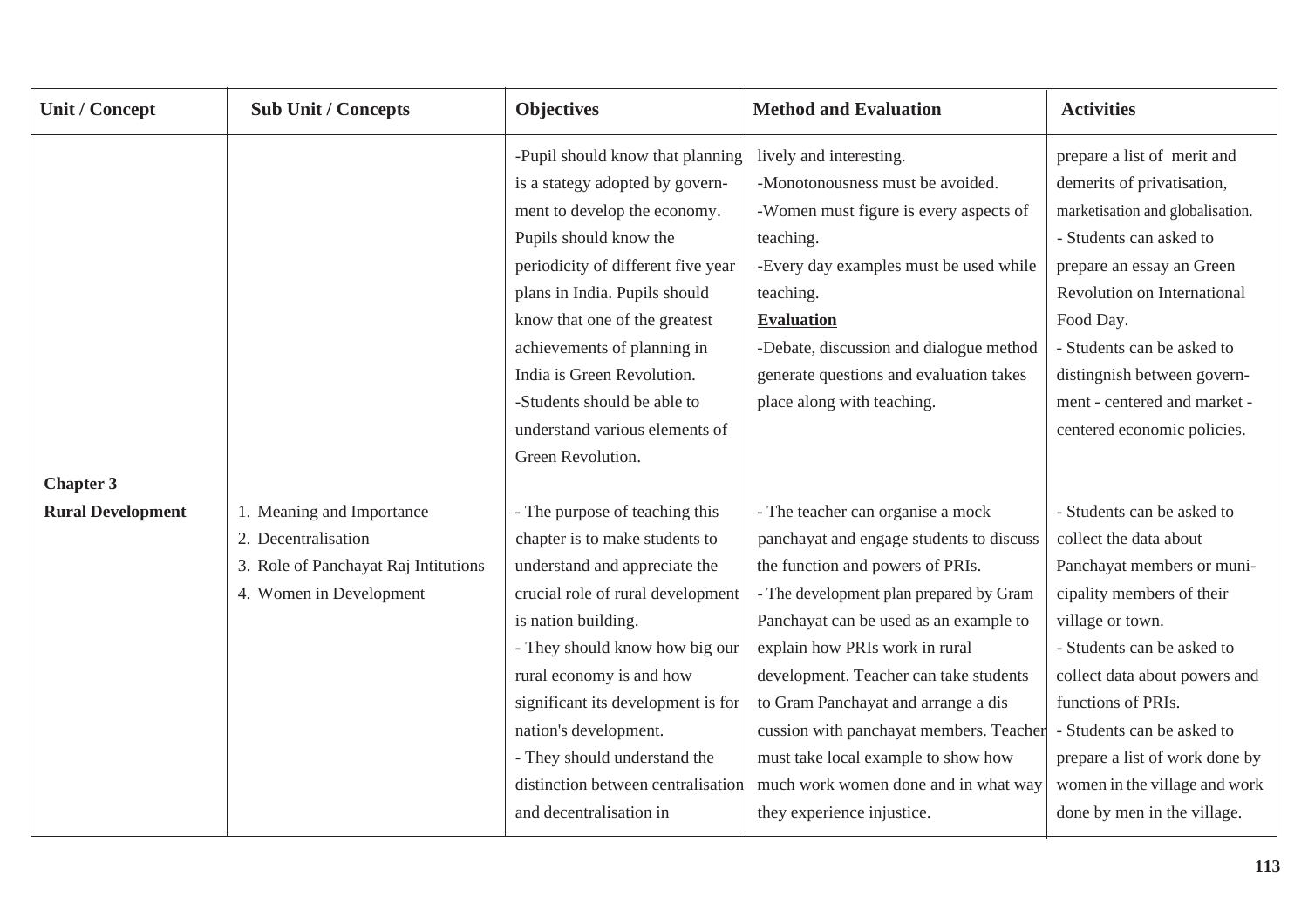| <b>Unit / Concept</b>     | <b>Sub Unit / Concepts</b>                                                                                         | <b>Objectives</b>                                                                                                                                                                                                                                                                                                                                                                               | <b>Method and Evaluation</b>                                                                                                                                                                                                                                                                                                                                                                      | <b>Activities</b>                                                                                                                                                                                                                                                                              |
|---------------------------|--------------------------------------------------------------------------------------------------------------------|-------------------------------------------------------------------------------------------------------------------------------------------------------------------------------------------------------------------------------------------------------------------------------------------------------------------------------------------------------------------------------------------------|---------------------------------------------------------------------------------------------------------------------------------------------------------------------------------------------------------------------------------------------------------------------------------------------------------------------------------------------------------------------------------------------------|------------------------------------------------------------------------------------------------------------------------------------------------------------------------------------------------------------------------------------------------------------------------------------------------|
| <b>Chapter 4</b>          |                                                                                                                    | development.<br>- 73 <sup>rd</sup> amendment to India's<br>constitution has given<br>constitutional status to<br>panchayatraj institution.<br>- Pupils should know that a lot<br>of power is delegated to PRIs.<br>- Women's role in development is<br>crucial. Students must know the<br>contribution of women to<br>development, What are the dis<br>advantages women face in<br>development? | <b>Evaluation</b><br>- Students should be asked to justify how<br>rural India in real India. Teacher should<br>judge whether pupils use sexist language<br>in discussion and debate.                                                                                                                                                                                                              |                                                                                                                                                                                                                                                                                                |
| <b>Public Finance and</b> |                                                                                                                    |                                                                                                                                                                                                                                                                                                                                                                                                 |                                                                                                                                                                                                                                                                                                                                                                                                   |                                                                                                                                                                                                                                                                                                |
| <b>Budget</b>             | 1. Meaning and Importance<br>2. Public Expenditures<br>3. Public Revenue - Taxation<br>4. Deficit : Fiscal Deficit | - The principal objective of this<br>chapter is to make students<br>understand the role of govern-<br>ment finance in development.<br>Pupils should know how govern-<br>ment collect income and how it<br>spends.<br>- It enables the students to under-<br>stand how much money comes<br>to government and from what                                                                           | - Interactive and interrogative method is<br>to be adopted to teach this chapter.<br>- The idea of federalism can be introduced<br>at this level, Budget data of the state or<br>central government can be collected<br>and questions can be asked.<br>- Teacher must teach students that there is<br>a difference between the borrowing of<br>loan by government and borrowing by<br>individual. | - Students can be asked to<br>prepare a list of taxes imposed<br>by central government, state<br>government and Gram<br>Panchayat<br>- Students can be asked to<br>prepare a list of public work<br>done in the village by govern-<br>ments such as roads, bridges,<br>water supply structure. |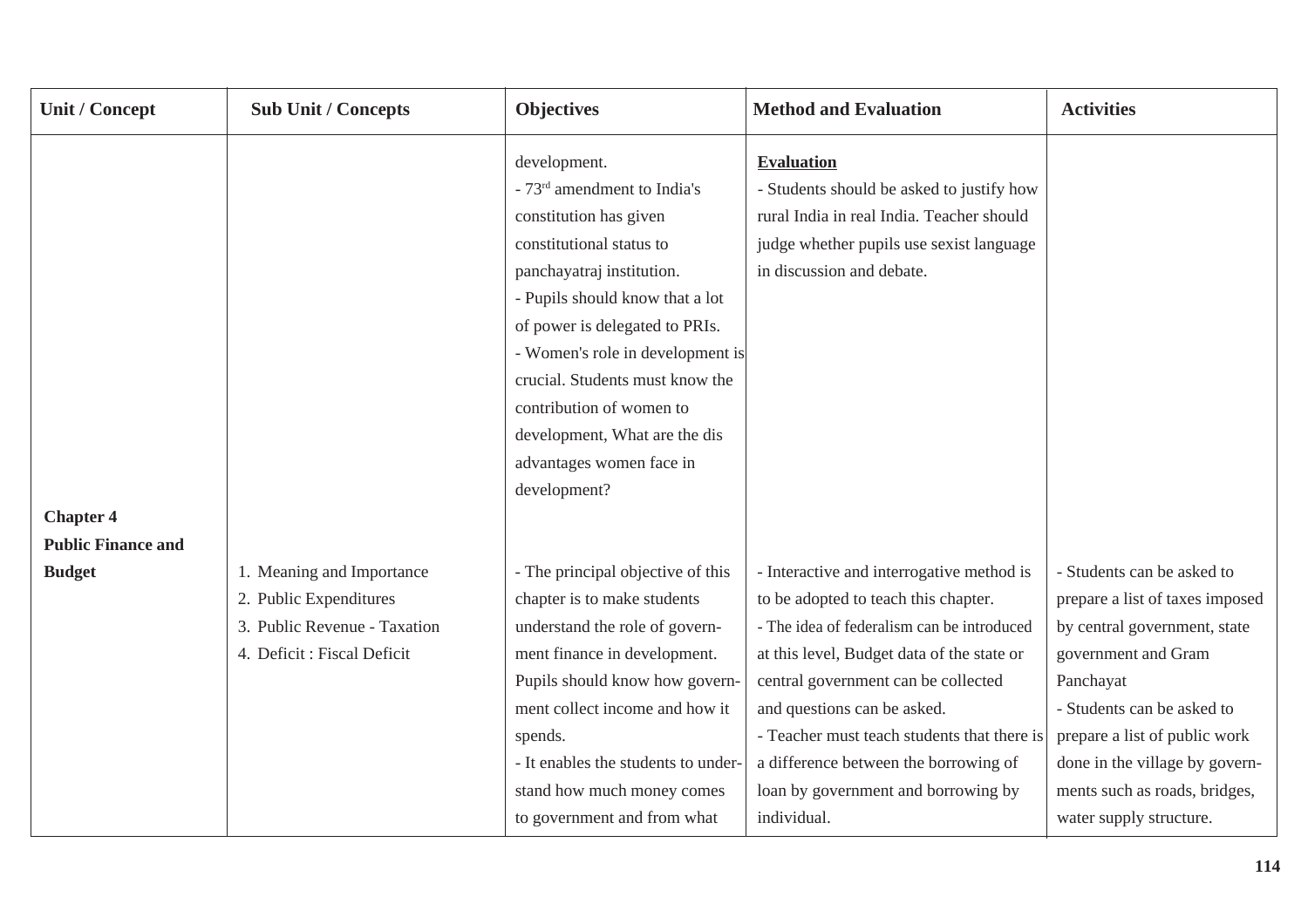| <b>Unit / Concept</b> | <b>Sub Unit / Concepts</b> | <b>Objectives</b>                                                                                                                                                                                                                                                                                                                | <b>Method and Evaluation</b>                                                                                                                                          | <b>Activities</b>                                                                                                                                                                                                          |
|-----------------------|----------------------------|----------------------------------------------------------------------------------------------------------------------------------------------------------------------------------------------------------------------------------------------------------------------------------------------------------------------------------|-----------------------------------------------------------------------------------------------------------------------------------------------------------------------|----------------------------------------------------------------------------------------------------------------------------------------------------------------------------------------------------------------------------|
|                       |                            | sources it comes on the one hand<br>and how it spends money and on<br>what items it spends.<br>- This chapter enable students<br>to know types of taxes and<br>non-tax source of income of<br>the government.<br>- They should be able to identify<br>differences between finance of<br>government and finance of<br>individual. | <b>Evaluation</b><br>- Teaching and evaluation have to take<br>place simultaneously. Question and<br>answers method of teaching helps to<br>achieve this integration. | drainage, toilets etc.<br>- If expenditure exceeds<br>revenue there will be deficit.<br>To fill this deficit government<br>borrow loans. How much loan<br>government of India has<br>borrowed during a particular<br>year. |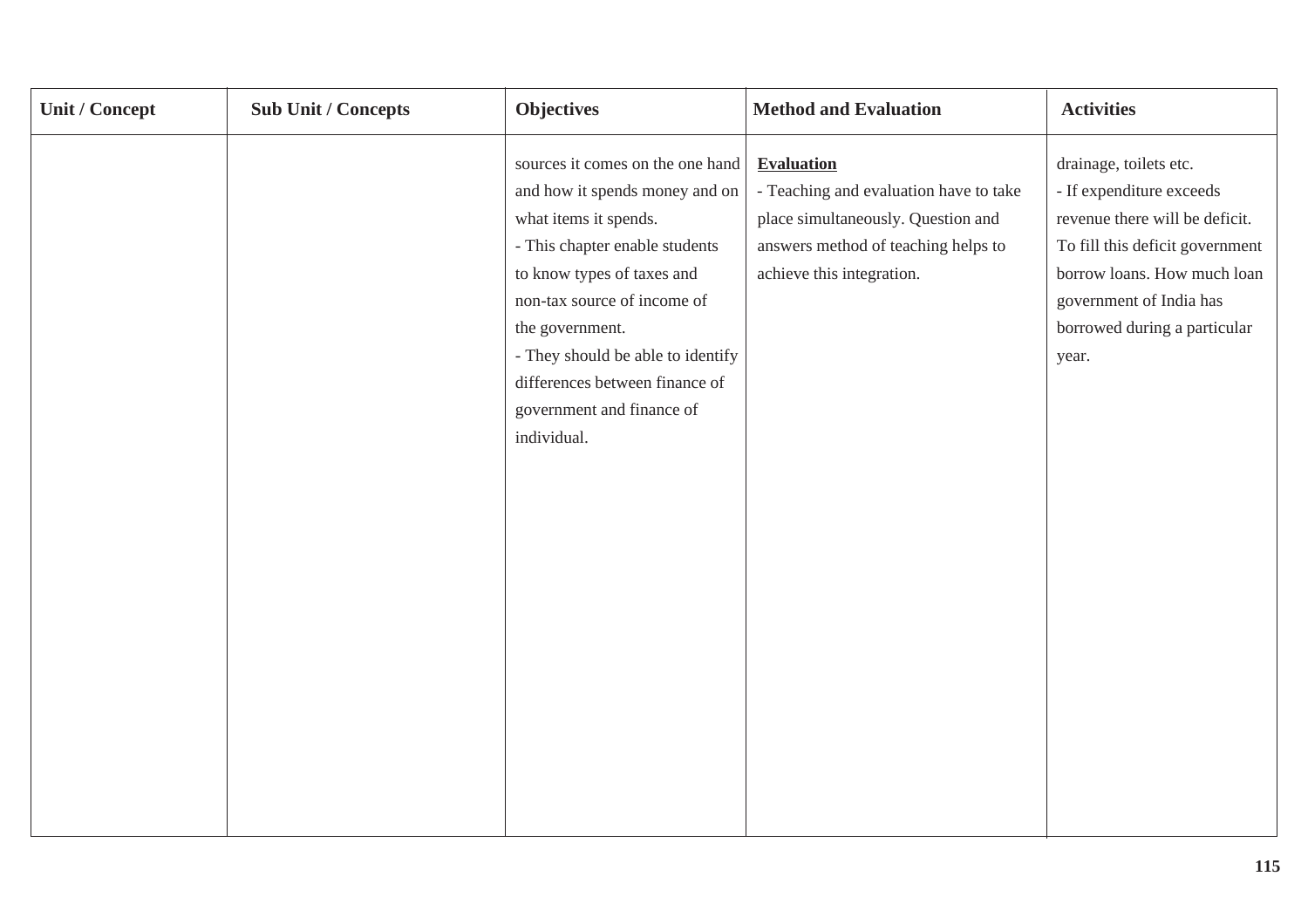## **Syllabus Forming Committe Sociology**

#### **Dr. Sudha Seetaraman** - Chairperson

Fellow, Institute for Social and Economic Change Nagarabhavi Bangalore 560 072

#### Dr. Lakshmipathi - Member

Reader, Department of Sociology and Convenor NSS, NSS Building Bangalore Univeristy Jnanabharathi Campus, Banglaore

#### **Dr. Parimala Rao - Member**

CWDS, 25, Bhaiveer Singh Marg

New Delhi 110 001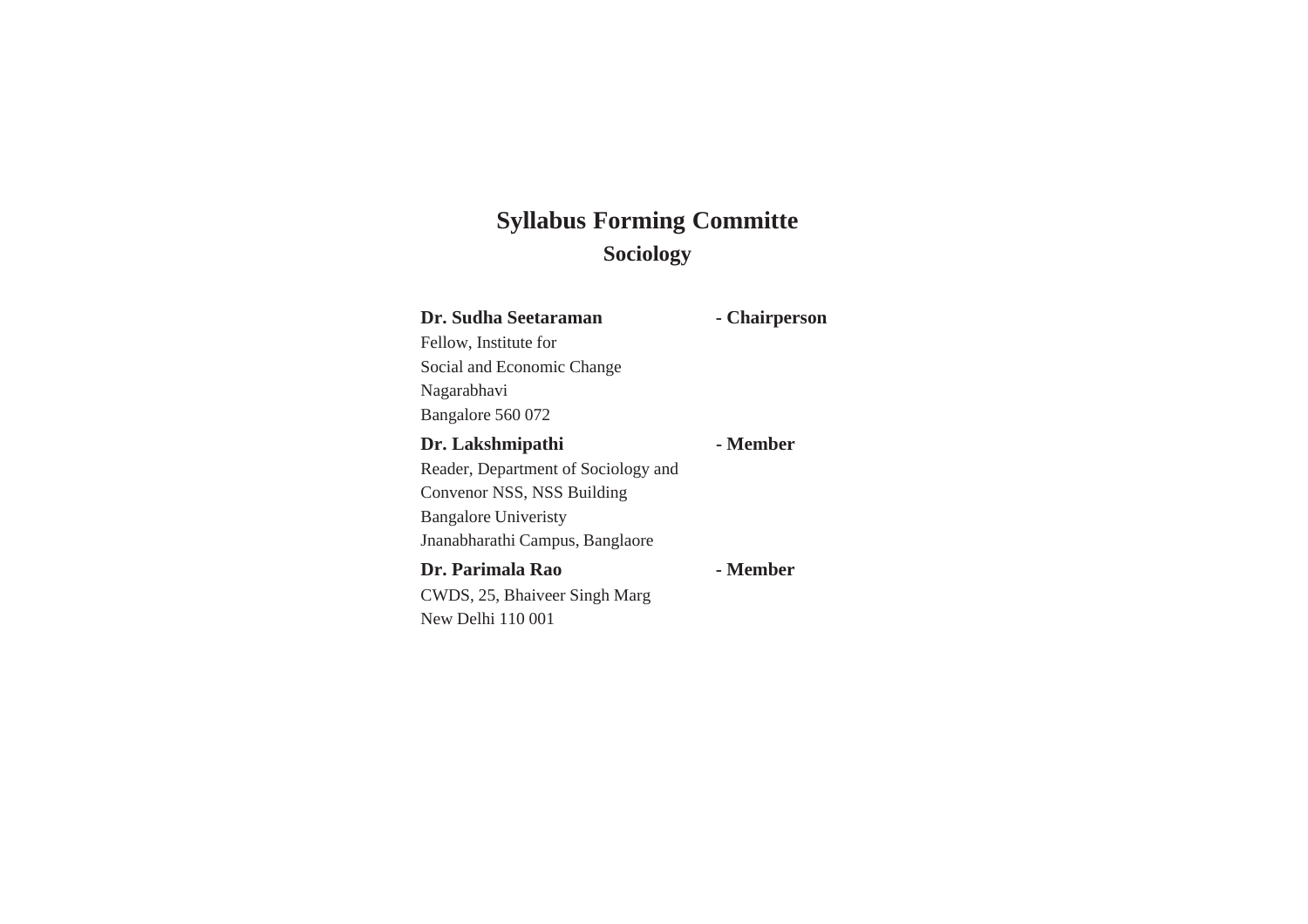**Sociology**

| <b>Unit / Concept</b> | <b>Sub Unit / Concepts</b>                                                                                                                                                                                                                                                                                                                                                                                                                                                  | <b>Objectives</b>                                                                                                                                                                                                                                                                                                                                                                                                                                                                                                                                                                                                                                                                                                                                                                                       | <b>Method and Evaluation</b>                                   | <b>Activities</b>                                                                                                                                                                                                                                                  |
|-----------------------|-----------------------------------------------------------------------------------------------------------------------------------------------------------------------------------------------------------------------------------------------------------------------------------------------------------------------------------------------------------------------------------------------------------------------------------------------------------------------------|---------------------------------------------------------------------------------------------------------------------------------------------------------------------------------------------------------------------------------------------------------------------------------------------------------------------------------------------------------------------------------------------------------------------------------------------------------------------------------------------------------------------------------------------------------------------------------------------------------------------------------------------------------------------------------------------------------------------------------------------------------------------------------------------------------|----------------------------------------------------------------|--------------------------------------------------------------------------------------------------------------------------------------------------------------------------------------------------------------------------------------------------------------------|
| <b>Chapter 1</b>      |                                                                                                                                                                                                                                                                                                                                                                                                                                                                             |                                                                                                                                                                                                                                                                                                                                                                                                                                                                                                                                                                                                                                                                                                                                                                                                         |                                                                |                                                                                                                                                                                                                                                                    |
| We and the World      | 1. The Human Species<br>- Evolution (Finger thumb<br>opposition, erect posure, large<br>brain etc.,)<br>2. Man/woman is a Social animal.<br>3. Human child Vs. that of animals.<br>(long years of dependency - food,<br>security, protection, warmth etc.,)<br>4. "Man becomes man only among<br>men" (experiments of unsocialized<br>children)<br>5. Human beings and language.<br>6 Man/woman also a tool-making<br>animal. (Homo Sapines)<br>7. Pioneering Sociologists. | - The students should be able to<br>appreciate the differences bet-<br>ween human and animals and<br>also see for themselves how<br>biologically the human infant<br>is dependent on others around<br>them for nurture etc.,<br>- The student should be able to<br>appreciate that societies are<br>simultaneous with individuals<br>and that individuals are not<br>prior to them as it is often<br>believed.<br>- Students should be able to<br>learn that language, which is<br>the most important attribute of<br>human being is socially formed<br>and that language is necessary<br>not just for communication but<br>the lesson shlould be able to<br>bring home the point that<br>language facilitates self-aware-<br>ness and mastery of the envi-<br>ronment.<br>- Human beings are also tool | Class room teaching.<br>- Question answers - oral and written. | - Explore through the use of<br>visual media the animal<br>world and list the kind of<br>differences that one is able<br>to garner vis-a-vis human<br>world.<br>- Collect the experiments on<br>various unsocialized<br>childred and not what<br>happened to them. |
|                       |                                                                                                                                                                                                                                                                                                                                                                                                                                                                             | makers and this is possible                                                                                                                                                                                                                                                                                                                                                                                                                                                                                                                                                                                                                                                                                                                                                                             |                                                                |                                                                                                                                                                                                                                                                    |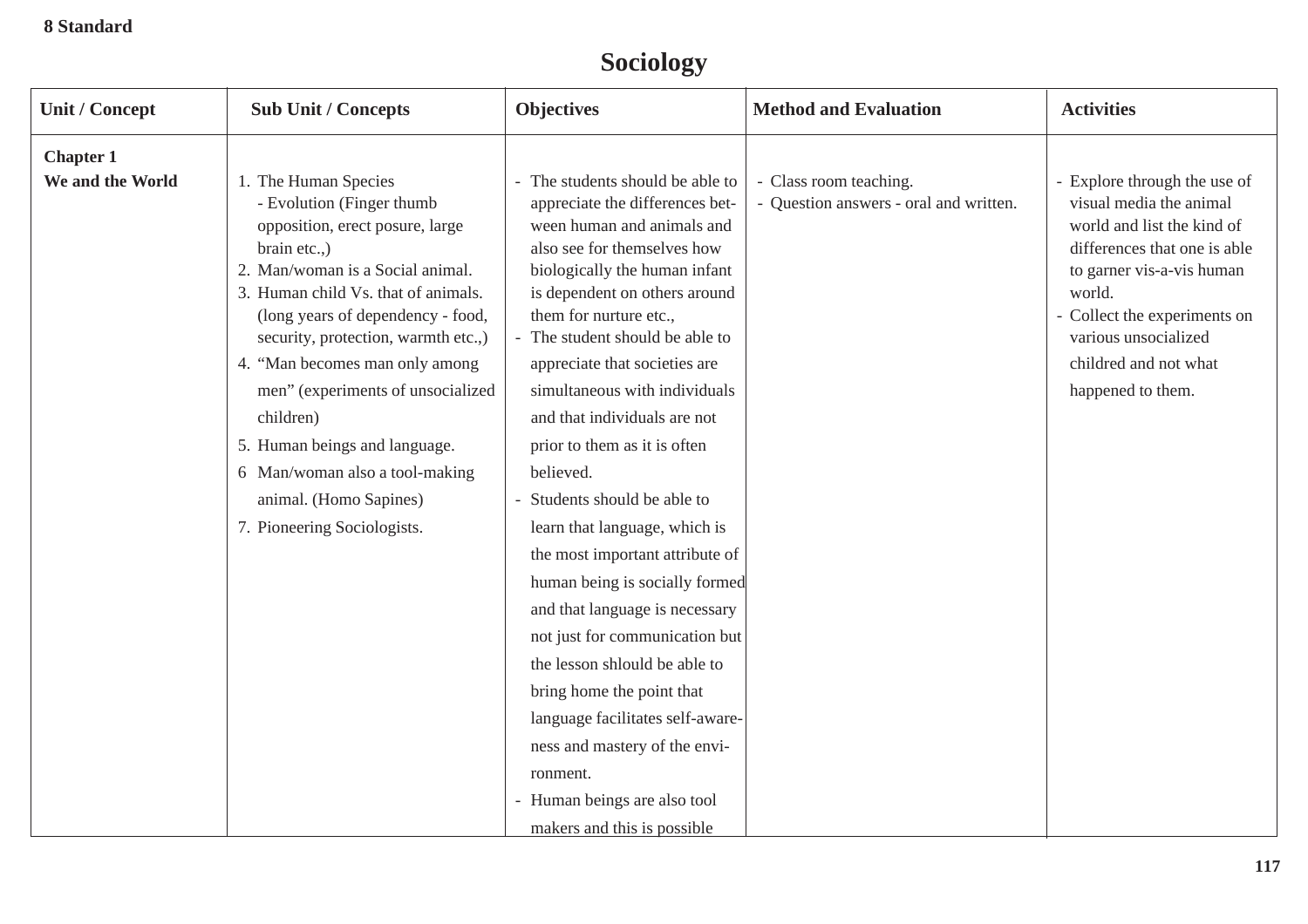| <b>Unit / Concept</b>   | <b>Sub Unit / Concepts</b>            | <b>Objectives</b>                                                                                                                      | <b>Method and Evaluation</b>        | <b>Activities</b>               |
|-------------------------|---------------------------------------|----------------------------------------------------------------------------------------------------------------------------------------|-------------------------------------|---------------------------------|
| <b>Chapter 2</b>        |                                       | because of their biological<br>superiority.<br>- To put across to the students<br>the above without the use of<br>sociological jargon. |                                     |                                 |
| <b>Culture, Society</b> | 1. Culture                            | - Show to the student how                                                                                                              | Class room teaching.                | - List the different languages  |
|                         | 2. Cultural diversity                 | culture is not just about finer                                                                                                        | Question aswers - oral and written. | and dialects spoken in          |
|                         | 3. Norms and Practices. (from what is | sensibilities that human beings,                                                                                                       |                                     | India.                          |
|                         | to what ought to be)                  | possess, but it includes the                                                                                                           |                                     | - Narrate the marriage          |
|                         |                                       | way they dress, their marriage                                                                                                         |                                     | customs of the community        |
|                         |                                       | customs, family life, and their                                                                                                        |                                     | that you belong to.             |
|                         |                                       | patterns of work, religious                                                                                                            |                                     | - What are various languages    |
|                         |                                       | ceremonies and liesure pur-                                                                                                            |                                     | spoken in your locality/        |
|                         |                                       | suits, among others.                                                                                                                   |                                     | neighbourhood.                  |
|                         |                                       | - To show that culture is not                                                                                                          |                                     | - Collect the various religious |
|                         |                                       | singular but there are cultures                                                                                                        |                                     | ceremonies that take place      |
|                         |                                       | all around us. And that there                                                                                                          |                                     | outside of their homes.         |
|                         |                                       | is tremendous diversity among.                                                                                                         |                                     |                                 |
|                         |                                       | cultures. The purpose is to                                                                                                            |                                     |                                 |
|                         |                                       | make the student appreciate                                                                                                            |                                     |                                 |
|                         |                                       | that diversity essentially means                                                                                                       |                                     |                                 |
|                         |                                       | tolerance about the differences.                                                                                                       |                                     |                                 |
|                         |                                       |                                                                                                                                        |                                     |                                 |
|                         |                                       |                                                                                                                                        |                                     |                                 |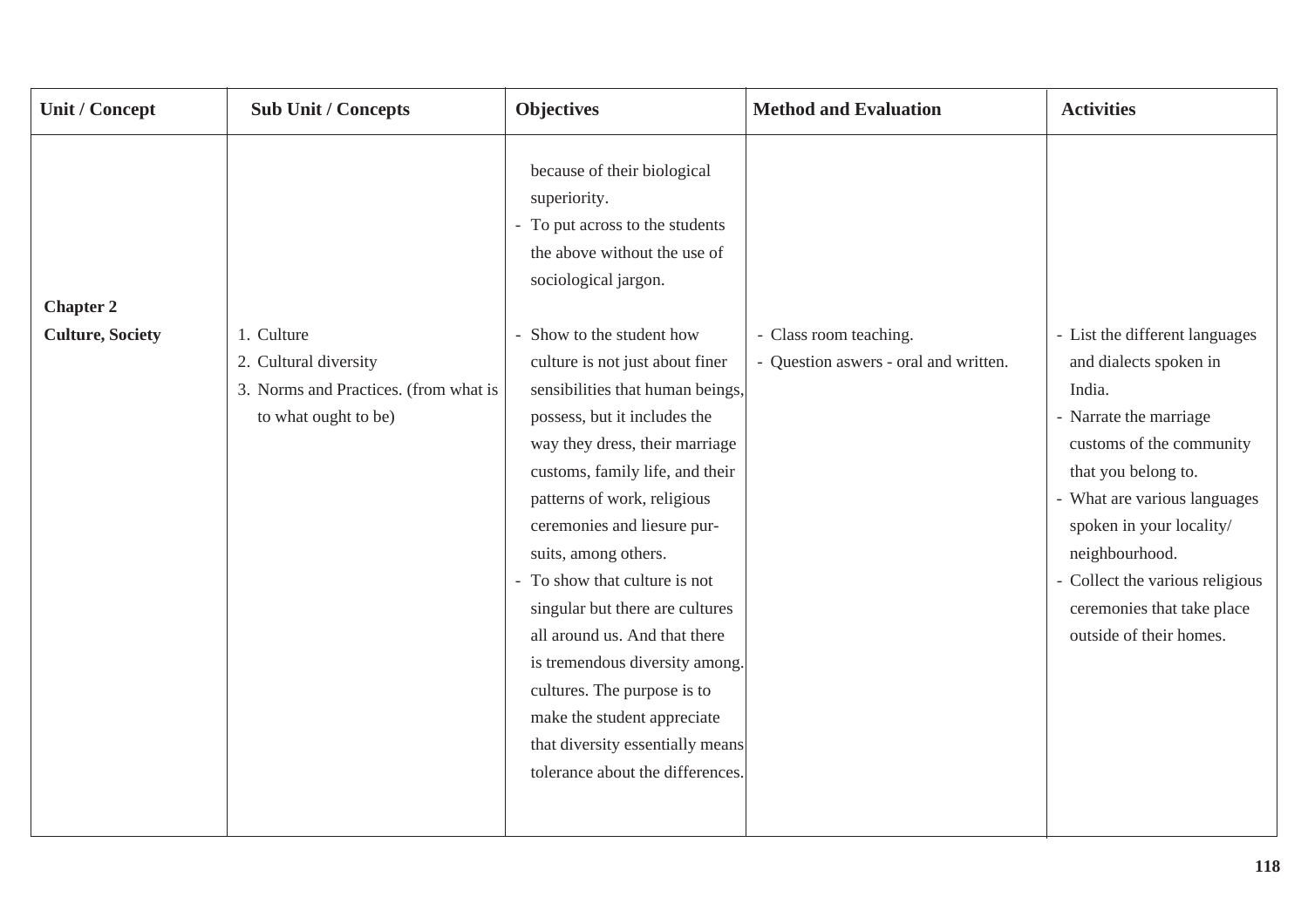| <b>Unit / Concept</b>                                              | <b>Sub Unit / Concepts</b>                                                                                                                                                                                                       | <b>Objectives</b>                                                                                                                                                                                                                                                                                                                                              | <b>Method and Evaluation</b>                                                             | <b>Activities</b>                                                                                                                                                                                                              |
|--------------------------------------------------------------------|----------------------------------------------------------------------------------------------------------------------------------------------------------------------------------------------------------------------------------|----------------------------------------------------------------------------------------------------------------------------------------------------------------------------------------------------------------------------------------------------------------------------------------------------------------------------------------------------------------|------------------------------------------------------------------------------------------|--------------------------------------------------------------------------------------------------------------------------------------------------------------------------------------------------------------------------------|
| <b>Chapter 3</b><br><b>Social Interaction</b><br>and Everyday life | 1. The Study of Everyday Life.<br>2. Non-verbal Communication.<br>3. Face, Body and Speech in<br>Interaction.<br>4. What are roles? How do we learn<br>to play roles?<br>5. How do people come to occupy<br>roles in a lifetime? | - To help the students appreciate<br>how we act and react to people<br>around us.<br>- Many apparently trivial aspects<br>of our behaviour turn out on<br>close examination turn out to<br>be complex.<br>- Show the students how we                                                                                                                           | Class room teaching.<br>$\overline{\phantom{a}}$<br>Question answers - oral and written. | - Ask the student to record<br>any conversation in various<br>relationships. Teacher<br>student; parents, parents<br>and note the differences.<br>- List the 'masks' we wear to<br>home and outside.<br>- Record how we behave |
|                                                                    |                                                                                                                                                                                                                                  | communicate not just through<br>language but also non-verbal<br>gestures.<br>- To show there are socially<br>defined expectations of us<br>and how we live out those<br>expectations.<br>- To communicate to the student<br>how each person plays a<br>number or roles at different<br>points in life and how some of<br>them may conflict with each<br>other. |                                                                                          | when guests arrive a home.<br>- Differentiate the behaviour<br>of one's parents at home and<br>at work and account for the<br>differences.                                                                                     |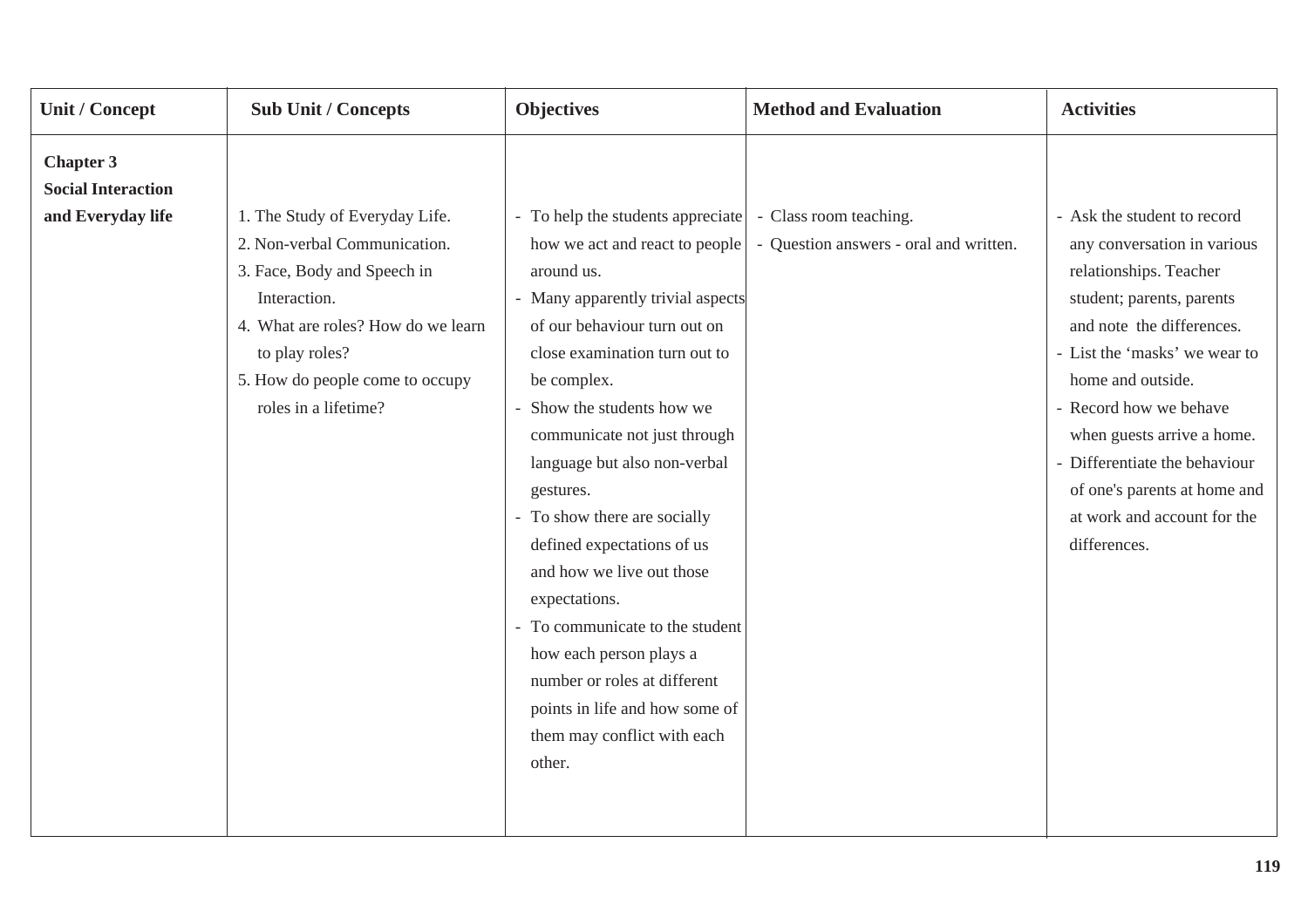| <b>Unit / Concept</b>                      | <b>Sub Unit / Concepts</b>                                                                                                       | <b>Objectives</b>                                                                                                                                                                                                                                                                                                   | <b>Method and Evaluation</b>                                     | <b>Activities</b>                                                                                                                                  |
|--------------------------------------------|----------------------------------------------------------------------------------------------------------------------------------|---------------------------------------------------------------------------------------------------------------------------------------------------------------------------------------------------------------------------------------------------------------------------------------------------------------------|------------------------------------------------------------------|----------------------------------------------------------------------------------------------------------------------------------------------------|
| <b>Chapter 4</b><br><b>Types o Society</b> | 1. The Earliest Societies<br>a. Hunters and gatherers<br>b. Pastoral and agrarian societies<br>c. The industrialising societies. | - To help the student understand<br>that there are different types of<br>societies around us at any<br>single point of time.<br>- To show how one's sdsociety is<br>different from that of others.<br>- Help the students understand<br>how communities come to be<br>scaled as superior/inferior;<br>ignorant etc. | - Class room teaching.<br>- Question answers - oral and written. | - List the features of the<br>habitat one lives in.<br>- Narrate the visit to any<br>place and list and<br>peaculiarities that one has<br>noticed. |
|                                            |                                                                                                                                  |                                                                                                                                                                                                                                                                                                                     |                                                                  |                                                                                                                                                    |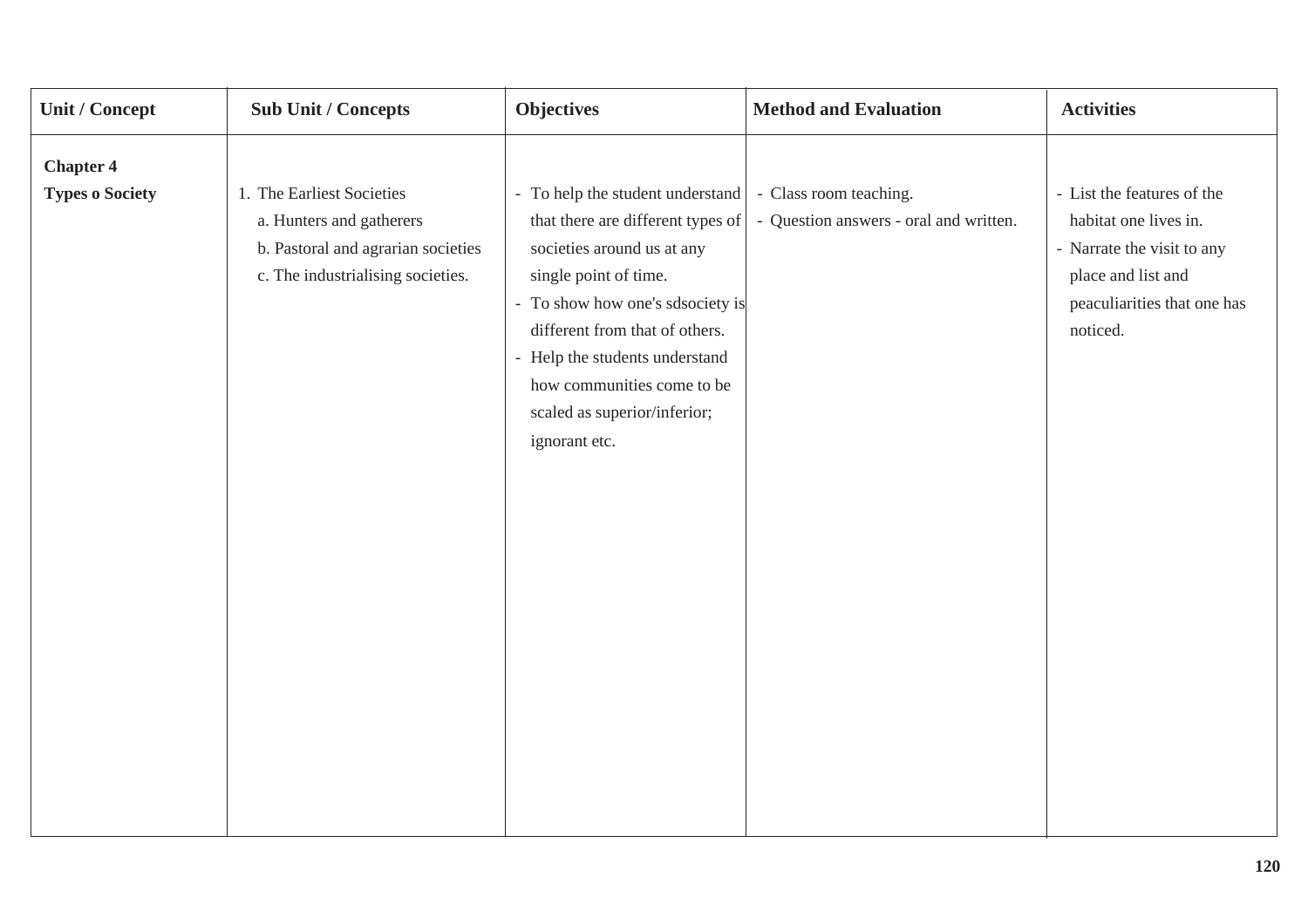### **9 Standard**

## **Sociology**

| <b>Unit / Concept</b>       | <b>Sub Unit / Concepts</b>        | <b>Objectives</b>                 | <b>Method and Evaluation</b>           | <b>Activities</b>             |
|-----------------------------|-----------------------------------|-----------------------------------|----------------------------------------|-------------------------------|
| <b>Chapter 1</b>            |                                   |                                   |                                        |                               |
| <b>Family and Household</b> | 1. What is the family?            | - To show the student how one     | - Class room teaching.                 | - List and describe the       |
|                             | 2. Husbands and Wives / Parents   | is born into a family and help    | - Question answers - oral and written. | festivals you celebrate.      |
|                             | and Children                      | the student distinguish a house-  |                                        | - Describe the division of    |
|                             | a. Childhood and Youth            | hold from a family.               |                                        | labour at home.               |
|                             | b. Adulthood, Middle age and      | - The various transitions through |                                        | - List the different types of |
|                             | old age                           | which individuals pass during     |                                        | families by size arround      |
|                             | c. Generations and Families       | their lives seem at first sight   |                                        | you.                          |
|                             | 3. Different types of Families-   | to be biological fixed are        |                                        |                               |
|                             | a. How do families differ on the  | really influenced by cultural     |                                        |                               |
|                             | basis of size (Nuclear, Extended, | differences and also by the       |                                        |                               |
|                             | Joint family)                     | material circumstances of         |                                        |                               |
|                             | 4. The dark side of family        | people's lives in given type of   |                                        |                               |
|                             | a. Sexual abuse                   | society.                          |                                        |                               |
|                             | b. Domestic Violence              | - Not everything is fine about    |                                        |                               |
|                             |                                   | the family in India.              |                                        |                               |
| <b>Chapter 2</b>            |                                   |                                   |                                        |                               |
| <b>Socialisation and</b>    |                                   |                                   |                                        |                               |
| <b>Family Relations</b>     | 1. What is Socialisation?         | - To bring home the difference    | Class room teaching.                   | Collect narratives of one's   |
|                             | 2. Family, neighbourhood, peer    | between nature and nurture.       | - Question answers - oral and written. | childhood from parents,       |
|                             | group and school                  | - To analyse the development      |                                        | neighbours and friends -      |
|                             | 3. Gender and Socialisation       | of human individual from          |                                        | particularly the old.         |
|                             |                                   | infancy to early childhood        |                                        | - Compare and contrast        |
|                             |                                   | identifying the main stages of    |                                        | socialisation processes       |
|                             |                                   | change involved.                  |                                        | across ages.                  |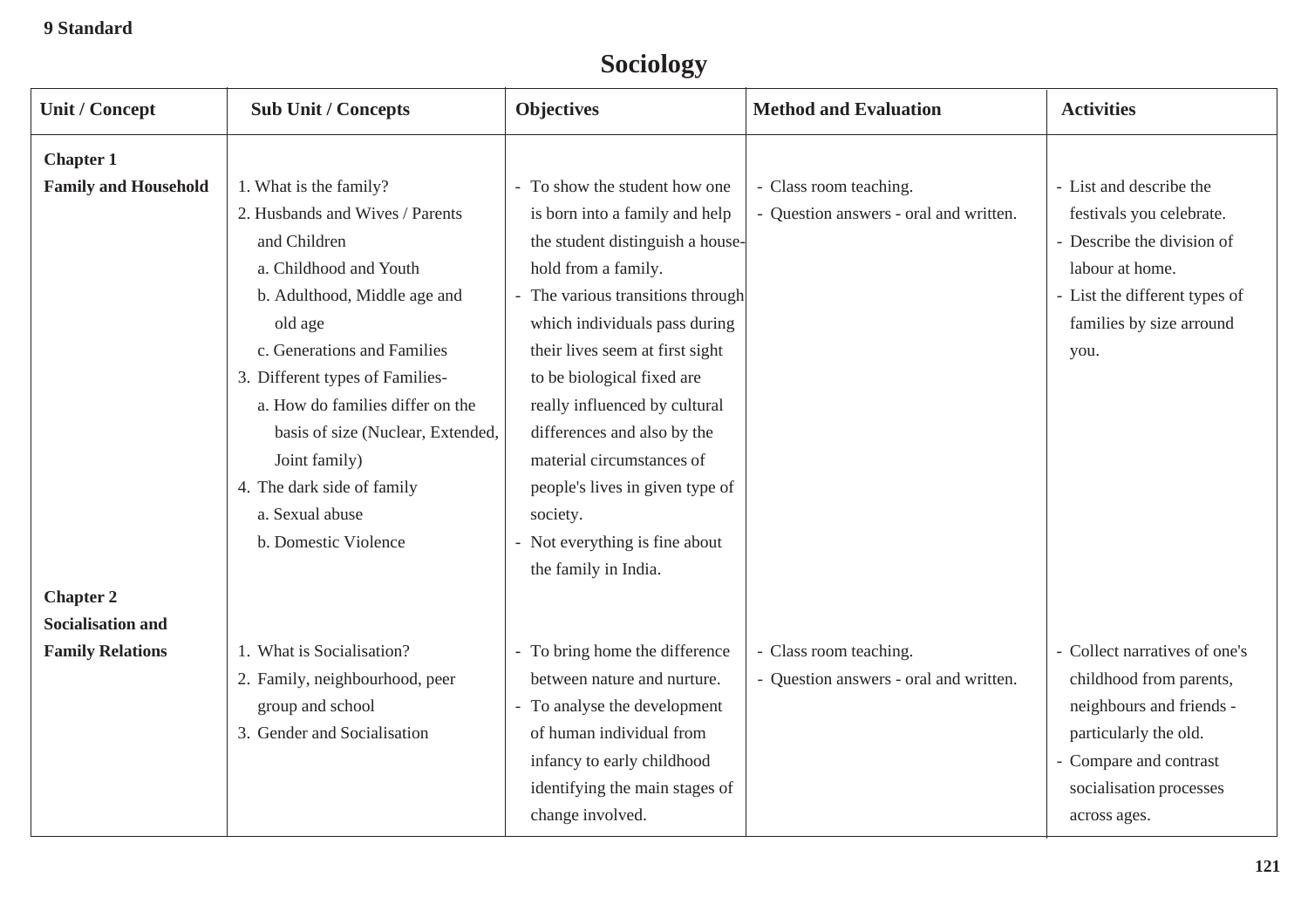| <b>Unit / Concept</b>                         | <b>Sub Unit / Concepts</b>                                                                                                                                                                                       | <b>Objectives</b>                                                                                                                                                                                                                                                                                                                                                                                                                                                                                                                             | <b>Method and Evaluation</b>                                     | <b>Activities</b>                                                                                                                                                                                        |
|-----------------------------------------------|------------------------------------------------------------------------------------------------------------------------------------------------------------------------------------------------------------------|-----------------------------------------------------------------------------------------------------------------------------------------------------------------------------------------------------------------------------------------------------------------------------------------------------------------------------------------------------------------------------------------------------------------------------------------------------------------------------------------------------------------------------------------------|------------------------------------------------------------------|----------------------------------------------------------------------------------------------------------------------------------------------------------------------------------------------------------|
| <b>Chapter 3</b><br><b>City and Community</b> | 1. What is a City?<br>2. Features of City<br>3. Industrialisaiton and Urbanisation<br>4. What is Community?<br>5. Rural Community and its<br>Characteristics.<br>6. Tribal Community and its<br>Characteristics. | - To show how at each stage of<br>the child's development there<br>is a change of relationship<br>between the infant, mother<br>and other people caring for<br>the child and how these pro-<br>cesses go on.<br>- To show how socialisation<br>is a process that continues<br>throughout the life course.<br>- How we learn characteristics<br>of our culture through socia-<br>lisation.<br>- To help the students realise<br>the differences in the habitat<br>and how these differences has<br>an effect on the social lives<br>of people. | - Class room teaching.<br>- Question answers - oral and written. | - If your live in a city or<br>close to oine, describe the<br>various places of<br>importance in it.<br>- Note the events and circum-<br>stances where you have<br>noticed 'we' feeling among<br>people. |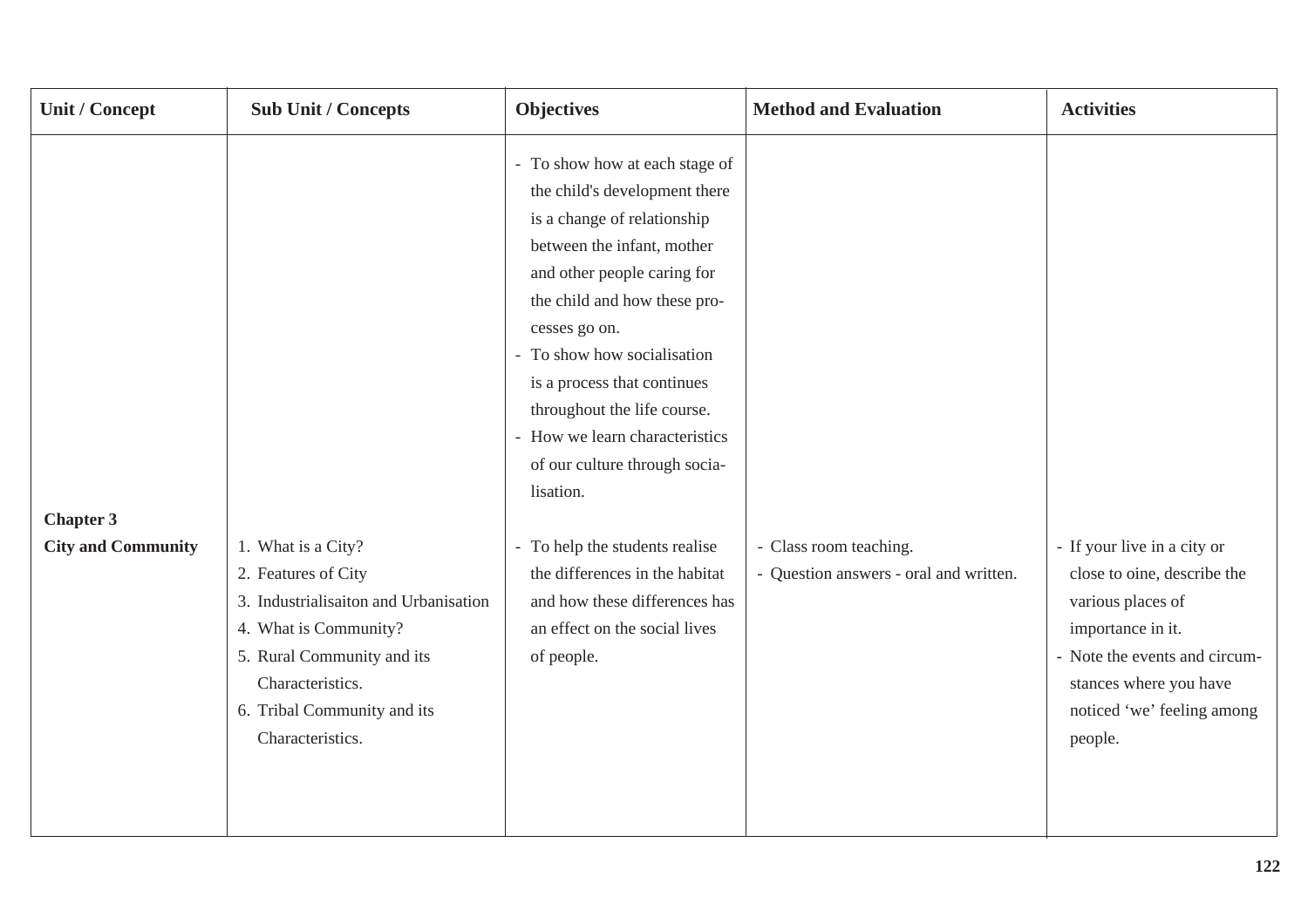#### **10 Standard**

## Unit / Concept Sub Unit / Concepts | Objectives | Method and Evaluation | Activities **Chapter 1 Social Stratification** 1. Why are people different?  $\vert$  - To show how everybody in  $\vert$  - Class room teaching. (Income, Education, Dress  $\parallel$  the society is not the same.  $\parallel$  - Question answers - oral and written.  $\parallel$  inhabited by people who Beliefs etc., and the nature of move about buses, cars, move about buses, cars, 2. How do we account for the these differences and to dresses, etc. differences account for the same. 3. Prejudices associated with  $\vert$  - To discuss how differences differences. a are associated with certain portrayed as fair and the portrayed as fair and the 4. Untouchability as a form of social prejudices. evil. **prejudice?** Show hoe there is no set that the set of the set of the set of the set of the set of the set of the set of the set of the set of the set of the set of the set of the set of the set of the set of the set 5. Eradication of untouchability  $\blacksquare$ Legal Provisions against Caste with income, caste, gender discrimination.  $\qquad \qquad$  etc. - List the castes in your locality/neighbourhood. - What practices distinguish one caste from another etc. **Chapter 2 Work and Economic Life/Class** 1. Division of labour and classes  $\vert$  - To say what is work and bring  $\vert$  - Class room teaching. 2. Paid and unpaid work home its objective of how it  $\vert$  - Question answers - oral and written. work is performed by all the 3. Unemployment caters to human needs. members of one's family 4. Inequalities work a contract the To show how there is a lot of and household and to note and household and to note 5. Organised Workers and work that is unpaid and how in the differences among them. Unorganised workers. many instances only paid work  $\vert$  - Make a list of how one's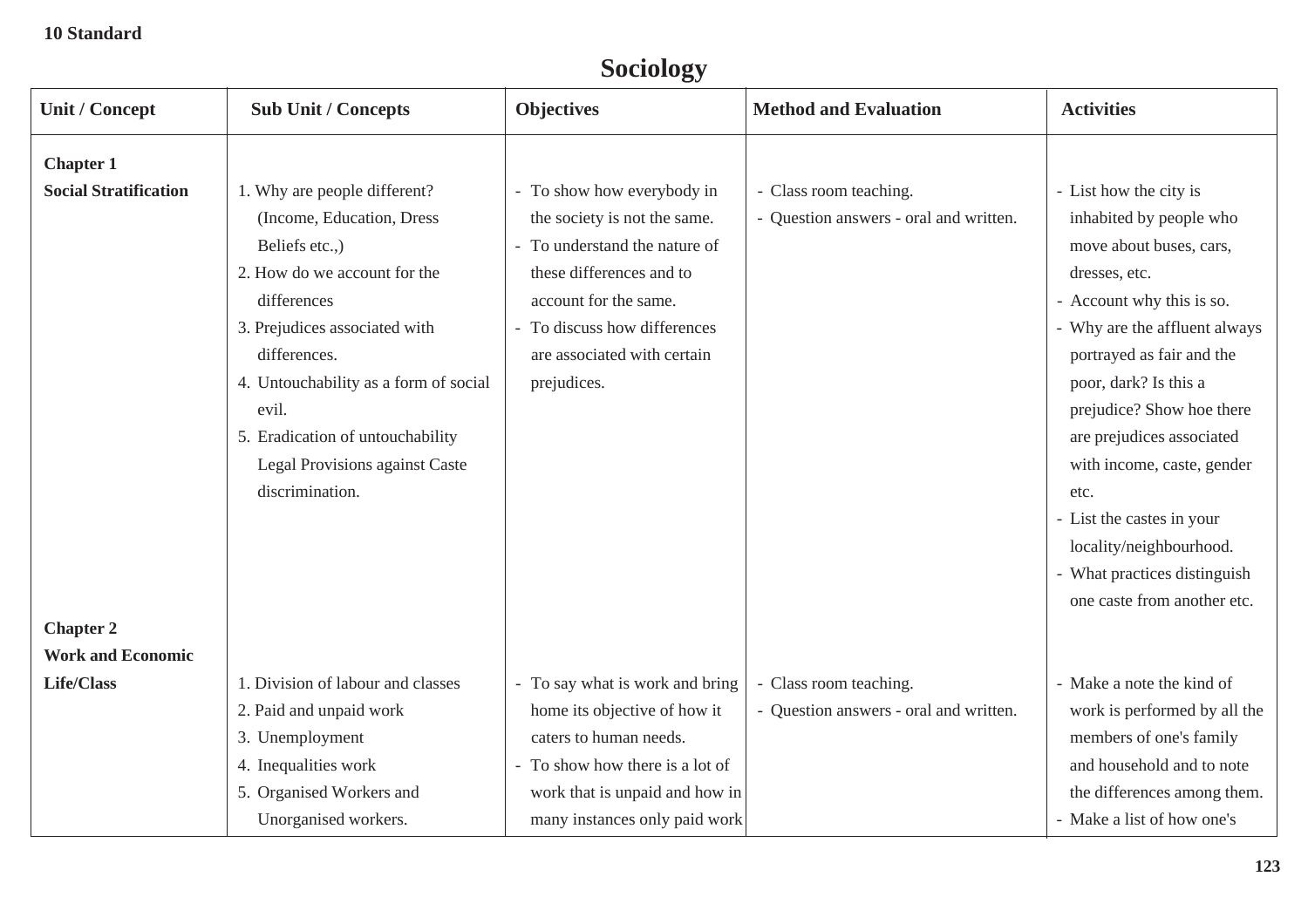| <b>Unit / Concept</b>                                        | <b>Sub Unit / Concepts</b>                                                                                                                 | <b>Objectives</b>                                                                                                                                                                                                                                                                                                                                                                                                                                                                                                                                                              | <b>Method and Evaluation</b>                                   | <b>Activities</b>                                                                                                                                                                                                                                                                                                                                                                                                                                                                                                |
|--------------------------------------------------------------|--------------------------------------------------------------------------------------------------------------------------------------------|--------------------------------------------------------------------------------------------------------------------------------------------------------------------------------------------------------------------------------------------------------------------------------------------------------------------------------------------------------------------------------------------------------------------------------------------------------------------------------------------------------------------------------------------------------------------------------|----------------------------------------------------------------|------------------------------------------------------------------------------------------------------------------------------------------------------------------------------------------------------------------------------------------------------------------------------------------------------------------------------------------------------------------------------------------------------------------------------------------------------------------------------------------------------------------|
| <b>Chapter 3</b><br><b>Collective action</b><br>and Protests | 1. Crowds, riots and collective action.<br>2. Other forms of Collective action.<br>a. Environmental issues<br>b. Self-help groups of women | is respected and voluntary is<br>not with the intention to seek<br>if such divisions create ine-<br>qualities?<br>- To show how different<br>occupations get paid differently<br>and why.<br>- Who do some people around<br>us don't work. Don't they want<br>to work or is no work?<br>- The student should be able to<br>gather that there are differences<br>in society and take account of<br>how people voice their differe-<br>nces when they feel that they<br>deserve better.<br>- To describe how people come<br>together to form groups to vent<br>their grievances. | - Class room teaching.<br>Question answers - oral and written. | household income gets to<br>be spent and on what.<br>- To enquire into why certain<br>jobs get paid more and<br>certain others less and to<br>account for the differences.<br>- Have you come across any<br>protest, if so what was it all<br>about. Describe.<br>- Are there any groups in<br>your locality - see why they<br>were formed and for what<br>purpose.<br>- Do your or your neighbours<br>face any water, electricity<br>or sanitary problems? What<br>do you do when there is no<br>water at home? |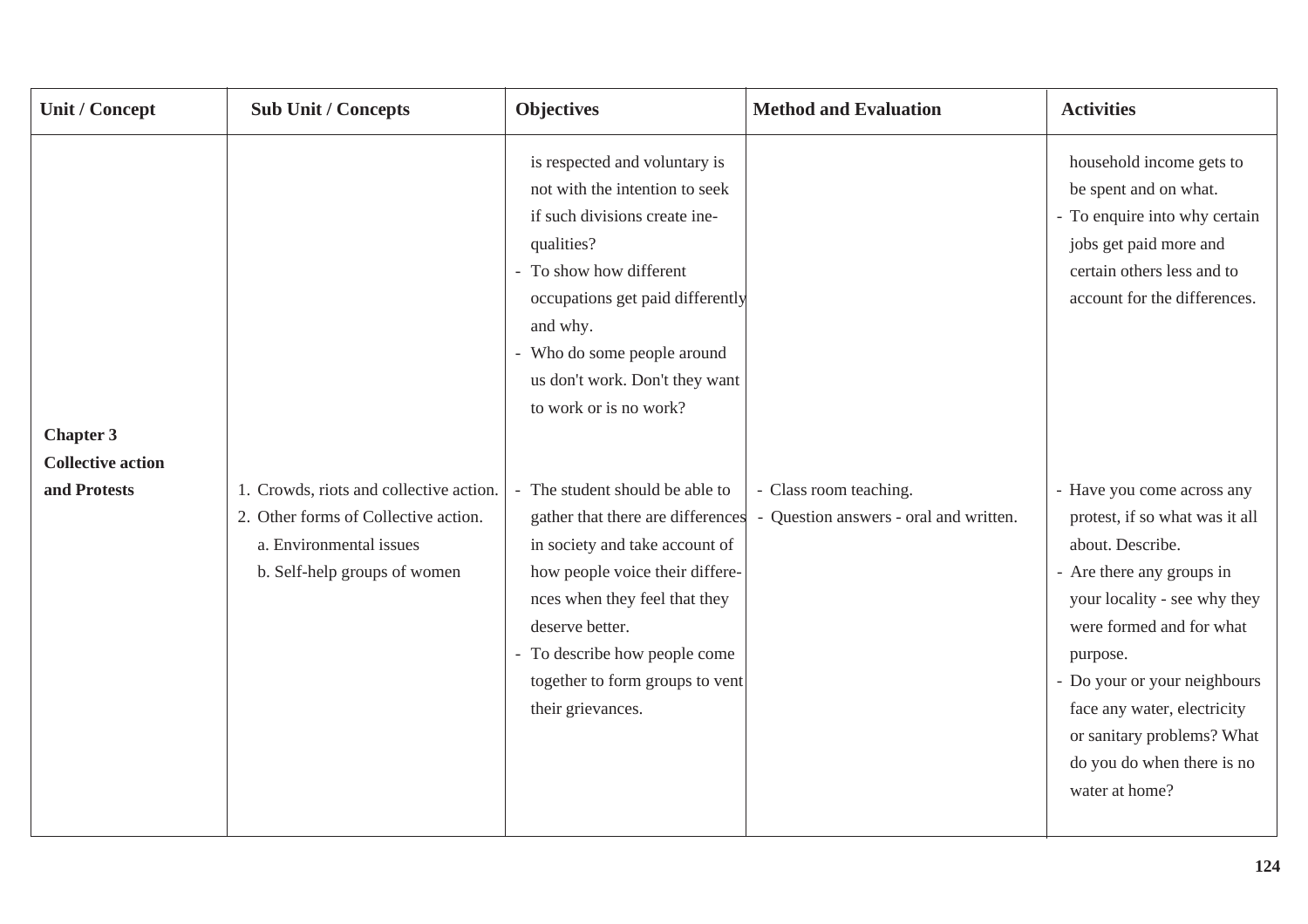| <b>Unit / Concept</b>                      | <b>Sub Unit / Concepts</b>                                                                      | <b>Objectives</b>                                                                                                                        | <b>Method and Evaluation</b>                                     | <b>Activities</b>                                                                                                                                                                                                                 |
|--------------------------------------------|-------------------------------------------------------------------------------------------------|------------------------------------------------------------------------------------------------------------------------------------------|------------------------------------------------------------------|-----------------------------------------------------------------------------------------------------------------------------------------------------------------------------------------------------------------------------------|
| <b>Chapter 4</b><br><b>Social Problems</b> | 1. Child labour<br>2. Violence against women<br>a. Dowry<br>b. Female foeticide and infanticide | - To show how problems around<br>us not a creation of individuals<br>and how there are forces<br>beyond them that contribute<br>to this. | - Class room teaching.<br>- Question answers - oral and written. | - Do you have problems?<br>What are those? List them.<br>- Are the problems you face<br>social?<br>- Do people in your<br>immediate community have<br>problems?<br>- Describe how do you think<br>people stand up to<br>problems? |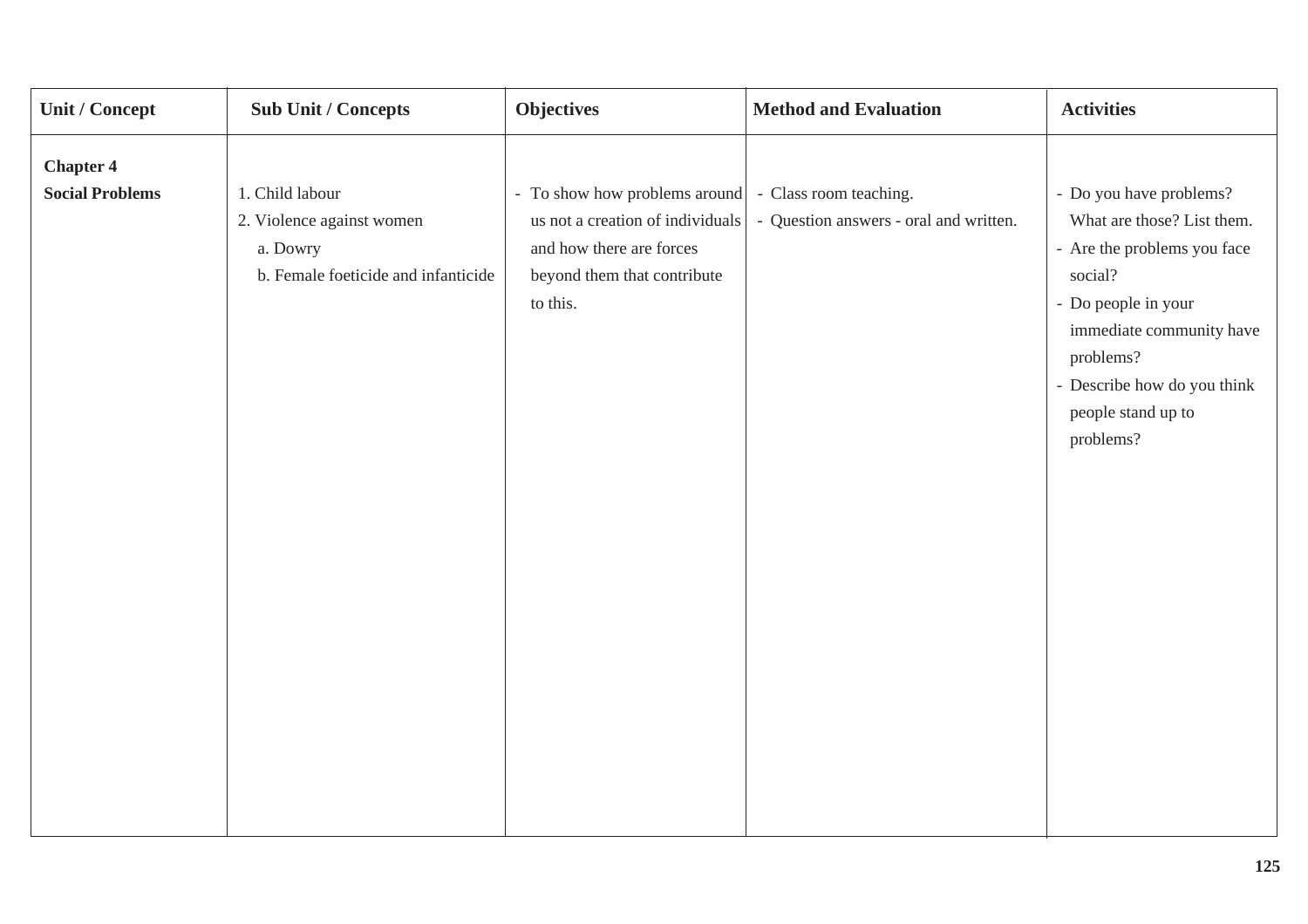## **Content**

**Board of Studies \ i**

- **1. History \ 1**
- **2. Civics & Political Science \ 40**
- **3. Geography \ 58**
- **4. Business Studies \ 87**
- **5. Economics \ 103**
- **6. Sociology \ 116**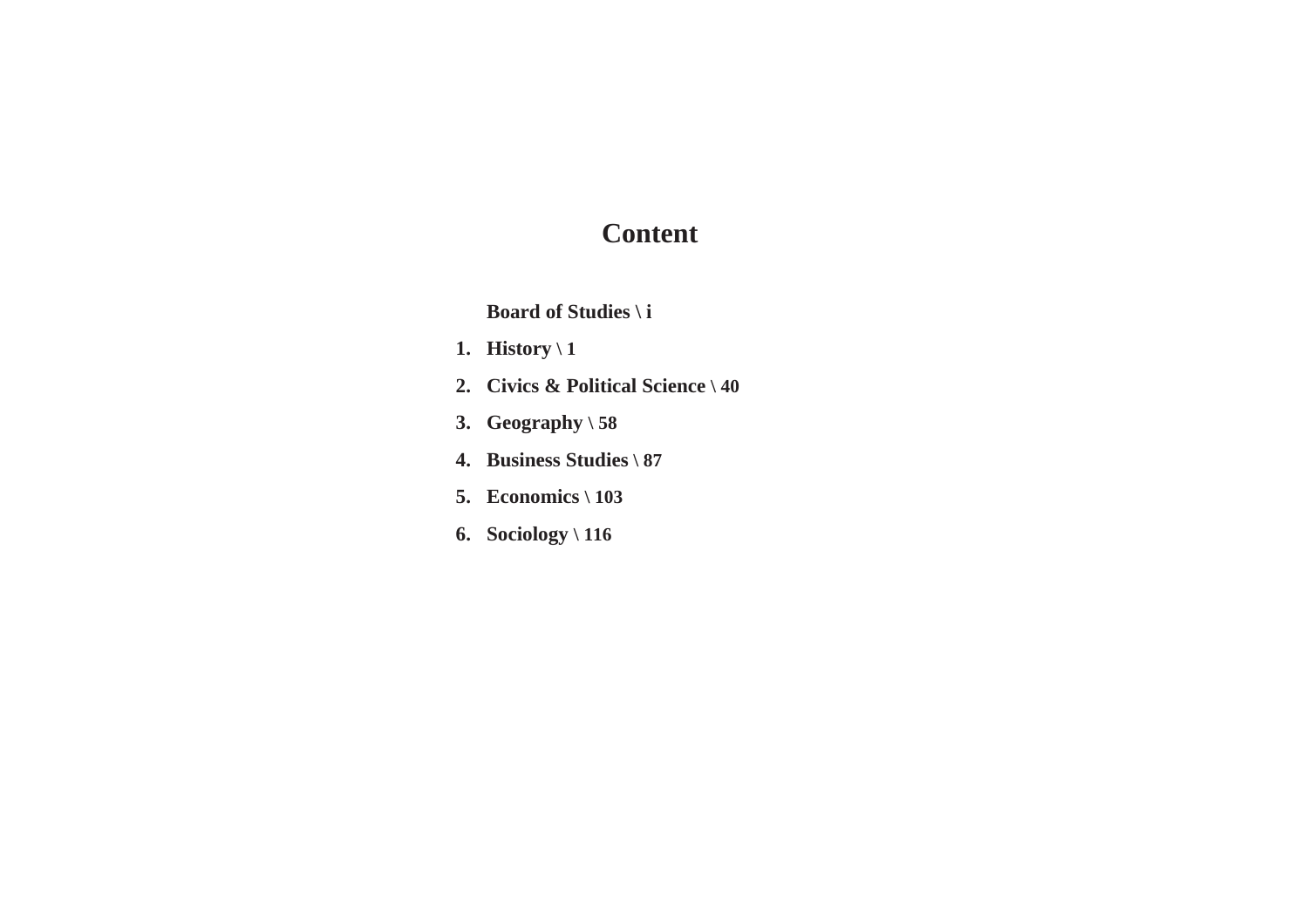## **Social Sciences Syllabus Forming Committe**

## **Chairman: Dr. Vijay Poonacha T.**

#### **History**

| Dr. Vijay Poonacha T.                  | - Chairman |
|----------------------------------------|------------|
| Professor, Department of History       |            |
| Kannada University, Hampi              |            |
| Vidyaranya, Bellary District - 583 276 |            |
| Dr. Narendra Prasad S.                 | - Member   |
| Professor, Department of History       |            |
| <b>JSS Womens College</b>              |            |
| Saraswathipuram, Mysore                |            |
| Dr. K. Mahesh                          | - Member   |
| Senior Grade Lecturer                  |            |
| <b>First Grade Government College</b>  |            |
| Shidlagatta, Chikkaballapura District  |            |
| Dr. Vagiswari                          | - Member   |
| Professor, Department of History       |            |
| Christ College, Hosur Road, Bangalore  |            |
| Dr. Shashidhara                        | - Member   |
| Reader                                 |            |
| Department of History                  |            |
| <b>Bangalore University</b>            |            |
| Jnanabharathi Campus, Bangalore        |            |
| Dr. Parimala Rao                       | - Member   |
| CWDS, 25, Bhaiveer Singh Marg          |            |
| New Delhi 110 001                      |            |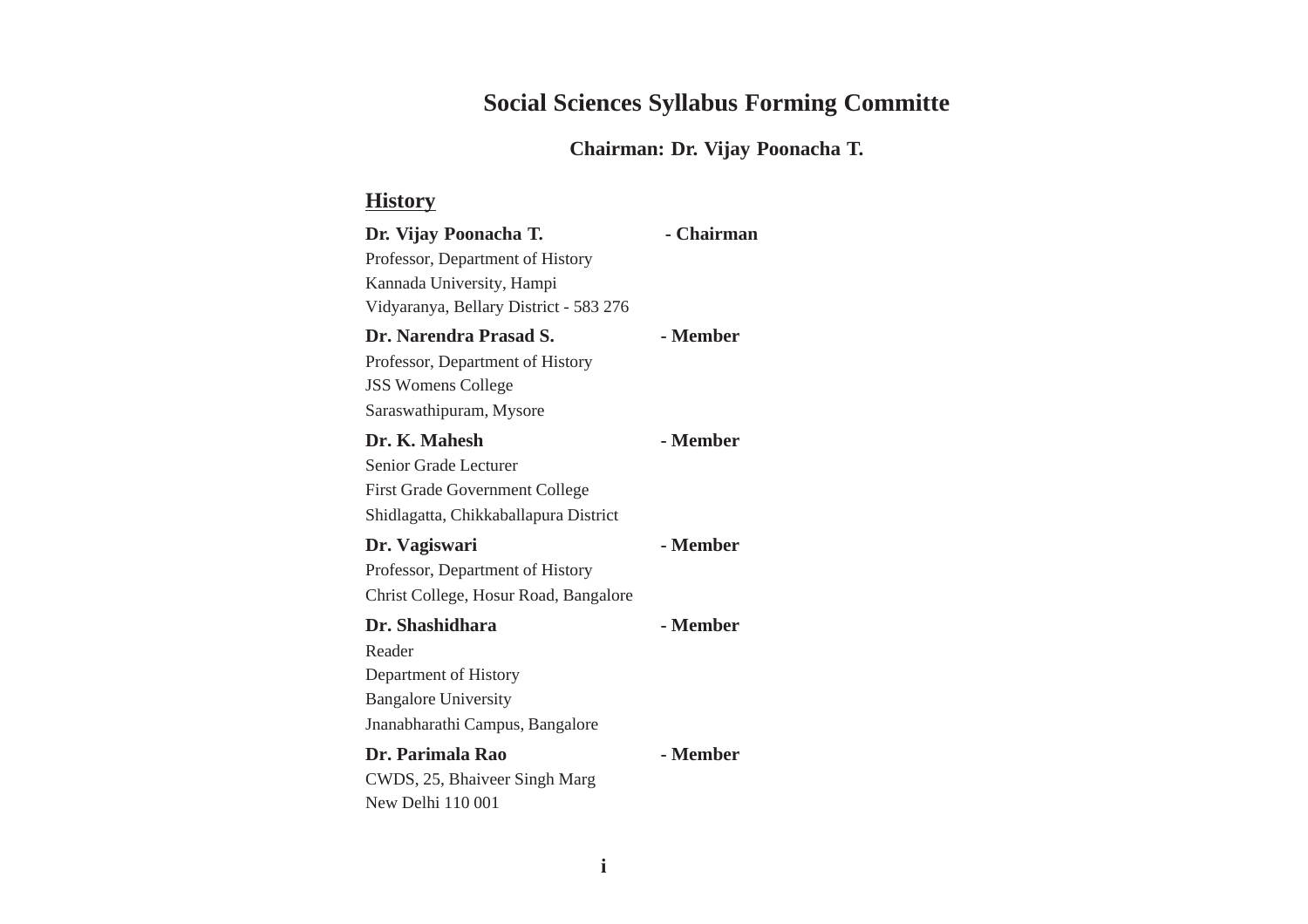#### **Civics & Political Science**

## **P.A. Kumar** - Chairman Professor (Rtd.) Department of Political Science Vijaya College, Bangalore **Dr. K.M. Kumar** - Member Department of Political Science First Grade Government College Nyamati, Davanagere District **Geography** Prof. Manjunath **- Chairman** Department of Geography MES Junior College Jayanagara, Bangalore **Prof. Devaraj - Member** Department of Geography Cauvary College, Gonikoppa Kodagu Dist. **Sri. Katti - Member** Lecturer Department of Geography First Grade Govt. College **Business Studies Dr. Uday Kumar Ervathur - Chairperson** Professor of Commerce Mangalore University College

Hampanakatte, Mangalore

**ii**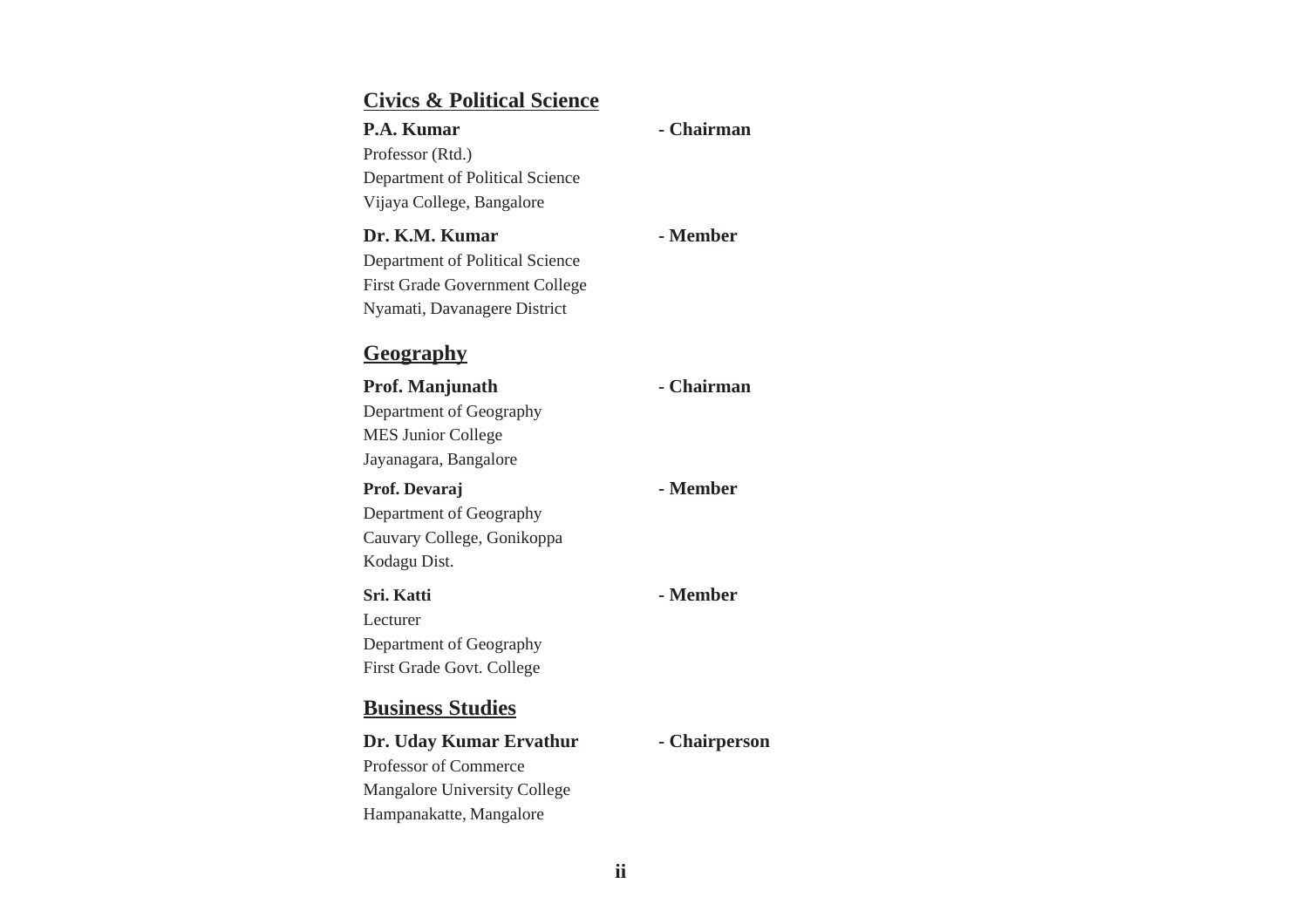# **Dr. B. Mahadevappa - Member**

Department of Commerce Mysore Univesity PG Centre Hassan 573 220

#### **Economics**

Dr. T.R. Chandrashekhara **- Chairman** Professor Department of Development Studies Kannada University, Hampi Vidyaranya, Bellary District - 583 276

### **Sociology**

| Dr. Sudha Seetaraman                | - Chairperson |
|-------------------------------------|---------------|
| Fellow, Institute for Social and    |               |
| <b>Economic Change</b>              |               |
| Nagarabhavi                         |               |
| Bangalore 560 072                   |               |
| Dr. Lakshmipathi                    | - Member      |
| Reader, Department of Sociology and |               |
| Convenor NSS, NSS Building          |               |
| <b>Bangalore Univeristy</b>         |               |
| Jnanabharathi Campus, Banglaore     |               |
| Dr. Parimala Rao                    | - Member      |
| CWDS, 25, Bhaiveer Singh Marg       |               |
| New Delhi 110 001                   |               |